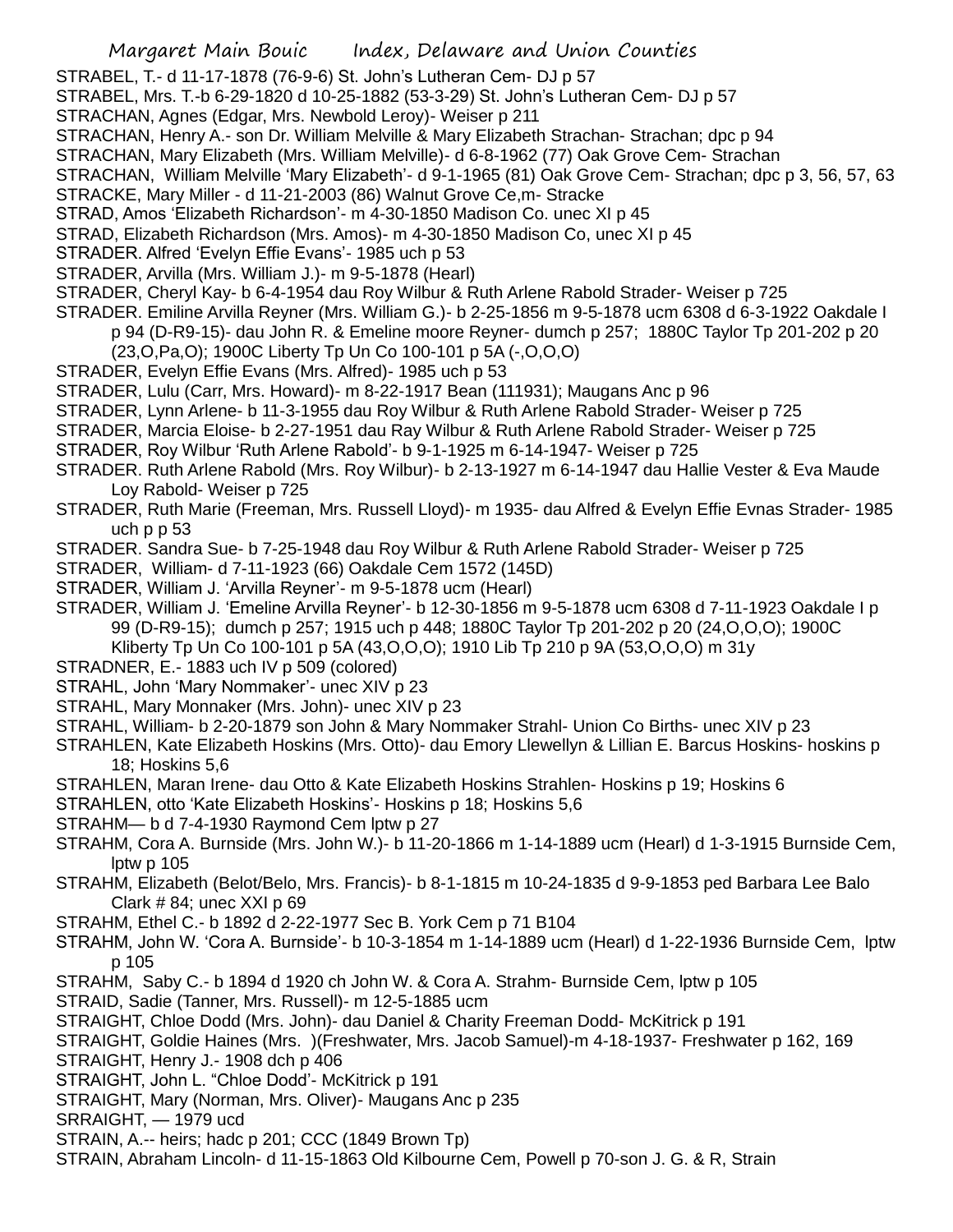STRAIN, Almira- 1870C York Tp 168-165 p 22 (19,O) with Sanderson family

STRAIN, Ann Dodd (Soudder, Mrs. Enoch)(Mrs. William)(Coy, Mrs. John)- dau Jeduthan & Margaret Ruckman Dodd- McKitrick p 191

- STRAIN, Andrew- d 8-24-1827 (34y) dbg p 21; Powell p 100
- STRAIN, Augustine- 1870C Brown Tp p 246 (6)
- STRAIN, Belle (Freshwater Mrs. Frank)- m 1911- Freshwater p 130, 140
- STRAIN, Caroline Waldron (Mrs. Samuel)- dau Richard Waldron- Waldron p 2; dcw Bk 4 p 373
- STRAIN, Clara N.- 1870C Brown Tp p 246 (3)
- STRAIN, Dama (Alkire, Mrs. Thomas)- m 1-18-1846 Madison Co unec X p 27
- STRAIN, David A.- d 1858 (25-7-22) Old Kilb Cem p 9; Powell p 67 son Robert & Jane Strain
- STRAIN, Delila Bowers (Mrs. John C.)- m 12-20-1833 Madison Co, unec VII p 23
- STRAIN, Elenor Thornton (Mrs. Thomas)- m 10-29-1818 Madison Co, unec IV p 30
- STRAIN, Elizabeth Defebaugh (Mrs.Thomas)- m 7-9-1835 Madison Co, unec VIII p 67
- STRAIN, Elizabeth (Rodgers, Mrs. James)- m 12-29-1807 Ross County marriages
- STRAIN, Elmira Sanderson (Mrs. Luther)(Cooper, Mrs. George)- dau William & Minerva Adams Sanderson-1915 uch p 713
- STRAIN, Emery A. R.- d 1853 Old Kilb Cem p 2, Powell p 70 son J. G. & R. Strain
- STRAIN, George- retired, Concord Tp; 1971 dcd
- STRAIN, George- son William & Anna Dodd Strain- McKitrick p 191
- STRAIN, Harold- d 12-28-1877 (24-9-3) Delaware dcdeaths
- STRAIN, Hugh P.- son Robert & Jane Strain- 1850C Brown Tp 2868 p 159 (19,O)
- STRAIN, J.- Pabst 1 p 72
- STRAIN, Jane- Pabst 8 p 7
- STRAIN, Jane (Mrs. Robert L.)- dcg p 21 see Old Kilb Cem p 9; 1850C Brown Tp 2868 p 159 (46,O)
- STRAIN, Jane Thornton (Mrs. Thomas)- m 3-17-1836 Madison Co, unec VII p 23
- STRAIN, John- CCC p 16 John- Pabst Pion I p 97
- STRAIN, John C. 'Delila Bowers'- m 12-20-1833 Madison Co, unec VII p 23
- STRAIN, John G. 'Rachael Sacket'- m 3-13-1850 dcm; dcw Bk 4 p 315 B4, witness
- STRAIN, John G.- son Robert & Jane Strain- 1880 dch p 356; 1908 dch p 136; 1850C Brown Tp 2868 p 159 (27,O): 1870C Brown Tp p 246 (45\*)
- STRAIN, John J. 'Rebecca Byrd'- m 5-30-1848 Madison Co. unec XI p 8
- STRAIN, John 'Mary C. Heavelo'- m 10-7-1852 dcm
- STRAIN, John M. 'Peggy Riddle'- m 3-7-1812 onwq I
- STRAIN, Joseph F- d 1-13-1847 (15-10-20) Old Kilb Cem p 9, Powell p 67- son Robert & Jane Strain
- STRAIN, Louise (Yoakam, Ms. Frederick)- m 1947- Graham (18(11)441)
- STRAIN, Lucius- 1870C Claibourne Tp 53-52 p 7 (24,O)
- STRAIN, Luther 'Elmira Sanderson'- 1915 uch p 713
- STRAIN, Lylvanus L.- 1870C Brown Tp p 246 (19)
- STRAIN, Mahala Moore (Mrs. Samuel)- m 1-26-1837 Madison Co, unec VIII p 68
- STRAIN, Mahaly (Cory, Mrs. R. Y.)- m 1-12-1843 Madison Co, unec IV p 65
- STRAIN, Margaret E.- dau Robert & Jane Strain- 1850C Brown Tp 2868 p 159 (9,O)
- STRAIN, Margaret- dau William & Anna Dodd Strain-McKitrick 191
- STRAIN, Martha- 1870C Brown Tp p 246 (11)
- STRAIN, Martha A.- dau Robert & Jane Strain- 1850C Brown Tp 2868 p 159 (7,O)
- STRAIN, Mary- d 1878 age 47; Old Kilbourne Cem p 1
- STRAIN, Mary Ann- d 6-27-1931 (1-10-13) dcg p 21; Powell p 100 dau Robert L. & Jane Strain
- STRAIN, Mary C. Heavelo (Mrs. John)- m 10-7-1852 dcm
- STRAIN, Mary E. Finley (Mrs. William)- dau Andrew & Mary Terrell Finely- dumch p 351
- STRAIN, Mary J.- dau Robert & Jane Strain- 1850C Brown Tp 2868 p 159 (12,O)
- STRAIN, Peggy Riddle (Mrs. John M.)- m 3-7-1912 onwq I
- STRAIN, Rachel- 1870C Brown Tp p 246 (43)
- STRAIN, Rachael Sacket (Mrs. John G.)- m 3-13-1850 dcm; CCC (Brown Tp)
- STRAIN, Rebecca Byrd (Mrs. John J.)- m 5-30-1848 Madison Co. unec XI p 8
- STRAIN, Rhoda- dau William & Anna Dodd Strain- McKitrick191
- STRAIN, Robert- 1835 men p 21 #30 p 33 Delaware Tp
- STRAIN, Robert- 1835 men p 231 #118 p 37, Delaware Tp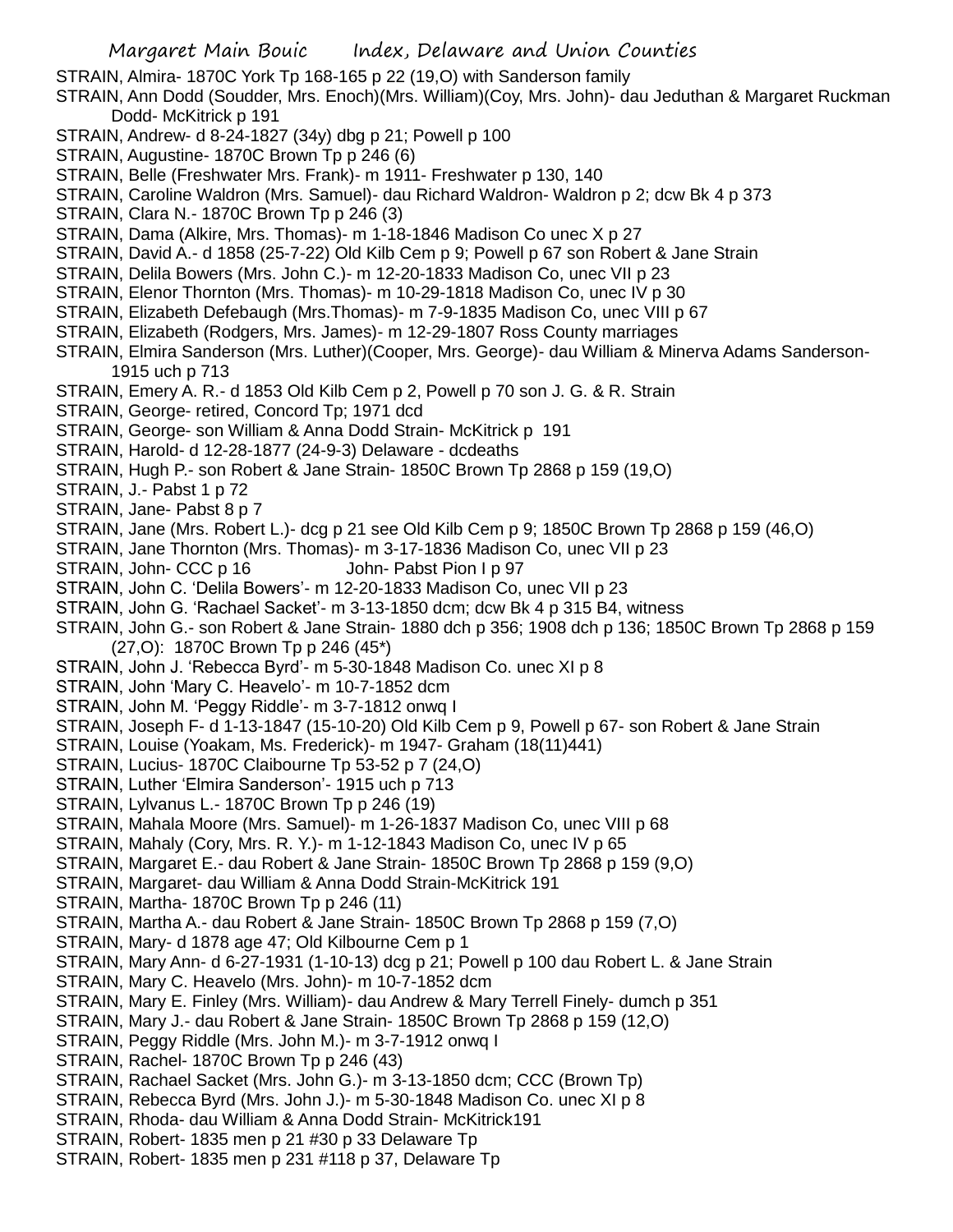STRAIN, Robert L.- 1840C Brown Tp (40-50)

STRAIN, Robert L. 'Jane'- dbg p 18, 21, see Old kilb Cem p 9; hadc p 20; CCC (1849 Brown Tp); 1850C Brown Tp 2868 p 159 (49,Vt)

- STRAIN, Robert L.- son Robert & Jane Strain- 1850C Brown Tp 2868 p 159 (22,O)
- STRAIN, Samuel 'Caroline Waldron'- Waldron p 2
- STRAIN, Samuel A.- son Robert & Jane Strain- 1850C brown Tp 2868 p 159 (19,O)
- STRAIN, Samuel 'Mahala Moore'- m 1-26-1837 Madison Co, unec VIII p 68
- STRAIN, Sarah- 1870C Delaware Town p 316 (23\*)
- STRAIN, Savilla E.- d 1-29-1860 (4y) Old Kilb Cem p 2; Powell p 70; dau J. G. & R. Strain
- STRAIN, Stapleford- 1870C Brown Tp p 251 (15)
- STRAIN, Thomas 'Elenor Thornton'- m 10-29-1818 Madison Co, unec IV p 30
- STRAIN, Thomas 'Elizabeth Defebagh'- m 7-9-1835 Madison Co, unec VIII p 67
- STRAIN, Thomas 'Jane Thornton'- m 3-17-1836 Madison Co, unec VII p 24
- STRAIN, William-1820C Berlin Tp;1835 men p 17 #70 p 25 Brown Tp; Pabst 1 p 4, 5 p 4
- STRAIN, William 'Anna Dodd'- McKitrick p 191
- STRAIN, William 'Mary E. Finley'- dumch p 351
- STRAIN, William- son Robert & Jane Strain- 1850C Brown Tp 2868 p 159 (14,O)
- STRAIN, Urania- 1870C Brown Tp p 242 (16)
- STRAIT, Abraham- dcc Betty Mozingo Wells 256
- STRAIT, Barbara ( Mader, Mrs.John)- m, 6-9-1955; Rausch (16414), III p 298
- STRAIT, Bernice Boggs (Mrs. Howard W.)- Strait
- STRAIT, Bonnie (Mrs. James A.)- 1973, 1975, 1977, 1979 ucd
- STRAIT, Brenda Lynette- dau Paul E. & Cora L. Strait- Strait
- STRAIT, Caroyn A. (Mrs. Ralph L.)- 1964 dcd
- STRAIT, Connie (Mrs. Richard)- Strait
- STRAIT, Cora L. (Mrs. Paul E.)- Strait
- STRAIT, Dawn- b 1973 ch James A. & Bonnie Strait- 1975, 1977, 1979 ucd
- STRAIT, Dorothy Alice Weiser (Mrs. Howard W.)- b 5-19-1916 dau Paul Thomas & Nina C. Johnson Weiser-Weiser p 15; Strait
- STRAIT, Edwin T/E. 'Geneva'- 1961, 1964 dcd
- STRAIT, Elsie- b 1907 d 1907 Marlborough Cem p 179; dau W. H. & E. E.
- STRAIT, Emma E.- b 1880- Marlborough p 179
- STRAIT, Emma Elizabeth (Moore, Mrs. Franklin B. )- b 3-9-1869 m 9-4-1889 d 8-6-1918 dau Henry J. & Sarah Jane McNeal Strait- dcc Betty Mozingo Wells 7- dg 8-19-1910, dg 8-26-1910, Cry Ab p 148, 151
- STRAIT, Geneva (Mrs.Edwin E.)- 1961, 1964 dcd
- STRAIT, Henry J. 'Sarah Jane McNeel'- b Perry Co 3-9-1840 m 2-26/5-1864 d 8-13/15-1910 (70-5-6)(72) Marlborough Cem p 177- Co A. 31st O.V.I. assessor Troy Tp for 10 years; dg 8-19-1910, Cry Ab p 148, 149, dg 8-26-1910, Cry Ab p 150, 151; 1908 dch p 493; dcc Betty Mozingo Wells 14
- STRAIT, Howard W. 'Dorothy Alice Weiser''Bernice Boggs'- b 4-18-1915 d 12-11-2000 (85) Marlborough Cem son William Henry & Emma Erwin Strait- Weiser p 15; Strait
- STRAIT, Howard- son Mrs. William Strait- Strait
- STRAIT, Irene (Fleming, mrs. )- dau Henry J. Strait- dg 8-19-1910, dg 8-26-1910, Cry Ab p 148, 151
- STRAIT, James A.'Bonnie'- 1973, 1975, 1977, 1979, 1981 ucd Claibourne Tp
- STRAIT, John J.- son Henry J. Strait- dg 8-19-1910, dg 8-26-1910, Cry Ab p 148, 151
- STRAIT, John T.- b 1876 d 1929 Marlborough Cem p 177
- STRAIT, Jolana Lee- dau Paul E. & Cora L. Strait- Strait
- STRAIT, Julia Lytle (Little) (Mrs. William)- b 1-16-1819 m 5-16-1839 d 10-24-1883 dcc Betty Mozingo Wells 29
- STRAIT, Lillian Mae- b 1884 d 1929- Marlborough Cem p 177
- STRAIT, Marjorie (Knotts, Mrs. )- dau Henry J. Strait- dg 8-19-1910, dg 8-26-1910, Cry Ab p 148, 151
- STRAIT, Marna Lois Erwin-#381 b 1925 dau Howard & Ethel Lucile Grove Erwin- query, Irwin, Gladhill- unec XI p 40; ped 1; unec XII p 59,XVIII Pioneer #19 p 30, 41
- STRAIT, Mary- d 5-7-1878 (47-3-1) Old Eden Cem, Powell p 71
- STRAIT, Melissa (Hancock, Mrs. )- dau Henry J. Strait- dg 8-19-1910, dg 8-26-1910, Cry Ab p 148, 151
- STRAIT, Michael- son Ralph L. & Carolyn A. Strait- 1964 (1)dcd
- STRAIT, Myrtle (Mrs. )- bur Hanover Cem (93) obit, mlib (brown)
- STRAIT, Patricia (Mrs. Paul William)- Strait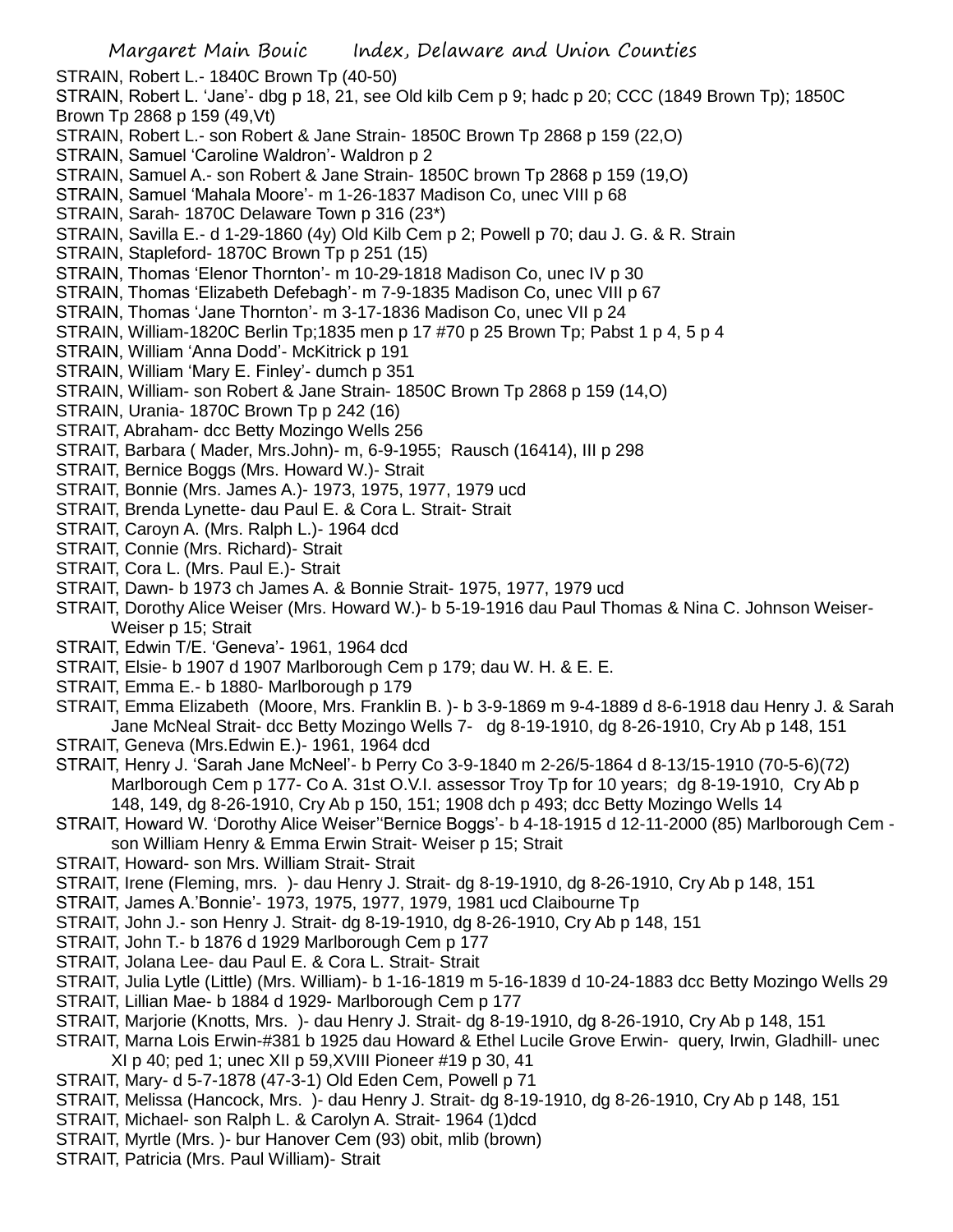- STRAIT, Paul E. 'Cora L.- d 3-5-1963 (30) Fancher Cem- son E. E. Strait- Strait
- STRAIT, Paul William 'Patricia'- b 10-22-1940 son Howard W. & Dorothy Alice Weiser Strait- Strait; Weiser p 15
- STRAIT, Paula Louise- dau Paul E. & Cora L. Strait- Strait
- STRAIT, Ralph L. 'Carolyn A.'- brother Paul E. Strait- Strait; 1964 dcd
- STRAIT, Richard Bruce 'Connie'- b 11-18-1947 son Howard W. & Dorothy Alice Weiser Strait- Weiser p 15
- STRAIT, Sarah Jane McNeal (Mrs. Henry J.)- b 10-25-1837 m 2-25-1864 d 12-23-1900 dau Chester John McNeal- dcc Betty Mozino Wells 15; Marlborough Cem p 177
- STRAIT, Sarah L.- b 1870 d 1901, Marlborough Cem p 177
- STRAIT, Sarah S.- b Muckingum Co- d 12-23-1900 (63-1-28) Troy Tp dau Malcomb McNeal- dcdeaths
- STRAIT, Tami"Tammy"-b 1968 ch James A. & Bonnie Strait-1973, 1975, 1977, 1979 ucd
- STRAIT, William H.- b 1881 Marlborough Cem p 179; Strait
- STRAIT, William H. b 1908 d 1927 son W. H. & E. E. Strait- Marlborough Cem p 179
- STRAIT, Wm. H.- son Henry J. Strait- dg 8-19-1910, dg 8-26-1910, Cry Ab p 148, 151
- STRAIT, —(Mrs. William H.) D 3–16-1963 (82) Marlborough Cem
- STRAIT, William 'Julia Lytle'- b 12-16-1818 m 5-16-1839 d 2-3-1848- son William & Sophia Imel Strate- dcc Betty Mozinto Wells 29
- STRAITS, Josephine Margaret (Rife, Mrs. Donald Eugene)- m 6-5-1943- Weiser p 659
- STRAKE, Emma Louise (Richards, Mrs. Henry Melchior Muhlenberg)- m 9-23-1939- Weiser p 226
- STRALEY, Armella- d (76) Liberty Tp mt 6-9-1886 p7c3- Abs p 25
- STRALEY, Armittia (Mrs. Samuel)- 1880C Liberty Tp Un Co 18-19 p 3 (54,Va,Va,Va)
- STRALEY, Barbara Jean (Cathalinat, Mrs. David)- m 8-14-1976 dau Harold M. & Jean Straley- Straley; 1949 ucd
- STRALEY, Ben H. 'Freda V. Wallace'- Straley
- STRALEY, Benjamin 'Ruth Moore' b 12-13-1917 (Plumwood Cem0 son Ben H. & Freda V. Wallace Straley-**Stralev**
- STRALEY, Cheryl- dau Jay & Karen Wilcox Straley- 1985 uch p 146
- STRALEY, Florence- dau William & Kate Straley- 1910C Union Tp 207 (26,O,O,O)
- STRALEY, Freda V. Wallace (Mrs. Ben)- b 5-25-1896 d 11-17-1979 Pleasant Hill Cem- dau Sanford & Elizabeth Robbins Wallace- Straley
- STRALEY, Gerald- son Ben & Freda V. Wallace Straley- Straley
- STRALEY, Harold M.'Jean'- son Ben & Freda V. Wallace Straley- Straley; 1949 ucd
- STRALEY, Jason- son Jay & Karen Wilcox Straley- 1985 uch p 146
- STRALEY, Jay E. 'Karen Wilcox'- son Ben & Freda V. Wallace Straley- Straley; 1985 uch p 146
- STRALEY, Jean (Mrs. Harold)- 1949 ucd
- STRALEY, Karen Wilcox (Mrs. Jay)- dau Harold E. & Iris Rose Hennis Wilcox- 1985 uch p 146
- STRALEY, Kate (Mrs. William)- 1910C Union Tp 207 (50,O,O,O)- m 19y, 3 ch
- STRALEY, Raymond- d 1929 son Ben & Freda V. Wallace Straley- Straley
- STRALEY, Roger- son Benjamin & Ruth Moore Straley- Straley
- STRALEY, Roseann (Schaner, Mrs. Karl Anthony)- m 9-28-1985 dau Jay E. & Karen Wilcox Straley- 1985 uch p 146
- STRALEY, Ruth Moore (Mrs. Benjamin)- Straley
- STRALEY, Samuel 'Armittia'- 1883 uch V p 683; 1880C Liberty Tp Un Co 18-19 p 3 (81,Va,Va,Va)
- STRALEY, Tom E.- son Benjamin & Ruth Moore Straley- Straley
- STRALEY, William 'Kate' 1910C Union Tp 207 (49,O,O,O) m 29y
- STRAM—1976 dch p 260
- STRANAHAN, Dorothy (Bennett, Mrs. Earl J.)- dau j. H. & Emma Warner Stranahan- Powers Pat p 186
- STRANAHAN, Emma Warner (Mrs J. H.)- gr-gr-granddau Avery Powers- dau Margaret Thompson Warner-Powers Pat p 185, 186
- STRANAHAN, John H.- son William & Mary Stranahan- 1850C Milford Center, Union Tp 1216-1234 p 180 (2,O)
- STRANAHAN, Mary M. Sanft (Mrs. William)- m 12-24-1846 ucm 1184; unec VI p 69; 1850C Milford Center, Union Tp 1216-1234 p 180 (24,O)
- STRANAHAN, Sarah (Blumanstock, Mrs. Fred J.)- dau J. H. & Emma Warner Stranahan- Powers Pat p 186
- STRANAHAN, William 'Mary M. Sanft'- m 12-24-1846 ucm 1184; unec VI p 69; 1850C Milford Center, Union Tp 1216-1234 p 180 (25,O)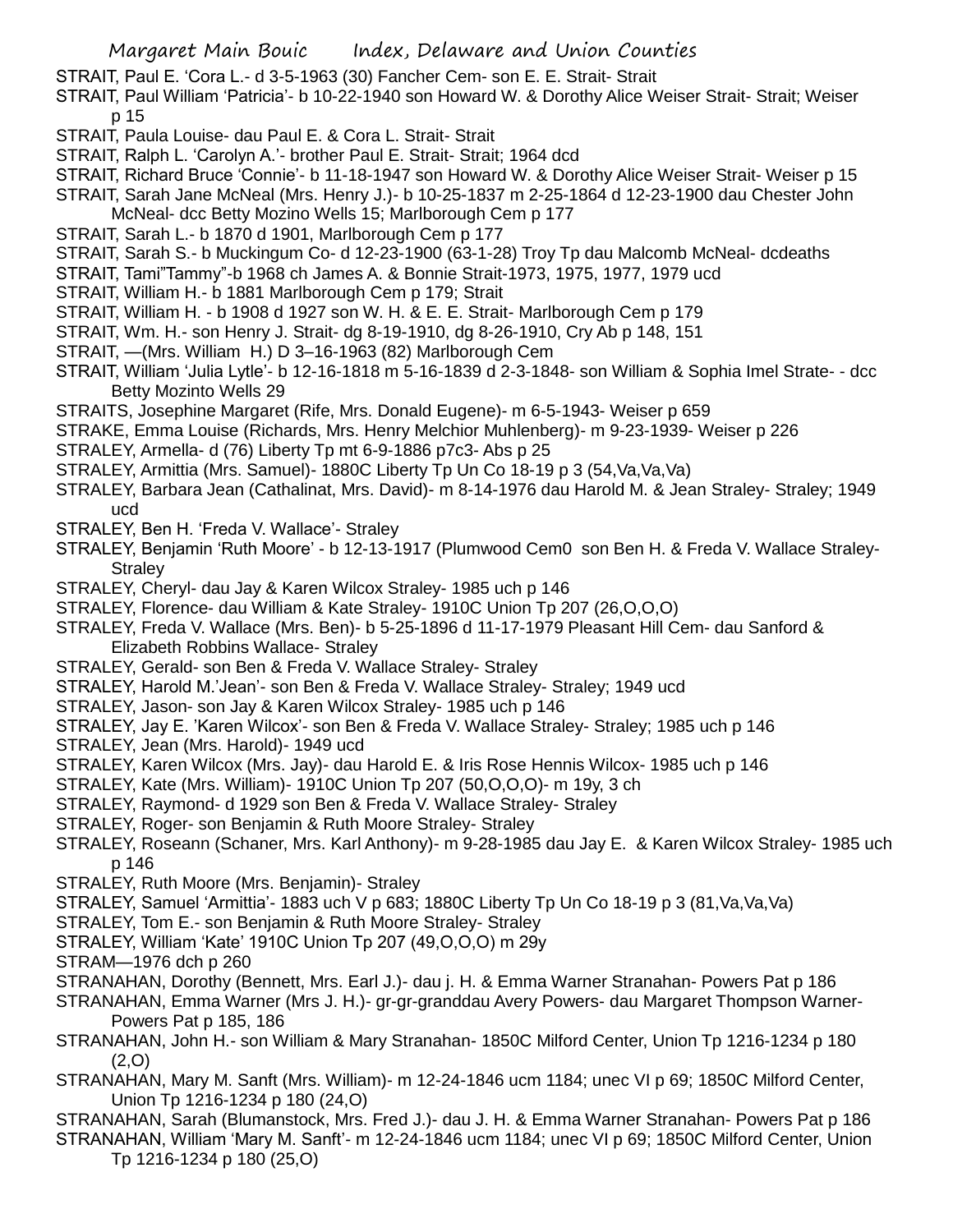- STRANAHAN, William M.- son William & Mary M. Sanft Stranahan- 1850C Milford Center Union Tp 1216-1234  $(1,0)$
- STRANBLE, John- b Ger d 6-26-1883 (59y)- dcdeaths
- STRAND, Polly (Skiles, Mrs. John)- m 2-11-1819 Madison Col unec IV p 51
- STRANE, Andrea (Mrs. Charles L.)- 1980 dcd
- STRANE, Andy- b 1966 son Charles L. & Andrea Strane- 1980 dcd
- STRANE, Anne (O'Donnell, Mrs. )- dau william L. & Catherine Murphy Strane- Strane
- STRANE. Carla (Mrs.William F.)- Strane
- STRANE, Carole- dau William L. & Catherine Murphy Strane- Strane
- STRANE. Catherine Murphy (Mrs. William L.)- Strane
- STRANE, Charles L. 'Andrea'- 1980 dcd
- STRANE, Dr. Charles L. 'Lee'- b 8-17-1930 d 4-13-2002 (71) son William L. & Catherine Murphy Strane-**Strane**
- STRANE, Eleanor (Stubbs, Mrs. )- dau William L. & Catherine Murphy Strane- Strane
- STRANE, Jane Lane (Mrs. William)- m 1-30-1813 Madison Co, unec IV p 21
- STRANE, Kelly (Densmore, Mrs. Jeff)- dau Dr. Charles L. & Lee Straner- Strane- 1980 dcd
- STRANE, Lee (Mrs. Dr. Charles L.)- Strane
- STRANE, Martin- b 1970 son Charles L. & Andrea Strane- 1980 dcd
- STRANE, Mary Ellen (Couglan, Mrs. )- dau William L. & Catherine Murphy Strane- Strane
- STRANE, Patrick- son William L. & Catherine Murphy Strane- Strane
- STRANE, William 'Jane Lane'- m 1-30-1813 Madison Co., unec IV p 21
- STRENG, William F. 'Carla'- son William L. & Catherine Murphy Strane- Strane
- STRANE, William L. 'Catherine Murphy'- Strane
- STRANG, Elizabeth Kissam (Mrs. Henry)- dau Daniel & Elizabeth Coambs Kissam- dcq Thomas Graham 186
- STRANG, Hannah (Carman, Mrs. Gabriel)- dau Henry & Elizabeth Kissam Strang- dcq Thomas Graham 93
- STRANG, Henry 'Elizabeth Kissam'0 son Daniel Strang- dcq Thomas Graham 186
- STRANGE, Amy (Maine, Mrs. Peter Nelson)- Asp (666)
- STRANGE, Calvin L.'Nancy Gross'- b 3-22-1821 d 6-2-1904- dcc Kathryn McIntire Engle 30
- STRANGE, Daniel dcq Thomas Graham 392
- STRANGE, John- unvmec p 38
- STRANGE, Lewis- 1883 uch V p 222
- STRANGE, Matilda Catherine (Faulk, Mrs. Jacob Asbury)- b 4-1-1861 m 7-8-1877 d 1-24-1944- dcc Kathryn McIntire Engle 15
- STRANGE -Nancy Gross (Mrs. Calvin L.)- b 4-2-1827 m 11-115-1846 d 5-22-1897- dcc Kathryn McIntire Engle 31
- STRANGER, John 'Margaret Deingard/Deinhard'- m 5-24-1857 dcm
- STRANGER, Margaret Deingard/Deinhard (Mrs. John)- m 5-24-1857 dcm
- STRANNER, John- lived with John & Joanna Reed- 1860C Union Tp 697-703 p 96 (12,O)
- STRANSHAN, Mary J. Sanaft (Mrs. William)- m 12-25-1846 ucm 1184
- STRANSHAN, William 'Mary J. Sanaft'- m 12-25-1846 ucm 1184; 1883 uch V p 188
- STRAPP, Hannah Clifford (Mrs. John J.)- m 11-25-1896 ucm (Hearl)- dau Daniel & Julia King Clifford- 1985 uch p 26
- STRAPP, James J. 'Kay F.'- 1964 dcd
- STRAPP, John J. 'Hannah Clifford'- m 11-25-1896 ucm (Hearl)
- STRAPP. John 'Margaret'- attended funeral of John Mulcahy,Sr.- mt 1-28-1903 p6c2; Abs p 2
- STRAPP, Kate- b 4-1817 mother-in-law of Andrew J. & Elizabeth Peters- 1900c Milford Center 57-61 p 3A (83, Irel, Irel, Irel) wid 5 ch, 4 living
- STRAPP, Kay F. (Mrs. James J.)- 1964 dcd
- STRAPP, Margaret- hjt p 56
- STRAPP, Mary Maher/Maker(Mrs. Walter)- m 4-28-1859 ucm 2879 slip, unec IV p 53, XIX p 17
- STRAPP, Michael- son Walter Strapp- mt 1-28-1903, p6c2; Abs p 2
- STRAPP, Misty- dau James J. & Kay F. Strapp- 1964 (13m) dcd
- STRAPP, Nellie b 5-1876 1900C Milford Center 57-61 p 3A (24,O,O,Irel) stepdau Andrew J. & Elizabeth **Peters**
- STRAPP, Walter 'Mary Maher/Maker'- m 4-28-1859 ucm 2879 unec IV p 53, slip, XIX p 17; bro-in-law of John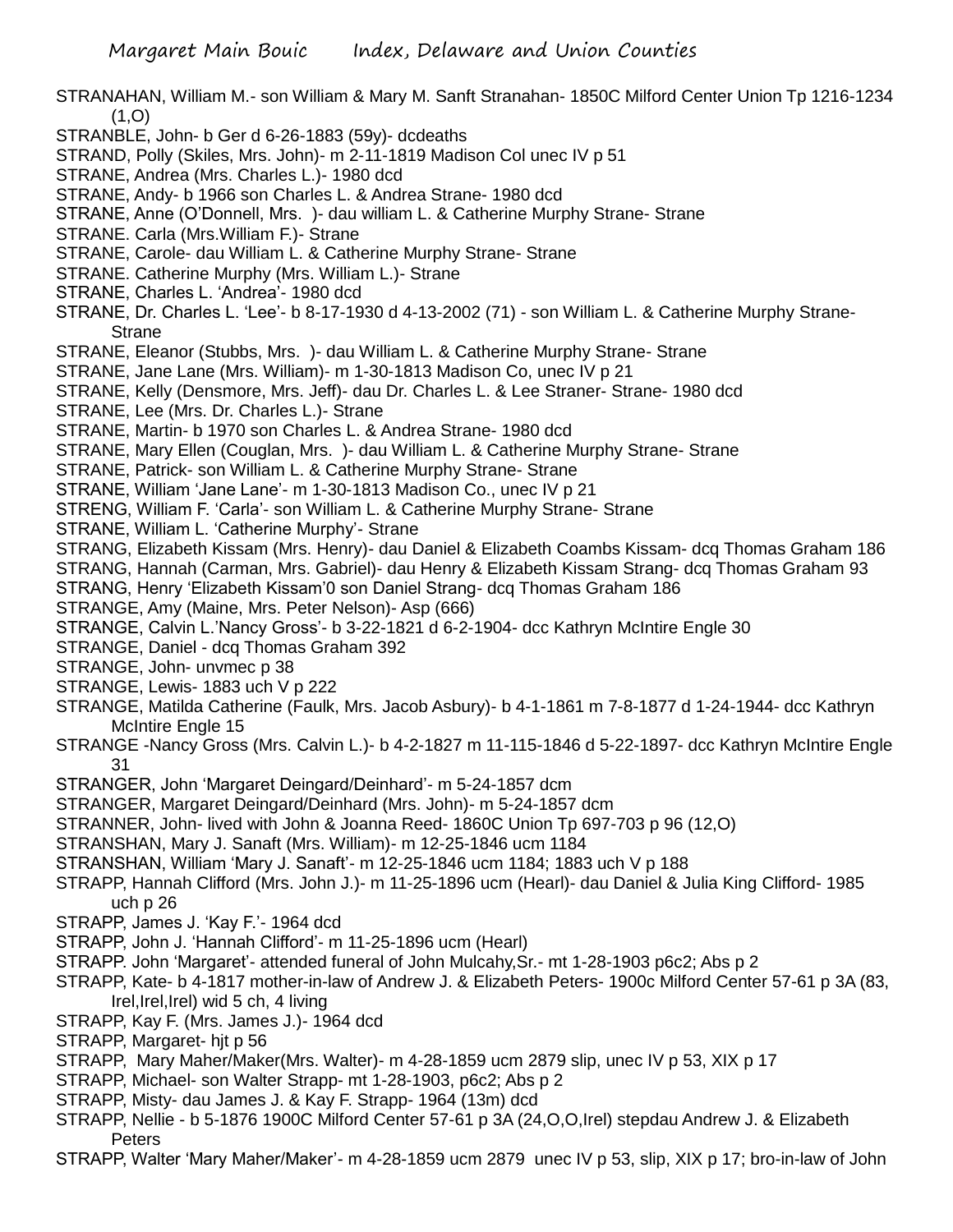- Mulcahy,Sr.- mt 1-28-1903, p6c2; Abs p 2
- STRAPPE, John 'Kate'- lptw p 49
- STRAPPE, Kate (Mrs. John)- b 1811 d 1904 Our Lady of Lourdes Cem, lptw p 49
- STRAPPE, Mary- b 8-15-1852 d 11-16-1893 Our Lady of Lourdes Cem, lptw p 49
- STRARE, Catherine (Hedrick, Mrs. jaco,Jr.)- dcq RC 13
- STRARON, Calvin- Quaker minister- unec X p 15
- STRASBAUGH, Annie Elizabeth Eppley (Mrs. Benjamin)- b 6-12-1872 m 6-21-1893 dau William Henry & Amanda Geib Eppley- Weiser p 464
- STRASBAUGH, Benjamin 'Annie Elizabeth Eppley'- m 6-21-1893- Weiser p 464
- STRAUSBAUGH, Lucile- dau Paul Strausbaugh- Weiser p 464
- STRAUSBAUGH Jeanette- dau Richard Strausbaugh- Weiser p 464
- STRASBAUGH, Paul- b 9-30-1895 son Benjamin & Annie Elizabeth Eppley Strasbaugh- Weiser p 464
- STRASBAUGH, Paul- son Paul Strasbaugh- Weiser p 464
- STRASBAUGH, Richard- b 5-16-1894 son Benjamin & Annie Elizabeth Eppley Strasbaugh- Weiser p 464
- STRASBAUGH, Richard- son Richard Strasbaugh- Weiser p 464
- STRASBURG, Anna Husted (Mrs. David)- b 4-30-1807 d 11-1-1864 ped Carol Jeanne Price White #622 19; unec XVIII p 68
- STRASBURG, Catherine (Price, Mrs. Milton Allison)- b 4-5-1838 m 3-21-1869 d 8-7-1928 dau David & Anna Husted Strasburg- ped Carol Jeanne Price White #622, 9, unec XVIII p 68
- STRASBURG, David 'Anna Husted'- b 4-18-1806 d 8-31-1887 ped Carol Jeanne Price White #622 18, unec XVIII p 68
- STRASBURG, Richard- 1964, 1969, 1971, 1980 dcd
- STRASBURGER, Margie D. (Mrs. Raymond)- 1969, 1971, 1980 dcd
- STRASBURGER, Raymond 'Margie D.)- 1969, 1971, 1980 dcd
- STRASNIDER, A. D.- 1908 dch p 424
- STRASSER, Helvig R. (Mrs. William C.)- 1961, 1969, 1971, 1980 dcd; Pabst 8 p 28, 40, 41
- STRASSER, Karen (Pokorny, Mrs. Michael Joseph)- m 9-20-1975 dau William C. & Helvig Rohrstaff Strasser-1961m 1964, 1971 dcd
- STRASSER, William C. 'Hedvig'- 1964 dcd
- STRASSNER, Rev F. 'M. G.'- see dbg p 9; Powell p 92
- STRASSMER. M. G. (Mrs. Rev. F.)- dcg p 9, Powell p 92
- STRASSNER, George Robb- d 10-29-1868 dcg p 9, Powell p 92 son Rev. F. & M. G.
- STRASSNER, James W. Jr.- b 1-30-1914 d 3-3-1964 Forest Grove Cem- son James & Helen McDowell Strapp- Strapp
- STRATE, Jemima (Mrs. )(Dague, Mrs. John)- m 4-30-1812 onwq I
- STRATE, Sophia Im(m)el (Mrs. William II)- b 7-2-1783 m 1802 d 12-11-1866 dau Henry & Margaret Dishet Im(m)el- dcc Betty Mozingo Wells 33
- STRATE, William II 'Sophia imel'- b 9-22-1783 m 1802 d 2-3-1848 son William & Barbara Hoop Stright- dcc Betty Mozingo Wells 32
- STRATEMEYER, John E. 'Mary E.'- b 11-1868 1900C Marysville 3rd ward 169-174 p 7A (31,O, Ger,-) m 7y
- STRATEMEYER, Mrs. John- dau John Hanton- mt 11-8-1895 p5c2; Abs p 27
- STRATEMEYER, Mary E. (Mrs. John E.)- b 3-1872; 1900C Marysville 3rd ward 169-174 p 7A (28,O,Irel,Irel) m 7y, no ch
- STRATER, Brad- son Richard & Nancy Strater- 1983 ucd
- STRATER, Nancy (Mrs. Richard)- 1983 ucd
- STRATER, Richard 'Nancy'- 1983 ucd
- STRATION, Mary Harvey- dau George & Mary Harvey- Pabst Pion I p 122
- STRATMAN, Elizabeth (Heimes, Mrs. Joseph)- m 11-24-1874 ucm 5585 ; mt 3 p 4; mt 12-2-1874
- STRATON, A. C. 'Valrine Newhouse'- Newhouse p 102 (1545)
- STRATON, Achilles- son Joseph & Mary Straton- 1870C Allen Tp 766-773 p 105 (14,O)
- STRATON, Ada (Smith, Mrs. )- dau John & Mariah Newhouse Straton- Newhouse p 102 N15444
- STRATON, Alvah- ch John & Mariah Newhouse Straton- Newhouse p 102 N15442
- STRATON, Carrie (Noble, Mrs. )- b 1871 dau A. C. & Balrine Newhouse Straton- Newhouse p 103 N15452
- STRATON, Clyde- b 1904 son Howard & Effie Straton- Newhouse p 103; N154532
- STRATON, David 'Hannah Newhouse'- Newhouse p 103 N157
- STRATON, Effie (Mrs. Howard)- Newhouse p 103 N(15453)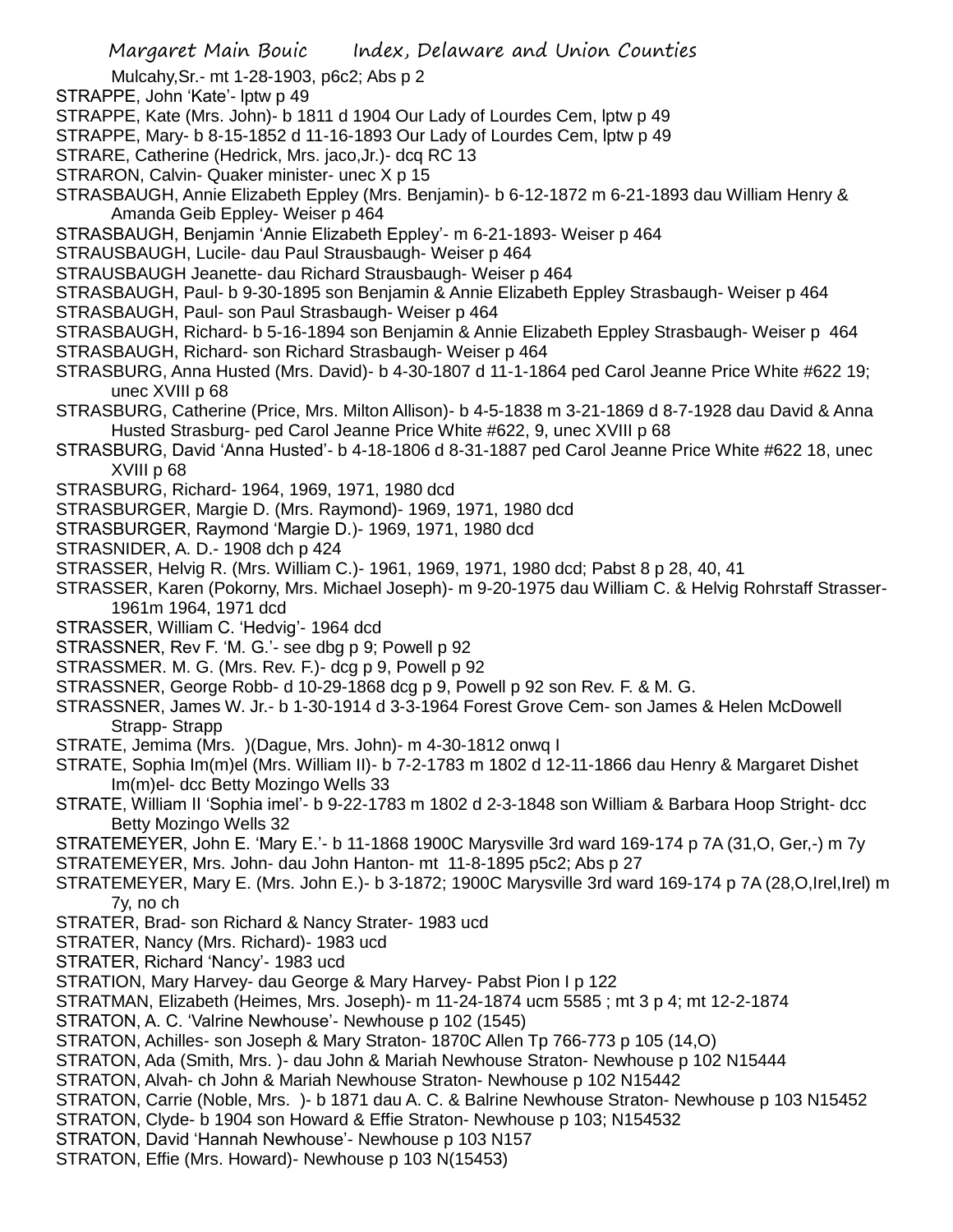Margaret Main Bouic Index, Delaware and Union Counties STRATON, Ella- dau A. C. & Valrine Newhouse Straton0- newhouse p 102 age 1; N15451 STRATON, Hannah Newhouse (Mrs. David)- dau David & Hannah Newhouse- Newhouse p 103 N15453 STRATON, Howard 'Effie'- son A. C. & Valrine Newhouse- Newhouse p 103 N15453 STRATON, John 'Mariah Newhouse'- Newhouse p 102 (N(1544) STRATON, Joseph 'Mary'- 1860C Allen Tp 766-773 p 105 (47,O) STRATON, Lafayette- son Joseph & Mary Straton-1870C Allen Tp 766-773 p 105 (17,O) STRATON, Lloyd- b 1905 son Howard & Effie Straton- Newhouse p 103 N154533 STRATON, Louis- son Joseph & Mary Straton- 1870C Allen Tp 766-773 p 105, (10,O) STRATON, Manda (Marshal, Mrs. )- dau John & Mariah Newhouse Straton- Newhouse p 102, N15443 STRATON, Maria Newhouse (Mrs. John)- b 10-5-1843 dau William & Susan Berger Newhouse- Newhouse p 102 N1544 STRATON, Martha- dau Joseph & Mary Straton- 1870C Allen Tp 766-773 p 105 (9,O) STRATON, Mary (Mrs. Joseph)- 1860C Allen Tp 766-773 p 105 (46,O) Valrine Newhouse (Mrs. STRATON, Valrine Newhouse (Mrs. A. C.)- b 1-25-1846 dau William & Susan Berger Newhouse- Newhouse p 102; N1545 STRATON, Walter- b 1902- son Howard & Effie Straton- Newhouse p 103; Newhouse N154531 STRATON, Wilbert- b 1907 son Howard & Effie Straton- Newhouse p 103; N154534 STRATON, William- son John & Mariah Newhouse Straton- Newhouse p 102; N15441 STRATOON, Mayme (Waite, Mrs. Thomas N.)- Weiser p 603 STRATTEN, Achilles 'Mary Cooper'- m 12-10-1867 ucm (Hearl) STRATTEN, D. L.- 1883 uch IV p 535 STRATTEN, Martha (Ford, Mrs. Daniel S.)- m 9-10-1868 ucm 4432 STRATTEN, Mary Cooper (Mrs. Achilles)- m 12-10-1867 ucm (Hearl) STRATTLER, Catherine (Rowland, Mrs. Silas)- Maugans Anc p 174 STRATTON, —family of Selma Peterson #41- unec V p 14; XII p 26, 27 STRATTON, —query by Richard A. Connell- unec XVIII p 32 STRATTON, Ada (Forsyth, Mrs. )- sister Emmett Murray Stratton- Stratton STRATTON, Alexander 'Katrina Worline'- b 6-2-1821 m 10-13-1848 dcm d 7-23-1904 Marlborough Cem p 149; Powell p 294 son Isaac & Sarah Ann Smith Stratton- 1880 dch p 768; 1908 dch p 406; dcq Lena Stratton Strawser 4; 1850C Marlborough Tp 104 p 185 (28,O); 1870C Marlborough Tp p 408 (48\*); hadc p 109 (1900C Mlb Tp) STRATTON, Amanda Organ (Mrs. David L.)- m 11-10-1865 ucm 3840; unec XXII p 21 STRATTON, Anne (Mrs. Dr. John C.)- Stratton STRATTON, Anna Maine (Mrs. Elias)- dau Marion & Isabelle Maine Maine- Asp 2397e STRATTON, Archilles 'Mary Cooper''Elizabeth'- b 5-1846 m 12-10-1867 ucm 4300 son Mary Stratton- 1880C Allen Tp 190-203 p 19 (34,O,O,Va) 1900C Allen Tp 162-166 p 8A (54,O,O,Va) STRATTON, Archilles W. 'Emily Rosalia Gabriel'- Gabriel 2 STRATTON, Beatrice (Blazer, Mrs. )- dau Ernest & Nellie Cowgill Stratton- Stratton STRATTON, Bertha M. (Mrs. Lowell W.)- 1980 dcd STRATTON, Bill J. 'Vivian'- obit Chastity, mlib (brown); grandfather;1967 1971, 1973, 1975, 1977, 1979, 1981, 1983 ucd STRATTON, Blanche- b 6-1888 dau Edwin & Jennie Stratton- 1900C liberty Tp Un Co 324-333 p 14B (11,O,O,Pa); 1910C Liberty Tp 64 p 3B (23,O,O,O) STRATTON, Brooke- sister Jonathan W. Stratton- Stratton STRATTON, Caleb 'Mary'- 1870C Allen tp 96-91 p 7 (23,O) STRATTON, Carl- son Ernest & Nellie Cowgill Stratton- Stratton STRATTON, Catherine/Katrina Worline (Mrs. Alexander) b 12-16-1824 m 10-13-1848 dcm - d 2-25-1896 (71) Marlborough Cem p 149; dau John Worline- dcdeaths; dcq Lena Stratton Strawser 5; 1880 dch p 768; 1850C Mlb Tp 104 p 185 (25,O); 1870C Marlborough Tp p 408 (46) STRATTON, C. B.- 1908 dch p 406 STRATTON, Charlene (Mrs. )- dau-in-law of Lena Belle Strawser Stratton- Stratton STRATTON, Charles- d 6-3-1967 (81) Cheshire Cem- Stratton

STRATTON, Charles 'Debra'- obit Chastity, mlib (brown); 1971 ucd

STRATTON, Charles W. 'Kathy'- b 1950 son Bill J. & Vivian Stratton- 1967, 1979, 1981 ucd

STRATTON, Chastity M.- b 5-26-1972 d 1-9-1975 Forest Grove Cem- dau Charles & Debra Wolfe Stratton-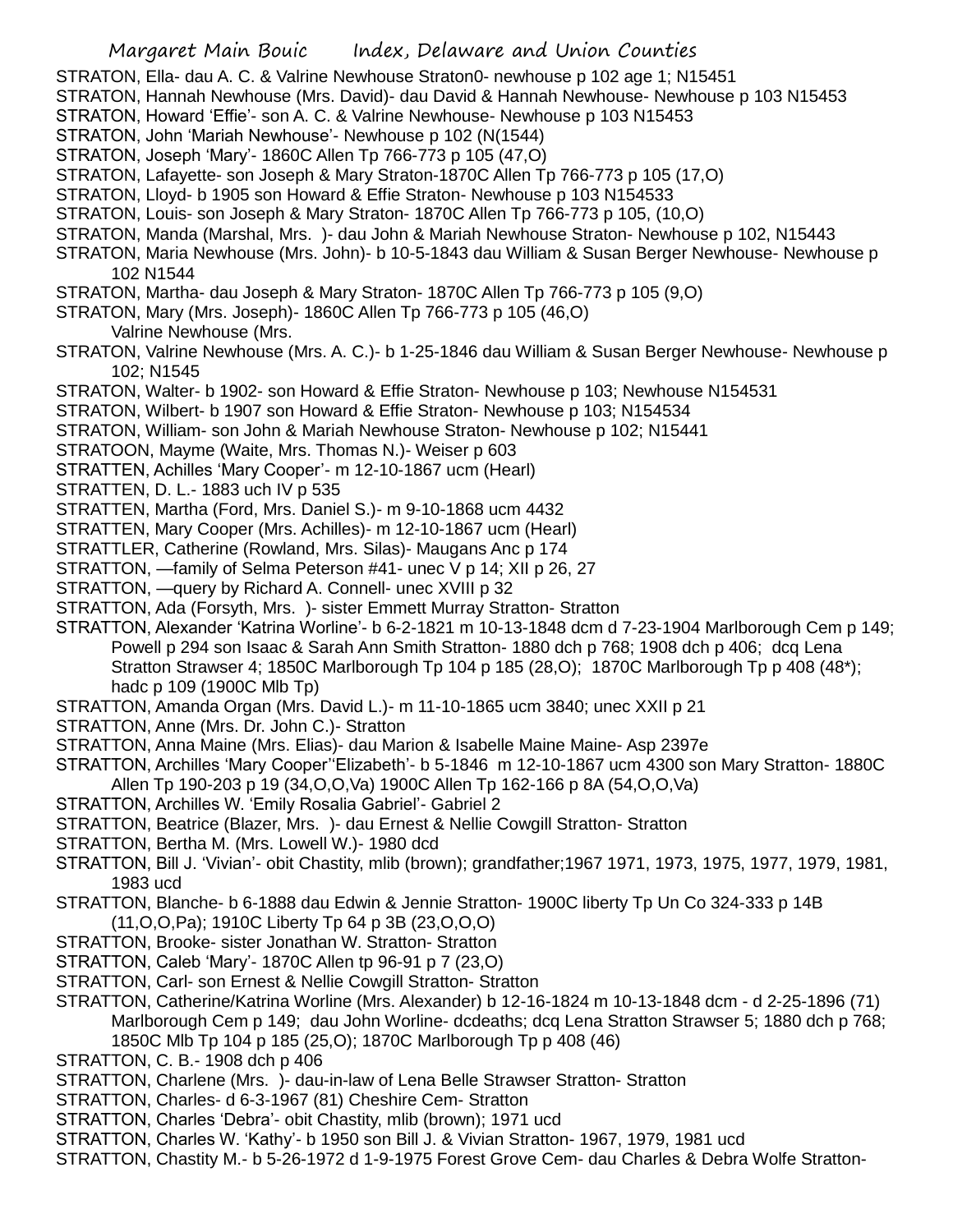Stratton; obit, mlib (brown)

STRATTON, Clara B.- 1964, 1969, 1971 dcd, Ashley

STRATTON, Clara (Coons, Mrs. )- dau Harry & Florence Mitchell Stratton- Stratton; obit Delbert, mlib (brown) STRATTON, Clara Johnson (Mrs. Delbert)- m 1946; obit Delbert, mlib (brown); 1971 ucd

STRATTON, Clariet (Wilgus, Mrs. )- dau Ernest & Nellie Cowgill Stratton- Stratton

- STRATTON, Clarissa L. (Mrs. Elias)- 1870C Liberty Tp Un Co 975-985 p 134 (30,NY); 1870C Liberty Tp 3 p 1 (43,NY); 1880C Liberty Tp 192-197 p 20 (51, NY, Conn, Maine)
- STRATTON, Clyde- b 8-1890 son Edwin & Jennie Stratton- 1900C Liberty Tp Un Co 324-333 p 14B (9,O,O,Pa); 1910C Liberty Tp 64 p 3B (20,O,O,O)
- STRATTON, Crystal (Riley, Mrs. )- dau Ernest & Nellie Cowgill Stratton- Stratton
- STRATTON, Daniel- son Clara B. Stratton- 1964(14), 1969, 1971 dcd
- STRATTON, Dann 'Julie Grossman'- Stratton
- STRATTON, Darrell- son Ernest & Nellie Cowgill Stratton- Stratton
- STRATTON, David L. 'Amanda Organ'- m 11-10-1865 ucm 3840; unec XXII p 21
- STRATTON, Debbie (Schmidt, Mrs. Jay David)- m 6-22-1985 St. Paul p 94
- STRATTON, Deborah J. Goings (Mrs. Charles W.)- parents of Jonathan W.
- STRATTON, Debra (Mrs. Charles)- obit Chastity, mlib (brown); 1971, 1975 ucd
- STRATTON, Delbert 'Clara Johnson'- b 11-19-1918 m 1846 d 9-22-1969 Raymond Cem, lptw p 35- son Harry
- & Florence Mitchell Stratton- Stratton; obit mlib (brown); Sgt 13th Air Depot GP A.A.F. WWII; 1967 ucd
- STRATTON, Delbert- son Delbert & Clara Johnson Stratton- Stratton; oibt Delber, mlib (brown); 1971 ucd
- STRATTON, D. L.- 1883 uch IV p 463
- STRATTON, Donald- son Ernest & Nellie Cowgill Stratton- Stratton
- STRATTON, Douglas- son Lowell W. & Erdine Stratton- Stratton; 1961 (11), 1969 dcd
- STRATTON, Douglas M. 'Jonda L.'- Stratton; 1980 dcd
- STRATTON, Douglas 'Rita'- 1971 dcd
- STRATTON, Dreama- 1967 icd
- STRATTON, Dusty Renee (Fox, Mrs. )- dau Charles & Debra Wolfe Stratton- Stratton; obit Chastitiy, mlib (brown); obit Jonathan W.
- STRATTON, Ed, infant dau d Sunday, Raymond- mt 9-7-1898 Abs p 41
- STRATTON, Eddie- son Harry & Florence Mitchell Stratton- Stratton; obit Delbert, mlib (brown)
- STRATTON, Edna (Davis, Mrs. )- sister Emmett Murray Stratton- Stratton
- STRATTON, Edna- dau Elias & Anna Maine Stratton- Asp 2397e-1
- STRATTON, Edward 'Harriet'- d 1947- Stratton
- STRATTON, Edwin/Edmond J.- son Elias & Clarissa Stratton- 1860C Liberty Tp Un Co 975-985 p 134 (6,O); 1870C Liberty Tp 3 p 1 (14,O)
- STRATTON, Edwin son Henry & Lydia Stratton/Straten- 1850C Kingston Tp 3291 p 173 (8,Pa)
- STRATTON, Edwin 'Jennie'- 1880C Liberty Tp Un Co 183-188 p 20 (23,O,O,NY); 1900C Liberty Tp 324-333 p 14B (44O,O,NY) m 24y, carpenter; 1910C Liberty Tp 64 p 3B (54,O,O,O) m 37y
- STRATTON, Elias A.- b 9-6-1854 d 7-11-1914 Marlborough Cem p 159, Powell p 288; son Alexander & Catharine Worline Stratton- 1880 dch p 768
- STRATTON, Elias 'Anna Maine'-Asp (2397e)
- STRATTON, Elias 'Clarissa'- 1860C Liberty Tp Un Co 975-985 p 134 (34,O); 1880C Liberty Tp 192-197 p 20  $(55,0,0,0)$
- STRATTON, Elias 'Elsa'- b 11-1829 1900C Liberty Tp Un Co 292-300 p 13A (70,O,O,O) m 3y
- STRATTON, Elias 'Elxy, Crump'- m 1-3-1897 ucm (Hearl); 1870C Marlborough Tp p 408 (15)
- STRATTON, Elizabeth (Mrs. Archilles)- b 11-1847- 1900C Allen Tp 162-166 p 8A (52,O,Va,Va) m 5y
- STRATTON, Elizabeth- dau Joseph & Mary Ann Stratton- 1880 dch p 795
- STRATTON, Elizabeth (Mrs. Silas)- 1850C Liberty Tp Un Co 1013-1030 p 151 (50,Mass)
- STRATTON, Ella Reuhlon (Mrs. Joseph L.)- m 12-25-1891 ucm (Hearl); Stratton
- STRATTON, Elsa (Mrs. Elias) b 7-1827 1900C Liberty tp Un Co 292-300 p 13A (72, Pa, Eng, NY) m 3y, no ch
- STRATTON, Elsie- b 1833 Pa d 8-4-1908 (75y1m) Oakdale Cem 2130 (114E) I p 24 (E-R20-5)
- STRATTON, Elxy Crump (Mrs. Elias)- m 1-3-1897 ucm (Hearl)
- STRATTON, Emeline- dau Henry & Lydia Straten/Stratton- 1850C Kingston Tp 3291 p 173 (11,NY)
- STRATTON, EmilyRosalia Gabriel (Mrs. Archilles W.)- b 7-2-1858 d 5-28-1944 Fairview Cem p 9; opc 186- ;
	- dau Luther & Maria Bucher Gabriel- Gabriel 2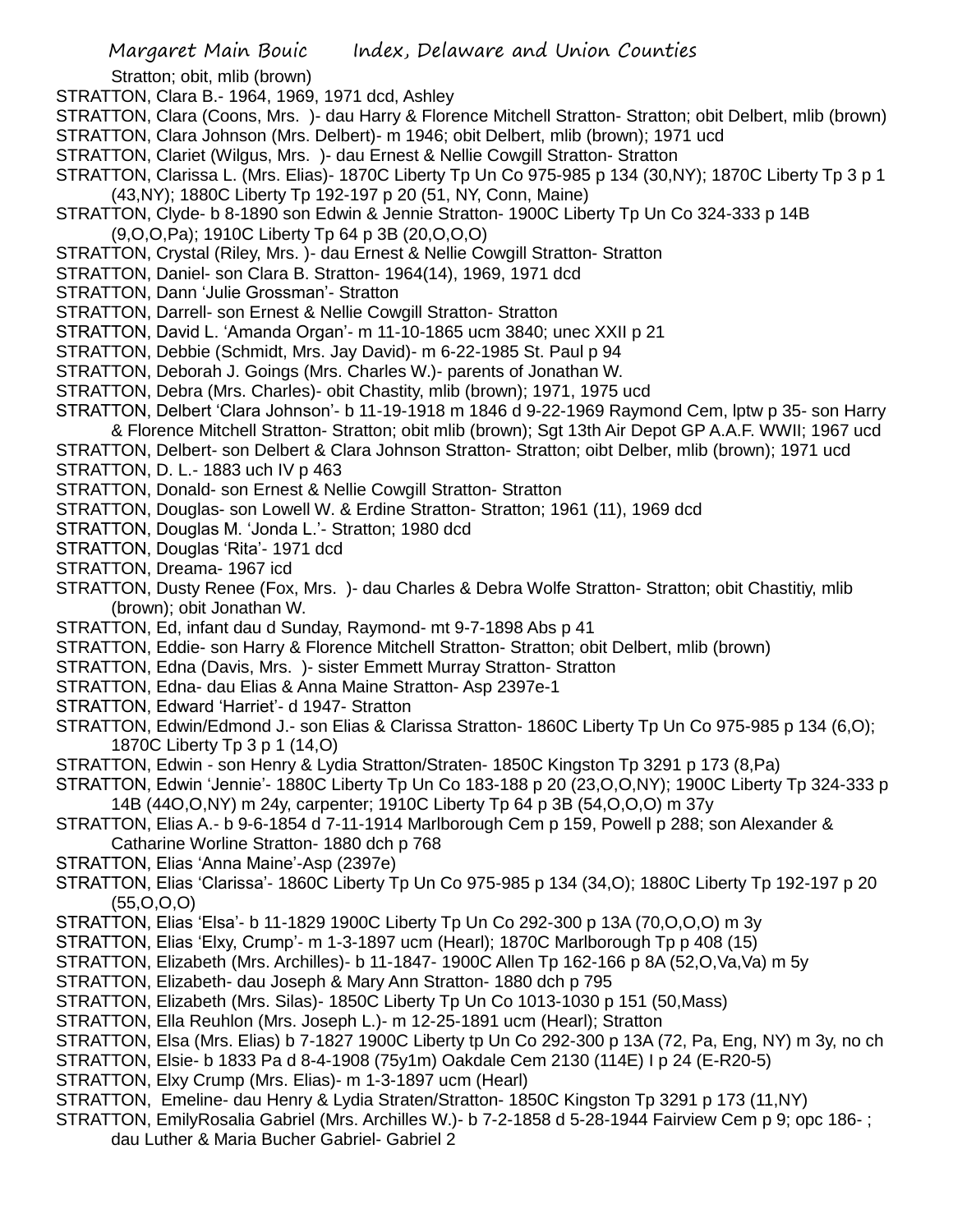STRATTON, Emmett Murray 'Jack"'Martha;- d 7-21-1971 (700 Oak Grove Cem- stepson Edward & Lola E. Jenkins- Stratton; 1910C Jackson Tp 120 p 5B (9,O,O,Mich)

- STRATTON, Erdine (Mrs. Lowell W.)- Stratton; 1961, 1969, 1971 dcd
- STRATTON, Ernest 'Nellie Cowgill'- b 1-28-1893 m 10-22-1913 d 4-15-1963 bur Middleburg- son Joseph L. & Ella Ruhlen Stratton- Stratton
- STRATTON, Esther- 1850C Liberty Tp Un Co 947-964 p 142 (60,Va)
- STRATTON, Esther (Lants, Mrs. )- dau Ernest & Nellie Cowgill Stratton- Stratton
- STRATTON, Ezra- son Silas & Elizabeth Stratton- 1850C Liberty Tp un Co 1013-1030 p 151 (18,Pa)
- STRATTON, Florence Mitchell (Mrs. Harry)- Stratton; obit Delbert, mlib (brown)
- STRATTON, Florence R. (Mrs. Leonard E.)- b 1901 d 1956 Mother- Broadway cem, lptw p 77
- STRATTON, Fr.- hadc p 42, 58; CCC (1849 Oxford Tp)
- STRATTON, ----(Mrs. F. M.)- Pabst 8 p 28, 29, 31
- STRATTON, Dr. Francis M. ' ''Mabel Vogt'- d 6-13-1972 (96) Oak Grove- 1976 dch p 297
- STRATTON, Francis S. 'Susannah Cole'- m 2-2-1841 dcm
- STRATTON, Frank- 1870C Marlborough Tp p 408 (4)
- STRATTON, Frank E.- b 1865 d 1949 Marlborough p 181 son Alexander & Catharine Worline Stratton- 1908 dch p 470; 1908 dch p 768
- STRATTON, George- son Henry & Lydia Straten/Stratton- 1850c Kingston Tp 3291 p 173 (3,O)
- STRATTON, Glenn- son Ernest & Nellie Cowgill Stratton- Stratton
- STRATTON, Harriet (Mrs. Edward)- d 8-1971 (81) Oak Grove Cem- Stratton
- STRATTON, Harry- son Elias & Anna Maine Stratton- Asp 2397e-2
- STRATTON, Harry 'Florence Mitchell'- Stratton; obit Delbert, mlib (brown)
- STRATTON, Harry "Jack"'Ruth'- b 8-1885 d 1956 Raymond Cem, lptw p 36 son Edwin & Jennie Stratton-
- 1900C Liberty Tp Un C0 324-333 p 11B (14,Wisc,O,Pa); 1910C Lib Tp 64 p 3B (25,O,O,O)
- STRATTON, Henry 'Lydia'- 1850C Kingston Tp 3291 p 173 (42,NY) (or Straten?)
- STRATTON, Henry 'Mary Worline'- m 2-22-1849 dcm
- STRATTON, Isaac- 1835 men p 61 #38 p 113 Troy Tp
- STRATTON, Isaac G. 'Rachael Houseworth'- m 9-23-1849 dcm
- STRATTON, Isaac 'Mary M. Drake'- m 7-21-1844 dcm
- STRATTON, Isaac 'Sarah Ann Smith'- d 11-20-1845 (56y11d) Marlborough Cem p 159, Powell p 288; dcq Lena Belle Stratton Strawser 8; 1880 dch p 519; 1908 dch p 381, 472; 1840C Mlb Tp p 251 (50-60)
- STRATTON, Jack- son Dr. John c. & Anne Stratton- Stratton
- STRATTON, James Francis- d 1-20-1967 (120 bur Stillwater, Oklahoma- son John B. Stratton- Stratton
- STRATTON, James M.-1870C Marlborough Tp p 408 (18)
- STRATTON, James M. 'Lucy Barber'- son Alexander & Katrinna Worline Stratton- dcq Lena Stratton Strawser 2; 1880 dch p 768
- STRATTON, James P. 'Karen S.'- 1980 dcd
- STRATTON, James S. 'Mary Cone'- m 7-16-1854 dcm
- STRATTON, Jane- dau Henry & Lydia Straten/Stratton- 1850C Kingston Tp 3291 p 173 (13,NY)
- STRATTON, Jeffrey C.- b 1957 son Bill J. & Vivian Stratton- 1967, 1971, 1973, 1975, 1977, 1979, 1981, 1983 ucd
- STRATTON, Jennie (Mrs. Edwin)- 1880C Liberty Tp Un Co 183-188 p 20 (22,Pa,Pa,Pa);1900C Liberty Tp Un Co 324-333 p 14B (43,Pa,Pa,Pa) m 24y; 1910C Lib Tp 64 p 3B (53,O,Pa,Pa) m 37y 5 ch 4 living
- STRATTON, John- d 8-12-1867 (17-11-8) Marlborough Tp- dcdeaths
- STRATTON, John A.- b 9-4-1849 d 8-12-1867 Marlborough Cem p 149; Powell p 294- son Alexander & Catharine Worline Stratton- 1880 dch p 768; 1850C Mlb. Tp 104 p 185 (1,O)
- STRATTON, John B.- son Dr. Francis M. Stratton- Stratton
- STRATTON, John C. 'Anne'- d 5-2-1966 (86) brother Dr. Francis M. Stratton- Stratton
- STRATTON, ----(Bails, Mrs. Munn)- dau Dr John C. & Anne Stratton- Stratton
- STRATTON, John- son Delbert & Clara Johnston Stratton- obit Delbert, mlib (brown); 1971 ucd
- STRATTON, John E.- 1971, 1975, `977 ucd; commercial artist
- STRATTON, John Thomas- b d 5-4-1972 bur Ashley Union Cem- son Lowell & Karen Dee Huffer Stratton-**Stratton**
- STRATTON, Jonathan W. b2-24-1977 d 11-24-1999 (22) Forest Grove Cem- son Charles W. & Deborah J. Goings Stratton- Stratton
- STRATTON, Jonda L. Jacobs (Mrs. Douglas M.)- b 3-31-1950 d 9-26-2001 (51) Ashley Union Cem- dau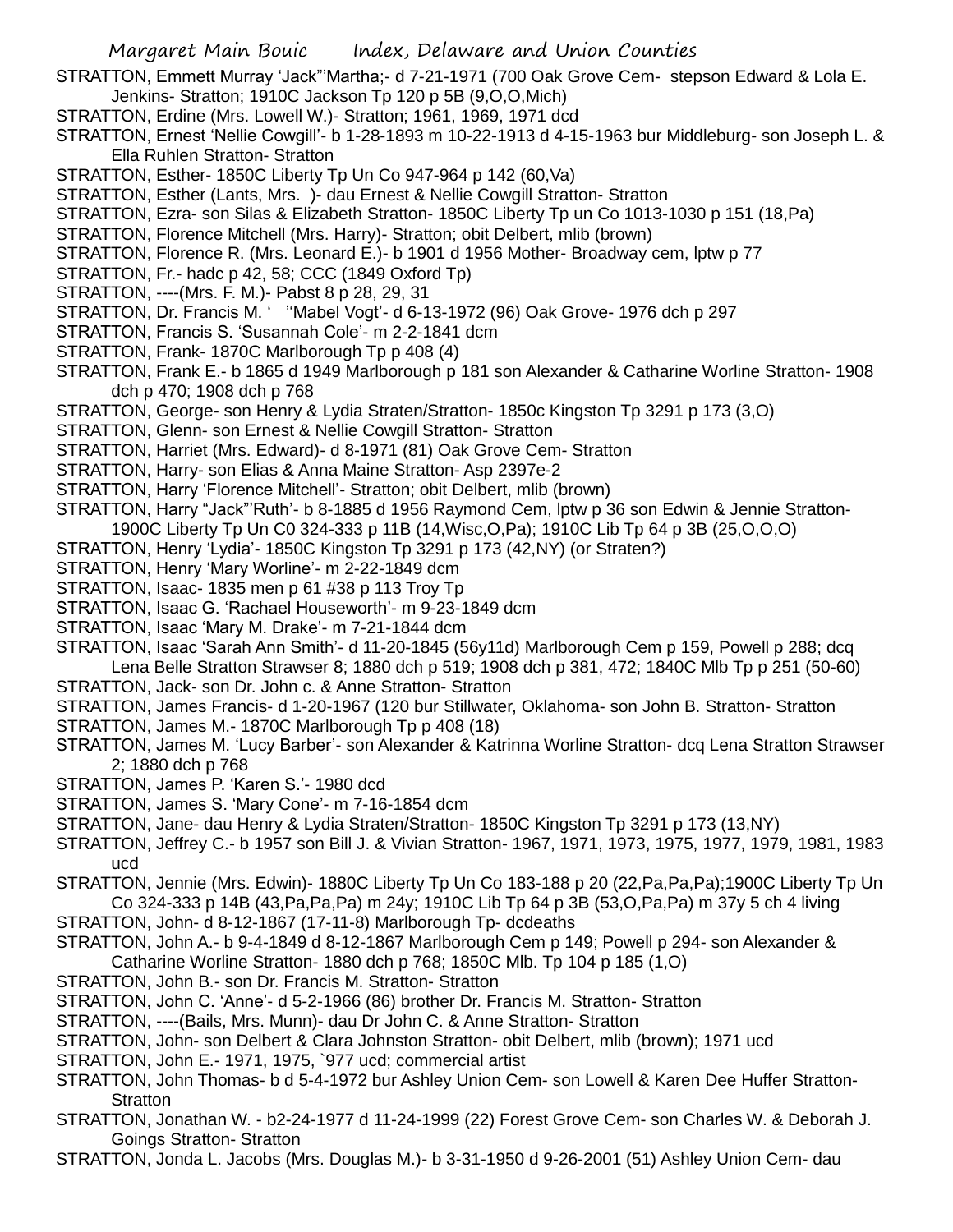Everett & Laurabelle Stein Jsacobs- Stratton; 1980 dcd

- STRATTON, Joseph- son Archilles & Mary Stratton- 1880C Allen Tp 190-203 p 19 (11,O,O,O)
- STRATTON, Joseph- b 1-1870 son Caleb & Mary Stratton- son Caleb & Mary Stratton- 1870C Allen Tp 96-91 p 7 (6/12,O)
- STRATTON, Joseph L. 'Ella Ruehlon'- m 12-25-1891 ucm (Hearl); Stratton
- STRATTON, Joseph 'Mary Ann'- dumch p 327; 1880 dch p 795
- STRATTON, Julia (Bunnell, Mrs. Jesse)- m 2-17-1842 dcm
- STRATTON, Julia Grossman (Mrs. Dann)- Stratton
- STRATTON, Justin- son Edwin & Jennie Stratton 1880C Liberty Tp Un Co 182-188 p 20 (2,O,O,Pa)
- STRATTON, Karen Dee Huffer (Mrs. Lowell)- d 8-19-1973 (240 Ashley Union Cem- Stratton
- STRATTON, Karen S. (Mrs. James P.)- 1980 dcd
- STRATTON, Kathy (Mrs. Charles W.)- 1979, 1981 ucd
- STRATTON, Larry- son J. Robert & Marie D. Stratton- 1964(9) dcd
- STRATTON, Lena Belle (Strawser, Mrs. )- d 5-23-1972 Marlborough Cem- dau James M. & Lucy Barber Stratton- dcq 1; Stratton; Strawser
- STRATTON, Leonard- 1880C Marysville 374-412 p 27 (20,O,O,O) carriage painter
- STRATTON, Leonard E. 'Florence R.'- b 1896 d 1975 Father; Broadway Cem, lptw p 77- stepson Edward & Lola Jenkins- brother Emmett murray Stratton- Stratton; 1910C Jackson Tp 120 p 5B (14,O,O,Mich)
- STRATTON, Levi- d 5-2-1841 Powell p 288, d 1844 (5y6m) Marlborough Cem p 159 son Isaac & Sally Stratton
- STRATTON, Lottie E. (Cullen, Mrs. Arthur L.)- m 8-10-1896 ucm
- STRATTON, Lowell- son Lowell W. & Erdeine Stratton- Stratton; 1961 (17) dcd
- STRATTON, Lowell W. 'Martha M.'- 1980 dcd
- STRATTON, Lowell W. 'Erdine'- 1961 dcd
- STRATTON, Lucy A.- b 1858 d 1930 Marlborough Cem p 171
- STRATTON, Lucy Barber (Mrs. James M.) dau David & Elizabeth Dutting Barber- dcq Lena Stratton Strawser 3
- STRATTON, Lydia (Mrs. Henry)- 1850C Kingston tp 2191 p 173 (39,NY) (Straten?)
- STRATTON, Mabel (Paber, Mrs. )- dau Harry & Floence Mitchelol Stratton- Stratton; obit Delbert, mlib (brown)
- STRATTON, Mabel Vogt (Mrs. Dr. Francis M.)- d 9-22-1973 (84) Oak Grove Cem- Stratton
- STRATTON, Mandy- b 1978 dau charles W. & kathy Stratton- 1979, 1971 ucd
- STRATTON, Margaret E.- 1870C Oxford Tp p 443 (22)
- STRATTON, Margaret E. Rosevelt (Ms. W. W.)- dau Solomon & Elizabeth Morris Rosevelt- 1880 dch p 795; dumch p 327
- STRATTON, Marianne- dau J. Robert & Marie D. Stratton- 1964 (7) dcd
- STRATTON, Marie D. (Mrs. J. Robert)- 1964 dcd
- STRATTON, Marilyn (Sheridan, Mrs. )- dau Emmett Murray Stratton- Stratton
- STRATTON, J. Marion- b 1852 d 19— Marlborough Cem p 171
- STRATTON, Marjorie (Scully, Mrs. )(Mrs. )- d 9-19-1975 (56) bur Reynoldsburg- Stratton
- STRATTON, Martha- 1961 dcd
- STRATTON, Martha Ann (Ford, Mrs. Daniel S.)- m 9-10/13-1868 ucm d 12-24-1877/6; unec IV p 38, Ford Bible; XII p 27
- STRATTON, Martha (Mrs. Emmett Murray)- Stratton
- STRATTON, Mary-1870C Oxford Tp p 443 (17)
- STRATTON, Mary (Mrs. )- 1880C Allen Tp 190-203 p 19 (62,Va,Va,Va)
- STRATTON, Mary Ann- dau Henry & Lucinda Straten'Stratton- 1850C Kingston Tp 3291 p 173 (15,NY)
- STRATTON, Mary Ann (Mrs. Joseph)(Rosevelt, Mrs. Solomon)- dumch p 327; 1880 dch p 795
- STRATTON, Mary- perhaps mother of Caleb Stratton- 1870C Allen Tp 96-91 p 7 (68,O)
- STRATTON, Mary (Mrs. Caleb)- 1870c Allen Tp 96-91 p 7 (20,O)
- STRATTON, Mary Cone (Mrs. James S.)- m 7-16-1854 dcm
- STRATTON, Mary Cooper (Mrs. Archilles)- m 12-10-1867 ucm 4300; 1880C Allen Tp 190-203 p 19 (31,O,O,O)
- STRATTON, Mary E.- 1870C Oxford Tp p 443 (5)
- STRATTON, Mary (Howard, Mrs. Levi)- Powell p 333
- STRATTON, Mary Jane (Spencer, Mrs. Samuel)- m 7-13-1865 ucm 3748; unec XXI p 66
- STRATTON, Mary J.- 1910C Liberty Tp Un Co 363 p 15A (62,O,NY.NY) wid, 2 ch 1 living
- STRATTON, Mary (Johnson, Mrs. )- dau Harry & Florence Mitchell Stratton- Stratton; obit Delbert, mlib (brown)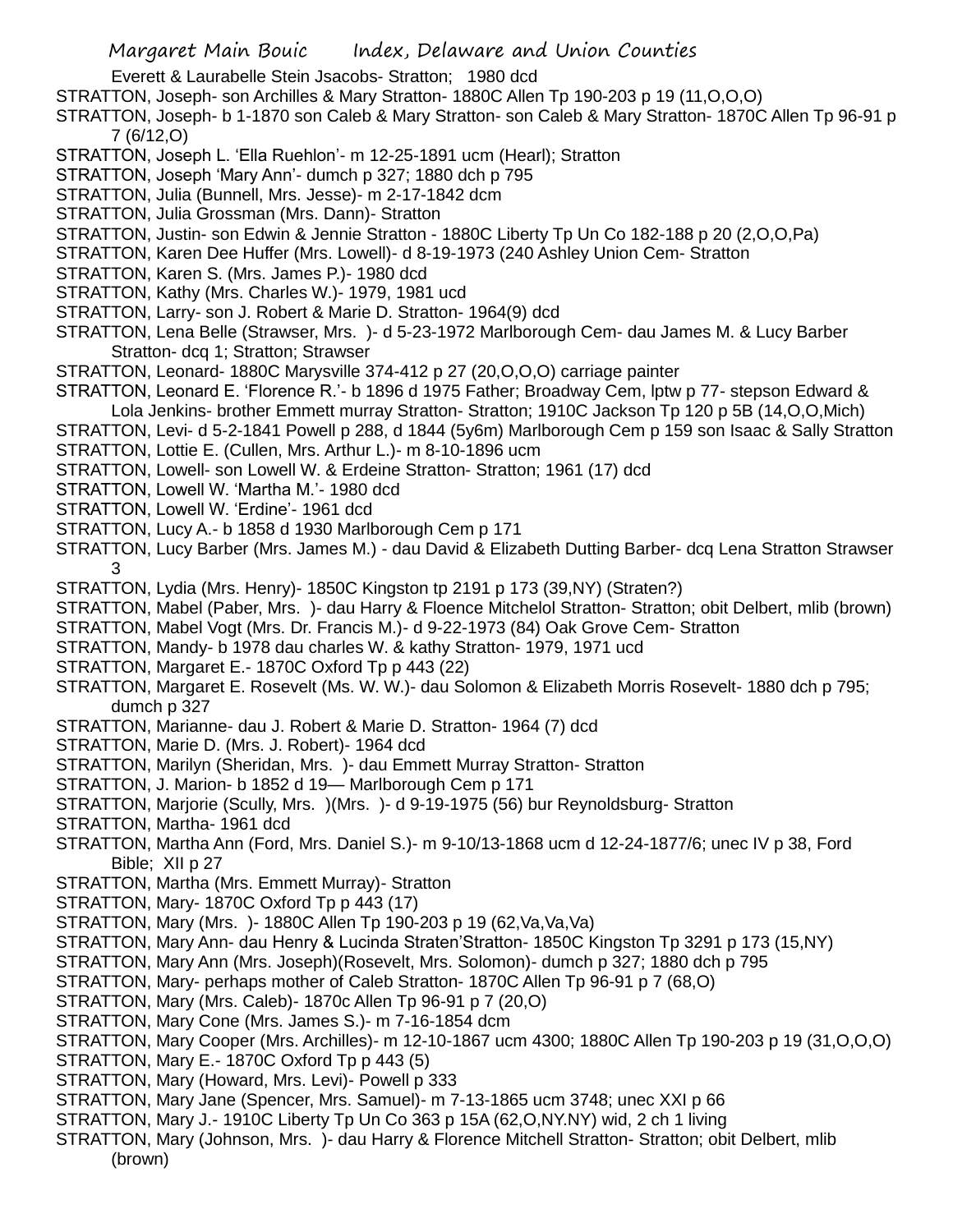- STRATTON, Mary- dau Joseph & Mary Ann Stratton- 1880 dch p 795
- STRATTON, Mary M. Drake (Ms. Isaac)- m 7-21-1844 dcm
- STRATTON, Mary Worline (Mrs. Henry)- m 2-22-1849 dcm
- STRATTON, Mattie E.- b NY d 8-17-1891 (43-5-0) Oxford Tp dau Solomon & Elizabeth Rosevet- dcdeaths
- STRATTON, Mary Jane (Horr, Mrs. Calvin)- m 2–26-1877 mt 8-17-1892, Abs p 28
- STRATTON, Maxine (Wallace, Mrs. )- dau Ernest & Nellie Cowgill Stratton- Stratton
- STRATTON, Melinda (Curren, Mrs. T. Jesse.)- m 2-11-1841 dcm; Powell p 364
- STRATTON, Mike- b 1971 son James P. & Karen S. Stratton- 1980 dcd
- STRATTON, Mildred (Boyd, Mrs. )- dau Edward & Harriet Stratton- Stratton
- STRATTON, Mildred (Mrs. Robert J.)- 1961 dcd
- STRATTON, Monroe- son Henry & Lydia Straten Stratton- 1850C Kingston Tp 3291 p 173 (5/12,O)
- STRATTON, Otis- son Elias & Ann Maine Stratton- Asp 2397e-3
- STRATTON, Patrick 'Amy'- son Douglas & Jonda Jacobs Stratton- Stratton
- STRATTON, Rachael Houseworth (Mrs Isaac G.)- m 9-23-1849 dcm
- STRATTON, Rebah?- b 9-1895 dau Edwin & Jennie Stratton- 1900C Liberty Tp un Co 324-333 p 14B (4,O,O,PA); 1910C Lib Tp 64 p 3B (14,O,O,O)
- STRATTON, Rebecca (Evans, Mrs. Jacob Mortimer)- m 1850; 1883 uch V p 436; 1985 uch p 46
- STRATTON, Reuben- son Silas & Elizabeth Stratton- 1850C Libeerty Tp Un Co 1013-1030 p 1151 (16,Pa)
- STRATTON, Richard- son Emmett Murray Stratton- Stratton
- STRATTON, Rita (Mrs. Douglas)- 1971 dcd
- STRATTON, J. Robert 'Marie D.;'- 1964 dcd
- STRATTON, Rev. Robert J. 'Mildred'- 1961 dcd
- STRATTON, Rosalia Gabriel (Mrs. )- dau Luther & Maria Gabriel- 1985 uch p 82
- STRATTON, Ruth (Mrs. Harry "Jack")- b 1914, Raymond Cem, lptw p 36
- STRATTON, Ruth (McCarty, Mrs. )- dau Harry & Florence Mitchell Stratton- obit Delbert, mlib (brown); Stratton
- STRATTON, Sally Ann Smith (Mrs. Isaac)- d 1849 (49-8-10) Marlborough p 159; dcq Lena Stratton Strawser 9; d 11-8-1842 Powell p 288
- STRATTON, Samuel- 1870C Oxford Tp p 443 (15)
- STRATTON, Samuel- son Joseph & Mary Ann Stratton- 1880 dch p 795
- STRATTON, Sarah- dau Elias & Clarissa L. Stratton- 1860C Liberty Tp Un Co 975-985 p 134 (12,O)
- STRATTON, Shirley Kaye- dau Lowell & Karen Dee Huffer Stratton- Stratton
- STRATTON, Silas 'Elizabeth'- 1850C Liberty Tp Un Co 1013-1030 p 151 (70,Mass)
- STRATTON, Stephen- son J. Robert & Marie D. Stratton- 1964 dcd
- STRATTON, Susan Marie- b 1954 dau Billy J. & Vivian H. Stratton- 1967, 1971 ucd
- STRATTON, Susannah Cole (Mrs. Francis S.)- m 2-2-1841 dcm
- STRATTON, Thomas- son Henry & Lydia Straten/Stratton- 1850C Kingston Tp 3291 p 173 (10,Pa)
- STRATTON, Vivian (Mrs. Bill J.)- 1967, 1971, 1973, 1975, 1977, 1979, 1981, 1983 ucd
- STRATTON, Walter- d 1877 Marlborough p 159; son J. M. & L. A. Stratton
- STRATTON, Walter S.- son John B. Stratton- Stratton
- STRATTON, Wendi- b 1967 dau James P. & Karen S. Stratton- 1980 dcd
- STRATTON, Wilbert- b 1907 son H oward & Effie Straton- Newhouse p 103
- STRATTON, William- 1870C Marlborough Tp p 408 (13)
- STRATTON, William H.- b 10-20-1857 d 1-5-1877 son Alexander & Catharine Worline Stratton- Powell p 294; 1880 dch p 768, 769
- STRATTON, William- son Harry & Florence Mitchell Stratton- Stratton; obit Delbert, mlib (brown)
- STRATTON, William- son Joseph & Mary Ann Stratton- 1880 dch p 795
- STRATTON, William W.- b NYCity 10-1-1841; 1880 dch p 540; 1908 dch p 137, 138, 406, 425; dumch p 298; 1976 dch p 108, 259; 1870C Oxford Tp p 443 (28\*)
- STRATTON, Wilma- dau Charles Stratton- Stratton
- STRATTON, ----(Thompson, Mrs. Lester)- dau Charles Stratton- Stratton
- STRAUB, A.- hadc p 38 (Marlborough Tp)
- STRAUB, Andrew- 1835 men p 40 #41 p 72, Marlborough Tp
- STRAUB, Catherine Mewman (Mrs. Edward)- b 8-26-1870 m 12-26-1889 dau Thomas & Elizabeth Weiser Newman- Weiser p 815
- STRAUB, Ciselle Louise- b 5-1-1956 dau Raymond Edward & Joan Marcella Kocher Straub- Weiser p 338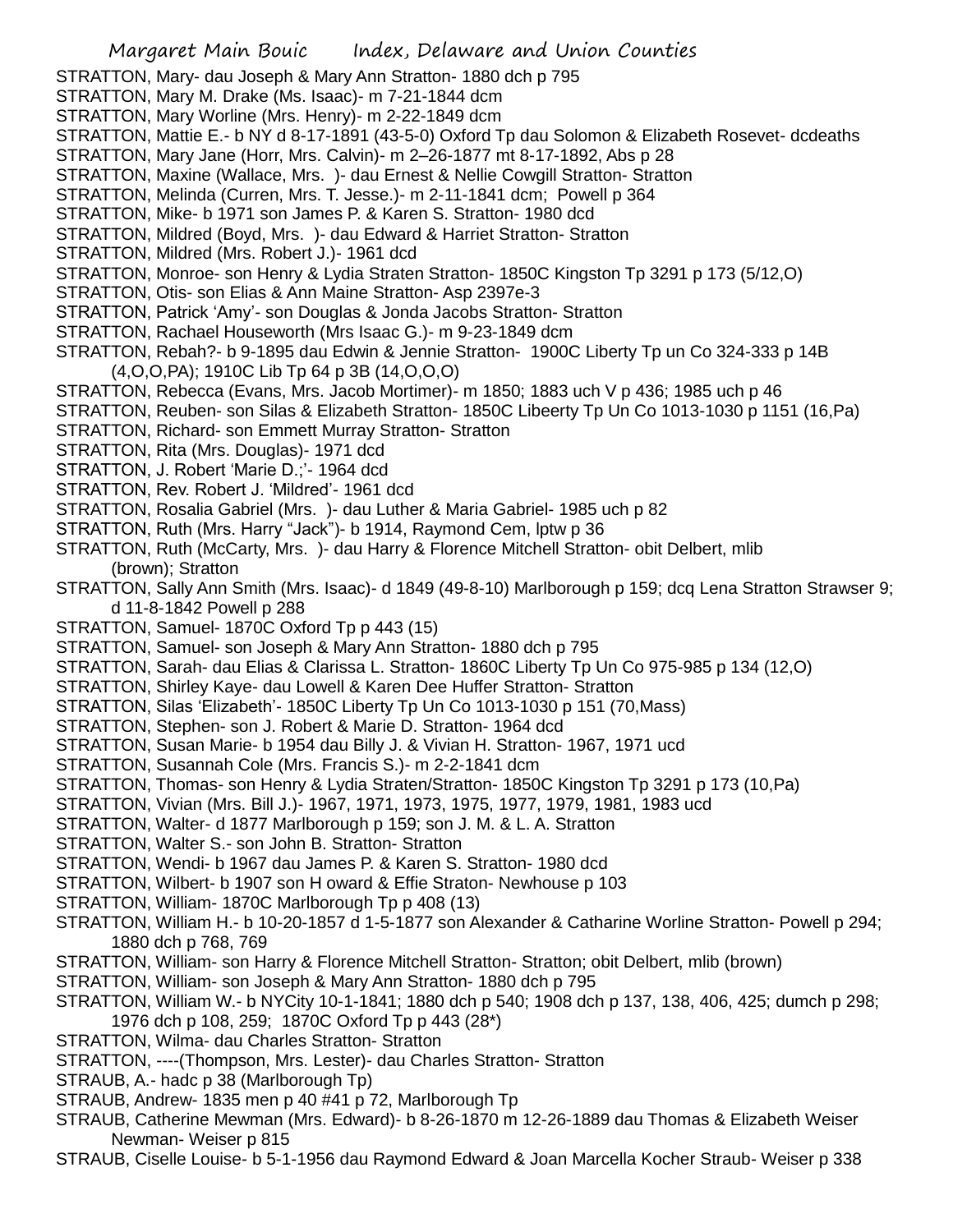STRAUB, Dorothy May (Mrs. Michael)- Straub; 1961 dcd

- STRAUB, Edward 'Catherine Newman'-b 3-12-1864 m 12-26-1889- Weiser p 815
- STRAUB, Eleanore von Post Schrader (Ferrell, Mrs. Morgan George)(Mrs. William)- b 4-19-1900 m(1) 12-20-
- 1923, div (2) 3-5-1954 dau Otto Christophe & Eliza Amnalie Pauli Schrader- Weiser p 200
- STRAUB, Frank- committed suicide last night (28) dg 12-19-1893; Cry Ab p 144
- STRAUB, Frank- brother Michael Straub- Straub
- STRAUB, Rev. H. A.- funeral of Mrs. Mary J. Rippey, Shippensburg, Pa- dg 1-16-1906, Cry Ab p 75
- STRAUB, Joan Marcella Kocher (Mrs. Raymond Edward)- b 2-17-1938 m 7-10-1954 dau Earl Woodrow & Ruth Irene Klock Kocher- Weiser p 338
- STRAUB, Lillian Kathryn (Knerr, Mrs. Newvin W) b 2-20-1916 m 6-5-1937 dau Dr. Clarence H. & Mamie Ruth Straub Melick- Weiser p 815
- STRAUB, Linda- dau Roy R. & Winifred Straub- 1964 dcd
- STRAUB, LuAnn Karen- b 10-29-1954 dau Raymond Edward & Joan Marcella Kocher Straub- Weiser p 338
- STRAUB, Mabel (Dressler, Mrs. Clair Eugene) -b 11-3-1900 m 10-9-1943- Weiser p 825
- STRAUB, Mamie Ruth (Malick, Mrs. Dr. Clarence H.)- b 10-27-1892 m 3-10-1914 dau Edward & Catherine Newman Straub- Weiser p 815
- STRAUB, Martin- brother Michael Straub- Straub
- STRAUB, Mary (Schultz, Mrs. James)- Schultz p 8
- STRAUB, Michael 'Dorothy May'- d 11-115-1963 (65) Straub; 1961 dcd
- STRAUB, Michael- son Michael & Dorothy May Straub- 1961 (8) dcd
- STRAUB, Naomi Arbella (Shepler, Mrs. Clare Leroy)- b 10-5-1912 m 12-17-1930- Weiser p 504
- STRAUB, Raymond Edward 'Joan Marcella Kocher'- b 12-14-1935 m 7-10-1954- Weiser p 338 STRAUB, Roy R. 'Winifred C.'- 1964 dcd
- STRAUB, Sandra Marie- dau Michael & Dorothy May Straub- 1961 (6) dcd
- STRAUB, William 'Eleanore von Post Schrader'- b 12-1-1904 m 3-5-1954- Weiser p 200
- STRAUB, Winifred C. (Mrs. Roy R.)- 1964 dcd
- STRAUBINGER, Anna Catherine Shultz (Mrs. Russell Leroy)- b 1-14-1891 m 1-18-1917 d 8-27-1947 dau Luther Leroy & Amanda Almina Courtright Shultz- Weiser p 636
- STRAUBINGER, Brent Joseph- b 12-8-1955 son Donald Leroy & Jo Ann Ruth Merman Straubinger- Weiser p 636
- STRAUBINGER, Donald Leroy 'Jo Ann Ruth Herman'- b 8-24-1926 m 6-16-1949 son Russell Leroy & Anna Catherine Shultz Straubinger- Weiser p 636
- STRAUBINGER, Eric Joseph- b 4-19-1950 son Donald Leroy & Jo Ann Ruth Herman Straubinger- Weiser p 636
- STRAUBINGER, Jane Ann- b 10-22-1958 son Donald Leroy & Jo Ann Ruth Herman Straubinger- Weiser p 636
- STRAUBINGER, Jo Ann Ruth Herman (Mrs. Donald Leroy)- b 4-10-1928 m 6-16-1949- Weiser p 636
- STRAUBINGER, Lynn Anne- b 8-3-1953 dau Donald Leroy & Jo Ann Ruth Herman Straubinger- Weiser p 636 STRAUBINGER, Marilyn (Steward, Mrs. Robert Walter)- b 11-10-1923 m 1-4-1947 dau Russell Leroy & Ann
- Catherine Shultz Straubinger- Weiser p 626
- STRAUBINGER, Russell Leroy 'Anna Catherine Shultz'- b 12-3-1888 m 1-18-1917 d 12-2-1943- Weiser p 636 STRAUBIS, Frances (Arnold, Mrs. George Benjamin)- m 8-30-1927- Weiser p 745
- STRAUCH, Albert W. 'Alice Black'- Strauch
- STRAUCH, —(Seklemean Mrs. )- dau Albert W. & Alice Black Strauch- Strauch
- STRAUCH, Alice Black (Mrs. Albert W.)- d 2-27-1963 bur Masillon- Strauch
- STRAUCH, Darrell Andrew'- son Harry Strauch-Strauch- engaged to Judy Ann Pinson
- STRAUCH, Harry- Strauch
- STRAUCH, Howard E. 'Joann Bowman'- son Albert W. & Alice Black Strauch- Strauch
- STRAUCH, Joann Bowman (Mrs. Howard E.)- Strauch; Pabst 8 p 28, 40
- STRAUHALL, Debra- b 1980 dau Patrick & Donna Strauhall- 1980 dcd
- STRAUHALL, Donna (Mrs. Patrick)- 1980 dcd
- STRAUHALL, Matthew- b 1974 son Patrick & Donna Strauhall- 1980 dcd
- STRAUHALL, Patrick 'Donna'- 1980 dcd
- STRAUHALL, Sara- b 1976 dau Patrick & Donna Strauhall- 1980 dcd
- STRAUL, Mable (Snyder, Mrs. Fred)- Maugans Anc p 193
- STRAUM, Joel- b 3-17-1818 m Sarah Hartsell- Powell p 334 see Straun, Joel
- STRAUS, George Frederick- Pabst 1 p 7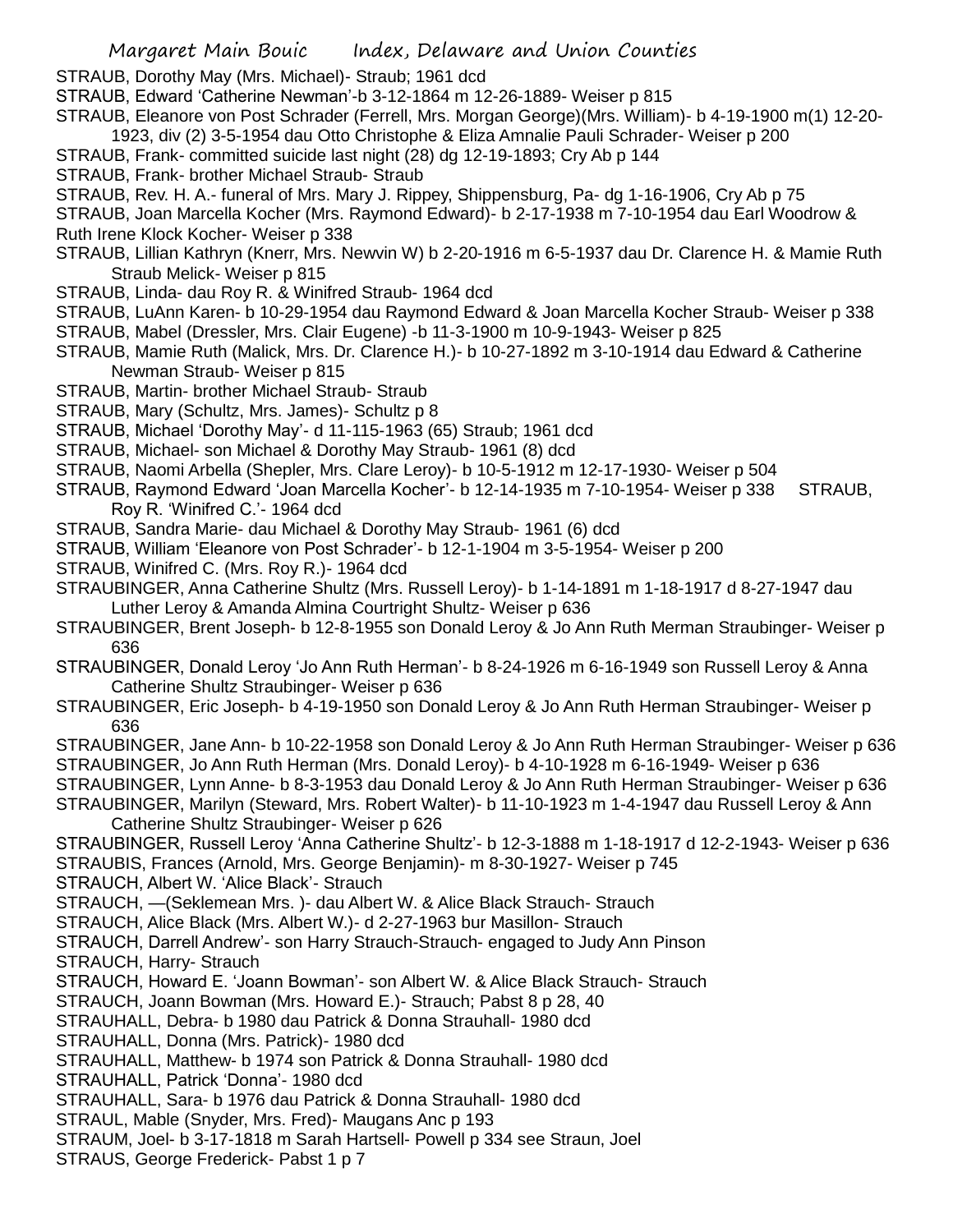- Margaret Main Bouic Index, Delaware and Union Counties STRAUSBAUGH, Clarence 'Margaret McKinniss'- m 1950 d 1959, Freshwater p 191 STRAUSBAUGH, David Nelson 'Sally Vassar'- b 1951 m 12-26-19767 son Robert & Monna W. Strausbaugh-Strausbaugh; 1962 (6), 1967, 1973, 1975 ucd STRAUSBAUGH, Grace (Mrs. James Pl)- 1975, 1977, 1979, 1981, 1983 ucd STRAUSBAUGH, Heather- b 1978 ch James P. & Grace M. Strausbaugh- 1981, 1983 ucd STRAUSBAUGH, James P. 'Grace'- 1975, 1977, 1979, 1981, 1983 ucd STRAUSBAUGH, Kay Phipps (Mrs. Robert D.)- m 5-23-1975 dau Victor B. Phipps- Strausbaugh STRAUSBAUGH, Margaret McKinniss (Mrs. Clarence)(Dickerson, Mrs. Arnold)- b 2-24-1932 m 1950 (2) 1960 dau Herbert & Pauline Rachael Winston McKinniss- Freshwater p 191 STRAUSBAUGH, Mary (Mrs. Steven W.)- 1979, 1981, 1983 ucd STRAUSBAUGH, Michelle- b 1973 dau James & Grace Strausbaugh- 1977, 1979, 1981, 1983 ucd STRAUSBAUGH, Monna/Mauna W. (Mrs. Robert H.)- 1959, 1962, 1971, 1973, 1975, 1977, 1979, 1981, 1983 ucd STRAUSBAUGH, Pamelia- b 8-8-1956- dau Clarence & Margaret McKinniss Strausbaugh- Freshwater p 191 STRAUSBAUGH, Patricia- b 2-18-1954- da Clarence & Margaret McKinniss Strausbaugh- Freshwater p 191 STRAUSBAUGH, Patrick- b 4-11-1952 son Clarence & Margaret McKinniss Strausbaugh- Freshwater p 191 STRAUSBAUGH, Philip-b 10-18-1958 son Clarence & Margaret McKinniss Strausbaugh- Freshwater p 191 STRAUSBAUGH, Ralph- 1980 dcd STRAUSBAUGH, Robert D. Jr.'Kay Phipps' - m 5-23-1975 son Robert & Monna W. Strausbaugh-Strausbaugh; 1959 (14), 1962, 1967, 1971, 1973 ucd STRAUSBAUGH, Robert N. 'Monna W.'- 1959, 1962, 1967, 1971, 1973, 1975, 1977, 1979, 1981, 1983 ucd STRAUSBAUGH, Sally Vassar (Clay, Mrs. )(Mrs. David Nelson)- m(2) 121-26-1976 dau Donald Vassar-Strausbaugh STRAUSBAUGH, Sarah- b 1978 dau Steven W. & Mary Strausbaugh- 1979, 1981, 1983 ucd STRAUSBAUGH, Scarlett- b 1980 ch James P. & Grace M. Strausbaugh- 1981, 1983 ucd STRAUSBAUGH, Selena- b 1977 dau James P. & Grace Strausbaugh- 1977, 1979, 1981, 1983 ucd STRAUSBAUGH, Steven W. Mary'- son Robert N. & Monna W. Strausbaugh- Strausbaugh; 1959 (8), 1962, 1967, 1971, 1973, 1977, 1979, 1981, 1983 ucd STRAUSBOUG, James T.- 1981 ucd STRAUSEN, Ann M. (Henn, Mrs. George)- m 9-27-1855 unec 2335; unec XVII p 42 STRAISEM. A/ M./ (Hoehn, Mrs. George)- slip, unec VIII p 35 STRAUSER, George- 1908 dch p 406 STRAUSER, Lena- 1971 dcd STRAUSS, Abram- 1870C Delaware Town p 284 (47\*) STRAUSS, Adelaide- 1870C Delaware Town p 284 (3) STRAUSS, Belle- 1870C Delaware Town p 284 (11) STRAUSS, Bertie- son John & Lucy A. McDonald Strauss- 1880C Marysville 393-434 p 28 (5,O,Ger,O) STRAUSS, C/Karl L. -b 10-5-1905 d 12-23-1949 II p 76 (H-R10-15)- son John G. & Catharine Noelp Newhouse Strauss- 1910C Paris-Marysville 142 (4,Oo,Ger,O) STRAUSS, C/Katharine Noelp (Newhouse, Mrs. Owen) (Mrs. John G)- b 2-1871 m 1-4-1894 ucm (Hearl)d 1951 Cem p 41; 1900C Tp 278-294 p 12A (29,O,Ger,Ger); 1910C Paris-Marysville 142 (34, O,Ger,Ger) m 16y, 8-ch 7 living STRAUSS, Celia- 1870C Delaware Town p 297 (25) STRAUSS, Clara- 1870C Delaware Town p 284 (9) STRAUSS, Clarence J. 'Ethel B. Johnson'- b 1903 Broadway cem, lptw p 82-- son John & Catharine Noelp Newhouse Strauss- obit Ethel, mlib (brown); Strauss; 1910C Paris-Marysville 142 (6,O,Ger,O); 1949, 1959, 1962, 1967l, 1971, 1973, 1975, 1977, 1979, 1981, 1983 ucd STRAUSS, David- 1870C Delaware Town p 284 (5) STRAUSS, Edward- b 10-1879- son John & Lucy A. McDonald Strauss- 1880C Marysville 393-434 p 28 (8/12,O,Ger,O) STRAUSS, Ellena (Welch, Mrs. )- b 8-1898 dau John G. & Catharine Noelp Newhouse Strauss- 1900C Tp
- 278-294 p 12A (1,O,Ger,O); 1910C Paris-Marysville 142 (14,O,Ger,O)
- STRAUSS, Ethel/Ethyl B. Johnson (Mrs. Clarence J.)- b 11-16-1910 m 1939 d 8-7-1978 Broadway Cem, lptw p 82 -dau Harry & Estelle Stiggers Johnson- Strauss; obit, mlib (brown); 1949, 1959, 1962, 1967, 1971, 1973, 1975, 1977, 1979 ucd
- STRAUSS, Jacob- 1870C Delaware Town p 297 (26\*)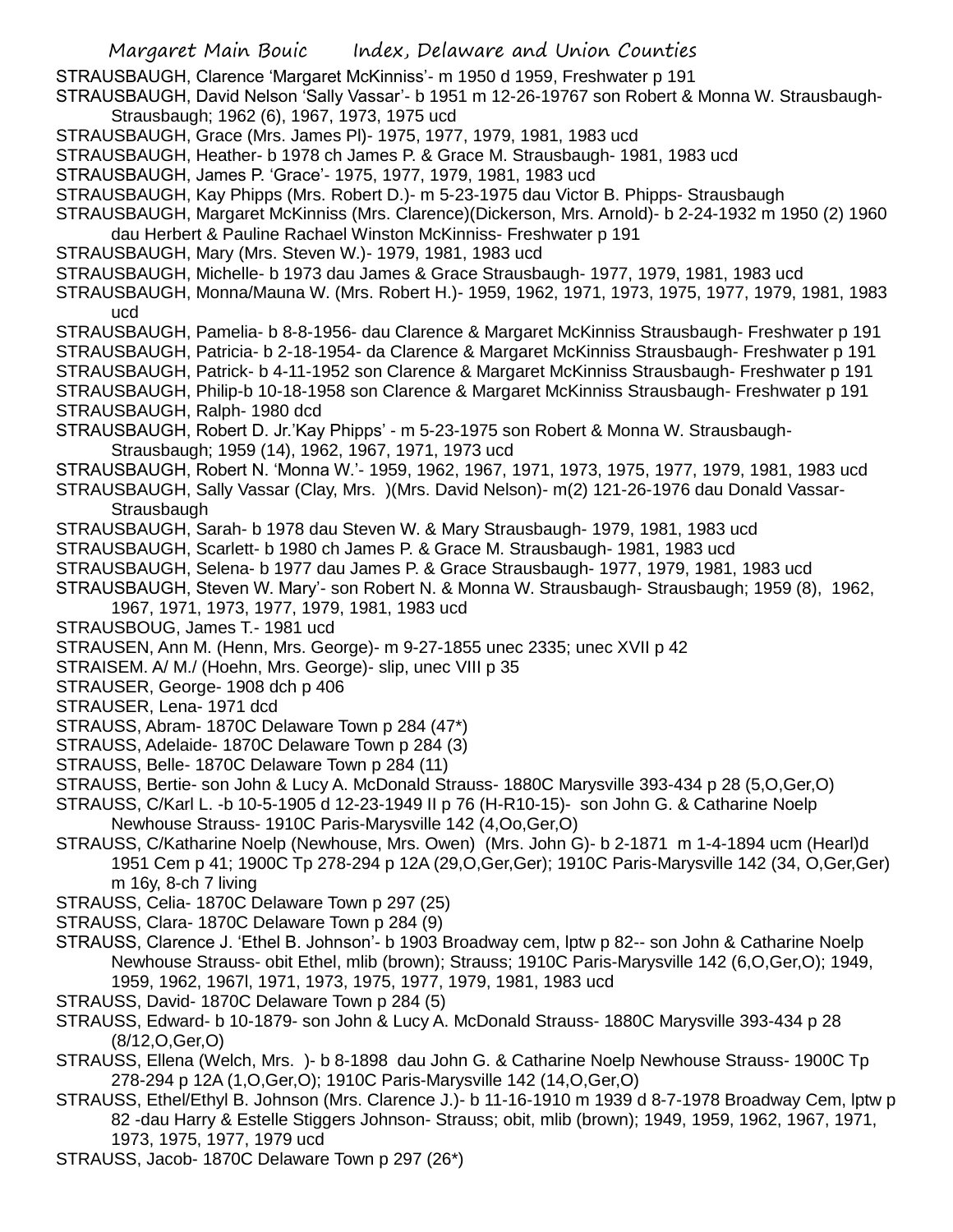- STRAUSS, Joan (Jenkins, Mrs. )- dau Clarence J. & Ethel B. Johnson Strauss- Strauss; obit Ethel, mlib (brown); 1949, 1962 ucd
- STRAUSS, John- b 3-24-1891 d 5-25-1933 St. Paul's Cem, DJ p 28
- STRAUSS, John G. 'Catharine "Kate" Newhouse'- b 1-1848 m 1-4-1894 ucm (Hearl) d 1933 Cem p 41; 1900C Tp 278-294 p 12A (52,Ger,Ger,Ger)- to Ameica 1856; 1910C Paris-Marysville 142 m 16y; teamster
- STRAUSS, John 'Lucy A. McDonald'- m 4-6-1873 ucm 5249- 1880C Marysville 393-434 p 28 (38,Ger,Ger,Ger) STRAUSS, Kenneth- son Mrs. William Strauss- obit Mrs. William, obit (mlb Brown)
- STRAUSS, Lillie M. (Butler, Mrs. Frank B.)- m 7-17-1895 ucm- dau John & Lucy A. McDonald Strauss- 1880C Marysville 393-434 p 28 (3,O,Ger,O)
- STRAUSS, Louis- 1870C Delaware Town p 284 (7)
- STRAUSS, Lucy A. McDonald (Mrs. John)- m 4-6-1873 ucm 5249- 1880C Marysville 393-434 p 28 (24,O,O,O)
- STRAUSS, Mabelle- b 4-1900- dau John & Catharine Noelp Newhouse Strauss- 1900C Tp 27 8-294 p 12A (1/12,O,Ger,O); 1910C Paris-Marysville 142 (9,O,Ger,O)
- STRAUSS, Marie M. b 9-14-1909 d 12-11-1999 (90) Oakdale Cem- dau John & Catharine Noelp Newhouse Strauss- Strauss; 1910C Paris-Marysville 142 (1,O,Ger,O)
- STRAUSS, Nora (Olds, Mrs. )- dau John G. & Catharine Noelp Newhouse Strauss- 1900C Tp 278-294 p 12A (4,O,Ger,O); 1910C Paris-Marysville 142 (14, O,Ger,O)
- STRAUSS, Samuel- 1870C Delaware Town p 284 (15)
- STRAUSS, Sarah- 1870C Delaware Town p 284 (44)
- STRAUSS, Walter S.- 1870C Delaware Town p 297 (2)
- STRAUSS, William- 1870C Delaware Town p 284 (17)
- STRAUSS, —(Mrs. William)- d (86), funeral, Indiana- mother of Mrs. Ross Dodd; obit, obit m;ib
- STRAUSSER, C. Henry 'Lauretta H. Hepner'- b 6-11-1908 m 6-29-1929- 370
- STRAUSSER, Lauretta H. Hepner (Mrs. C. Henry)- b 2-7-1907 m 6-29-1929 dau Lot &Y Martha Ellen Rupp Hepner- 370
- STRAUSSER, Mary Patricia Sacks (Mrs. Warren Jay)- m 6-22-1957- Weiser p 370
- STRAUSSER, Warren Jay 'Mary Patricia Sacks'- b 6-24-1934 m 6-22-1957 son C. Henry & Lauretta R. Hepner Strausser- 370
- STRAUSSER, Warren Jay- b 6-3-1958 son Warren Jay & Mary Patricia Sacks Strausser- Weiser p 370
- STRAUSSNER, Bernice (Ruhl, Mrs. David Harry,Jr.)- Weiser p 775
- STRAW, Artenus- son Charles & Maria Straw- 1850C Thomson Tp 4 p 186 (6,O)
- STRAW, Calla- b 4-1875 wid, no ch- 1900C Jackson Tp 154-156 (25,O,O,O); servant for S. & Nellie Hagan
- STRAW, Catherine- dau David & Sarah A. Straw- 1850C Millcreek Tp 1942-1963 p 2B (1,O); 1860C Millcreek Tp 124 (11,O)
- STRAW, Catharine (McIntire, Mrs. Cornelius)- m 11-13-1864 ucm 3639; unec XXI p 44
- STRAW, Charles 'Maria'- 1850C Thomson Tp 4 p 186 (30,Vt)
- STRAW, Daniel- son Charles & Maria Straw- 1850C Thomson Tp 4 p 186 (1,O)
- STRAW, Daniel- b ca 1780 d 2-24-1848 (68) New California Cem, DJ p 94. 95; query by John V. Reeb- unec XVI p 50a
- STRAW, Daniel- b ca 1829/30 query by John V. Reeb- unec XVI p 50a
- STRAW, Daniel M. 'Sarah Ann Johnson'- b 1826 m 8-6-1848 ucm 1333 d 1891 Claibourne Cem p 12; unec XII p 39; hjt p 2011880C Claibourne Tp 24-26 p 3 (55,O,NY,Penn)
- STRAW, David 'Sarah A.'- 1850C Millcreek Tp 1942-1963 (21,O)
- STRAW, David- son David & Sarah A. Straw- 1860C Millcreek Tp 124 (6,O)
- STRAW, Edna Mae (Crane, Mrs. James Reed)- m 7-21-1941 McKitrick p 326
- STRAW, George W. MC- son Daniel M. & Sarah A. Straw- 1880C Claibourne Tp 24-26 p 3 (16,O,O,O)
- STRAW, Hannah (Bixler, Mrs. Daniel)- m 7-2-1839 dcm
- STRAW, Harriet- dau Daniel M. & Sarah A. Straw- 1880C Claibourne Tp24-26 p 3 (10,O,O,O)
- STRAW, Harry H. 'Laura M.'- b 1885 d 1982 Price Cem, djlm p 54
- STRAW, Laura M. (Mrs. Harry H.)- b 1889 d 1956- Price Cem, djlm p 54
- STRAW, Maria (Mrs. Charles)- 1850C Thomson Tp 4 p 186 (28,Ireland)
- STRAW, Martha (Lock, Mrs. Lumon)- ,m 9-2-1851 ucm 1702; unec XIV p 52; 1850C Millcreek Tp 1942-1963 p 283 (45,Pa)
- STRAW. Martha (McEntire, Mrs. Robert)- mt 10-19-1887 p 7; Abs p 39
- STRAW, Martha (Tonguet, Mrs. Fielding)- 1985 uch p 92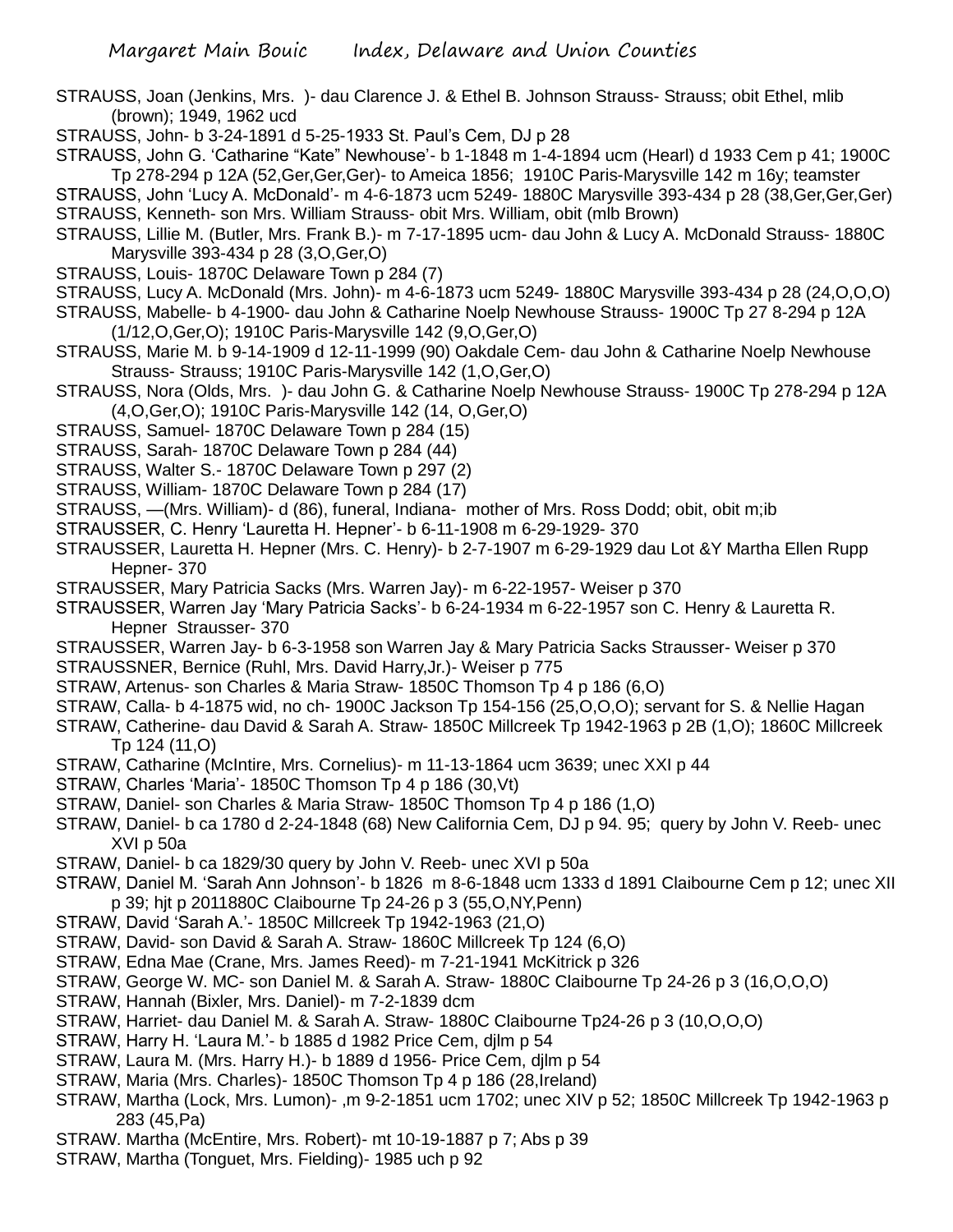- STRAW, Mary- dau David & Sarah A. Straw- 1860C Millcreek Tp 124 (1,O)
- STRAW, Rhomelia- ch Charles & Maria Straw- 1850C Thomson Tp 4 p 186 (4,O)
- STRAW, Robert- 1850C Radnor Tp 130 p 179 (14,O)
- STRAW, Samuel- hmp p 97, 109
- STRAW, Sarah Ann Johnson (Mrs. Daniel)- b 1827 m 8-6-1848 ucm 1333 d 1905 Claibourne Cem p 12;; 1850C Millcreek tp 1942-1963 (19,O); 1860C Millcreek Tp 124 (28,O); 1880C Claibourne Tp 24-26 p 3
	- (54,O,O,O); 1900C Richwood 40-43 p 2B (73,Md,O,Ger)- wid, no ch
- STRAW, Sarah A.- dau Daniel & Sarah A. Straw- 1880C Claibourne Tp 24-26 p 3 (13,O,O,O)
- STRAWBRIDGE, Claudia (Hutchisson, Mrs. Delbert Joseph)- Hutchisson p 60
- STRAWBRIDGE, Joseph M.- d Marion Co, dg 2-16-1866, Cry Ab p 60; hmp p 105
- STRAWBRIDGE, Mary Jane Landon (Mrs. William)- d pneumonia, sister of David Landon- dg 4-8-1910, Cry Ab p 115
- STRAWBRIDGE, William 'Mary Jane Landon'- dg 4-8-1910, Cry Ab p 115
- STRAWER, Mrs. 6 yr old child found dead 2-6-1893; dg 1-5-1894, Cry Ab p 147
- STRAWER, Thelma Louise (Rausch, Mrs. Delbert,Jr.)- b 9-1-1922 m 1943- Rausch (17324) III p 302
- STRAWHACKER, Barbara- b Ger d 5-20-1888 (78-0-7) Delaware dau George Rummell- dcdeaths
- STRAWHACKER, Barbara/Barbaray Shrier (Mrs,. George)- b 1810m 12-31-1864 dcm Oak Grove Cem p 440
- STRAWHACKER, George 'Barbaray Shrier'- m 12-31-1864 dcm
- STRAWHACKER, George 'Helen Gruninger'- 1908 dch p 509
- STRAWHACKER, Helen Gruninger (Mrs. George)(Schaaf, Mrs. Peter J.)- dau Michjael Gruninger- 1908 dch p 509; dumch p 211
- STRAWHACKER, Margaret (Haas, Mrs. John)- m 2-20-1864 dcm
- STRAWN, Alice (Freshwater, Mrs. Abraham)- b 12-4-1853 m 3-17/16-1875- Freshwater p 89. 92, 189; mt 10- 29-1890 p 8c1, Abs p 28
- STRAWN,-- (Mrs. Abner)- dg 10-24-1890, Cry Ab p 36
- STRAWN, Blanche B. (Mrs. Esmond)- d 5-5-1974 (86) Centerburg Cem- Strawm
- STRAWN, David I.- d 9-23-1854 (6-9-10) son J. F. & Sarah Hartsell Strawn- Ebenezer Cem- Powell p 325
- STRAWN, Esmond 'Blanche B.'- d 1964- Strawn
- STRAWN, Franice M.- d 6-3-1883 (28-9-7) son J. F. & Sarah Hartsell Strawn- Ebenezer Cem; Powell p 325
- STRAWN. J. F. 'Sarah Hartsell'- Powell p 334
- STRAWN, John- obit Mary Louie Strawn Stuart, obit Mary Louisa, obit (mlb Brown)
- STRAWN, John M.- son Esmond & Blanche B. Strawn- Strawn
- STRAWN, John W.- Byhalia School 1929-1931- unec XXII p 39
- STRAWN, Kay (Freter, Mrs. )- dau Esmond & Blanche B. Strawn- Strawn
- STRAWN, Mary Joanne- dau Esmond & Blanche B. Strawn- Strawn
- STRAWN, Mary Louise (Stuart, Mrs. Lyle)- b 8-24-1969 (46) Jamaica dau John Strawn- obit sd Stuart, obit (mlb Brown)
- STRAWN, Noah G.- d 10-2-1850 (1-1-3) son J. F. & Sarah Hartsell Strawn- Ebenezer Cem, V p 325
- STRAWN, Reatha L.- d 6-13-1870 (10-6-7) ch J. F. & Sarah Hartsell Strawn- Ebenezer Cem, Powell p 325, 334
- STRAWN, Sarah Hartsell (Mrs. J. P.) B 5-20-1817 d 6-10-1890 (73y20d) Ebenezer Cem, Powell p 325
- STRAWN, Thomas J.- d 10-1-1854 (3-10-29) son J. F. & Sarah Hartsell Strawn- Ebenezer Cem, Powell p 325 STRAWSER, Mrs. - 6 week old ch died in sleep- dg 2-7-1893, Cry Ab p 113
- STRAWSER, Angela- dau William L. & Bessie 1964 (1), 1980 dcd
- STRAWSER, Barbara J. (Mrs. Terry A.)- 1964, 1969 dcd
- STRAWSER, Barbara (Mrs. Jerry)- 1961 dcd
- STRAWSER, Becky- b 1970 dau Stephen R. & Cathren A. Strawser- 1980 dcd
- STRAWSER, Bennie L. 'Charlene'- d 12-28-1968 (54) bur Westerville- Strawser; 1961, 1964, 1969, 1971 dcd
- STRAWSER, Berle- son Fred L. & Lena Stratton Strawser- ; dcq Lena Stratton Straswer 1
- STRAWSER, Bertha (Linstedt, Mrs. )- Strawser
- STRAWSER, Bessie (Mrs. William L.)- 1961, 1964, 1980 dcd
- STRAWSER, Bruce A. 'Norma Jean McElhinny'- m 8-28-1969 son Robert & Susan Strawser- Strawser; 1964, 1971, 1980 dcd
- STRAWSER, Catharine (Kelchner, Mrs. Isaac W.)- m 8-12-1856 dcm
- STRAWSER, Catherine E.- dau Jeremiah & Mary Strawser- 1850C Troy Tp 2650 p 138 (16,O)
- STRAWSER, Cathren A. (Mrs. Stephen R.)- 1980 dcd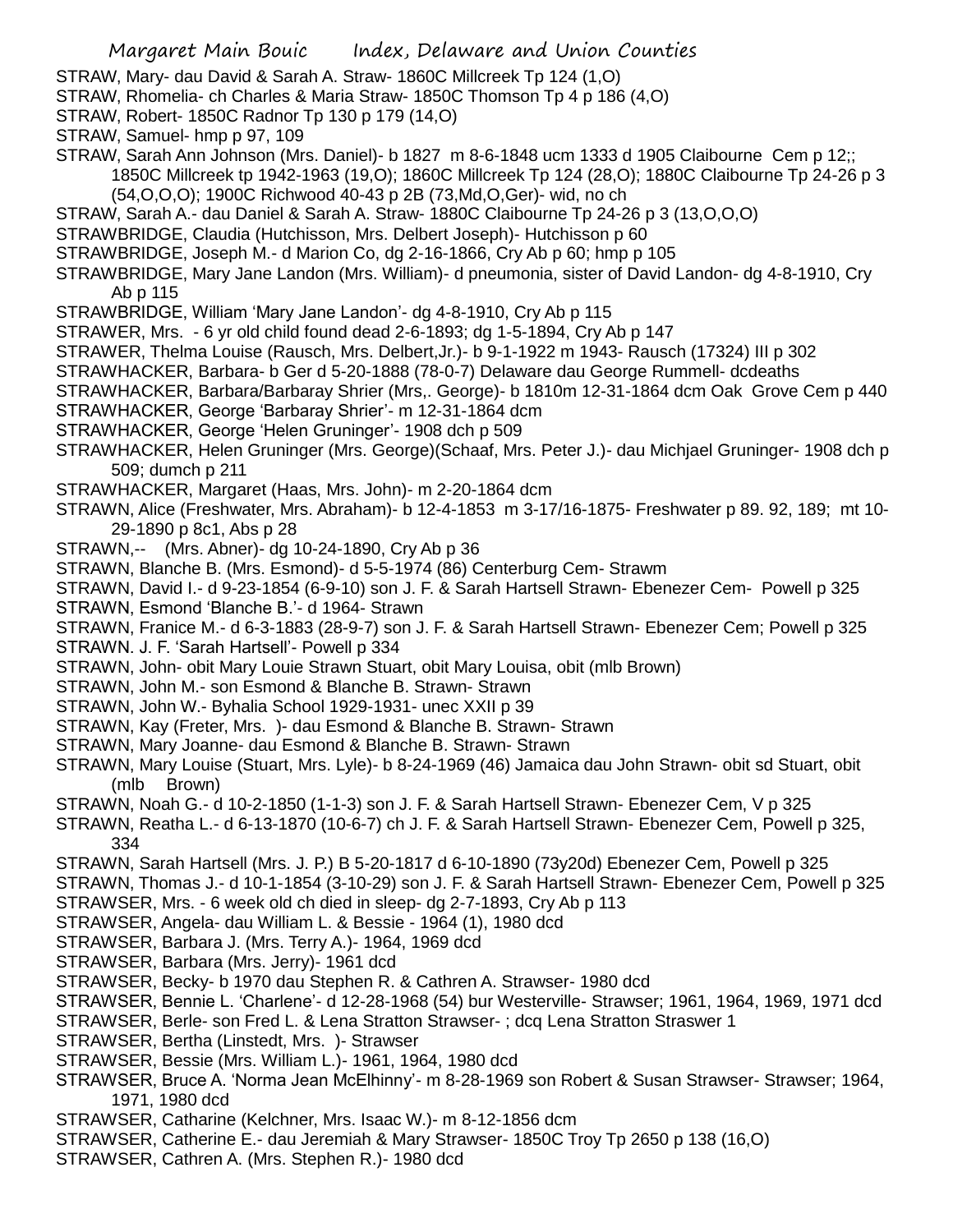- Margaret Main Bouic Index, Delaware and Union Counties STRAWSER, Charlene E. (Mrs. Benny L.- Strawser; 1961, 1964, 1969, 1971, 1980 dcd STRAWSER, Charley- 1870C Brown Tp p 239 (1) STRAWSER, infant- d 4-11-1901 (1day) Porter Tp ch Chas. & Annie Elzey Strawser- dcdeaths STRAWSER, Clifford L. 'Dorothy'- d 3-17-1967 (51) bur Elmira, NY- Strawser STRAWSER, Dana- son Fred L. & Lena Stratton Strawser- Strawser; dcq Lena Stratton Strawser 1 ; Dane-Pabst 2 p 63 STRAWSER, Dannie- b 1873 d 1922 Price Cem, djlm p 55 STRAWSER, Darlene Curtis (Mrs. Donald)- m 12-28-1969- dau —Scott Curtis- Scott; Curtis STRAWSER, Deborah Lee- dau Robert & Susan Strawser- Strawser; 1964 (15) dcd STRAWSER, Della (Mrs. Lewis)- paarents of Henry- Strawser STRAWSER, Donald- b 1952 son Robert F. & Susan A. Strawser- 1964, 1969, 1971 dcd STRAWSER, Dorothea- 1870C Troy Tp p 525 (24) STRAWSER, Dorothy (Mrs. Clifford L.)- Strawser STRAWSER, Dorothy (Van Voorhies, Mrs. )- sister Clifford L. Strawser- Strawser STRAWSER, Edmund- son Henry F. & Myrtle Strawser- Strawser STRAWSER, Elaine- b 1955 dau Robert F. & Susan A. Strawser- 1964, 1969, 1971 dcd STRAWSER, Eleanor (Garmin, Mrs. )- dau Clifford L. & Dorothy Strawser- Strawser STRAWSER, Elizabeth L.- 1870C Brown Tp p 244 (7) STRAWSER, Ella E.- b 1877 d 1947 Horseshoe Baptist Churchyard- Powell p 283 STRAWSER, Ellsworth- 1870C Troy Tp p 525 (5) STRAWSER. Elmer- 1870C Troy Tp p 525 (3) STRAWSER, Esther- 1870C Troy Tp p 525 (36) STRAWSER, Esther Ann Case (Mrs. Jeremiah)- m 1-22-1865 dcm STRAWSER, Eugene- son Clifford L. & Dorothy Strawser- Strawser STRAWSER, Eugene- son Fred L. & Lena Stratton Strawser- Strawser; dcq Lena Stratton Strawser- 1; Pabst 2 p 63, 5 p 5 STRAWSER, Floyd- brother Clifford L. Strawser- Strawser STRAWSER, Fred- son Benny L. & Charlene Strawser- 1961 (14), 1964 dcd STRAWSER, Fred L 'Lena Stratton'- b 1878 d 1936, Marlborough Cem p 158; Powell p 289 STRAWSER, George- 1908 dch p 406; 1870C Brown Tp p 243 (45\*) STRAWSER, George- Horseshoe Baptist Churchyard- Powell p 284 STRAWSER, George E.- 1870C Brown Tp p 244 (10) STRAWSER, Hannah- 1870C Brown Tp p 244 (14) STRAWSER, Harriet D.- d 2-16-1893 (67) Troy Tp- dau —Adams- dcdeaths; 1870C Brown Tp p 244 (46) STRAWSER, Harry- 1969 dcd STRAWSER, Heath- ch William L. & Bessie Strawser- 1980 dcd STRAWSER, Henry- 1870C Troy Tp p 525 (29) STRAWSER, Henry F. 'Myrtle'- d 2-12-1961 (78) Oak Grove Cem- Strawser STRAWSER, Henry- son Jeremiah & Mary Strawser- 1850C Troy Tp 2650 p138 (11,O) STRAWSER, Henry "Hank"- b 9-30-1918 d 6-8-2002 (83) Forest Grove Cem son Lewis & Della Wright Strawser- Strawser STRAWSER, Henry M.- b 1840 d 1918 Horseshoe Baptist Churchyard- Powell p 283 STRAWSER, Henry, Sr.- d 8-1918 (78) - Strawser STRAWSER, Henry, Jr.- son Henry, Sr.- Strawser STRAWSER, Ida Mae Boring (Mrs. Wilbur C.)- d 2-21-1969 (38) Fairview Mem Cem- dau Henry Boring-Strawser; 1964 dcd STRAWSER, J.- hadc p 56 (Troy Tp) STRAWSER. James- b 1954 son Robert F. & Susan A. Strawser- 1964, 1969, 1971 dcd STRAWSER, Jeremiah C.- d 8-8-1877 (1y3m) Horseshoe Baptist Churchyard, Powell p 283 son S. F. & D. A. STRAWSER, Jeremiah 'Esther Ann Case'- m 1-22-1865 dcm STRAWSER, Jeremiah 'Mary'- d 9-30-1879 (90y) Troy Tp- dcdeaths; 1850C Troy Tp 2650 p 138 (42,O) STRAWSER, Jerry- 1870C Troy Tp p 525 (65\*) STRAWSER, Jerry 'Barbara'- 1961 dcd
	- STRAWSER, John H. 'Leota Green'- m 8-25-1921 d 12-25-1973 (74) Fairview Mem. Cem- son Fred L. & Lena Stratton Strawser- dcq Lena Stratton Strawser 1; Pabst 2 p 63, 5 p 5; 1961, 1964, 1969, 1971 dcd STRAWSER, John- son John H. & Leota Green Strawser- Strawser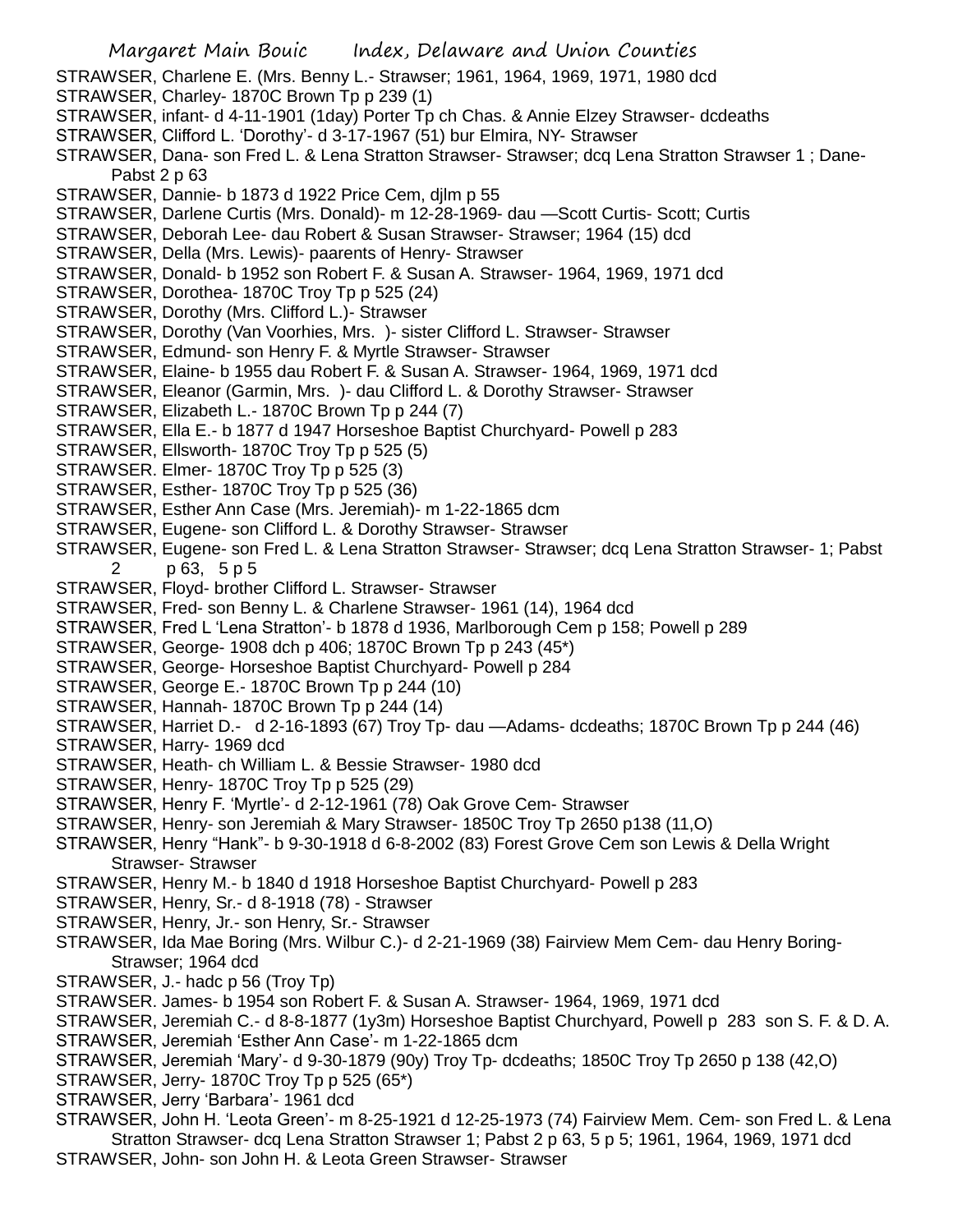STRAWSER, Joyce A.- dau Benny L. & Charlene E. Strawser- 1961 (16), 1964 dcd

- STRAWSER, Julia- 1870C Delaware Town p 299 (21\*)
- STRAWSER, Julia A.- 1870C Brown Tp p 244 (21)
- STRAWSER, Kathy- dau William L. & Bessie Strawser- 1964 (6) dcd
- STRAWSER,Lee-son Fred L. & Lena Stratton Strawser- Strawser;dcq Lena Stratton Strawser- 1
- STRAWSER, Lena B. Stratton (Mrs. Fred L.)- b 1878 d 5-23-1972 bur Marlborough Cem p 158- Powell p 289 dau J. M. & Lucy Barber Stratton- Stratton; Strawser; 1964 dcd
- STRAWSER, Leota Green (Mrs. John M.)- b 3-27-1906 d 12-27-2001 (95) Fairview Mem. Pk- dau Vernon & Maude Wise Green- Strawser; 1961, 1964, 1969, 1971, 1980 dcd
- STRAWSER, Lewis 'Della Wright'- Strawser- parents of Henry
- STRAWSER, Linda- dau William L. & Bessie Strawser- 1964 (2) dcd
- STRAWSER, Lucile (Burns, Mrs. )- sister Clifford L. Strawser- Strawser
- STRAWSER, Marguerite (Perry, Mrs. Lee Allen)- m 11-223-1927- Freshwater p 88
- STRAWSER, Marjorie (Reendo, Mrs. )- dau Clifford L. & Dorothy Strawser- Strawser
- STRAWSER, Mary A.- 1870C Brown Tp p 244 (17)
- STRAWSER, Mary (Mrs. Jeremiah)- 1850c Troy tp 2650 p 138 (55,Pa)
- STRAWSER, Mary Jane- dau Jeremiah & Mary Strawser- 1850c Troy Tp 2650 p 138 (13,O)
- STRAWSER, Mary (Mrs. Jeremiah)- b 6-5-1800 d 1-25-1863 (63y) Horseshoe Baptist Churchyard; Powell p 283
- STRAWSER, Mattie- d 12-20-1874 (2m28d) Genoa Tp dcdeaths
- STRAWSER, Myrtle (Ms. Henry F.)- d 3-25-1972 (83) Oak Grove Cem- Strawser
- STRAWSER, Noel- son Fred L. & Lena Stratton Strawser- Strawser; dcg Lena S.Strawser- 1
- STRAWSER, Norma (Mrs. Bruce A.)- 1971 dcd
- STRAWSER, Norma (Irving, Mrs. )- dau Clifford L. & Dorothy Strawser- Strawser
- STRAWSER, Pauline (Miller, Mrs. James)- dau John H. & Leota Green Strawser- Strawser
- STRAWSER, Penny- b `1959 dau Robert F. & Susan A. Strawser- 1964, 1969, 1971 dcd
- STRAWSER, Peter- 1870c Brown Tp p 244 (14)
- STRAWSER, Robert- son Clifford L. & Dorothy Strawser- Strawser
- STRAWSER, Robert F. 'Susan N.'- 1964, 1969, 1971, 1980 dcd
- STRAWSER, Rosalie J.- 1961 dcd
- STRAWSER, Rosalie (Webb, Mrs. )- dau Bennie L. & Charlene Strawser- Strawser
- STRAWSER, Ruth (Mrs. )- dau-i -law of Leota Green Strawser- Strawser
- STRAWSER, Samuel- 1870C Troy Tp p 525 (24\*)
- STRAWSER, Samuel T.- son Jeremiah & Mary Strawser- 1850C Troy Tp 2650 p 138 (7,O)
- STRAWSER, Sarah C.- b 1849 d 1912 Horseshoe Baptist Churchyard- Powell p 283
- STRAWSER, Sarah L.- 1870C Brown Tp p 239 (22)
- STRAWSER, Sheila- b 1972 dau Stephen R. & Cathren A. Strawser- 1980 dcd
- STRAWSER, Shirley (Kelling, Mrs. )- dau Bennie L. & Charlene Strawser- Strawser
- STRAWSER, Stephen- son Benny L. & Charlene Strawser- 1961 (13), 1964 dcd
- STRAWSER, Susan A. (Mrs. Robert F.)- 1964, 1969, 1971, 1980 dcd
- STRAWSER, Terry A. 'Barbara J.'- 1964, 1969 dcd
- STRAWSER, Tompkins- 1870C Troy Tp p 525 (14)
- STRAWSER, Tracy G. (Mrs. Dannie)- b 1882 d 1920 Price Cem- djlm p 55
- STRAWSER, Vivian- dau Benny L. & Charlene Strawser- 1964, 1969 (10), 1971 dcd
- STRAWSER, Wesley- son Benny L. & Charlene Strawser- 1961 (12), 1964 dcd
- STRAWSER, Wilbur C.'Ida'- son John H. & Leota Green Strawser- Strawser; 1964, 1969, 1971 dcd
- STRAWSER, William- 1870C Brown Tp p 239 (23\*)
- STRAWSER, William L. 'Bessie'- 1961, 1964, 1980 dcd
- STRAYER, Agnes K. (Mrs. Claude N.)- d 4-2-1978 (95) bur Lockbourne- obit, obit (mlb Brown); Strayer
- STRAYER, Alda Mae (Bolen, Mrs. John H.)- b 9-26-1883 m 3-15-1906 d 9-18-1916 dau John Edward & Laura Ellen Sowers Strayer- ped Gary R. Bolen #563 5; unec XVIII p 22
- STRAYER, Arthur 'May Clouse'- Maugans Anc p 207
- STRAYER, Beth A.- b 1957 dau Keith H. & Marilyn A. Strayer- 1959, 1962, 1967, 1971, 1973, 1977 ucd
- STRAYER, Brad- b 1955 son Keith H. & Marilyn A. Strayer- 1959, 1962, 1967, 1971, 1973 ucd
- STRAYER, Carrie- b 1976 dau Robert & Mina Strayer- 1979, 1981 ucd
- STRAYER, Charlline (Mrs. Joseph Whitney)- b 1833 d 1879 ped Gary R. Bolen #563 21; unec XVIII p 22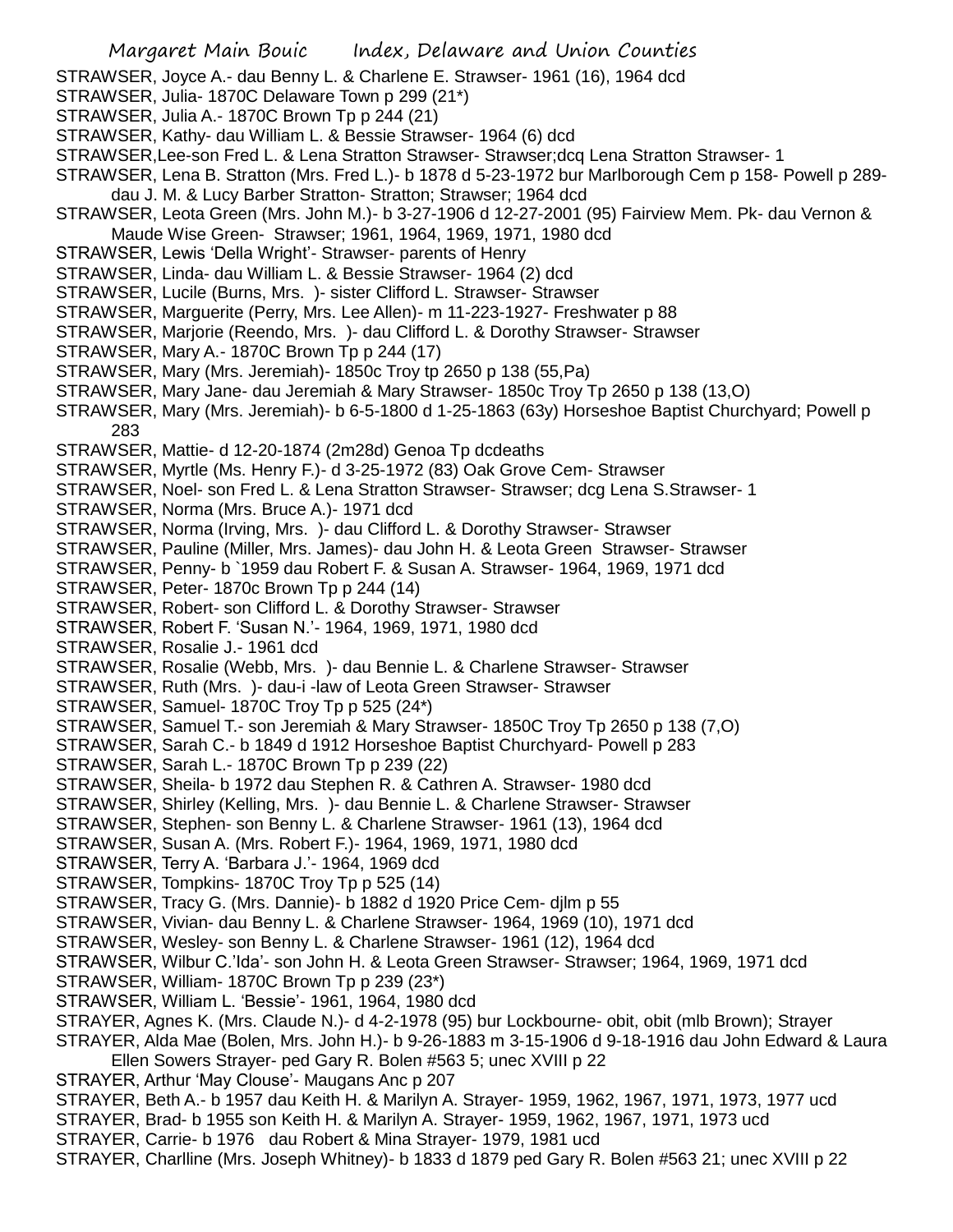- STRAYER, Claude N. 'Agnes K.'- m 11-30-1911 d 11-22-1962 (74) bur Lockbourne- brother Forrest B. Strayer-**Straver** STRAYER, Clyde H.- d 11-11-1979 (86) bur Farmer, O.- brother Louis Strayer- Strayer STRAYER, Clyde- b 1957 son Reuben Earl & Dorothy L. - 1961, 1964, 1969, 1971, 1980 dcd STRAYER, C. N.- Ostrander p 3 STRAYER, Curtis- b 1977 son Robert & Mina Strayer- 1979, 1971 ucd STRAYER, Daniel R.- son Claude N. & Agens K. Strayer- Strayer; obit Agnes K.; obit, mlb STRAYER, David E.- son Reuben Earl & Dorothy L. Strayer- Strayer; 1961 (11), 1964, 1969, 1971 dcd STRAYER, David- b 1964 son Robert & Mina Strayer- 1979, 19981 ucd STRAYER, Debbie- dau Arthur & May Clouse Strayer- Maugans Anc p 207 STRAYER, Donna- b 1951 dau Reuben Earl & Dorothy L. Jongedyk Strayer- Strayer; 1961, 1964, 1969, 1971 dcd STRAYER, Dorothy (Dawson, Mrs. Dick)- dau Floyd Pearl & Gladys Katherine Kite Strayer- Strayer STRAYER, Dorothy L. Jongedyk (Mrs. Reuben Earl)(Jones, Mrs. William)- Strayer; 1961, 1964, 1969, 1971 dcd STRAYER, Edlin- son Reuben Earl & Dorothy L. Jongedyk Strayer- Strayer STRAYER, Eleanora (Ice, Mrs. David)- dau Claude N. & Agnes K. Strayer- Strayer; obit Agnes, obit (mlb brown) STRAYER, Floyd Pearl 'Gladys Katherine Kite'- parents of William R.- Strayer STRAYER, Floyd "Buddy"- - son Floyd Pearl & Gladys Katerine kite Strayer- strayer STRAYER, Forrest B.- brother Claude N. Strayer- Strayer STRAYER, Gladys Katherine Kite (Mrs. Floyd Pearl)- parents of William W. - Strayer STRAYER, Glenn- b 1-19-1953 d 6-10-1999 (46) son Reuben Earl & Dorothy L. Jongedyk Strayer- Strayer; 1961, 1964, 1969, 1971 dcd STRAYER, Helen (Mrs. Robert E.)- Strayer STRAYER, Herb- Strayer STRAYER, Isabelle (Fisher, Mrs. Arthur M.)- dau Claude N. & Agnes K. Strayer- Strayer, obit Agnes K. mlib (brown) STRAYER, Jayne Ellen -b 1953 dau Paul & Reba Annamay Ebright Strayer- Ebright 12735; 1959, 1962, 1967, 1973, 1975 ucd STRAYER, J. E.- 1915 uch p 201 STRAYER, John Edward 'Laura Ellen Sowers'- b 7-15-1861 d 8-19-1923 son Joseph Whitney & Charline Strayer- ped Gary Bolen #563 10, unec XVIII p 22 STRAYER, Jennifer- b 1975 dau William R. & Mary Jane Strayer- 1983 ucd STRAYER, Jim- b 1962 son Robert & Mina Strayer- 1979 ucd STRAYER, Joseph Whitney 'Charline'- b 11-18-1824 n 6-5-1860 d 3-20-1911- ped Gary R. Bolen #563 20; unec XVIII p 22 STRAYER, Judith (Jones, Mrs. Thomas)- dau Paul & Reba Annamay Ebright Strayer- Ebright 12732; 1949, 1959, 1962 ucd STRAYER, Keith- b 1960 son Reuben Earl & Dorothy L. Jongedyk Strayer- Strayer; 1961, 1964, 1969, 1971, 1980 dcd STRAYER, Keith H. 'Marilyn A.'- son Clyde H. Strayer- Strayer; 1959, 1962, 1967, 1971, 1973, 1975, 1977, 1979, 1981, 1983 ucd
- STRAYER, Laura Ellen Sowers (Mrs. John Edward)- b 9-5-1859 Ind d 6-4-1935 dau Samuel & Mary King Sowers- ped Gary Bolen #563 11; unec XVIII p 22
- STRAYER, Leona Fay (Shoop, Mrs. Rodney Lynn)- b 1955 m 12-18-1976 dau Reuben Earl & Dorothy L. Jongedyk Strayer- Strayer; 1961, 1964, 1969, 1971 dcd
- STRAYER, Lori- b 1964 dau Robert & Mina Strayer- 1981 ucd
- STRAYER, Louis- brother Clyde H. Strayer- Strayer
- STRAYER, Marilyn A. (Mrs. Keith H.) 1959, 1962, 1967, 1971, 1973, 1975, 1979, 1981, 1983 ucd
- STRAYER, Marjorie Ann (Doellinger, Mrs. Robert)- b 7-14-1938 m 8-9-1959 dau Paul & Reba Annamay Ebright Strayer- Ebright 12731; Sbd p 33; St. Paul p 31; Doellinger; 1949, 1959 ucd
- STRAYER, Mary Jane (Mrs. William R.)- 1983 ucd
- STRAYER, Matt "Susan'- b 1965 son William R. & Mary Jane Strayer- 1983 ucd
- STRAYER, May Clouse (Mrs. Arthur)- dau Dr. & Samantha Todd Clouse- Maugans Anc p 207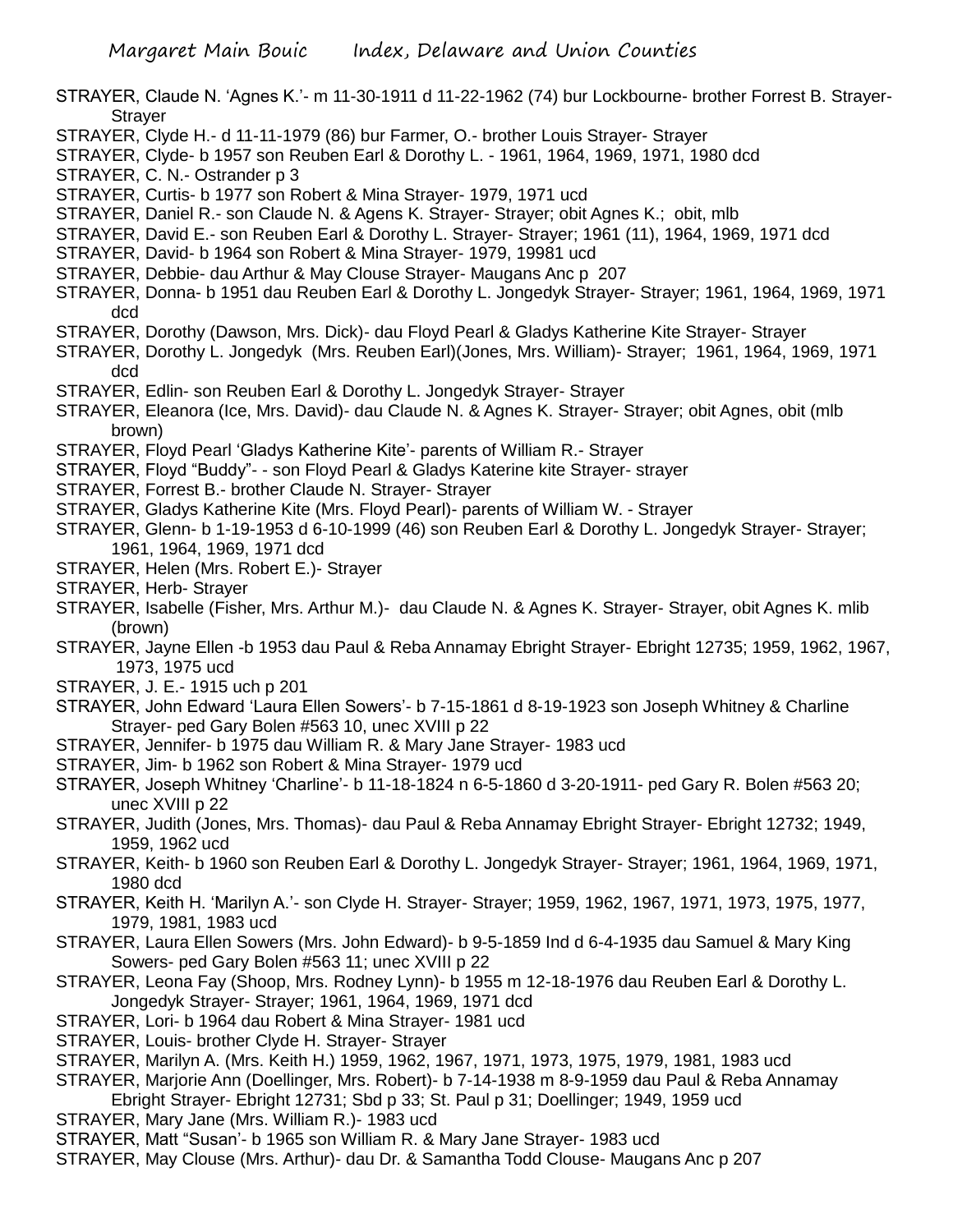Margaret Main Bouic Index, Delaware and Union Counties

STRAYER, Mina (Mrs. Robert)- 1979, 1981 ucd

- STRAYER, Paul Emmitt- son Floyd Pearl & Glayds Katherine Kite Strayer- Strayer
- STRAYER, Paul R. 'Reba Annamay Ebright''- son Claude & Agnes K. Strayer- Ebright (1273); Sbc p 20; 1915- Oakdale I p 66 (O-R5-4); obit Agnes K. mlib (brown); 1949, 1959, 1962, 1967, 1971, 1973, 1975, 1977 ucd
- STRAYER, Reba Annamay Ebright (Mrs. Paul R.) b 1916 Oakdale I p 66 (O-R5-4)- dau Martin Luther & Caroline Margaret Rogers Ebright- Ebright 1273; 1949, 1959, 1962, 1967, 1971, 1973, 1975, 1977 ucd
- STRAYER, Reuben Earl 'Dorothy L.'- d 8-12-1976 (55) bur Cheshire Cem- son Rose B. Strayer; Strayer; 1961, 1964, 1969, 1971 dcd
- STRAYER, Robert E. 'Helen'- son Floyd Pearl & Gladys Katherine Kite Strayer- Strayer
- STRAYER, Robert 'Mina'- 1979 ucd
- STRAYER, Rose B. Miller (Mrs. )- d 7-30-1970 (73) bur Waterloo, Iowa- Strayer
- STRAYER, Sheila- b 1952 dau Keith & Marilyn Strayer- 1959, 1962 (9), 1967, 1979 ucd
- STRAYER, Stephen Allen- b 12-13-1946 d 8-9-1967 Oakdale I p 66 (O-R5-4)- son Paul R. & Reba Annamay Ebright Strayer- Ebright 12734; 1949,. 1959, 1962 ucd
- STRAYER, Teresa May (Juodvalkis, Mrs. Frank Cediminis) dau Paul R. & Reba Annamay Ebright Strayer-Ebright 12733; 1949, 1959 (15), 1962 ucd
- STRAYER, William R. 'Mary Jane'- b 11-24-1935 d 9-26-2000 (64) Oak Dale, Urbana- son Floyd Pearl & Gladys Katherine kite Strayer- Strayer; 1983 ucd
- STREABEL, Albert- b 1868 d 1872 Oak Grove Cem- Powell p 440
- STREABEL, Christina- b 1842 d 1866 Oak Grove Cem- Powell p 441
- STREABEL, Jacob- b 1834 d 1883 Oak Grove Cem- Powell p 440
- STREABEL, Rosa- b 1871 d 1872 Oak Grove Cem- Powell p 440
- STREABEL, Willie- b 1869 d 1869 Oak Grove Cem, Powell p 440
- STREASSER, Bessie Pearl Manon (Rosemeiler, Mrs. Adolph Barnard)(Mrs. Louis Albert)- b -8-30-1889 m(1) 9-20-1909 (2) 11-14-1952 dau William Franklin & Mnargareet Rebecca Burkholder Manon- Weiser p 130
- STREASSER. Louis Albert 'Bessie Peal Manon'- b 4-22-1890 m 11-14-1952- Weiser p 130
- STREATER, Charles E. 'Pauline M.'- 1962, 1979 ucd
- STREATER, Jeanette Drucilla Ege (Mrs. O. S.)- b 1-8-1867 m 5-19-1893 dau Richard Boone & Elizabeth Waters Ege- Weiser p 176
- STREATER, Neva Ege- b 3-1-1894 dau O. S. & Jeanette Drucilla Ege Streater- Weiser p 176
- STREATER, O. S. 'Jeanette Druscilla Ege'- b 11-22-1867 m 11-19-1893- Weiser p 176
- STREATER, Paul- son Charles E. & Pauline M. Streater- 1959 (12) ucd
- STREATER. Pauline M. (Mrs. Charles E.)- 1959, 1962 ucd
- STREATOR, Donna Dilodeau (Mrs. Joe)- dau Ray Dilodear- Streator
- STREATOR, James 'Olive Meacham'- Asp (147k)
- STREATOR, Joe 'Donna Dilodeau'- son Ralph Streator- Streaator
- STREATOR. Joshua Scott- b 9-16-1979 son Joe & Donna Dilodeau Streator- Streatpr
- STREATOR, Olive Meacham (Mrs. James)(Bradbury, Mrs. David)- dau Samuel & Phebe Maine Meacham- Asp 147k
- STREATOR, S. R.- building new house, Fountain Park- mt 12-7-1898, p8, Abs p 46
- STREBE, Betty (Mrs. Ralph,Sr.)- Strebe
- STREBE, Connie Sue Kern (Mrs. Ronald Robert)- m 8-23-2003 dau Joe & Suzanne Carmille- Strebe
- STREBE, Ralph Sr. 'Betty'- Strebe
- STREBE. Ronald Robert 'Connie Sue Kern'- m 8-23-2003 son Ralph & Betty Strebe,Sr.- Strebe
- STREBEL—family of Dona Fowler #70; unec VI p 1
- STREBEL, Catherine (Yealey, Mrs. Michael)- 1985 uch p 59
- STREBY, Frances Stevens (Mrs. Milton)- Streby
- STREBY, Helen (Guiler, Mrs. )- dau Milton & Frances Stevens Streby- Streby
- STREBY, Milton 'Frances Stevens'- Streby
- STREBY, Rush M. d 1990- son Milton & Frances Stevens Streby- Streby
- STREBY, Virginia Grace (Grady, Mrs. Herschel Samuel)- b 3-19-1909 Mansfield d 1-30-2000 (90) Ferncliff Cem, Springfield- dau Milton & Frances Stevens Streby- Streby
- STRECKER, Alta V. Greene (Mrs. Edmund)- b 4-4-1867 m 6-5-1889- dau William Duane & Martha Maroa Maine Greene- Asp 2085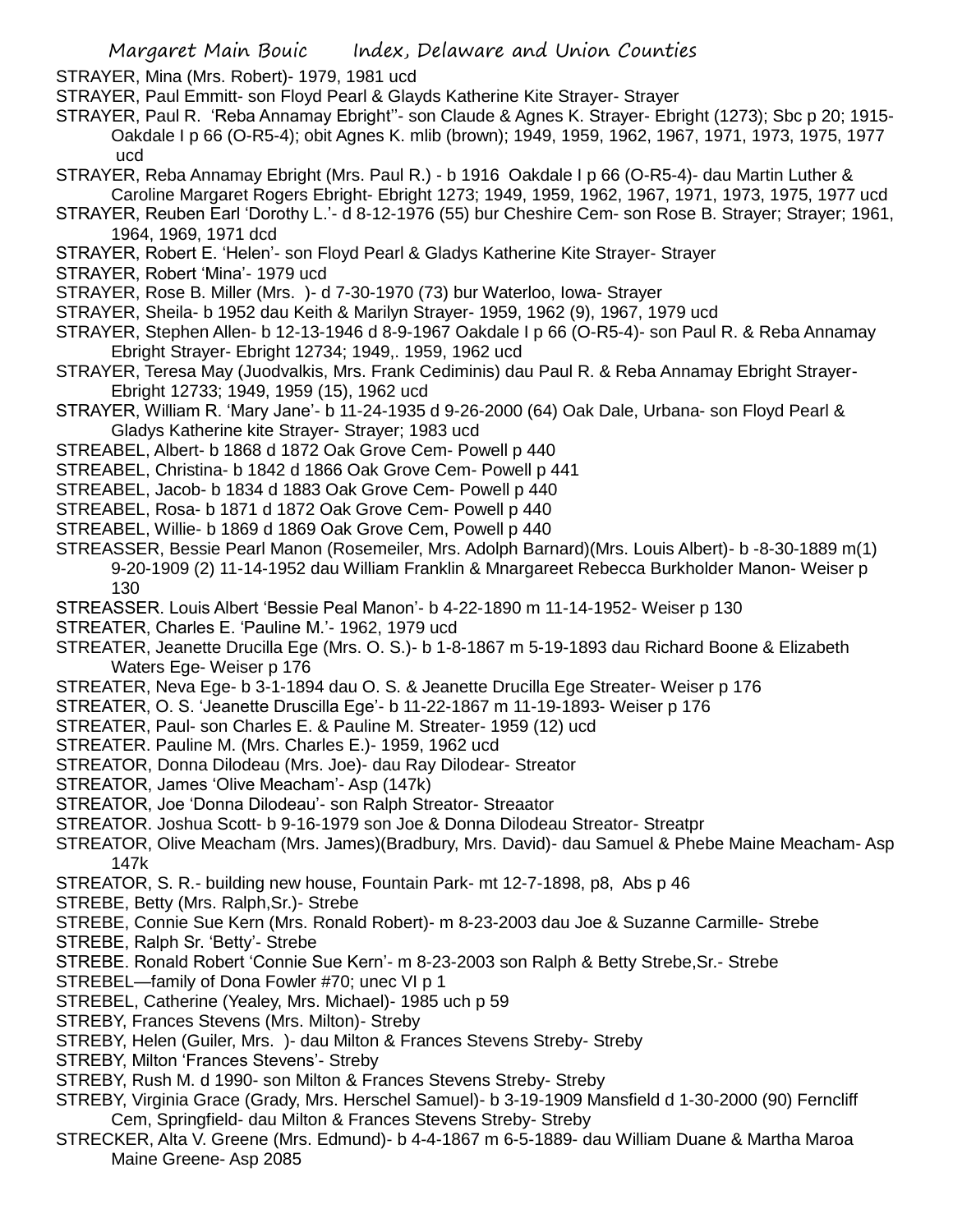- STRECKER, Anna Christina Weiser (Mrs. Ulrich)- b 12-20-1696 m 7-16-1720 dau Hans Michael & Maria Magdalena Weiser- Weiser p p 3
- STRECKER, Christoph- Weiser p 3
- STRECKER, Edmund 'Alba V. Greene'- m 6-5-1889- Asp (2085)
- STRECKER, Rebekka (Trefz, Mrs. Daniel)- 11-4-1826 m 1850/1 d 5-10-1864- dcc Kay Evans Caudy 29
- STRECKER, Ulrich 'Anna Christina Weiser'- m 7-16-1720 son Christoph Strecker- Weiser p 3
- STRECKFUSS, Anna Margaret (Braun, Mrs. Heinrich)- b 5-23-1878 m 10-4-1905 d 2-21-1961 dau J. Friedrich & Marie J. K. Eirich Stackfuss- ped Willis Henry Braun #265 3; unec XX p 45
- STRECKFUSS, J. Friedrich 'Marie J. K. Eirich'- b 9-7-1852 m 7 -22-1877 d 4-14-1924 son Joh. Georg & Margaretha Blaseneck Streckfuss[ ped Willis Henry Braun #265 6; unec XX p 45
- STRECKFUSS, Joh/Georg 'Margaretha Blaseneck'- b 3-3-1814 Bav m 5-16-1847 d 12-12-1880- ped Willis Henry Braun #265 12; unec XX p 45
- STRECKFUSS, Johann 'Marg.Barb. Schneider'- b 3-9-1775 m 7-9-1799 d 5-20-1837 ped Willis Henry Braun #265 24; unec XX p 45
- STRECKFUSS, Marg. Barb Schneider (Mrs. Johann)- b 3-30-1779 m 7-9-1799 d 9-17-1852 ped Willis Henry Braun #265 25; unec XX p 45
- STRECKFUSS, Margaretha Blaseneck (Mrs. Joh.Georg)- b 8-17-1818 m 5-16-1847 d 5-19-1822 Iowa- dau Michael & Marg.Barb Steigmann- ped Willis Henry Braun #265 13; unec XX p 45
- STRECKFUSS, Marie J. K. Eirich (Mrs. J. Friedrich)- b 7-24-1857 m 7-22-1877 d 12-7-1943 dau Michael & Anne Helene Dascher Eirich- ped Willis Henry Braun #265 7; unec XX p 45
- STREEPER, Albert W. 'Celia M. Fairfield'- m 6-19-1866 ucm 3979; unec XXII p 43
- STREEPER, Celia M. Fairfield (Mrs. Albert W.)- m 6-19-1866 ucm 3979; unec XXII p 43
- STREET, Rev.- 1908 dch p 280; 1883 uch p 480
- STREET—family of Robert McLaren #278; unec X p 25
- STREET,A.- son John & Annie Street- 1860C Claibourne Tp 696-678 (1,O)
- STREET, A (Mrs. B.)- Claibourne Cem p 5 A. (Mrs. J.-Claibourne Cem p 110
- STREET, Ann (Mrs. John)- b 4-7-1820 d 10-3-1863 Stony Point Cem, Claibourne Cem p 110; 1860C Claibourne Tp 696-678 (52,Eng)
- STREET, B. 'A.'- Claibourne Cem p 5
- STREET, Benjamin 'Isabella'- Claibourne Cem p 5
- STREET, Bruce Adair 'Eva Howison'- b 1/12-26-1876/7 d 3-1946- Claibourne Cem p 84- son Luther Lee & Sarah Adair Street- 1985 uch p 136, 173; ; 1900C Richwood 270-284 p 10B (23,O,O,O); 1910C Richwood 45-46 p 2A (34,O,O,O) m 9y
- STREET, Clinton Ledoit- b 8-11-1859 d 8-31-1863 Stony Point Cem- Claibourne Cem p 110
- STREET, Deborah Ruth- dau John H. Street- Street
- STREET, Ebenezer- Pabst p 1 p 8
- STREET, Eliza Jane Zuke/Zook (Mrs. Ephraim)- m 3-15-1857 ucm 2540- dau Rev. Daniel Zuke; mt 3-25-1857- Abs p 24; unec IV p 27, V p 10, XII p 15, XVIII p 19
- STREET, Ephraim 'Eliza Jane Zook/Zuke/Zuck'- m 3-15-1857 ucm 2540; slip, unec IV p 27, V p 10, XII p 15, XVIII p 19; mt 3-25-1857, Abs p 24;
- STREET, Eva/Iva Howison (Mrs. Bruce Adair)- b 1875 d 1-25-1945; Claibourne Cem p 85; 1985 uch p 136; 1910C Richwood 45-46 p 2A (35,O,Va,Eng) m 9y, 1 ch
- STREET.Frances P. (Graham, Mrs. Francis M.)- b 1849 m 5-21-1868 ucm 4382 d 1929 Claibourne Cem p 16 dau John & Annie Street; 1860C Claibourne Tp 696-678 (12,O)
- STREET, George- son John & Annie Street- 1860C Claibourne Tp 696-678 (4,O)
- STREET, George Lee- b 11-27-1903 d 5-1946 Claibourne Cem p 85- son Bruce Adair & Eva Howison Street; 1910C Richwood 45-46 p 2A (6,O,O,O)
- STREET, Hannah (Adair, Mrs. Preston)- m 9-20-1859 ucm 2926; unec XIX p 34
- STREET, Helen L. (Mrs. John V.)- 1981 ucd
- STREET, Herman Cooper- d 9-1886 (1-3-15) son L. L. & N. R.- Stony Point Cem, Claibourne Cem p 110
- STREET, Inas Euphemia- b 2-17-1853 d 9-24-1856 Stony Point Cem, Claibourne Cem p 110
- STREET, Isabella (Mrs. Benjamin)- d 4-15-1854 Claibourne Cem p 5
- STREET, J. 'A' Claibourne Ce, p 110
- STREET, Jane (Mrs. Rev. John)- b 1849 d 1926 Alum Creek Friends Churchyard- Powell p 336
- STREET, Jason- b 1971 son John V. & Helen L. Street- 1981 ucd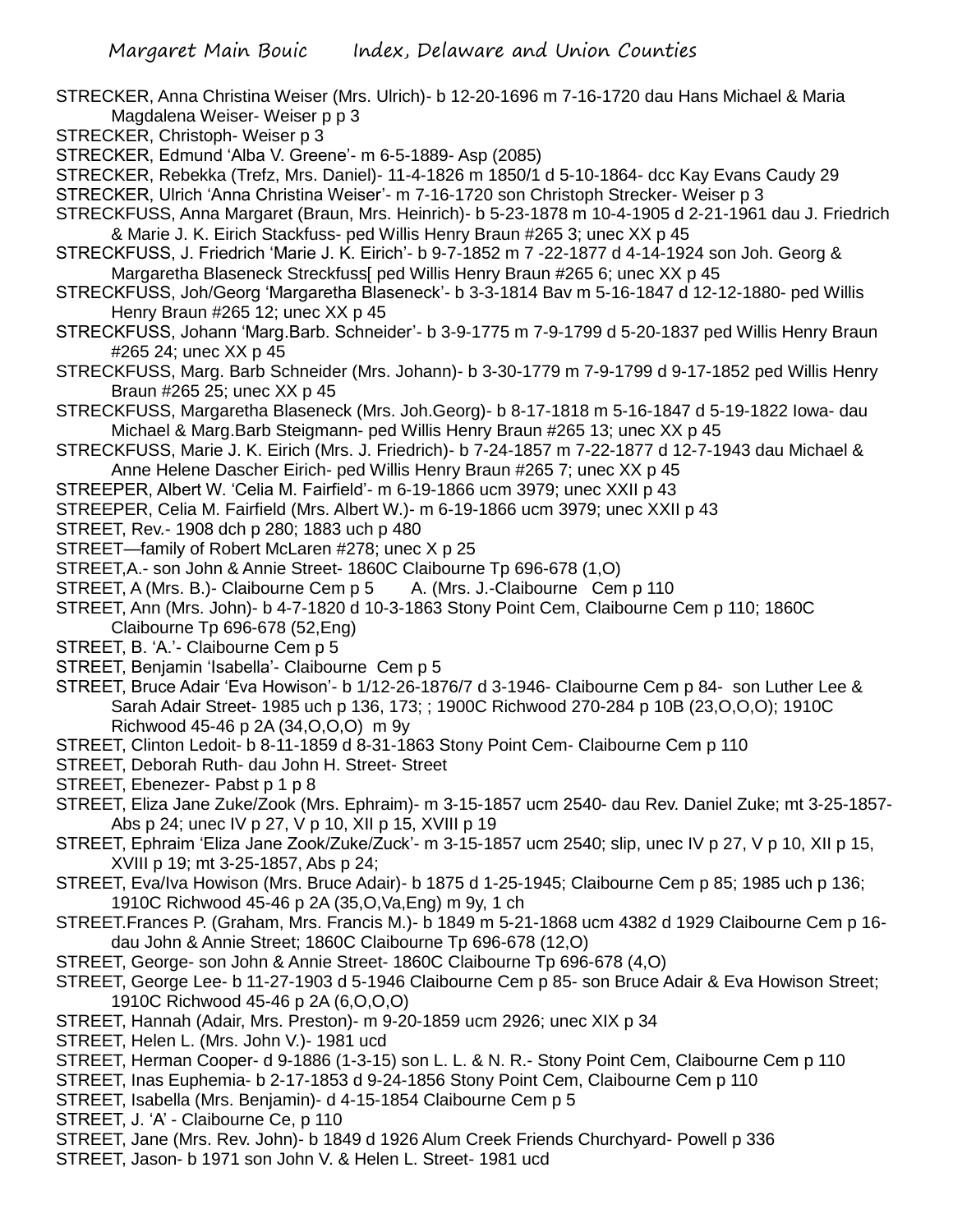STREET, Jennifer- b 1975 dau John V. & Helen L. Street- 1981 ucd

- STREET, (Mrs. John)- d Saturday at home, Harrison St.- dg 3-27-1906. Cry Ab p 89
- STREET, John C. 'Ann'- b 9-10-1802 d 9-17-1880 Stony Point Cem- Claibourne Cem p 110; 1860C Claibourne Tp 696-678 (60,Eng)
- STREET, Rev. John 'Jane'- b 1846 d 1922 Alum Creek Friends Churchyard- Powell p 336
- STREET, John H.- Street
- STREET, John V. 'Helen L.'- 1981 ucd
- STREET, Johna- b 1974 dau John V. & Helen L. Street- 1981 ucd
- STREET, Kim- b 1964 ch Mary A. Street- 1977 ucd
- STREET, Lisa- b 1960 ch Mary A. Street- 1977 ucd
- STREET, Dr. Luther Lee 'Sarah Adair'- b 10-1850 d 1927 Claibourne Cem p 65, 110; 1915 uch p 500; 1985 uch p 136; son John & Annie Street- 1860C Claibourne Tp 696-678 (10,O); 1900C Richwood 270-284 p 10B (49,O,Eng,Eng) m 26y, vet surgeon
- STREET, Madge- 1985 uch p 54
- STREET, Martha (Le/ivingston, Mrs. Thomas J.)- m 9-29-1868 ucm 4438; dau John & Annie Street- 1860C Claibourne Tp 696-678 (24,O)
- STREET, Mary A.- 1977, 1971 ucd
- STREET, Mary A.- d 4-13-1856 (14) dau B. & A., Claibourne Cem p 5
- STREET, Mary Esther (Sunday, Mrs. Harry B.)- b 6-7-1912 m 1-19-1932 dau Bruce Adair & Eva Howison Street- 1985 uch p 136; Street
- STREET, Nancy (Murphy, Mrs. Joseph)- m 11-9-1852 ucm 1888; unec VII p 58, XV p 30
- STREET, Nelle E.- b 1-28-1879/8 d 10-24-1962 Claibourne Cem p 65 dau Luther Lee & Sarah Adair Street-Street; 1985 uch p 136; unec VI p 7; 1900C Richwood 270-284 p 10B (22,O,O,O); 1910C Richwood 246-253 p 9A (31,O,O,O)
- STREET, N. R. (Mrs. L. L.)- Claibourne Cem p 110
- STREET, Rebecca Jane (Taylor, Mrs. George W.)- m 11-30/27-1856 ucm 2487, unec VIII p 65, XVIII p 8; mt 12-3-1856; Abs p 22
- STREET, Sarah Adair (Mrs. Luther Lee)- b 11-1852 d 1934 Claibourne Cem p 65; Street; 1985 uch p 136; 1900C Richwood 270-284 p 10B (47,O,O,Ky) m 26 3 ch 2 living; 1910C Richwood 246-253 p 9A (57,O,O,Ky)- m 36y, 3 ch 2 living
- STREET, Sarah A. (Melvin, Mrs. John J.)- m 12-15-1864 ucm 3654- dau John & Annie Street- ; unec XXI p 44; 1860C Claibourne Tp 696-678 (18,O)
- STREET, Thomas- 1820C Union Tp 197 p 206 (45+)
- STREET, William- son John & Annie Street)- 1860C Claibourne Tp 696-678 (16,O)
- STREETER. A. A. 'Sabra'- 1850C Trenton Tp 758 p 65 (34,Vt)
- STREETER, Charles- son A. A. & Sabra Streeter- 1850CTrenton Tp 758 p 65 (13,O)
- STREETER, Charles- b 1967 son Clifford & Lura E. Streeter- 1975, 1979, 1981 ucd
- STREETER, Charles 'Sondra'- 1973 ucd
- STREETER, Chuck- b 1968 son Charles & Sondra Streeter- 1973 ucd
- STREETER, Clarence Lester- (39-1954) Paris Tp, uninf p 32
- STREETER, Clifford- son James Henry & Delna Stanton Streeter- Streeter
- STREETER, Clifford 'Lura E.'- 1975, 1977, 1979, 1981 ucd
- STREETER, Danny- son John & Dorothy Streeter- 1949 ucd
- STREETER, David- son A. A. & Sabra Streeter- 1850C Trenton tp 758 p 65 (4,O)
- STREETER, David A.- brother Doris Lesfield- 1910C Jerome-Plain City 54-58 p 3A (32,O,O,NJ)
- STREETER, Doris (Lesfield, Mrs. )- sister David A. Streeter- 1910C Jerome-Plain City 54-58 p 3A (46,O,O,O)
- STREETER, Dorothy (Mrs. John)- 1949 ucd
- STREETER, James (Jay) Henry 'Delna Stanton'- b 1-7-1891/0 d 6-12-1966 Price Cem, djlm p 63 son John H & Sarah Myers Streeter- 1910C Jackson Tp 6 p 1 (19,O,O,O)
- STREETER, John- 1883 uch V p 662
- STREETER, John 'Dorothy'- 1949 ucd
- STREETER, John Earl,Jr.- son John & Dorothy Streeter- 1949 ucd
- STREETER, John- Sarah A. Ayers'- Streetb 1865 d 1933 Price Cem, djlm p 63; 1910C Jackson Tp 6 p 1 (44,O,O,O) m 26y
- STREETER, John V. voter 1st election, Washington Tp. Unec XV p 67
- STREETER, Lura E. (Mrs. Clifford)- 1975, 1977, 1979, 1981 ucd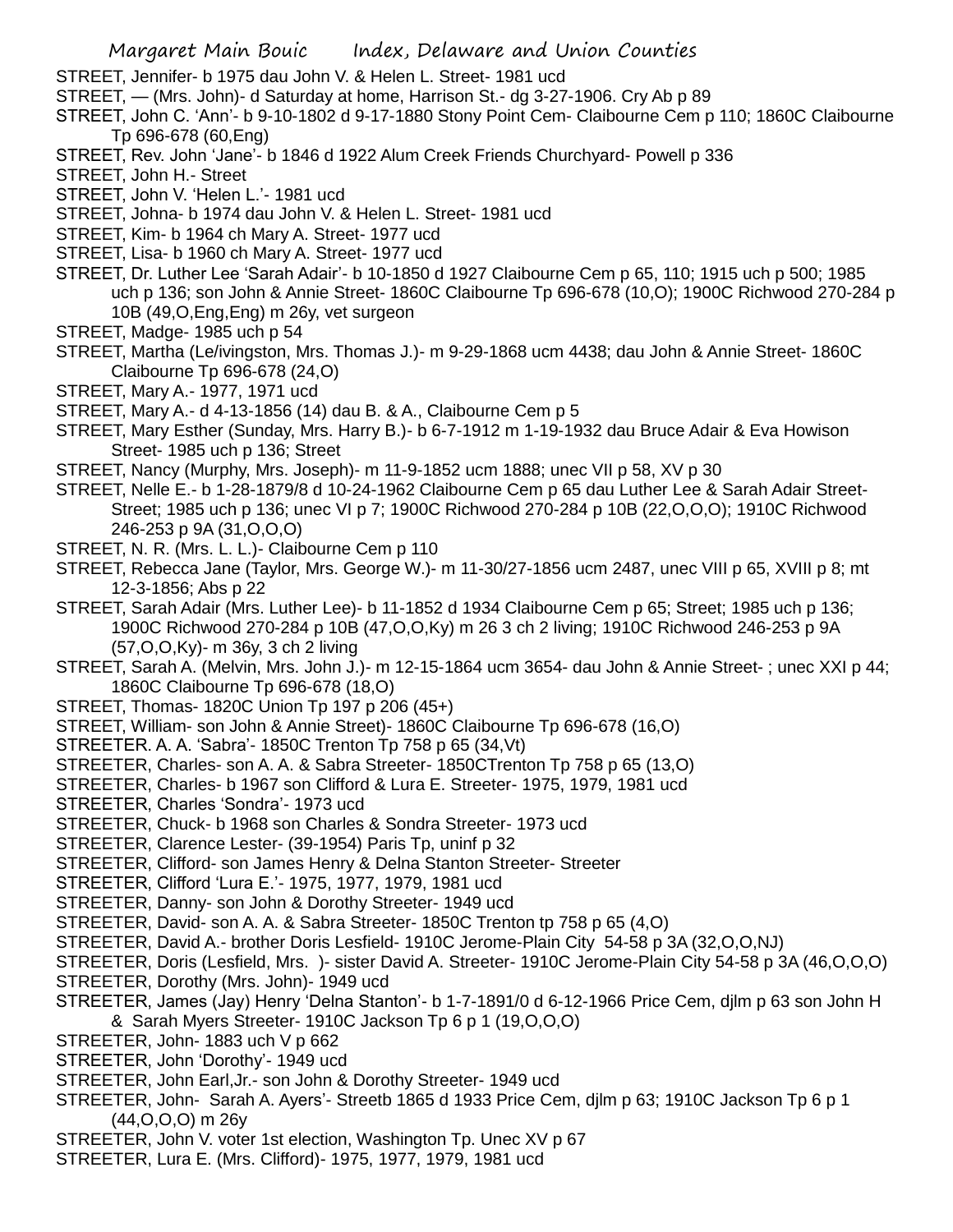- STREETER, Mary (Beard, Mrs. Gordon)- m 2-5-1857 dcm
- STREETER, Sabra (Mrs. A. A.)- 1850C Trenton Tp 758 p 65 (32,O)
- STREETER, Sallie (Tyler, Mrs. Kimball)- b 2-28-1784- ped Harold Seth Tyler #429 17; XIV p 59
- STREETER, Sarah- dau A. A. & Sabra Streeter- 1850c Trenton Tp 758 p 65 (9,O)
- STREETER, Sarah A. Myers (Mrs. John H.)- b 1862 d 1953 Price Cem, djlm p 63; Streeter; 1910C Jackson Tp 6 p 1 (47,O,O,O) m 26y, 2 ch
- STREETER, Sara- grandmother of John Streeter- 1949 ucd
- STREETER, Sondra (Mrs. Charles)- 1973 ucd
- STREETER, Mrs. S. R. mother of Burgess Williams- mt 11-21-1900, p4c3; Abs p 19
- STREETER, Velda (Dickason, Mrs. )- dau James Henry & Delna Stanton Streeter- Streeter
- STREETS. Aaron- 1835 men p 30 #23 p 51 Harlem Tp
- STREETS, Erma Armentrout- sister Alva Guy Armentrout- Armentrout
- STREETS, John- 1915 uch p 516; 1883 uch V p 67
- STREETS, Louisa- dau Thomas & Rose Streets- 1850C Claibourne Tp 154 p 25 (4,O)
- STREETS, Rose (Mrs. Thomas)- 1850C Claibourne Tp 154 p 25 (25,O)
- STREETS, Samuel- son Thomas & Rose Streets- 1850C Claibourne Tp 154 p 25 (5/12,O)
- STREETS, Thomas 'Rose'- 1850C Claibourne Tp 154 p 25 (24,O)
- STREHL, Barbara J. (Pittman, Mrs. Aaron)(Mrs. Gary F.)- 1980 dcd
- STREHL, Gary G. 'Barbara J.'- 1980 dcd
- STREHL, Howard 'Louise'- Strehl; 1961, 1964, 1969, 1971, 1980 dcd
- STREHL, Louise (Mrs. Howard)- Strehl; 1961, 1964, 1969, 1971, 1980 dcd
- STREHL, Patricia Diana (Holloway, Mrs. James Cairn)- m 6-3-1967 dau Howard & Louise Strehl-Strehl; 1961 (17), 1964 dcd
- STREHLE, Louise Darby (Mrs. )- d 3-5-2003 (89) Fla- Strehle
- STREHLE, Pat (Holloway, Mrs. Jim)- dau Louise Darby Strehle- Strehle
- STREIBIG, Charles- Carlisle
- STREIBIG, Linda Carlisle (Mrs. Wayne)- m 2-16-1963 dau Ervin F. Carlisle- Carlisle
- STREIBIG, Michelle Wayne- b 9-16-1964 child Wayne & Linda Carlisle Steibig- Carlisle
- STREIBIG, Wayne 'Linda Carlisle'- m 2-16-1963 son Charles Streibig- Carlisle
- STREIFTUN, Barbara- b 1967 dau gary A. & Charlotte Streiftun 1980 dcd
- STREIFTUN, Charlotte (Mrs. Gary A.)- 1980 dcd
- STREIFTUN, Gary A. 'Charlotte' 1980 dcd
- STREIGHT, John,Sr.- d 1813 son of Abraham Strait- dcc Betty Mozingo Wells 128
- STREIKER, Barbara Wildung Widmer (Mrs. Johannas)- d 9-1923 ped Darlene Sue Walter Eberle #743 19; unec XXI p 33
- STREIKER/, STRYKER, Johannas 'Barbara Wildung Widmer'- ped Darlene Sue Walter Eberle #743 18; unec XXI p 33
- STREIKER, Mary (Walter, Mrs. Johannas)- b 7-20-1858 Ger m 10-4-1881 Ger d 9-30-1934 ped Darlene Sue Walter Eberle 9; unec XXI p 33
- STREIT, Don 'Monica'- Streit
- STREIT, Joshua Benjamin 'Lindsay Converse Brower'- m 9-29-2001 son Don & Monica Streit- Streit
- STREIT, Lindsay Converse Brower (Mrs. Joshua Benjamin)- m 9-29-2001 dau Tom & Jane Brower- Streit
- STREIT, Monica (Mrs. Don)- Streit
- STREIT, Stephanie- dau Don & Monica Streit- Streit
- STREITENBERGER, Karlsen- Streitenberger
- STRENG, Adam 'C/Katherine Bishop'- b 1854 m 11-23-1876 ucm 5970, d 1936 St. John's Cem, DJ p 63- son Louis & Resene Streng- query- unec X p 62; obit Henry, obit (mlb brown) 1985 uch p 136; 1860C Union Tp 544-547 p 77 (6,O); 1870C Darby Tp 40-36 p 6 (15,O); 1880C Darby Tp 86 (25,O,Ger,Ger)- 1900C Darby Tp 159-166 p 8A (45,O,Ger,ger)- m 23y
- STRENG, -family of Betty Jean Baltz #301, unec X p 61, XI p 1
- STRENG, Adam- b 9-1885- 1900C Union Tp 221-228 p 11B (14,O,Ger,O)
- STRENG, Alan- son James E. & Carla Streng- 1962 (7) ucd
- STRENG, Alice Joan Rittenhouse (Mrs. Donald Lee)- m 1-17-1957 Rausch (16244) III p 295
- STRENG, Angela Marie- b 12-30-1989 dau Gerald Streng- Streng
- STRENG, Anna B. Rausch (Mrs. George)- b 3-12-1863 m 3-29-1883 ucm (Hearl) d 1946 St. John's Cem, DJ p 69;- dau Johann George & Margaretta Goess Rausch- Ruasch 116 p 262; 1900C Darby Tp 176-183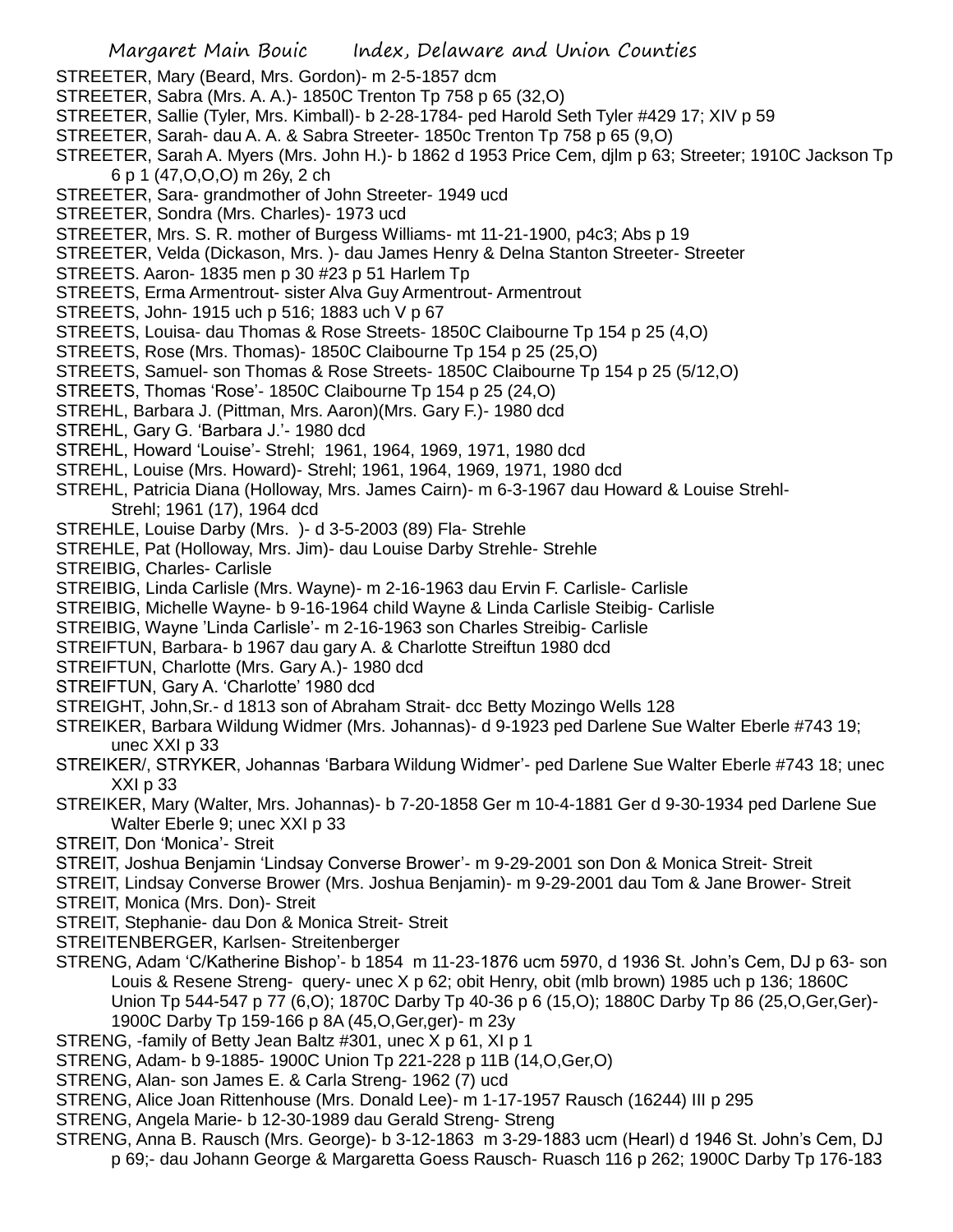## Margaret Main Bouic Index, Delaware and Union Counties

p 9A (37,O,Ger,Ger);1910C Darby Tp 179 p 9A (41,O,Ger,Ger)- m 17y no ch

- STRENG, Anna D.- sister Lena R. Streng Nicol- 1900C Darby Tp 111-119 p 5B (13,O,O,O)
- STRENG, Anna M.- b 3-1887 dau Adam & Catharine Bishop Streng- 1900C Darby Tp 159-166 p 8A  $(12,0,0,0)$
- STRENG, Anna C. F.- b 2-1894 dau Adam & Catharine Bishop Streng- 1900C Darby Tp 159-166 p 8A (6,O,O,O)
- STRENG, Arthur A.- b 1-11-1930 d 9-22-1960 St. John's Lutheran Cem, DJ p 70 son Peter & Martha Rausch Streng- Rausch 16245 II p 274
- STRENG, Bernette (Chamberlaine, Mrs. Sargent V)- b 2-27-1923 m 9-5-1948 dau Gerhart & Lena Rausch Streng- Rausch 11833, III p 264; obit Lena, obit (mlb brown)
- STRENG, Carl- b 10-5-1905 d 1-29-1906 St. John's Lutheran Cem, DJ p 58- son John G. & Mary Magdalena Daum Streng- Streng
- STRENG, Carla (Mrs. James E.)- 1962 ucd

STRENG, Carole Lyn- b 8-3-1964 dau Donald Lee & Alice Joan Rittnehouse Streng- Rausch 162441

- STRENG, C/Katharine Bishop (Mrs. Adam)- b 1857 m 11-23-1876 ucm 5970 d 1932 St. John's Cem p 63; 1985 uch p 136 dau George Bishop- mt 11-17-1906 p6c5; Abs p 27; query- unec X p 62; 1880C Darby Tp 86 (29,o,Ger,Ger)- 1900C Darby Tp 159-166 p 8A (42,O,Ger,Ger)- m 23y 12 ch, 11 living; 1910C Darby Tp 197 p 10B (53,O,Ger,Ger)- 12 ch
- STRENG, Catharine- dau Lewis & Rosa Streng- obit henry B., obit (mlb brown); 1870C Darby Tp 40-36 p 6 (3,O)
- STRENG, Charles George -b 1-11-1881/91 d 12-16-1968 St. Paul Cem, DJ p 28- son Louis & Elizabeth Loeffler Streng- obit, obit (mlb brown); Streng; 1900C Union Tp 96-100 p 5B (9,O,O,O) 1910C 4th ward 248-211 p 10A (18,O,Ger,O)
- STRENG, Christine (Heil, Mrs. Robert)- dau Theodore G. & Minnie Patch Streng- Streng; 1985 uch p 136
- STRENG, Cindy Sue Breivik (Mrs. Gary Lane)- m 6-10-1978 dau Richard M. Breivik- Streng
- STRENG, Clara (Blumenschein, Mrs. Fred)- dau Adam & Catherine Bishop Streng- 1985 uch p 136; Streng
- STRENG, Daniel Andrew- b 6-21-1978 son Stephen Michael & Deborah Yvonne West Streng- Streng
- STRENG, Daniel- brother Charles George- son Louis & Elizabeth Loeffler Streng- obit Charles George, obit (mlb brown)
- STRENG, Daniel- b 1865 d 1942 St. Paul's Cemn, DJ p 28- son Lewis & Rosa Streng- 1870C Darby Tp 40-36 p 6 (5,O); 1900C Union Tp 96-100 p 5 (34,O,Ger,Ger,) m 7y
- STRENG, Daniel 'Rose Barbara Schepper''- m 10-2-1892 ucm (Hearl)- unec VI p 6; 1910C Union Tp 120 p 6A (44,O,Ger,Ger)- m 17y
- STRENG, David- d 5-1-1866 (70-11-16) Raymond Cem, lptw p 26
- STRENG, Deborah Yvonne West (Mrs. Stephen Michael)- m 8-26-1972 dau J. Robert West- Streng
- STRENG, Dennis- son Lewis, Sr. & Rosa Streng- 1880C Darby Tp 106 (14,O,Ger,Ger)
- STRENG, Donald Lee 'Alice Jean Rittenhouse'- b 11-7-1925/6 m1-17-1957 son Peter & Martha Rausch Streng- Rausch 16244; obit Martha, obit (mlb brown)
- STRENG, Donna Stillings (Mrs. Lawrence E.)- b 1904 Oakdale II p 97 (H-RA-2)- dau John & Alice Parthemer Stillings- 1915 uch p 721; 1985 uch p 136; 1949, 1959, 1962 1967, 1981 ucd
- STRENG, Dora (Rausch, Mrs. Mike)- dau Adam & Catharine Bishop Streng- 1985 uch p 136
- STRENG, Doris Mae Williams (Mrs. Eugene)- m 11-9-1946- Rausch 16242, II p 274, III p 293
- STRENG, Edith- b 8-1894 dau Daniel & Rosie Strong- unec VI p 6; 1900C Union Tp 96-100 p 5B (5, O, O, O); 1910C Union Tp 120 p 6A (9,O,O,O)
- STRENG, Elizabeth Daum (Mrs. Lewis)- b 5-1833 m 10-23-1890 ucm (Hearl); 1900C 1st ward 308-319 p 13B (67,Ger,Ger,Ger0- m 9y, 6 ch
- STRENG, Elizabeth (Mrs. Lewis,Jr)- d 9-6-1895 (38-10-6) St. John's Lutheran Cem- DJ p 69; 1880C DarbyTp 88 (23,O,O,Ger)
- STRENG, Elizabeth- dau Louis & Rosene Streng- 1860C Union Tp 544-547 p 77 (3,O); 1870C Darby Tp 40-36 p 6 (13,O)
- STRENG, Elizabeth Loeffler (Mrs. Ludwick)- m 10-7-1875 ucm 5759; mt 3 p 17; mt 11-3-1875; obit Charles George, mlib (brown); DJ p 69
- STRENG, Elizabeth (Rausch, Mrs. George Adam)- m 4-17-1876 ucm 5867; mt 3 p 25; mt 5-10-1876
- STRENG, Elizabeth Scheiderer (Mrs. William)- Streng; 1985 uch p 136
- STRENG, Elsie Rausch (Mrs. Henry)- b 6-115-1898 m 10-24-1920 d 10-11-1980 St. John's Cem, DJ p 68- dau Philip & Clara Blumenschein Rausch- St. Paul p 136; Rausch 1942. II p 280; 1985 uch p 136; obit (mlb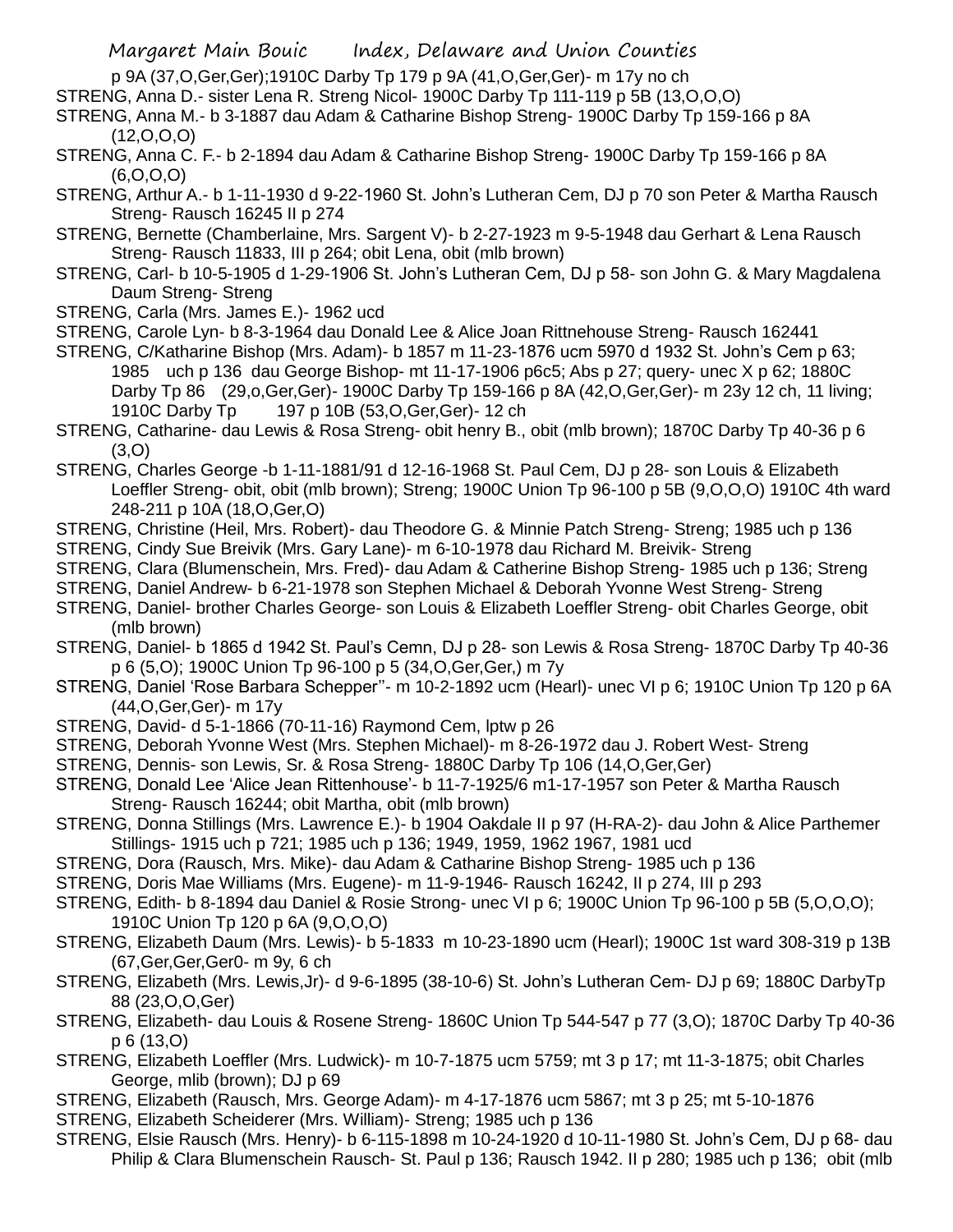brown)' obit Henry, (mlb, brown)

- STRENG, Emma (Wolff, Mrs. Edward)- b 5-2-1897 m 6-9-1929 dau Daniel & Rose Streng- Rausch 1971 II p 281; 1985 uch p 136; unec VI p 6; 1900C Union Tp 96-100 p 5B (3,O,O,O)
- STRENG, Ernestine (Opphile, Mrs. Eugene)- b 8-31-1915 m 2-28-1942 d 6-18-1961 dau Peter & Martha Rausch Streng- Rausch 16241, II p 274
- STRENG, Eugene 'Doris Mae Williams'- b 10-16-1920 m 11-9-1946 son Peter & Martha Rausch Streng-Rausch 16242, II p 274, III p 295; obit, Martha, obit (mlb brown)
- STRENG, Flora Anna C. (Blumenschein, Mrs. Martin) b 2-1894 dau Adam & Catharine Bishop Streng- 1985 uch p 136; 1900C Darby Tp 189-166 p 8A (6,O,O,O); 1910C Darby Tp 197 p 10B (16,O,O,O)
- STRENG, Fran Rosine (Mrs. Ludwig)- b 1-5-1826 Baden d 11-26-1887 (61-10-21) St. John's Ceml DJ p 63
- STRENG, Frances E. (Scheiderer, Mrs. Elmer)- b 3-21-1917 m 10-9-1937 d 3-11-1993 (75) St. John's Lutheran Cem- dau Gerhard & Lena Rausch Streng- Streng; Rausch 11831, III p 264; obit, Lena, obit (mlb brown)
- STRENG, Freida (Clifford, Mrs. James)(Harris, Mrs. )- m 4-11-1940 dau Theodore G. & Minnie Patch Streng-Streng; 1985 uch p 26, 63, 136
- STRENG, Gary Lane 'Cindy Sue Breivik'- m 6-10-1978 son Harold & Maria Scharkopf Streng- Streng
- STRENG, George 'Anna B. Rausch'- b 1-27-1859 m 3-29-1883 ucm (Hearl) d 1942; St. John's Cem p 69; Rausch (116); II p 2262; 1900C Darby Tp 176-183 p 9A (41,O,Ger,Ger)- m 17y; 1910C Darby Tp 179 (51,O,Ger,Ger)- m 27y; uncle of Edward Nichol
- STRENG, George J.- b 11-1882 son Adam & Catharine Bishop Streng- 1900C Darby Tp 1159-166 (18,O,O,O)
- STRENG, George T.- b 1-1892 son Adam & Catherine Bishop Streng- 1900c Darby Tp p 8A (8,O,O,O)
- STRENG, George- shot to death (7y) by brother- mt 11-21-1891 p1c8, son Lewis Streng- Abs p 58
- STRENG, George- son Lewis & ElizabethStreng- 1880C Darby Tp 88 (2,O,O,Ger)
- STRENG, George- son Lewis,Sr. & Rosa Streng- 1860C Union Tp 544-547 p 77 (1,O); 1870C Darby Tp 40-36 p 6 (11,O); 1880C Darby Tp 106 (21,O,Ger,Ger)
- STRENG, George W.- 1900C Union Tp 97-101 p 5B (21,O,O,O) boarder
- STRENG, Gerald- son Robert Streng- Streng
- STRENG, Gerhardt 'Lena Rausch'- b 1896 m 11-25-1915 d 9-24-1962 St. John's Cem, DJ p 71; son Adam & Katharine Bishop Streng- Rausch (1183); Streng; obit Lena, obit (mlib brown); 1985 uch p 136; 1949, 1959, 1962 ucd
- STRENG, Harold L. 'Maria Scharkopf'- b 7-8-1927 m 1947 d 3-18-1977 Oakdale II p 158 (M-R23-11) son Leroy & Lucille Minert Streng- obit (mlib brown); 1971, 1973, 1975 ucd
- STRENG, John Henry B.'Elsie Rausch'- b 1-11-1898 m 10-24-1920 d 5-9-1975 St. John;s Cem, DJ p 68 son Adam & Katharine Bishop Streng- Streng; 1985 uch p 136; obit Elsie, obit (mlib brown), obit Henry, obit (mlib brown); St. Paul p 136; 1900C Darby Tp 159-166 p 8A (2,O,O,O); 1910C Darby Tp 197p 10B  $(12,0,0,0)$
- STRENG, Holly- b 1981 ch William & Nancy P, Streng- 1983 ucd
- STRENG, James E. 'Carla'- 1962 ucd
- STRENG, James- son James E. & Carla Streng- 1962 (8) ucd
- STRENG, Jeanette- b 8-22-1922 d 10-23-1922 St. John's Cem, DJ p 68- dau Henry & Elsie Rausch Streng-Rausch 19421; II p 280; St. Paul p 136
- STRENG, Jeffrey- son James E. & Carla Streng- 1962 (11m) ucd
- STRENG, Jenne ((9-1979)- dau Gerald Streng- Streng
- STRENG, Jo Ann (McCracken, Mrs. Tom)- b 11-21-1930 m 7-17-1949 dau Henry & Elsie Rausch Streng-Rausch 19423 II p 280, III p 309; St. Paul p 136; obit Henry B., obit Elsie, obit, mlib
- STRENG, Johann L.- b 12-27-1879 d 6-19-1881 (1-5-23) St. John's Cem, DJ p 69-- son Ludwig & Elizabeth Streng
- STRENG, John A. Gerhardt-b 1-1896 son Adam & Catharine Bishop Streng- 1900C Darby Tp 159-166 p 8A (4,O,O,O); 1910C Darby Tp 197 p 10B (14,O,O,O)
- STRENG, John G. 'Mary Magdalena Daum'- b 1882 d 1938 St. John's Lutheran Cem, DJ p 58; son Adam & Catherine Bishop Streng- 1985 uch p 136; obit Maire M. Daum- obit (mlib brown) Streng
- STRENG, John- son James E. & Carla Streng- 1962 (2) ucd
- STRENG, John L,. 'Kathleen Means'- b 1960 m 9-6-1980 son Harold & Maria Scharkopf Streng- Streng; obit Harold, obit (mlib brown); 1973, 1975 ucd
- STRENG, John L. 'Sharon'- son Tunis A. G. & Lelah May Dunbar Streng- Streng; obit Lelah, obit (mlib brown); 1949, 1959, 1962 ucd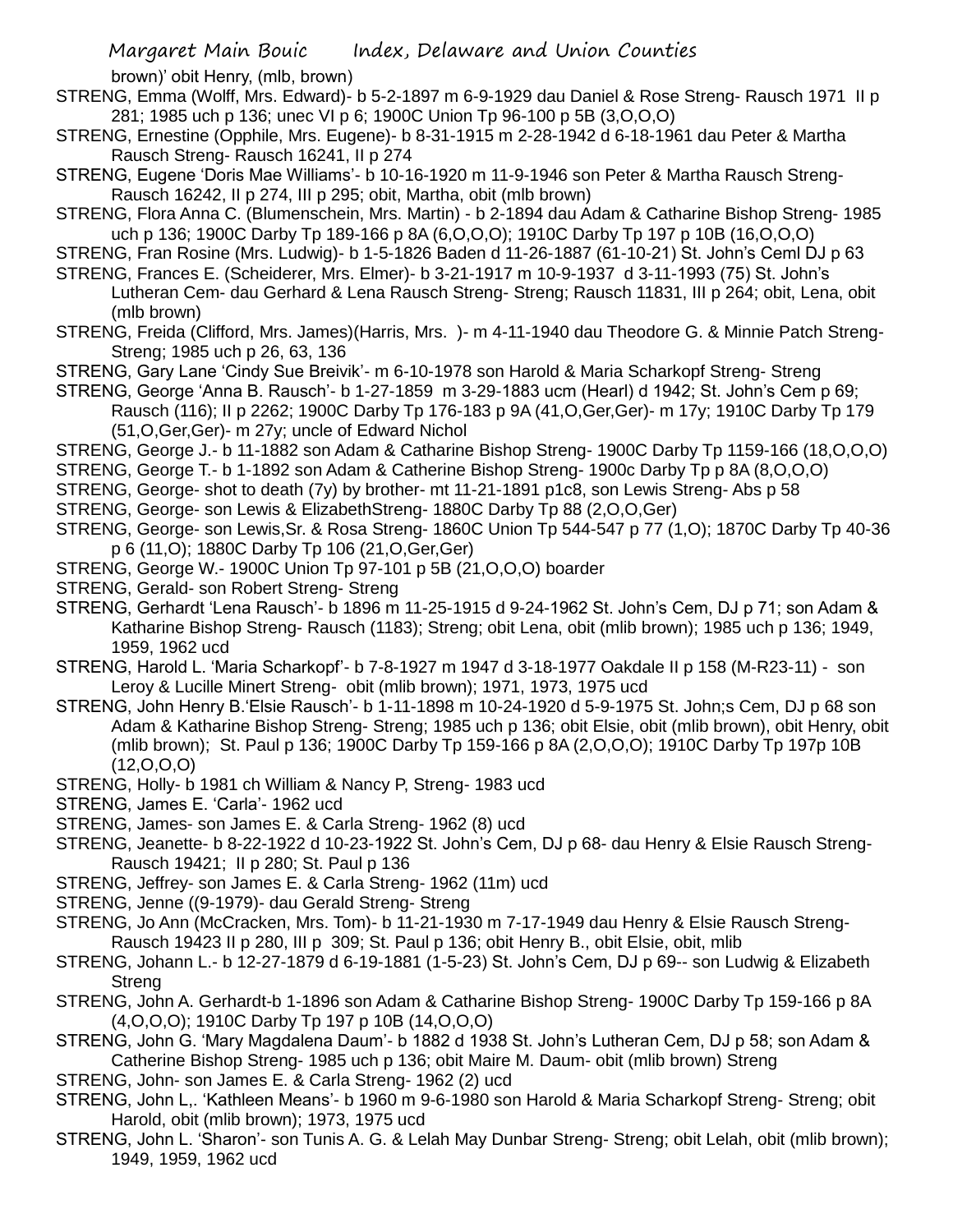- STRENG, John- son Lewis & Elizabeth Streng- 1880C Darby Tp 88 (4/12,O,O,O)
- STRENG, John Richard- b 2-13-1932 son Peter & Martha Rausch Streng- Rausch 16246a, II p 274; obit Martha, obit (mlib brown)
- STRENG, Katherine (Rausch, Mrs. George Adam)- b 8-28-1867 m 1-6-1889 d 12-27-1942 St. Paul p 84; Rausch (117) II p 262
- STRENG, Kathleen (Mrs. Robert E.)- b 1928 m 4-30-1947 Oakdale II p 158 (M-R23-12)
- STRENG, Katie (Rausch, Mrs. George Adam)- m 1-6-1889 ucm
- STRENG, Katy- dau Lewis,Sr. & Rosa Streng- 1880C Darby Tp 106 (12,O,Ger,Ger)
- STRENG, Kristen Lee- b 2-4-1966 dau Donald Lee & Alice Joan Rittenhouse Streng- Streng
- STRENG, Lawrence E.'Donna Stillings'- b 2-8-1901 m 1921 d 1968 Oakdale II p 97 (H-RA-2)- son Adam & Catherine Bishop Streng- Streng; 1985 uch p 136; 1949, 1959, 1962, 1967 ucd; 1883 uch V p 136
- STRENG, Lelah May Dunbar (Mrs. Tunis A. G.)- b 1-9-1910 m 4-11-1928 d 2-29-1972 Trinity Cem, DJ p 84 dau Arthur & Ollie Bryan Dunbar- Streng- obit obit (mlib brown); 1949, 1959, 1962 1967, 1971 ucd
- STRENG, Lena- dau Lewis & Elizabeth Streng- 1880C Darby Tp 88 (40, O, Ger)
- STRENG, Lena R. (Nicol, Mrs. Christopher)- b 10-1879 dau Adam & Catherine Bishop Streng- 1985 uch p 136; 1880C Darby Tp 86 (2,O,O,O); 1900C Darby Tp 111-119 p 5B 922,O,o,O) m 2y,1 ch
- STRENG, Lena (Rausch, Mrs. Arnold E. G.)- b 1-14-1904 m 1922 d 2-8-1924- St. Paul Ecm, DJ p 27; Rausch (1392) II p 266; St. Paul p 132 (Leona);
- STRENG, Lena Rausch (Mrs. Gerhard)- b 11-6-1895 m 11-25-1915 d 3-5-1980 St. John's Cem, DJ p 71- dau George III & Mary Boerger Rausch- Rausch 1183, II p 263; obit (mlib brown); Streng; 1985 uch p 136; 1949, 1959, 1967, 1971, 1973, 1975, 1977, 1979 ucd
- STRENG, Leona- dau William & Lizzie Streng- 1910C 171-150 p 6B (6,O,O,O)
- STRENG, Leroy J. M. 'Lucille Minert'- b 11-3-1905 m 1925 d 2-10-1967 Oakdale II p 55 (G-R11-19) Streng; Marysville p 23; obit Harold, obit (mlib brown)
- STRENG, Leroy- son William & Lizzie Streng- 1910C Marysville 171-150 p 6B (4,O,O,O)
- STRENG, Lewis- mt 11-21-1891 p1c8 Abs p 58
- STRENG, Lewis- b 1852 d 1921 Trinity Lutheran Cem, DJ p 83
- STRENG, Lewis Jr. 'Elizabeth Daum'- b 11-1854 m 10-23-1890 ucm (Hearl); DJ p 69; 1870C Darby Tp 40-36 p 6 (17,Ger); 1880C Darby Tp 88 (27,Ger,Ger,Ger); 1900C Marysville 4th ward 282-291 p 11B
	- (45,Ger,Ger,Ger); 1910C Marysville 248-211 p 10A (57,Ger,Ger.Ger)
- STRENG, Lewis J.- b 10-1883 son Lewis Streng-1900C 4th ward 282-291 p 11B (16,O,Ger,O)
- STRENG, Lewis, Jr. son Lewis shot his brother- mt 11-21-1891 p1c8 Abs p 58
- STRENG, Lewis 'Rosa/Rosene'- 1860C Union Tp 544-547 p 77 (34,Bav);1870C Darby Tp 40-36 p 6 (45,Ger)' 1880C Darby Tp 105 (54,Ger,Ger,Ger)
- STRENG, Lewis W.- brother Lena R. Streng Nicol- 1900C Darby Tp 111-119 p 5B (19,O,O,O)
- STRENG, Linda Anne McClenagham, (Mrs. Harry Eugene)- m 9-15-1972 dau M. Stewart McClenagham-Streng; Rausch (162421)
- STRENG, Lizzie (Mrs. William)- b 1884 d 1948 St. John's Cem- DJ p 71; 1910C Marysville 171-150 p 6B (26,O,O,Missouri)- m 8y3ch
- STRENG, Louis- son Louis & Rosene Streng- 1860C Union Tp 544-547 p 77 (7,Bav)
- STRENG, Lucile (Dunbar, Mrs. Merle T.)- b 3-9-1925 m 7-28-1944 dau Peter & Martha Rausch Streng- Rausch 16243, II p 274, III p 295; obit Martha, obit (mlib brown)
- STRENG, Lucille Minert (Mrs. Leroy J. H.)- b 8-1-1908 m 11-14-1925 d 9-28-1966 Oakdale II p 55 (G-R11-19) dau Frank & Anna Wise Minert- Streng; obit Harold, obit (mlib brown)
- STRENG, Lucius C. 'Mahala Andrews'- m 12-23-1827- onwq I p 128
- STRENG, Lucus F.- dcw Bk 4 p 286 (31) wit
- STRENG, Ludwick 'Elizabeth Loeffler'- m 10-7-1875 ucm 5759; mt 3 p 17. mt 11-3-1875
- STRENG, Ludwig 'Fran Rosine'- b 5-7-1826 d 2-16-1908 (91-9-8) St. John's Lutherann Cem, DJ p 63; to US 1853, NAT, 1900C Marysville 1st ward 308-319 p 13B (74,Ger,Ger,Ger) m 9y; obit Charles George, obit (mlib brown)
- STRENG, Luke Adam- b 4-28-1980 son Stephen Michael & Deborah Young Streng- Streng
- STRENG, Lydia (Vollrath, Mrs. Henry)- b 7-25-1919 m 8-18-1940 dau Gerhart & Lena Rauisch Streng- Rausch 11832, (14143), II p 264, 280; obit Lena, obit (mlib brown)
- STRENG, Mae (Rausch, Mrs. LeRoy)- b 5-1-1928 m 4-25-1948 dau Gerhart & Lena Rausch Streng- Rausch 11834, (18122), II p 279, III p 264, 305; obit Lena, obit (mlib brown)
- STRENG, Maggie- dau Lewis,Sr. & Rosa Streng- 1880C Darby Tp 106 (17,O,Ger,Ger)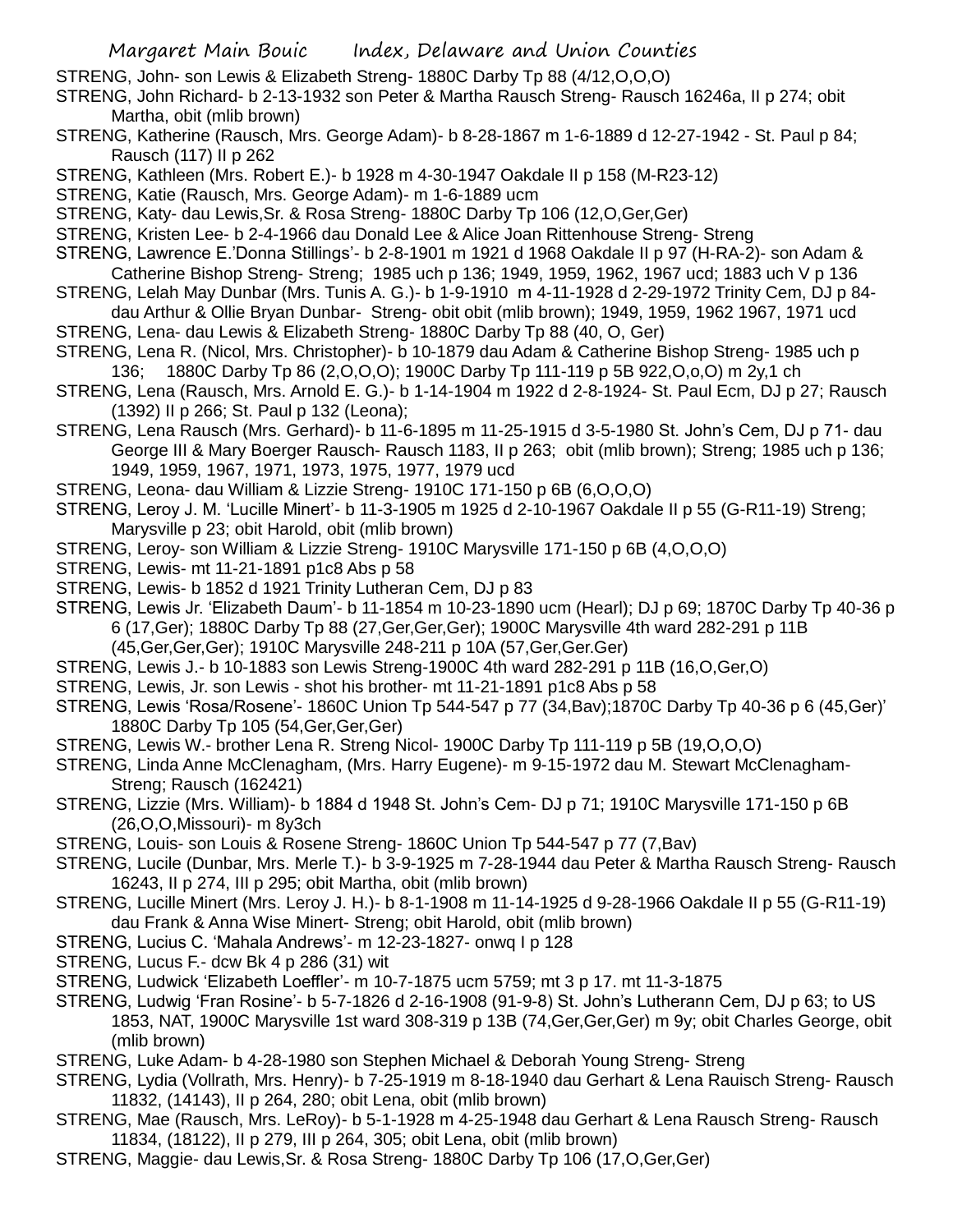- STRENG, Maggie (Rausch, Mrs. George Casper)- b 5-31-1863 m 11-23-1884 ucm Rausch (113), II p 260
- STRENG, Mahala Andrews (Mrs. Lucius C.)- m 12-23-1827 onwq I p 128
- STRENG, Margaret A. (Daum, Mrs. Geor P.)- b 3-23-1888 d 5-31-1962 Oakdale II p 43 (G-R6-11)
- STRENG, Margaret Geer (Mrs. Samuel)- m 12-14-1852 ucm 1893 unec VII p 58, XV p 30
- STRENG, Margaretha L.- b 12-1889 dau Adm & Catharine Bishop Streng- 1900C Darby Tp 159-166 p 8A (10,O,O,O)
- STRENG, Margaretha (Rausch, Mrs. G. Casper)- b 5-31-1863 m 11-23-1884 d 7-3-1940- St. Paul p 77
- STRENG, Margene (Harriman, Mrs. James)- dau Leroy & Lucille Minert Streng- Streng; obit Harold L. obit (mlib brown)
- STRENG, Maria Scharkopf (Mrs. Harold L.)- v 1928 m 1947 Oakdale II p 158 (-R23-11)- obit Harold L. obit (mlib brown); Streng; 1971 1973, 1975 ucd
- STRENG, Marie- bus driver- 1977 ucd
- STRENG, Marie (Ingle, Mrs. )(Worland, Mrs. Merl)- dau Theodore G. & Minnie Patch Streng- Streng; 1985 uch p 136
- STRENG, Marie Magdalena Daum (Mrs. John)- b 6-22-1886 m 1904 d 7-6-1972 dau Leonard & Katherine Weidman Daum- obit (mlib brown)
- STRENG, Marilyn (Greenbaum, Mrs. norman john Edwin)- b 5-6-1933 m 2-10-1951 dau Gerhart & Lena Rausch Streng- Rausch 11835, III p 264; St. Paul p 115, 119; obit Lena, (mlib brown); 1949 ucd
- STRENG, Martha Rausch (Mrs. Peter G.)- b 6-24-1897 m 4-11-1915 d 11-25-1978 St. John's Ce,m. DJ p 70 dau Charles & Kunigunda Mader Rausch; Rausch 1624, II p 274; obit (mlib brown) STRENG, Mary Barbara (Emmert, Mrs. John George)- b 1869 m 10-7-1890 d 6-18-1922 Oakdale I p 120 (F-R5-13)
- STRENG, Mary Katherine (Dasher, Mrs. Robert J.)- b 1-25-1827; m 7-27-1846- dau Henry & Elsie Rausch Streng- Rausch 19422 II p 280, III 309; St. Paul p 136; obit Elsie (mlib brown); obit Henry (mlib brown); unec XV p 27
- STRENG, Mary- b November- dau Lewis,Sr. & Rosa Streng- 1870C Darby Tp 40-36 p 6 (7/12,O); 1880C Darby Tp 106 (10,O,Ger,Ger)
- STRENG, Mary Magdalena Daum (Mrs. John G.)- b 1886 d 1972 St. John's Cem, DJ p 58- dau Adam & Catherine Bishop Streng- 1985 uch p 136; Streng;
- STRENG, Matilda M. D/ (Nicol, Mrs. Gerhardt F.)- b 5-19-1907 m 8-9-1925- Rausch (1151(10) II p 273- dau William & Elizabeth " Lizzie" Scheiderer Streng- 1910C Marysville 171-150 p 6B (3,O,O,O)
- STRENG, Melanie Fournier (Mrs. Michael J.)- m 10-13- dau Dr. and Mrs. Raymond Fournier Streng
- STRENG, Michael J'Melanie R. Fournier'.- m 10-13- son Stephen Michael & Deborah Yvonne Streng- Streng
- STRENG, Minnie Patch (Mrs. Theodore G.)(Griffin, Mrs. Dana)- b 8-4-1894 m(1) 9-1-1912 Oakdale II p 121 (K-R7-2)- dau Dan & Harriet Crottinger Patch- Streng; 1985 uch p 63, 136
- STRENG, Nancy (Hudson, Mrs. Jim)- dau Tunis A. G. & Lelah May Dunbar Streng- Streng
- STRENG, Nancy (Kuhn, Mrs. Terry)- dau Tunis & Lelah May Dunbar Streng- obit Lelah (mlib brown); 1949, 1962 (16) ucd
- STRENG, Nancy P. Elliott (Mrs. William)- b 9-12-1949 dau George E. & Pauline W. Armstrong Elliott- 1985 uch p 46; 1977, 1981, 1983 ucd
- STRENG, Nicholas Harold- b 4-1978- adopted son of William L. Strand Streng
- STRENG, Nicolas- b 1979 ch William & Nancy P. Streng- 1983 ucd
- STRENG, Patty Jo- d 9-16-1944 Trinity Ce,- DJ p 84- dau Tunis A. G. & Lelah May Dunbar Streng- Streng
- STRENG, Peter G. 'Martha B. Rausch- b 1889 d 1964 St. John's Lutheran Cem, DJ p 71- obit Martha (mlib brown); Marysville p 61; 1910C Darby Tp 193 p 10B (21,O,Ger,O)
- STRENG, Ralph- son Daniel & Rosie Strong- 1910C Union Tp 120 p 6A (6,O,O,O)
- STRENG, Ritchie (5-1979)- son Gerald Streng- Streng
- STRENG, Robert- d 8-31-1867 (21y21d) Raymond Ce, lptw p 26
- STRENG, Robert Martin- b 2-15-1980 son Gary Lane & Cinday Sue Breivik Streng- Streng
- STRENG, Robert W. 'Kathleen- b 1929 m 4-30-1947 Oakdale II p 158 (M-R23-12)
- STRENG, Robert W.- son Leroy & Lucille Minert Streng- Streng; obit Harold (mlib brown)
- STRENG, Rosa B.- b 5-1893 niece Adam G. & Katie Rausch, niece of Albert P. & Elizabeth M. Rausch- 1900C Darby Tp 116-122 p 6A (7,O,O,O); 1910C Darby Tp 69 p 4A (17,O,O,O)
- STRENG, Rosa C. M.(Blumenschein, Mrs. Henry)- b 10-1884 dau Adam & Catharine Bishop Streng- 1985 uch p 136; 1900C Darby Tp 158-165 p 8A (15,O,O,O)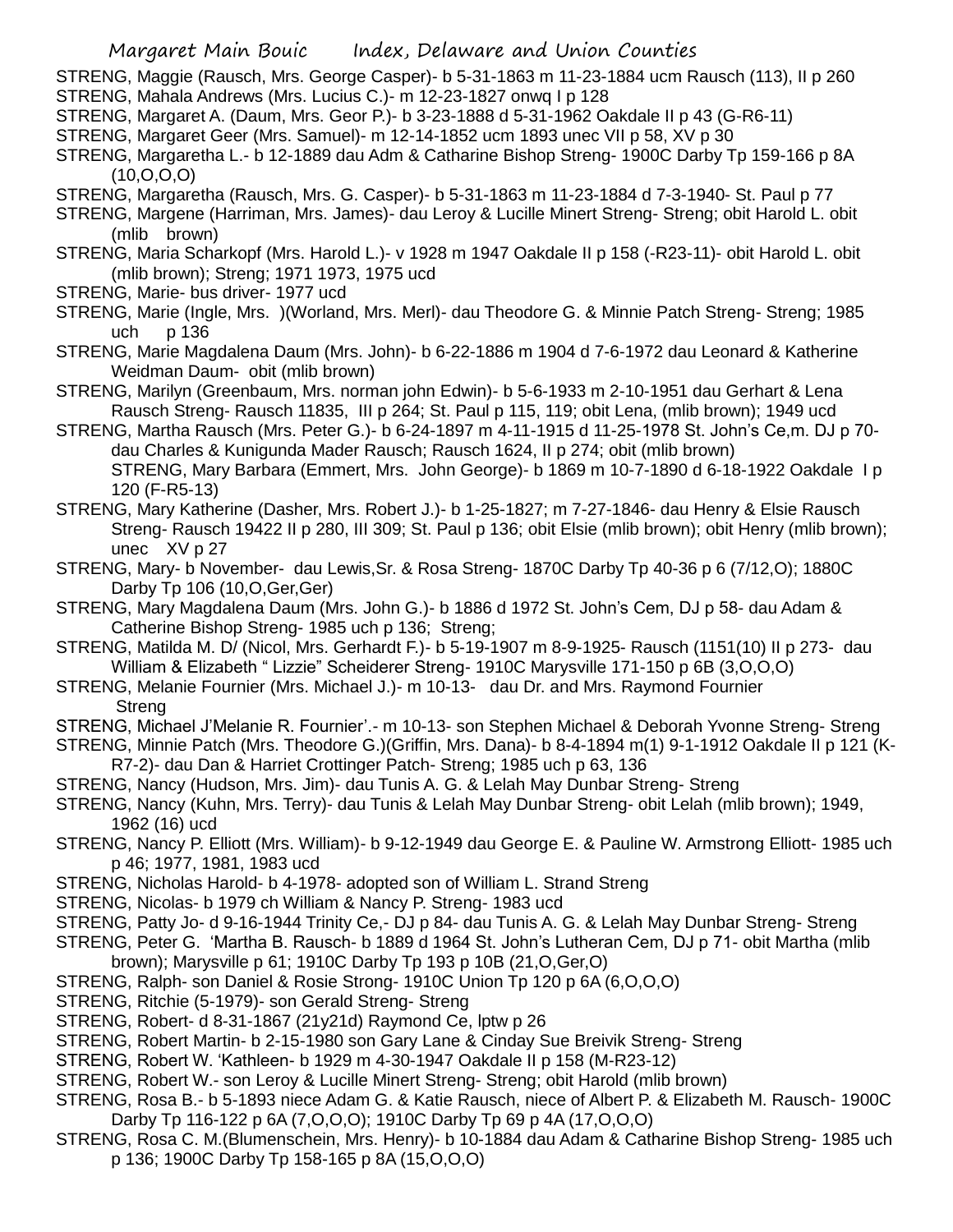- STRENG, Rosa/Rosene (Mrs. Lewis, Sr.)- 1860C Union Tp 544-547 p 77 (34,Bav); 1870C Darby Tp 40-36 p 6 (45,Ger); 1880C Darby Tp 106 (54,Ger,Ger,Ger)
- STRENG, Rosa- dau Lewis,Sr. & Rosa Streng- 1870C Darby Tp 40-36 p 6 (9,O); 1880C Darby Tp 106 (19,O,Ger,Ger)
- STRENG, Rosa (Rausch, Mrs. Ernest C.)- b 5-3-1893 m 1914 d 2-9-1928- Rausch (1333, II p 266
- STRENG, Rosanna (Rausch, Mrs. Philip)- b 2-17-1861 m 4-29-1877 d 4-18-1879- Rausch (111)
- STRENG, Rose Lena (Nicol, Mrs. John Christian)- m 1-30-1898 ucm
- STRENG, Rose Barbara Schepper (Mrs. Daniel)- b 1873 m 10-2-1892 ucm (Hearl) d 1941 St. Paul Cem, DJ p 28; 1900C Union Tp 96-100 p 5B (27,O,O,O); m 7y, 2 ch; 1910C Union Tp 120 p 6A (37,O,O,O) m 17y, 2 ch
- STREMG. Rosina (Rausch, Mrs. Philip)- m 9-13-1880 ucm 6789
- STRENG, Samuel 'Margaret Geer'- m 12-14-1852 ucm 1893; unec VII p 58, XV p 30
- STRENG, Sandra Lou- b 5-8-1955 dau Eugene & Doris Mae William Streng- Rausch 162422 II p 274, III p 295
- STRENG, Scott Richard- b 9-17-1964 son John Richard & —Bell Streng- Rausch 162461
- STRENG, Sharon (Mrs. John L.)- Streng; 1962 ucd
- STRENG, Stephen- parents of Michael Streng- Streng
- STRENG, Stephen Michael 'Deborah Yvonne West'- , 8-26-1972 son Harold & Maria Scharkopf Streng-Streng; obit Harold (mlib brown); 1971 ucd
- STRENG, Terry Eugene 'Linda Anne McClenagham'- b 11-17-1950 m 9-15-1972 son Eugene & Doris Mae Williams Streng- Rausch 162421, III p 295
- STRENG, Theodore G.'Minnie Patch' b 1-9-1892 m 9-1-1912 d 3-7-1959 Oakdale II p 121 (K-R7-2) son Adam & Catharine Bishop Streng- Streng; Marysville p 61; 1985 uch p 136; 1910C Darby Tp 197 p 10B (18,O,O,O)
- STRENG, Tunis A. G. 'Lelah May Dunbar''Estel M. Sanborn'- b 3-21-1907 m 4-11-1928 (2) 7-21-1973 d 12-4- 1986 (79) Trinity Ch Cem. DJ p 89- son John G. & Mary Magdalena Daum Streng- Streng; obit Marie (mlib brown)' 1949, 1959. 1962 1967, 1971 ucd
- STRENG, Virginia (Walker, Mrs. Ronald V.)- m 6-9-1940- dau Lawrence & Donna Stillings Streng- Streng STRENG, William L.- son Harold & Maria Scharkopf Streng- Streng; obit Harold L (mlib brown)
- STRENG, William 'Elizabeth ''Lizzie' Scheiderer''- b 1880 d 1947 St. John's Cem, DJ p 71; Streng; 1985 uch p 136; 1910C Marysville 171-150 p 6B (29,O,O,O) m 8y
- STRENG, William 'Nancy P. Elliott- 1985 uch p 46; 1977, 1981, 1983 ucd
- STRETCH, Cora (Newhouse, Mrs. Albert)- b 2-3-1882 m 3-12-1902 dau John N. & Frances L. Barnes Stretch-Newhouse p 48 (13187); Richey 6
- STREWING, Helen (Andreas, Mrs. Dr. John E.)- dau Leonard J. Strewing- Andreas; Strewing
- STREWING, Janice A.- dau Leonard J. Strewing- Andreas
- STREWING, Leonard J.- Andreas
- STRERD, Benjamin 'Cynthia Gregory'- m 1-14-1856 dcm
- STRERD, Cynthia Gregory (Mrs. Benjamin)- m 1-14-1856 dcm
- STRESCHELS, David- son Martin & Rosalie Streschels- 1949 ucd
- STRESCHELS, Martin 'Rosalie'- 1949 ucd
- STRESCHELS, Raymond- son Martin & Rosalie Streschels- 1949 ucd
- STRESCHELS, Rosalie (Mrs. Martin)- 1949 ucd
- STREYPERS, Gertrude (Custer, Mrs. Paul)- dcq Thomas Graham 401
- STRIBLING, Martha McKittrick, Mrs. William)- b 1-12-1866 d 11-1892 dau Hugh & Mary Webber Cutter McKittrick- McKitrick p 369
- STRIBLING, Mary H.- 1959, 1967, 1971, 1973, 1983 ucd
- STRIBLING, Mildred- dau William & Martha McKittrick Stribling- McKitrick p 369
- STRIBLING, William 'Martha McKittrick'- McKitrick p 369
- STRIBLING, William- son William & Martha McKittrick Stribling- McKitrick p 360
- STRICKENEY, Mattie E.- d 3-17-1888 (15y6n) Oakdale 374
- STRICKER, Absalom. B.'Margaret'- b 12-1842 d 10-7-1919 Oakdale I p 88 (D-R6-8); postmaster Pharisburg 1888- 1915 uch p 264, 458; 1883 uch IV p 474, V p 427; unec XXI p 17; mt 3-21-1888, Abs p 44; 1870C Leesburg Tp 97-99 p 12 (26); 1880C Leesburg Tp 301 p 30 (37,O,O,O); 1900C Leesburg Tp 288-291 p 12B (57,O,O,O); 1910C Leesburg Tp 21-22 p 1B (67,O,O,O) m 46y; harness maker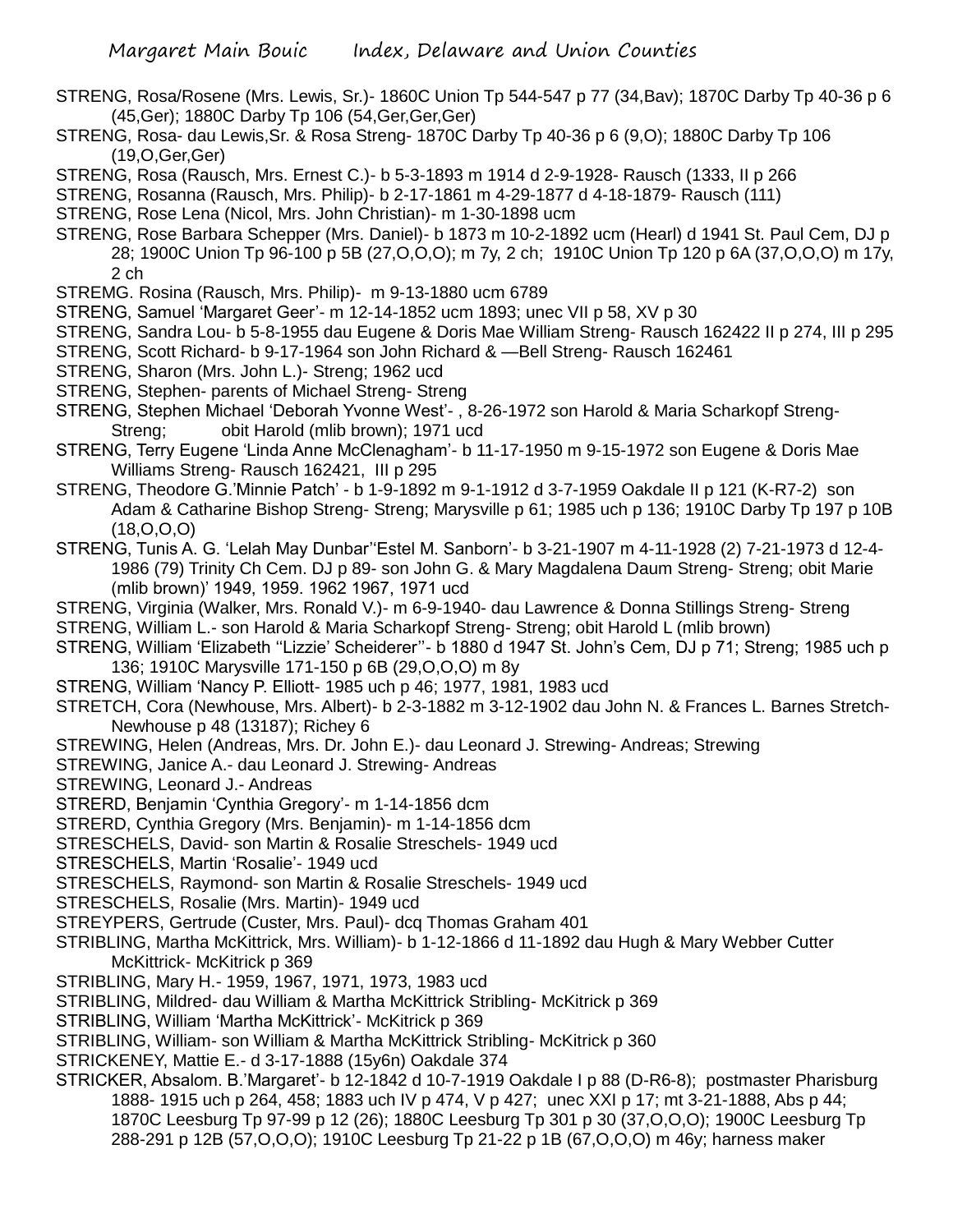- STRICKER, Alma D. Brannan (Mrs. William D.)- b 2-8-1871- m 1888 d 9-19-1960 Oakdale II p 71 (H-R6-17); Stricker; 1900C Leesburg Tp 201-203 p 9A (29,O,O,O)m 11y, 3 ch; 1910C Leesburg Tp 25-24 p 1B (38,O,O,O) m 21y 4 ch
- STRICKER, Anton 'Cecelia Waller'- Stricker
- STRICKER, Arthur N. 'Katherine M.'- b 1890 d 1972 Oakdale II p 71 (H-R6-16); 1900C Leesburg Tp 201-203 p 9A (9,O,O,O); 1961, 1964, 1969, 1971 dcd
- STRICKER, Cecelia Waller (Mrs.Anton)- Stricker
- STRICKER, Daniel Jacob 'Kathryn'- b 4-13-1869 d 5-6-1968 Oakdale II p 87 (H-RO-1) son Anton & Cecelia Waller Stricker- Stricker
- STRICKER, Daniel Jerry- d 1-28-1935 (1d) Oakdale II p 88 (H-RO-1)
- STRICKER, George W. 'Mary Hildebrand'- m 11-7-1869 ucm 4639
- STRICKER, Dr. Harold E. 'Maxine Cross'- b 4-16-1905 d 6-23-1974 Oakdale II p 88 (H-RO-1)- 1985 uch p 136- son Daniel & Kathryn Stricker- Stricker; Marysville p 58; obit (mlib brown); 1949 ucd
- STRICKER, Joan (Sabatino, Mrs. Nicholas)- dau Dr. Harold E. & Maxine Stricker- Stricker; 1985 uch p 136; obit Harold (mlib, brown); 1949 ucd
- STRICKER, Katherine M. (Mrs. Arthur N.)- b 1891 d 1973 Oakdale II p 71 (H-R6-16); 1961, 1964, 1969, 1971 dcd
- STRICKER, Kathryn Uhl (Mrs. Daniel Jacob)- b 1872 d 1948 Oakdale II p 87 (H-RO-1)- Stricker
- STRICKER, Lettie J. (Green, Mrs. Charles R.)- m 2-4-1886 ucm- dau Absalom & Margaret Stricker- 1870C Leesburg Tp 97 (3,O); 1880C Leesburg Tp 301 p 30 (13,O,O,O)
- STRICKER, Maggie- 1883 uch V p 427
- STRICKER, Margaret (Mrs.Absalom B.)- b 4-1843 d 7-17-1928 (85) Oakdale 4054 (B164); 1870C Leesburg Tp 97-99 p 12 (25,O); 1880C Leesburg Tp 301 p 30 (36,O,O,O); 1900C Leesburg Tp 288-291 p 12B (57,O,O,O); 1910C Leesburg Tp 21-22 p 1B (66,O,O,O) m 46y, 4 ch, 2 living
- STRICKER, Margaret A.- b 1-1896 dau William & Anna D. Brannan Stricker- 1900C Leesburg Tp 201-203 p 9A (4,O,O,O); 1910C Leesburg Tp 23-24 (14,O,O,O)
- STRICKER, Mary Hildebrand (Mrs. George W.)- m 11-7-1869 ucm (Hearl)
- STRICKER, Martha- dau Absalom & Margaret Stricker- 1910C Leesburg Tp 21-22 p 1B (7,O,O,O)
- STRICKER, Mattie- b 9-22-1872 d 3-17-1887 (15) Oakdale I p 88 (D-R6-8)- dau Mr. and Mrs. A. B. Stricker- mt 3-21-1888, Abs p 44
- STRICKER, Maxine Cross (Mrs.Dr. Harold E.)(Sanders, Mrs. George)-b 1914 m(2) 3-13-1982- Oakdale II p 88 (H-RO-1); 1985 uch p 122, 136; obit Harold (mlib brown); 1949 ucd
- STRICKER, Sandy (Purdy, Mrs. William) (Weaver, Mrs. Al)- dau Dr. Harold E. & Maxine Cross Stricker-Stricker; 1985 uch p 136; obit Harold (mlib brown) 1949 ucd
- STRICKER, Sue Ida (McCauley, Mrs. Michael Kane)- m 6-11-1966- dau Dr. Harold E. & Maxine Cross Strickerobit Harold (mlib brown); 1985 uch p 136; 1949 ucd
- STRICKER, Thomas D.- b 7-1892 son William D. & Alma D. Brannan Stricker- 1900C Leesburg Tp 201-203 p 9A (7,o,O,O); 1910C Leesburg Tp 23-24 (18,O,O,O)
- STRICKER, T. R.- 1883 uch IV p 513
- STRICKER, Walter D.- son William D. & Alma D. Brannan Stricker- 1910C Leesburg Tp 23-24 p 1B  $(4/12,0,0,0)$
- STRICKER, William D. 'Alma Brannan'- b 1864 m 1888 d 1939 Oakdale II p 71 (H-R6-17)- son Absalom & Margaret Stricker- 1870C Leesburg Tp 97-99 p 12 (6,O); 1880C Leesburg Tp 301 p 30 (16,O,O,O); 1900C Leesburg Tp 201-203 p 9A (36,O,O,O); 1910C Leesburg Tp 23-24 p 1B (45,O,O,O) m 21y
- STRICKLAN, S.- b Maryland d 4-28-1892 (75) Scioto Tp dcdeaths
- STRICKLAND, A.- 1883 uch IV p 536
- STRICKLAND, Abigail (Mrs. Peter)- d 3-14-1872 (30-9-16) Plain City Cem, unec VIII p 5
- STRICKLAND, Amos 'Laura A.'- 1910C Jerome Tp 25-26 p 1B (47,O,NY,O) m 27 y, grain dealer
- STRICKLAND, Andrea- b 1976 dau Bruce & Shirley J. Strickland- 1983 ucd
- STRICKLAND, Angela- b 1978 dau Bruce & Shirley J. Strickland- 1983 ucd
- STRICKLAND, Annie (Highwarden, Mrs. E. A.)- 1883 uch p 628
- STRICKLAND, Anthony- b 1966 son Bruce & Shirley J. Strickland- 1983 ucd
- STRICKLAND, Betty Mae Donahue (Mrs. Homer W.)- b 10-2-1930 dau Julius Ray & Mary Belle Freshwater Donahue- Freshwater p 131, 132
- STRICKLAND, Bruce 'Shirley J.'- 1983 ucd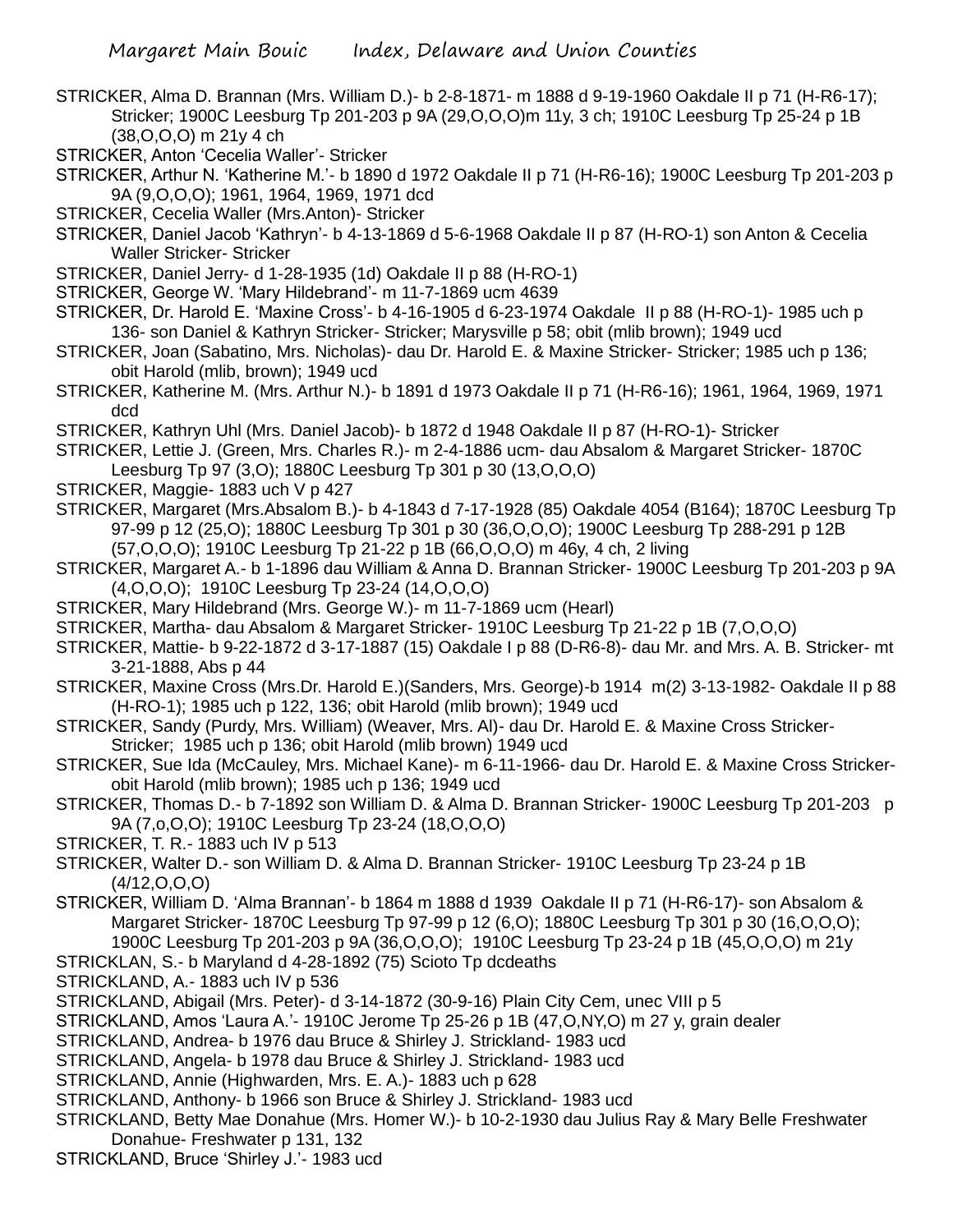STRICKLAND, Clyde I.- Strickland

- STRICKLAND, Coyle- b 12-14-1858 d 5-12-1869 ch George A. & Matilda Nash Strickland- Nash p 254, 262
- STRICKLAND, Cyrus- d 1-15-1870 (3m2d) Plain City Cem- son Peter & Abigail Strickland- unec VIII p 5 STRICKLAND, E,- 1980 dcd
- STRICKLAND, Elizabeth (Henderson, Mrs. Homer)- Henderson, back
- STRICKLAND, Emeline (Mrs. P. S.)- d 12-21-1862 (43-11-23) Plain City Cem, unec VIII p 5
- STRICKLAND, Flora- d 3-27-1892 (14-3-22) Orange Tp- dcdeaths
- STRICKLAND, Fred 'Maud B.'- 1910C Jerome Tp 21-22 p 1B (29,O,O,O); m 4y retail grocer
- STRICKLAND, George Arnold 'Matilda Nash'- Nash p 252,254, 262
- STRICKLAND, George 'Harriet'- Powers Pat p 38

STRICKLAND, Geraldine M.- dau Amos & Laura A. Strickland- 1910C Jerome Tp 25-26 p 1B (3,O,O,O)

- STRICKLAND, Harriet (Mrs. George)- Powers Pat p 38
- STRICKLAND, Hellen- 1850C Berkshire Tp 17 p 3 (17,O)
- STRICKLAND, Heller- 1870C Brown Tp p 244 (32\*)
- STRICKLAND, Henry- 1850C Berkshire Tp 275 p 28 (14,O)
- STRICKLAND, Henry W.- boarder- 1910C Unionville 36 p 2A (36,O,O,O) laborer
- STRICKLAND, Homer W. 'Betty Mmae Donahue'- Freshwater p 131
- STRICKLAND, Jacqueline- query Roam/Reem/ Wolford- unec IV p 38
- STRICKLAND, Laura A. (Mrs. Amos)- 1910C Jerome Tp 25-26 p 1B (45,O,O,O) m 27y, 3 ch
- STRICKLAND, Laura (Carter, Mrs. Melvin R. )- m 12-29-1852 ucm 1902; unec VII p 58, XV p 30; mt 1-3-1853, Abs p 10
- STRICKLAND, L. F.- 1883 uch IV p 513, V p 403
- STRICKLAND, Lillie Mae (Richler, Mrs. Frederick W.)(Quigley, Mrs. Arnold)- b 5-4-1864 m(1) 5-3-1884 d 5-24- 1943- Nash p 254, 262, 263
- STRICKLAND, Lloyd John 'Yvonne Irene Mitchell'- m 9-1-1979 son Cluyde I. Strickland- Strickland
- STRICKLAND, Lycurgus- 1870C Jerome Tp 154-152 p 21 (12,Pa) lived with Samuel & Sarah Brake
- STRICKLAND, Mary Cunningham (Mrs. )- dau William Frank & Anna Ferris Cunningham- Robinson 4
- STRICKLAND, Matilda Nash (Mrs. George Arnold)- b 12-14-1831 dau James Nash- Nash p 252, 253, 262
- STRICKLAND, Maud B. (Mrs. Fred)- 1910C Jerome Tp-Plain City 21-22 p 1B (24,O,Pa,Pa)
- STRICKLAND, Maude (Knight, Mrs. Harry)(McCreary, Mrs. William)(Austin, Mrs. George)- b 4-25-1872 dau George A. & Matilda Nash Strickland- Nash p 254, 262
- STRICKLAND, Minie- d 3-14-1859 (2m14d) Plain City Cem- dau P. & E.- unec VIII p 5
- STRICKLAND, Nellie Adelle (Kahle, Mrs. Rymond David)- b 4-6-1862 m 3-24-1887 d 8-10-1940- Weiser p 684
- STRICKLAND, Ordella (Amsden, Mrs. Albert Allen)- b 3-7-1855 dau George A. & Matilda Nash Strickland-Nash p 254, 262
- STRICKLAND, Paul- unclaimed letter- unec XII p 55
- STRICKLAND, Peter 'Emeline''Abigail'- d 8-12-1877 (77) Plain City Cem; unec VIII p 5
- STRICKLAND, Roxy- 1870C Delaware Town p 291 (17)
- STRICKLAND, Samuel b Md d 4-26-1892 (75-11-2) Ostrander son Ed & Mary Strickland- dcdeaths
- STRICKLAND, Sarah (Bill, Mrs. Jeptha Benjamin)- dau George & Harriet Strickland- Powers Pat p 38
- STRICKLAND, Sheri- b 1969 dau Bruce & Shirley J. Strickland- 1983 ucd
- STRICKLAND, Shirley J. (Mrs. Bruce)- 1983 ucd
- STRICKLAND, Sophia (Hounson, Mrs. William)- b 4-2-1867 m 12-1-1887 dau George A. & Matilda Nash Strickland- Nash p 254, 262, 263
- STRICKLAND, Stephen Lance- son Homer W. & Betty Mae Donahue Strickland- Freshwater p 132
- STRICKLAND, Volney- b 2-14-1861 d 2-19-1861 ch George A. & Matilda Nash Strickland- Nash p 254, 262 STRICKLAND, William P.- 1880 dch p 367; 1908 dch p 218
- STRICKLAND, Yvonne Irene Mitchell (Mrs. Lloyd John)- m 9-1-1979 dau Thomas A. Mitchell- Strickland
- STRICKLE, John M.- b 7-1889 adopted son of George & Louisa Carpenteer- 1900C Dover Tp 112-114 p 5B  $(10, 0, -,-0)$
- STRICKLE, Sarah Ametta- d 7-27-1867 (6/8 months) Delaware ch Henry Strickler- dcdeaths ((listed 3 times) STRICKLEN, -----(Durr, Mrs. )(Mrs. ) d Springfield; Ostrander dg 2-9-1894 Cry Ab p 153
- STRICKLER, ---- Nash p 300
- STRICKLER, Abraham- 1908 dch p 406
- STRICKLER. Caroline- 1870C Delaware Town p 336 (4m)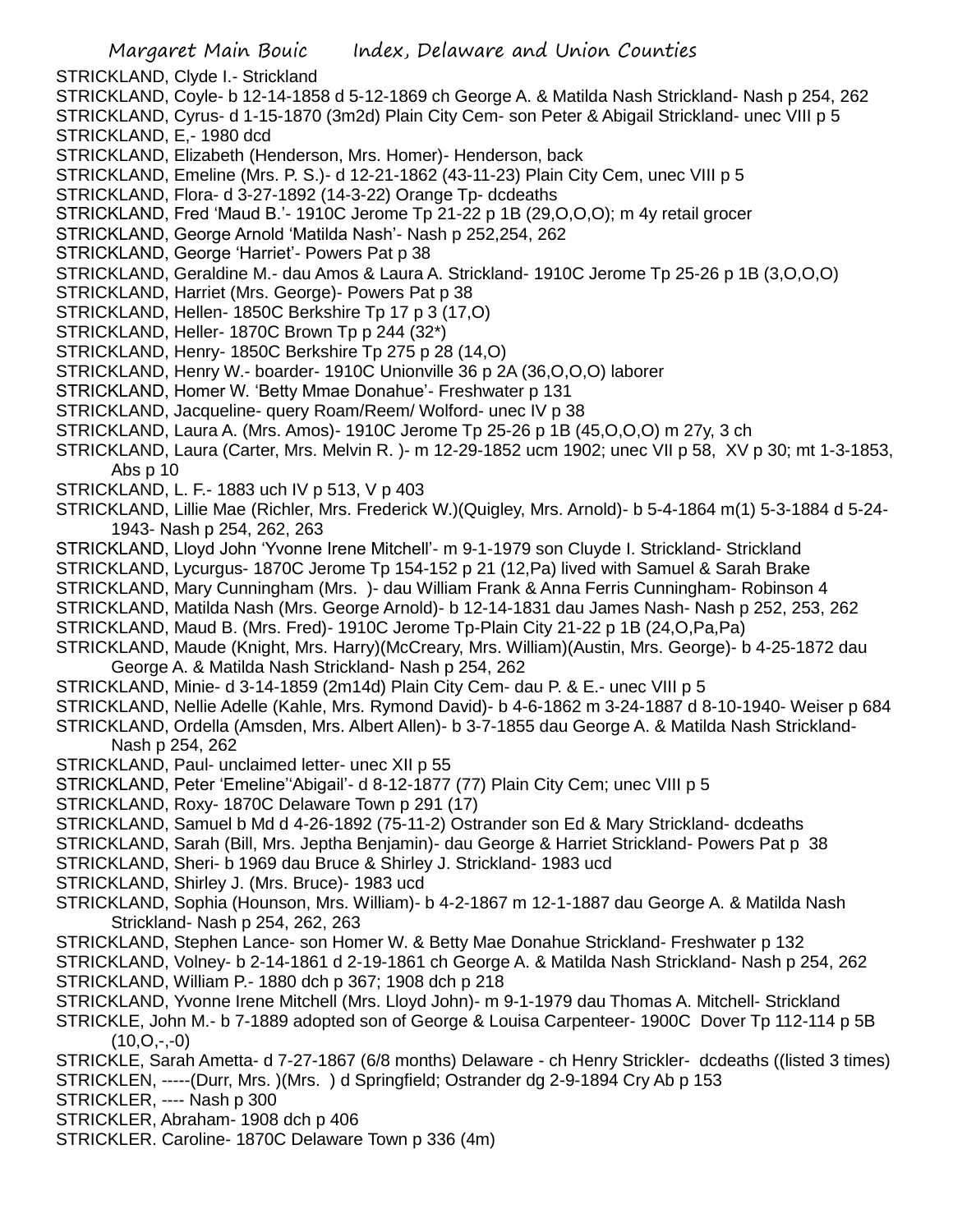STRICKLER, Claire Emelia White (Mrs John A.)- b 4-18-1917 m 7-23-1945 d 1-7-2003(86) Caledonia Cemdau Alexander F. & Clara Mae Dauber White- Strickler

- STRICKLER, Clarence F.- Pabst p 5 p 5
- STRICKLER, Conrad 'Sarah Foster'- Strickler
- STRICKLER, ----(Shannon, Mrs. Will)- dau Conrad & Sarah Foster Strickler- Strickler
- STRICKLER, Dwight- Strickler
- STRICKLER, Edward- son Henry & Sarah Annetta Seigfried Strickler- dg 7-20-1909, Cry Ab p 48
- STRICKLER- —(Elwood, Mrs. Andrew)- dau Henry & Sarah Annetta Seigfried Strickler- dg 7-20-1909, Cry Ab p 48
- STRICKLER, Franklin E.- b 1862 d 1863 Oak Grove Cem, Powell p 441
- STRICKLER, Gary 'Joyce Allford'- son Dwight Strickler- Strickler
- STRICKLER, Gary 'Nan'- 1975 ucd
- STRICKLER, George W.- 1908 dch p 406
- STRICKLER, Gorg. M.- B D 1865 Oak Grove Cem, Powell p 441
- STRICKLER, Henry 'Sarah Annetta Seigfried'- m 12-21-1854 dcm- dg 7-20-1909,Cry Ab p 48; 1870C Delaware Town p 336 (44\*)
- STRICKLER, Henry- Pabst p 2 p 80; 5 p 5
- STRICKLER, General Jackson- d 8-18-1895 (?) Crawford Co- dcdeaths
- STRICKLER, Jacob William- d 10-10-1888 (21-3-4) Stpingfield son William & Harriett Jocobey Stricklerdcdeaths
- STRICKLER, J. G.- 1908 dch p 431
- STRICKLER, John- 1908 dch p 406
- STRICKLER, John A. 'Clarie Emelia White'- m 7-22-1945 d 1-9-1998- Strickler
- STRICKLER, John- son Rev. Robert F. & Clara Wood Strickler- Strickler
- STRICKLER, Jonas- 1908 dch p 406
- STRICKLER, Joyce Allford (Mrs. Gary)- dau George Allford- Strickler
- STRICKLER, Kevin- son Gary & Joyce Allford Strickler- Strickler
- STRICKLER, Lance D.- b 5-25-1976 d 10-10-1976 (3mos)- Galion Cem son Gary & Joyce Allford Strickler-**Strickler**
- STRICKLER, Lee- b 1972 son Gary & Nan Strider- 1975 ucd
- STRICKLER, Marietta Ackley (Mrs. Samuel)- m 9-1-1856 dcm
- STRICKLER, Martha Ann (Mrs. William)- d 5-31-2002 (89) Strickler
- STRICKLER, Martha (Bell, Mrs. )- dau Conrad & Sarah Foster Strickler- Strickler
- STRICKLER, Mary (Dreyer, Mrs. )- dau Conrad & Sarah Foster Strickler- Strickler
- STRICKLER, Mary E.- 1870C Delaware Town p 336 (11)
- STRICKLER, Mary E.- b Illinois d 8-1-1875 (10-3-17) dau Wm. & Harriet Strickler- dcdeaths
- STRICKLER, Nan (Mrs. Gary)- 1975 ucd
- STRICKLER- 1979, 1981 ucd
- STRICKLER, Rev. Robert F. 'Clara Wood'- b 7-12-1872 m 6-4-1902 d 3-5-1966 son Conrad & Sarah Foster Strickler- Strickler
- STRICKLER, Samuel 'Marietta Ackley'- m 9-1-1856 dcm
- STRICKLER, Sarah Annetta Seigfried (Mrs. Henry)- b 1-11-1836 Pa m 12-21-1854 dcm, dg 7-20-1909, Cry Ab p 48; 1870C Delaware Town p 336 (33)
- STRICKLER, Sarah (Hill, Mrs. )- dau Rev. Robert F. & Clara Wood Strickler- Strickler
- STRICKLER, Stephen- son William & Martha Ann Strickler- Strickler
- STRICKLER, Thomas- son Conrad & Sarah Foster Strickler- Strickler
- STRICKLER, Wilbur Earl- d 8-10-1875 (4y1m) Delaware son Wm. & Harriet Strickler- dcdeaths
- STRICKLER, William- 1908 dch p 406
- STRICKLER, William H.-- 1870C Delaware Town p 336 (13)
- STRICKLER, William 'Martha Ann'- Strickler
- STRICKLES, Thelma- query Mattox, Snider- unec XI p 28
- STRICKLEY, John E.- d 9-15-1862 (23-3-19) Sunbury Cem, Powell p 41 son of G. & P.
- STRICKLIN, AbbyAbdel- son Samuel & Elizabeth Stricklin- 1870C Scioto Tp p 492 (10); 1880C Scioto Tp 307 (20,Md,Md,Md)
- STRICKLIN, Addie- dau Lycurgus F. & Amelia Stricklin- 1880C Marysville 232-252 (15,O,Md,O)
- STRICKLIN, Amelia (Ms. Lycurgus F.)- 1880C Marysville 232-252 (38, O,NY,O)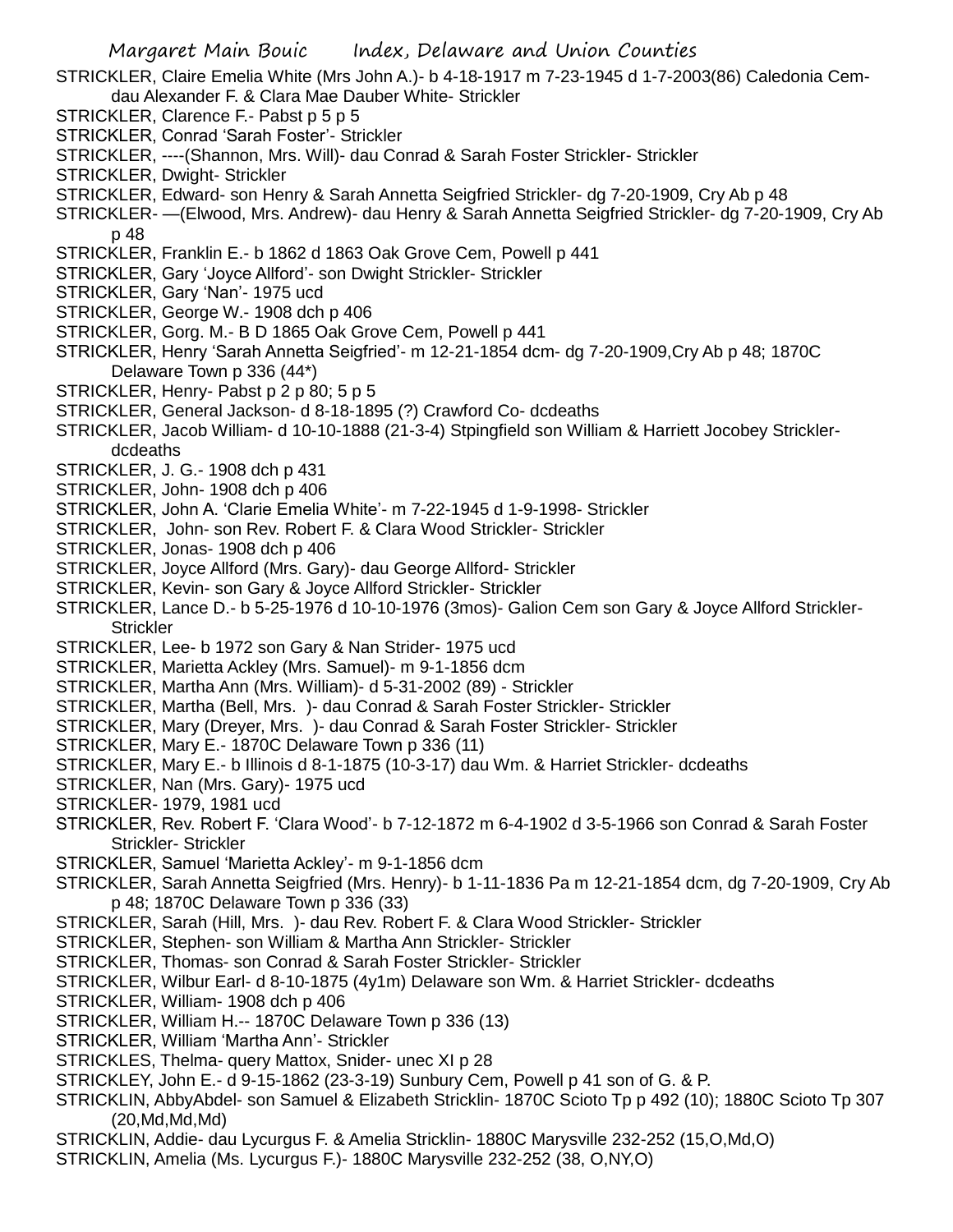Margaret Main Bouic Index, Delaware and Union Counties STRICKLIN, Catharine- 1870C Scioto Tp p 476 (50\*) STRICKLIN, Catharine- 1870C Scioto Tp p 481 (3) STRICKLIN, C. F.- Pabst p 2 p 97 STRICKLIN, Clarena- 1870C Scioto Tp p 492 (3) STRICKLIN, Clarence- parents of Fay- dg 8-3-1906, Cry Ab p 112 STRICKLIN, Clarence F.- son Samuel & Elizabeth Stricklin- 1880C Scioto Tp 307 (12,O,Md,Md) STRICKLIN, — (Mrs. Clarence)- dau Joel Rubrecht- mt 11-2-1901 p1c3 Abs p 25 STRICKLIN, Dillie M.- dau Lycurgus F. & Amelia Stricklin- 1880C Marysville 232-252 (8,O,Md.O) STRICKLIN, Edmond- son Lycurgus F. & Amelia Stricklin- 1880C Marysville 232-252 (2,O,Md,O) STRICKLIN, Edward- 1870C Scioto Tp p 476 (17) STRICKLIN, Elizabeth (Mrs. Samuel)- 1870C Scioto Tp p 492 (43); 1880C Sc. Tp 307 (52, Pa, Md,Md) STRICKLIN, Ella- 1870C Scioto Tp p 492 (17) STRICKLIN, Emma- 1870C Scioto Tp p 476 (11) STRICKLIN, Fay- d Tuesday, Springfield (17) bur Delaware dau Clarence Stricklin, granddau of Mrs. Harriet Hiller- dg 4-10-1906, Cry Ab p 92 STRICKLIN, Jennie- 1870C Scioto Tp 492 (15) STRICKLIN, Jennie Leasure (Mrs. Tony)- Stricklin STRICKLIN, John- 1870C Scioto Tp p 492 (19) STRICKLIN, Joshua Kain- b 7-7-2000- son Tony & Jennie Leasure Stricklin- Stricklin STRICKLIN, Lena- d 5-22-1901 (32) Delaware - dcdeaths STRICKLIN, Licing- 1870C Scioto Tp p 492 (22\*) STRICKLIN, Lizzie- 1870C Scioto Tp p 492 (13) STRICKLIN, Lydurgus F. 'Amelia'- 1880C Marysville 232-252 (31,Md,Md,Md) hardware merchant STRICKLIN, Maranda H. (Cook, Mrs. William)- m 8-31-1845 dcm STRICKLIN, Mary (Mrs. C. I.)- Pabst p 2 p 98, 5 p 5 Mary-Pabst p 2 p 98 STRICKLIN, Mary J.- 1870C Scioto Tp p 476 (18) STRICKLIN, Melia- 1870C Scioto Tp p 492 (22) STRICKLIN, Noah- 1870C Scioto Tp p 481 (24\*) STRICKLIN, Sally-1870C Scioto Tp p 492 (8) STRICKLIN, Samuel 'Elizabeth- 1908 dch p 486; 1870C Scioto Tp p 492 (51\*); 1880C Scioto Tp 307 (65,Md,- ,Md) STRICKLIN, Sarah E.- dau Samuel & Elizabeth Stricklin- 1880C Scioto Tp 307 (17,Md,Md,Md) STRICKLIN, Sarah- 1870C Scioto Tp p 476 (15) STRICKLIN, Susan- 1870C Scioto Tp p 481 (26) STRICKLIN, Tony 'Jennie Leasure'- Stricklin STRICKLIN, William- 1870C Scioto Tp p 481 (1) STRICKLIN, Willie- 1870C Scioto Tp p 476 (10) STRICNER, I. B.- d 8-8-1877 (1-2-29) Troy Tp- dcdeaths STRICKNEY, John- 1883 uch IV p 541 STRICKROTT, Gay- 1977 ucd STRICKROTT, Mindy- b 1977 dau Gay Strickrott- 1977 ucd STRIDER, Ailine (Tuller, Mrs. Harold Herbert)- sister Burton K. Strider- Strider; Weiser p 251 STRIDER, Mrs. A. L.- 1980 dcd STRIDER, Burton K. 'Donna Mae'- d 7-16-1960 (46) bur Marlborough Cem p Cem- Strider STRIDER, Christine- b 1961 dau Hugh J. & Helga Strider- 1964, 1969, 1971 dcd STRIDER, Donna Mae (Mrs. Burton K.)- Strider; 1969, 1980 dcd STRIDER, Dow- brother Burton K. Strider- Strider STRIDER, Fauntelle (Clark, Mrs. )- sister Burton K. Strider- Strider STRIDER, Frank- brother Burton K. Strider- Strider STRIDER, Gladys (Doran, Mrs. )- sister Burton K. Strider- Strider STRIDER, Helga (Mrs.Hugh J.)- 1964, 1969, 1971, 1980 dcd STRIDER, Hugh J. 'Helga'- 1964, 1969, 1971, 1980 dcd STRIDER, Jerry Lee- son Burton K. & Donna Mae Strider- Strider; 1969, 1971 dcd STRIDER, Jerry- son Stella Holmes Strider- 1964 (14) dcd STRIDER, Joan- b 1962 dau Hugh J. & Helga Strider- 1964, 1969, 1971, 1980 dcd STRIDER, Kenneth Orin- son Burton K. & Donna Mae Strider- Strider; 1969 dcd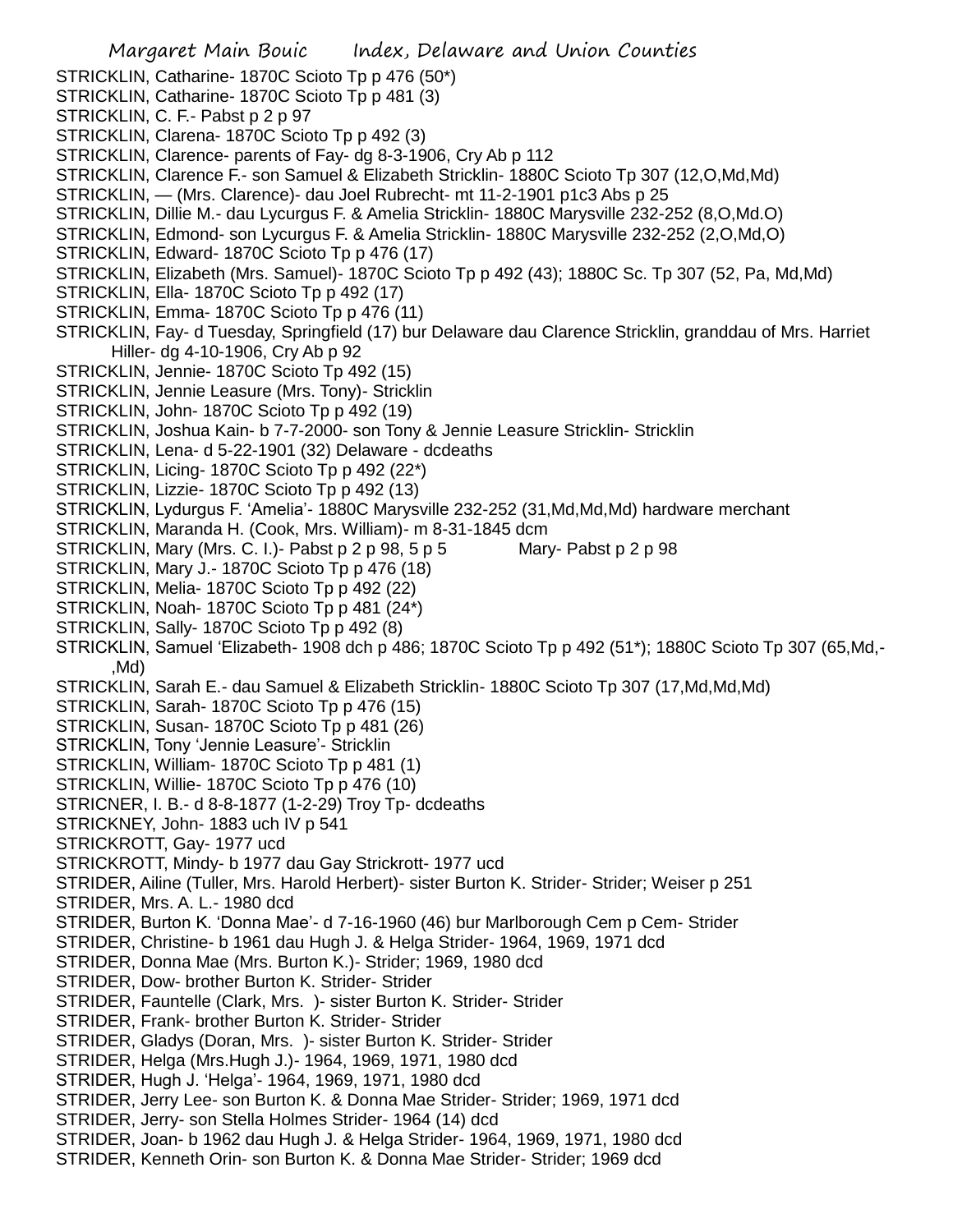STRIDER, Kenneth M.- son Stella Holmes Strider- 1964 (15), 1969, 1971, 1980 dcd

STRIDER, Leslie- brother Burton K. Strider- Strider

- STRIDER, Mabel (Ms. A. L.)- 1964, 1969, 1971 dcd
- STRIDER, Maude (Clark, Mrs. )- sister Burton K. Strider- Strider
- STRIDER, Mona (Cockrell, Mrs. )- sister Burton K. Strider- Strider
- STRIDER, Nancy Carol (Gutschall, Mrs. )- dau Burton K. & Donna Mae Strider- Strider
- STRIDER, Tommy- son Stella Holmes Strider- 1964 (2) dcd
- STRIDER, Virginia Ann (Schlegel, Mrs. )- dau Burton K. & Donna Mae Strider- Strider
- STRIEBEL, Albert- 1870C Delaware Town p 350 (2)
- STRIEBEL, Jacob- 1870C Delaware Town p 350 (34\*)
- STRIEBEL, Mary- 1870C Delaware Town p 350 (26)
- STRIFFLER, Cora Belle Benkleman (Mrs. George Albert)- Striffler; obit Irvine (mlib brown)
- STRIFFLER, George Albert 'Cora Belle Benkleman'- Striffler; obit Irvine (mlib brown)
- STRIFFLER, Irvine Albert 'Mary Jansky'- b 3-27-1906 d 6-5-1969 Oakdale I p 62, O-R2-1) son George Albert & Cora Belle Benkleman Striffler- Striffler; obit (mlib brown)
- STRIFFLER, Jennie (Spain, Mrs. Jesse L.)- b -8-14-1882 d 2-19-1970 Oakdale I p 41 (E-R39-5)
- STRIFFLER, MaryAnn (Edwards, Mrs. Ronald C.)- m 9-6-1974 d 1-18-1951 dau Irvine Albert & Mary Jansky Striffler- Striffler; obit Irvine (mlib brown)
- STRIFFLER, Mary Jansky (Mrs. Irvine Albert)- b 4-3-1913 Wis d (76) Oakdale Cem- dau Cyril & Neilliemoreau Jansky- Striffler; obit Irvine (mlib brown)
- STRIGHT, Barbara Hoop (Mrs. William I)- dcc Betty Moxingo Wells 65
- STRIGHT, William I 'Barbara Hoop'- d 12-13-1821 son John Streight, Sr.- dcc Betty Mozingo Wells 64
- STRIKER, Anna Opel- d 12–5-1962 (82) Union Cem, New Washington- Striker
- STRIKER, Anna Sullivant- Sbc p 21
- STRIKER, Rev. William M.- hmp p 321
- STRIMEN, John 'Mary Monesmith'- b 5-16-1812 m 5-16-1832 d 6-26-1886 bur Walto Tp- dcq JWInskeep 10 See Strine below
- STRIMEN, Margaret (Waddell, Mrs. Isaac)- b 4-5-1834 d 1912 Marion Cem- dcq JWInskeep 5
- STRIMEN, Mary Monesmith (Mrs. John)- b 1-20-1813 m 5-16-1832 dcq JWInskeep 11
- STRIMER, Diane Leigh Taylor (Mrs. Dr. Robert Merrill,Jr.) M 7-4-1970 dau Kirman Taylor- Strimer
- STRIMER, Frances M. Marchi (Williams, Mrs. Sam A.)(Shawan, Mrs. Jacob A)9Mrs. Robert M.)- b 9-3-1917 d
- 9-4-2000 (83) Oak Grove Cem- dau Augusto & Camille Guidi Marchi- Strimer
- STRIMER, Jane Rose Overton (Mrs. Robert M.)- d 8-16-1992 m 53 y; Strimer; Pabst p 8 p 43
- STRIMER, Judy (Salisbury, Mrs. Lyle)- dau Robert M. & Jane Rose Overton Strimer- Strimer
- STRIMER, Julia Ann- dau Robert M. & Jane Rose Overton Strimer- Strimer
- STRIMER, Kristen- dau Dr. Robert Merrill,Jr. & Diane Leigh Taylor Strimer- Strimer
- STRIMER, Rev. Peter Farr McCoy- son Dr. Robert M. & Jane Rose Overton Strimer- Streimer
- STRIMER, Rebecca Lee- b 8-27-1978 dau Dr. Robert Merrill,Jr. & Diane Leigh Taylor Strimer- Strimer
- STRIMER, Robert M. 'Jane Rose Overton''Frances M. Marchi'- b 1-21-1914 Pa d 10-31-1999 (85) Striffler- son Adam Peter & Ada Merrill Strimer- Strimer; OWU coach
- STRIMER, Dr. Robert Merrill II 'Diane Leigh Taylor'- m 7-4-1970 son Dr. Robert M. & Jane Rose Overton Strimer- Strimer
- STRIMER, Robert Merrill, III son Dr. Robert Merrill II & Diane Leigh Taylor Strimer- Strimer
- STRIMER, Steven Overton- son Dr. Robert M. & Jane Rose Overton Strimer- Strimer
- STRIMER, William Kirman- d 7-4-1977 (4d) son dr. Robert Merrill,Jr. & Diane Leigh Taylor Strimer- Strimer
- STRIMFEL, Amelia- 1870C Orange Tp p 430 (26)
- STRIMFEL, Landermon- 1870C Orange Tp p 430 (37\*)
- STRIMPLE, Francis L,- 1908 dch p 406
- STRINE, Addie (Mrs. )- Strine
- STRINE, Alfred- 1870C Brown Tp p 250 (1)
- STRINE, Anson- son James & Mary Schultz Strine- Schultz p 5
- STRINE, Boyd- d 6-6-1970 (76) bur Waldo- son Addie Strine- Strine
- STRINE, Carrie (Caseteel, Mrs. )- dau Addie Strine- Strine
- STRINE, Carrie Holt (Mrs. Garrie)- d 9–6-1971 (78) Marlborough Cem p Cem- Schultz p 8; 1961, 1964, 1969 dcd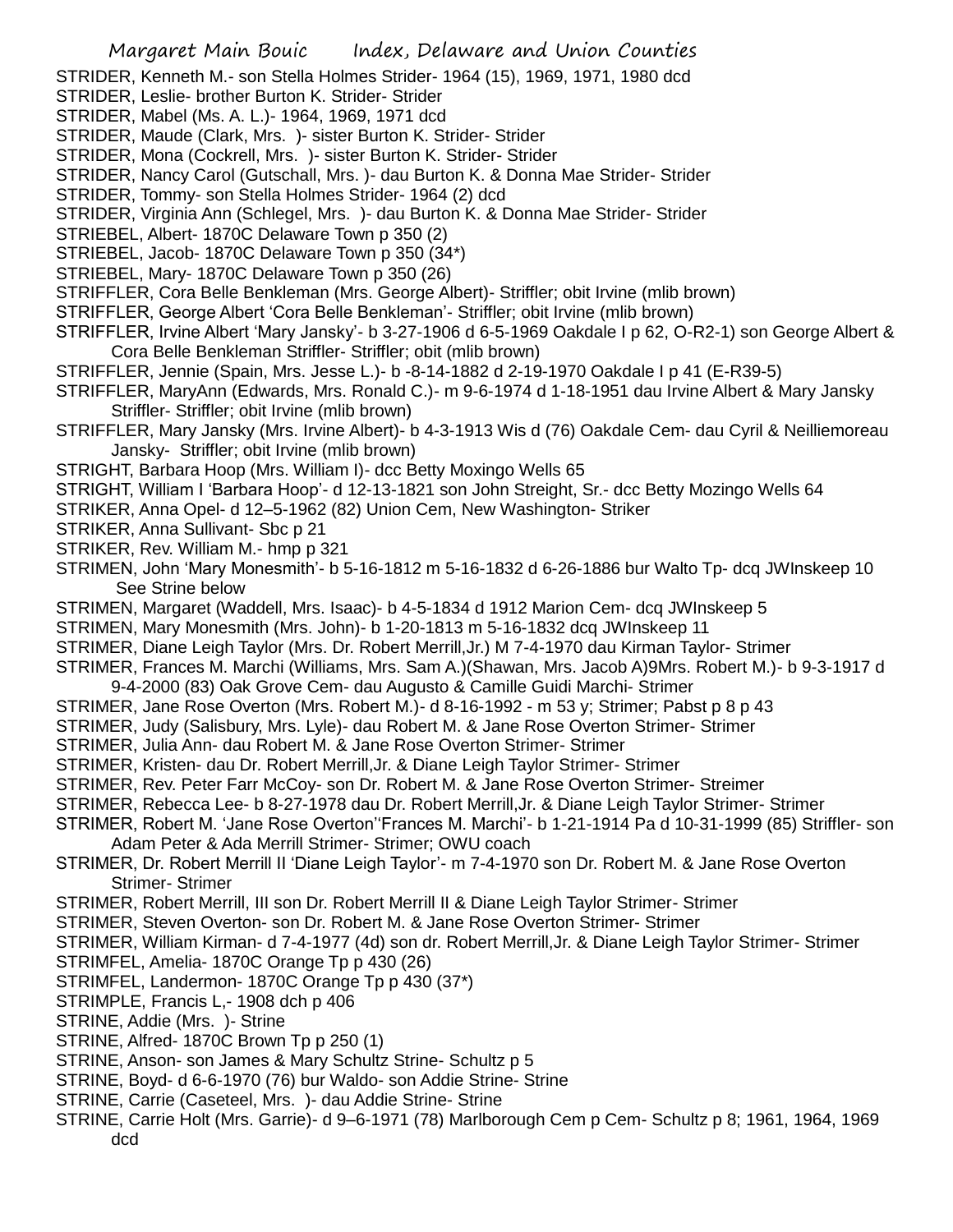- STRINE, Catherine (Culp, Mrs. John)- m 1861 d 1862 dau John & Mary Moneysmith Strine- Powell p 367 see Strimen, above
- STRINE, Clara Conklin (Mrs. Santford)- Schultz p 5
- STRINE, Deana Lyn- dau Maurice Eugene & Opal Strine- Strine
- STRINE, Elizabeth Mary (Barnhart, Mrs. Martin)- Powers Pat p 269
- STRINE, Elizabeth (Mrs,. Solomon)- Schultz p 7; Pabst p 2 p 81
- STRINE, Emma Klingel (Mrs,. Wellington P.)- Schultz p 5
- STRINE, Etta (Waddell, Mrs. Daniel)- dau John & Lovina Schultz Strine- Schults p 4
- STRINE, Eva (Christian, Mrs. )- dau Addie Strine- Strine
- STRINE, Garrie 'Carrie Holt'- b 10-1-1889 m 6-17-1915 d 5-29-1962- son Samuel & Lucinda Coleman Strine-Schultz p 8; 1961 dcd
- STRINE, Genevieve (Regas, Mrs. )- sister Maurice Eugene Strine- Strine
- STRINE, Goldie (Potter, Mrs. Carey)- b 7-1-1879 d 12-21-1954 dau Samuel & Lucinda Coleman Strine-Ferguson (1(11)82); Wilson (63); Schultz p 8
- STRINE, Hazel (Dudley, Mrs. )- sister Maurice Eugene Strine- Strine
- STRINE, Iva (Adams, Ms. Orin)- dau James & Mary Schultz Strine- Schultz p 5
- STRINE, Jacob- 1870C Brown Tp p 250 (27\*); 1908 dch p 406
- STRINE James 'Mary Ann Shults'- b 1843 m 1867 d 1927 Mayfield Cem- Schultz p 5; Powell p 72; dg 2-2- 1894 Cry Ab p 152
- STRINE, James Wesley-d 2-24-1963 (80) Ashley Union Cem- Strine
- STRINE, John 'Livina Schultz'- Schultz p 4
- STRINE, John 'Mrs. Mary Monosmith'- m 5-17-1832 Marlborough Cem p Tp, dcga p 57, O. St Gaz
- STRINE, J. W.- Strine; Pabst p 7 p 29
- STRINE, Lisa Jo- dau Maurice Eugene & Opal Stevens Strine- Strine
- STRINE, Lola- d 4-26-1900 (1-5-7) Ashley- ch M. L. Strine- dcdeaths
- STRINE, Lovina Schultz (Mrs. John)- dau John & Susannah Gingerich Schultz- Schultz p 4
- STRINE, Lucinda Coleman (Mrs. Samuel)- b 11-12-1855 d 8-15-1933 Marlborough Cem p 176- dau Henry & Sarah Schultz- Schultz p 8
- STRINE, Mable (Himler, Mrs. Arthur)- dau Wellington & Emma Klingel Strine- Schultz p 5
- STRINE, Margaret (Waddell, Mrs,. Isaac) (Culp, Mrs. John)- m(2) 1866 dau John & Mary Moneysmith Strine-Powell p 367- see Strimen
- STRINE, Marguerite (Englet, Mrs. )- sister Maurice Eugene Strine- Strine
- STRINE, Maria Ann- dau Maurice Eugene & Opal Strine- Strine
- STRINE, Marjorie (Lea, Mrs. )- dau Garrie & Carrie Holt Strine- Schultz p 8
- STRINE, Mary Ann Shults (Mrs. James)- m 1867 d (47) dg 2-2-1894 Cry Ab p 152
- STRINE, Mary (Bell, Mrs. )- sister Maurice Eugene Strine- Strine
- STRINE, Mary (Davis, Mrs. George)- dau James & Mary Schultz Strine- Schultz p 5
- STRINE, Mary- dau John & Lovina Schultz Strine- Schultz p 4
- STRINE, Mary (Monosmith, Mrs. )(Mrs. John)- m(2) 5-17-1832 Marlborough Cem p Tp, DCGA P 57, Ohio State Gazette' see Strimen
- STRINE, Mary Schultz (Mrs. James)- b 3-23-1846 d 1-23-1894 Mayfield Cem, Powell p 172- dau John & Susannah Gingerich Schultz- Schultz p 5
- STRINE, Maurice Eugene 'Opal'- d 3-18-1980 (56) Ashley Union Cem- Strine
- STRINE, Merle Marie kohler b 1904 dau Frank Noah & Maude Opal Raines Kohler- dcc Cameron Schultz, see 7
- STRINE, M. L.- b Marion Co d 8-25-1900 (45-10-25) Ashley- ch Martin Strine- dcdeaths
- STRINE, Murial Kohler (Mrs. Stanley M.)- Strine
- STRINE, Nancy E.- 1870C Marlborough Tp 409 (10)
- STRINE, Opal (Mrs,Maurice Eugene)- Strine
- STRINE, Phillip- 1840C Marlborough Cem p Tp 252 (20-30)
- STRINE, Phyllis- dau Garrie & Carrie Holt Strine- Strine; Marlborough Cem p 191; Strine
- STRINE, Polly (Boger, Mrs. Peter)- Schultz p 7
- STRINE, Ruth (Belstrom, Mrs. )- sister Maurice Eugene Strine- Strine
- STRINE, Sally (Steifelmeier, Mrs. Owen)- dau Stanley H. & Muriel Kohler Strine- Strine
- STRINE, Samuel 'Lucinda Coleman'- b 1-6-1848 d 5-28-1926 Marlborough Cem p 176; 1908 dch p 867; Schultz p 8; pallbearer for Mr. J. L. Porterfield- dg 2-25-1910, Cry Ab p 101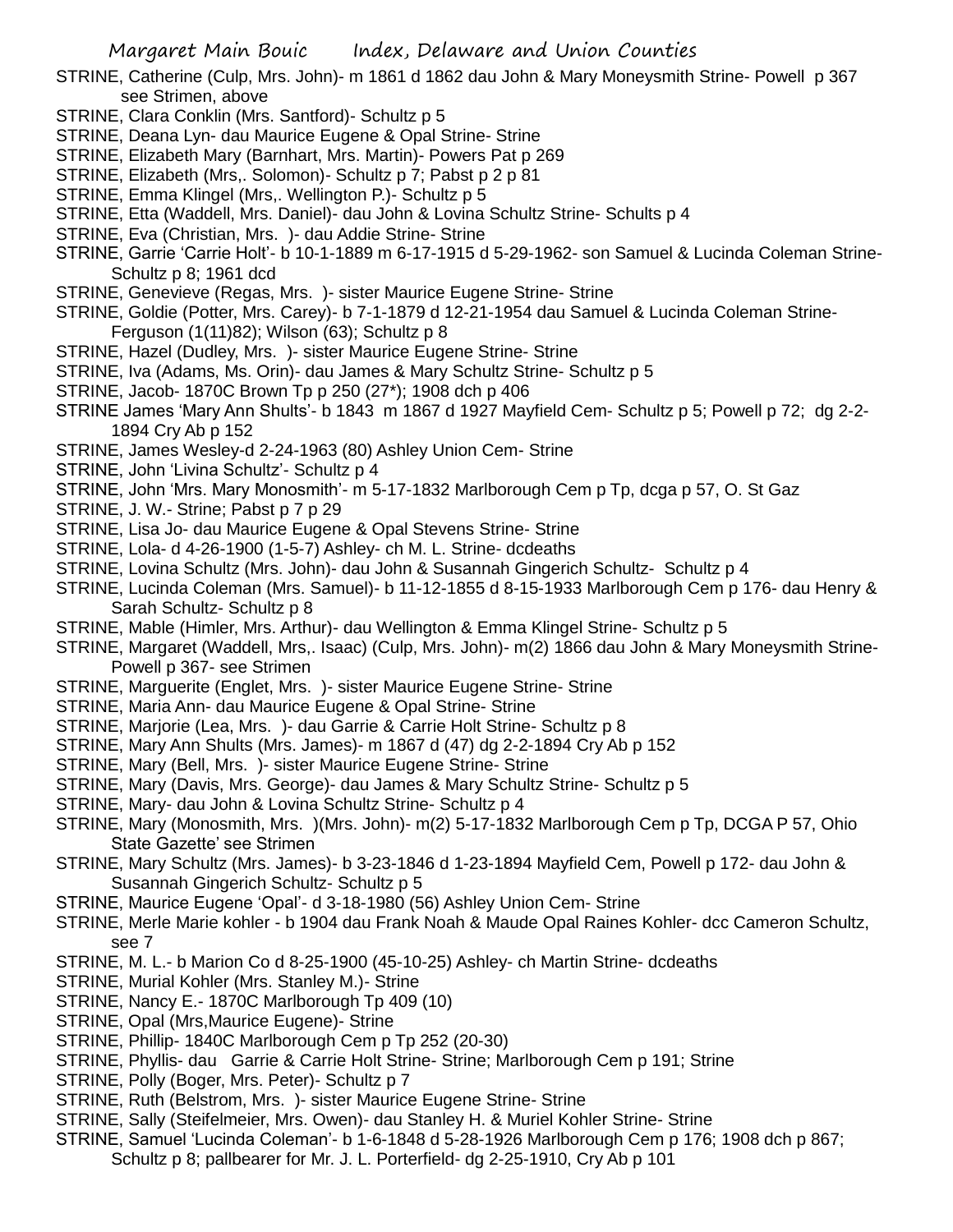STRINE, San(t)ford 'Clara Conklin'- d 2-23-1962 son James & Mary Schultz Strine- Schultz p 5; 1961dcd STRINE. Sophronia- 1870C Brown Tp p 250 (20)

STRINE, Stanley M. 'Muriel Kohler'- d 11-3-1975 (69) Ashley Union Cem- son James Wesley Strine- Strine STRINE, Tamara Kay (Peyton, Mrs. )- dau Maurice Eugene & Opal Strine- Strine

STRINE, Wellington 'Emma Klingel'- son James & Mary Schultz Strine- Schultz p 5

STRINER, Abraham 'Julia Ann Luke'- m 12-10-1850 dcm

STRINER, Julia Ann Luke (Mrs. Abraham)- m 12-10-1850 dcm

STRING, Eliza/Elizabeth- Powell p 147; 1880 dch p 242, 573; 1908 dch p 206; Pabst p 5 p 5

STRING, Chevonne Kay- b 9-10-1957 dau Floyd Keiffer & Lois Geraldine Finkbone String- Weiser p 336

STRING, Deborah Alice- b 7-24-1954 dau Floyd Keiffer & Lois Geraldine Finkbone String - Weiser p 336

STRING, Floyd Keiffer 'Lois Geraldine Finkbone'- b 5-23-1931 m 5-30-1953 Weiser p 336

STRING, Gregory Floyd- b 1-2-1956 son Floyd Keiffer & Lois Geraldine Finkbone String- Weiser p 336

STRING, Horace T.- d 7-6-1884 (1d) Berlin - dcdeaths

STRING, Lois Geraldine Finkbone (Mrs. Floyd Keiffer)- b 2-10-1929 m 5-30-1953 dau John Adam & Lena Sarah Kocher Finkbone- Weiser p 336

STRING, Peter- b 4-1889 nephew George & Magdaline Rausch- 1900C Paris Tp 105-106 p 7A (11,O,Ger,O)

STRINGER, Connie Lee- b 1959- ch Russell Lee & Ellen Stringer- 1969, 1971, 1980 dcd

STRINGER, Donna Mae- b 1960- dau Russell Lee & Ellen Stringer - 1969, 1971 dcd

STRINGER, Douglas Allen- b 1963 son Russell Lee & Ellen Stringer- 1969, 1971 dcd

STRINGER, Ellen (Mrs. Russell Lee)- 1969, 1971 dcd

STRINGER, Maria Diane- b 1966 dau Russell Lee & Ellen Stringer- 1969, 1971 dcd

STRINGER, Mary (Collum, Mrs. Milam A.)- m 1-31-1906- dg 4-16-1920, Cry Ab p 26

STRINGER, Nell- Stringer

STRINGER, Russell Lee 'Ellen'- d 9-16-1974 (39) Berkshire Cem- son Nell Stringer- Stringer; 1969, 1971 dcd

STRINGER, Sean Albert- son Russell Lee & Ellen Stringer- Stringer

STRINGHAM, James 'Susan Null'- m 9-5-1847 dcm

STRINGHAM, Susan Null (Mrs. James)- m 9-5-1847 dcm

STRIPE, Rebecca (Mrs. William)- div 1826; dcga p 34 Delaware Pat & Franklin Chronicle

STRIPE, William 'Rebecca'- div 1826, dcga p 34 Delaware Patron & Franklin Chronicle

STRISCHEK, Byron James- b 6-2-1970 son James D. & Joan Kurowski Strischek- Strischek

STRISCHEK, Cherry Lyn Askins (Mrs. Martin J. III)- dau Paul Askins- Strischek

STRISCHEK, David J.- son Martin J. & Rosalie Strischek- 1959 (12), 1962, 1967 ucd

STRISCHEK, James D. 'Joan Kurowski'- m 12-13-1969- son Martin J. & Rosalie Strischek- Strischek; 1959 (10), 1962, 1967 ucd

STRISCHEK, Joan Kurowski (Mrs. James D.)- m 12-13-1969- dau John Kurowski- Strischek

STRISCHEK, Krystyna Leilani- dau Martin J. III & Cherry Lyn Askins Strischek- Strischek

STRISCHEK, Martin J. III 'Cherry Lyn Askins'- son Martin J. & Rosalie Strischek- Strischek

STRISCHEK, Martin R/J 'Rosalie- 1959, 1962, 1967, 1971, 1973, 1975, 1977, 1979, 1981, 1983

ucd

STRISCHEK, Raymond L.- 1959, 1962 (13), 1967, 1971, 1973 ucd

STRISCHEK, Rosalie (Mrs. Martin J.)- 1959, 1962, 1967, 1971, 1973, 1975, 1977, 1979 ucd

STRITMATTER, Andrew- b 1961 son John A. & Nancy W. Stritmtter- 1975, 1977, 1979, 1981 ucd

STRITMATTER, John A.,Jr. 'Nancy W.'- 1975, 1977, 1979, 1981, 1983 ucd

STRITMATTER, Joseph A.- b 1964 son John A.,Jr. & Nancy W. Stritmatter- 1975, 1977, 1979, 1981, 1983 ucd

STRITMATTER, Nancy W. (Mrs. John a. Jr.)- 1977, 1979, 1981,1983 ucd

STRIVEBAR, Christiana Haulseman (Mrs. Jacob)- m 6-4-1865 dcm

STRIVEBAR, Jacob 'Christiana Haulseman'- m 6-4-1865 dcm

STROBECK, Anne Carol Stephens (Mrs. Charles)(Juviles, Mrs. Peter) - b 1935 dau Russell Murrell & Lucille Moder Stephens- 1985 uch p 133

STROBECK, Rev,. Charles 'Anne Carol Stephens'- 1985 uch p 133

STROBECK, Christanna- b 1958 dau Rev. Charles & Anne Carol Stephens Strobeck- 1985 uch p 133

STROBECK, Gale- b 1959 ch Rev. Charles & Anne Carol Stephens Strobeck- 1985 uch p 133

STROBECK, Stephanie- b 1962 dau Rev. Charles & Anne Carol Stephens Strobeck- 1985 uch p 133

STROBEL, Diane (Leetch, Mrs. Don)- dau Donald Edward & Grace Strobel- Strobel

STROBEL, Donald Edward 'Grace'- b 5-17-1925 Cleveland d 7-15-2002 (77) bur Twinsburg- son Francis & Edith Miller Strobel- Strobel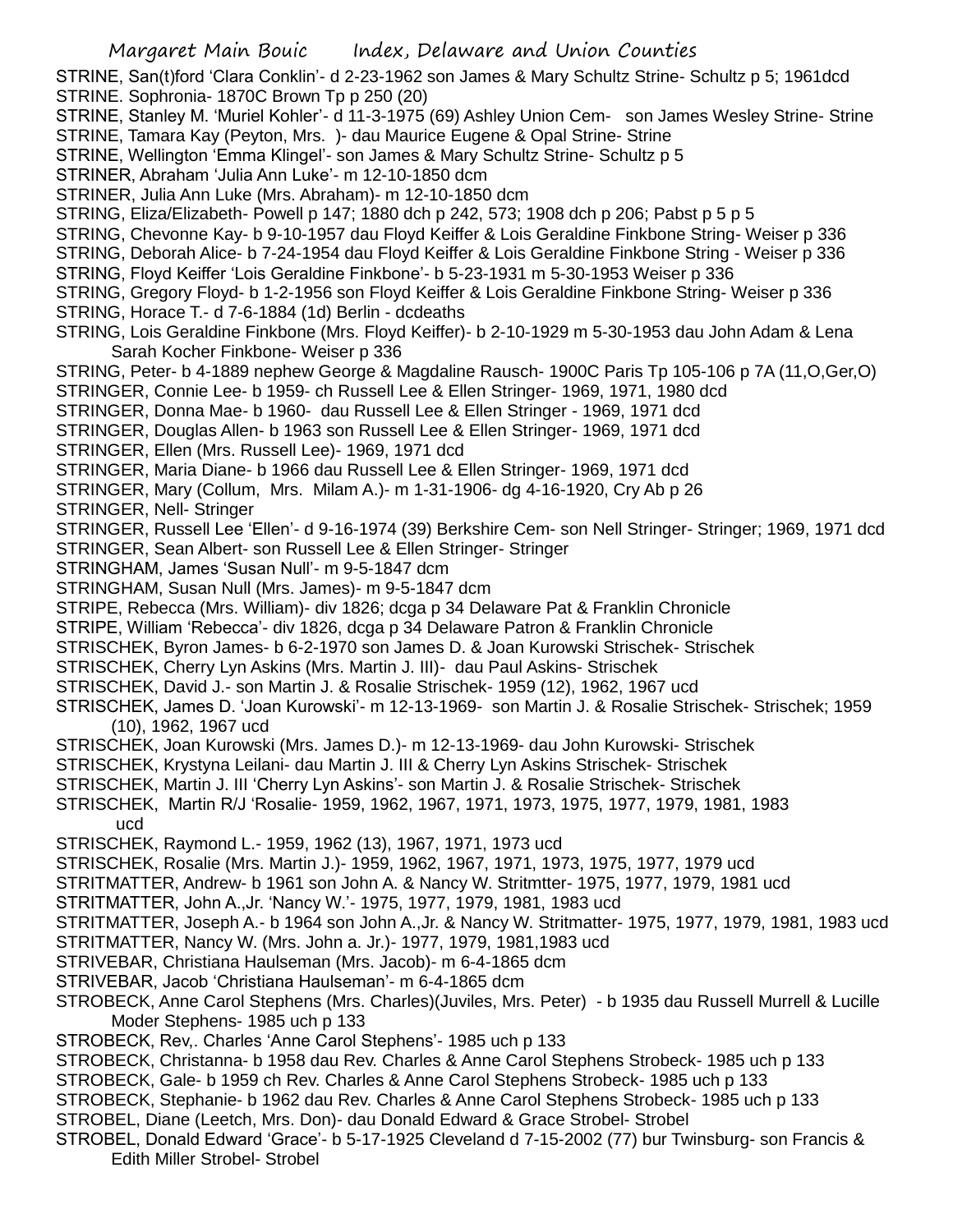STROBEL, Dru (Thjerrian, Mrs. Matt)- dau Donadl Edward & Grace Strobel- Strobel

- STROBEL, Edith Miller (Mrs. Francis)- Strobel
- STROBEL, Francis 'Edith Miller'- Strobel
- STROBEL, Gail (Linden, Mrs. Ken)- dau Donald Edward & Grace Strobel- Strobel
- STROBEL, Grace (Mrs. Donald Edward)- Strobel

STROBEL, Gwen (Reinker, Mrs. Davd)- dau Donald Edward & Grace Strobel- Strobek

STROBLE, George- b 12-1892 cousin Ammon Smithson- 1900C Claibourne Tp 145-156 p 6A (7,O,O,O) STROBLE, Shirley- 1980 dcd

STROBRIDGE, Charles- boarder- 1910C Unionville 28 p 1B (25,O,O,O)

STROBRIGE, Bell (Mrs. Dewa) 1880C Jerome Tp 169-183 p 20 (24,O,-,-)

STROBRIGE, Calvin- son Dewa & Bell Strobrige- 1880C Jerome Tp 169-183 p 20 (5,O,O,O)

- STROBRIGE, Dewa?- 1880C Jerome Tp 169-183 p 20 (28,O,O,-) laborer
- STROBRIGE, James- son Dewa & Bell Strobrige- 1880C Jerome Tp 169-183 p 20 (3,O,O,O)
- STROCK, Frank 'Josephine Renard'- m 9-1907 d 7-31-1933- Weiser p 471
- STROCK, Howard 'Margaret Hannah Gilliam'- b 12-21-1910 son Frank & Josephine Renard Strock- Weiser p 471
- STROCK, Josephine Renard (Mrs. Frank)- b 2-24-1881 m 9-1907 d 7-5-1930- dau Rudolph & Mary Elmira Ernst Renard- Weiser p 471
- STROCK, Rev. L. L.- dpc p 44, 49
- STROCK, Margaret Hannah Gilliam (Mrs. Howard)- Weiser p 471
- STRODE, Bessie May Weiser (Mrs. Charles F.)- b 5-24-1876 m 11-5-1904 dau Amanda Frances Weiser-Weiser p 106
- STRODE, Charles F. 'Bessie May Weiser'- m 11-5-1904- Weiser p 106
- STRODE, Margaret (Haines, Mrs. Isiah)- b 11-14-1905 m 8-20-1931 dau Charles F. & Bessie May Weiser Strode- Weiser p 106
- STRODE, Ruth (Entrekin, Mrs. LeRoy)- b 6-27-1912 m 9-28-1940 dau Charles F. & Bessie May Weiser Strode- Weiser p 106
- STROH, Frances Maria Leitzell (Mrs. John William)- b 4-14-1860 d 1928 dau Moses & Elizabeth Regine Weiser Leitzell- Weiser p 830
- STROH, Frank Clifford 'Grace Viola Seiler'- b 2-8-1884 son John William & Frances Maria Leitzell Stroh-Weiser p 830
- STROH, Grace Viola Seiler (Mrs.Frank Clifford)- b 4-4-1888 d 4-10-1853- Weiser p 830

STROH, John William 'Francis Maria Leitzell'- b 11-15-1859 d 7-1923- Weiser p 830

- STROH, Margaret Ruth ((Bassler, Mrs. John Weiser)- b 8-23-1893 m 6-27-1913- Weiser p 53
- STROH, Raymond Weiser 'Elizabeth J. Kerchner'- b 11-22-1889 son John William & Frances Maria Leitzell Stroh- Weiser p 831
- STROH, Ruth Seiler- b d 1920 dau Frank Clifford & Grace Viola Seiler Stroh- Weiser p 831
- STROH, William Richard- b 5-5-19223 son Frank Clifford & Grace Viola Seiler Stroh- Weiser p 831
- STROHAUER, Lois Bowman (Freshwater, Mrs. Warren Douglas)- m 10-2-1933- Freshwater p 221

STROHECKER, Daniel E. 'Dora- 1961, 1964, 1969, 1971, 1980 dcd

- STROHECKER, Dora (Mrs. Daniel E.)- 1961, 1964, 1969, 1971, 1980 dcd
- STROHECKER, Eric- b 1960-son Daniel E. & Dora Strohecker- 1861, 1964, 1969, 1971, 1980 dcd
- STROHECKER, Karl- b 1957 son Daniel E. & Dora Strohecker- 1961, 1964, 1969, 1971, 1980 dcd
- STROHECKER, Louise (Kehl, Mrs. Samuel)- b 7-25-1839- Weiser p 621
- STROHECKER, Melanie- b 1961 dau Daniel E. & Dora Strohecker- Strohecker; 1961, 1964, 1969, 1971, 1980 dcd

STROHEN, Albin- 1980 dcd

- STROHL, Amanda Joanne- b 7-11-1978 dau Vickie Strohl- Strohl; 1980 dcd
- STROHL, Beth Ann Moseley (Mrs. Mark)- dau John & Chris Moseley- Strohl
- STROHL, Brenda- dau Joseph & Joan Strohl- 1964, 1969, 1971 dcd
- STROHL, Carol- b 1960- dau Joseph W. & Joan B. Strohl- 1964, 1969, 1971 dcd
- STROHL, Catherine Engle (Mrs. George)- ped Keith Cullumber #235 27- unec X p 67
- STROHL, Chris- son Herman & Phyllis A. Strohl- 1964 (9) dcd
- STROHL, Christopher 'Judy A.'- 1980 dcd
- STROHL, Cindy (Mrs. Tim)- Strohl
- STROHL, Clay Clarence 'Rosa Ellen Yost'- m 1926 d 2-19-1963 Shoup Cem- Strohl; 1961 dcd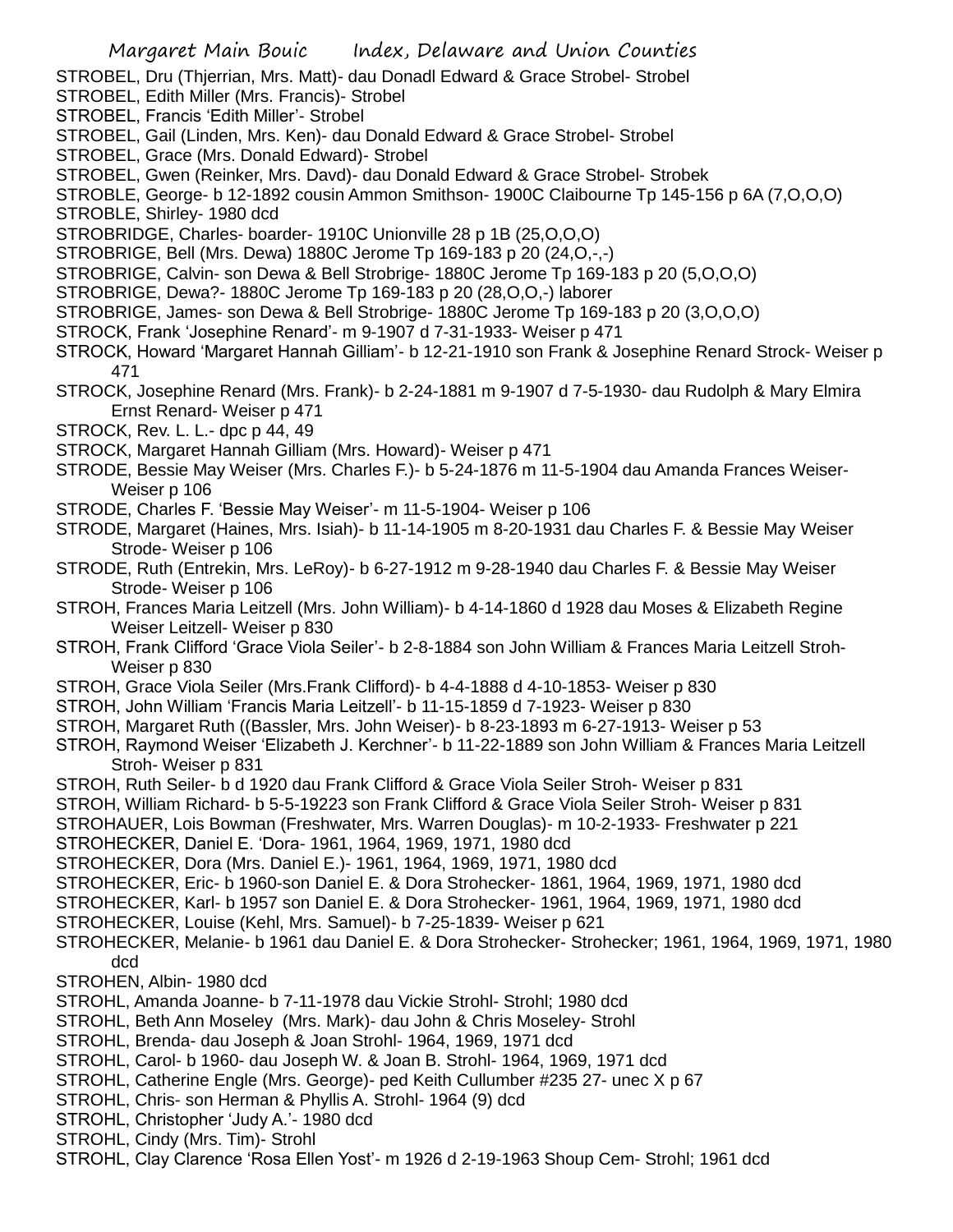STROHL, Clem- brother Clay Clarence Strohl- Strohl

- STROHL, Danny- b 1979 son Christopher & Judy A. Strohl- 1980 dcd
- STROHL, David- son Herman & Phyllis A. Strohl- 1964 (7) dcd
- STROHL, Douglas- b 1977 son Robert D. & Sandra E. Strohl- 1980 dcd
- STROHL, Dustin- b 1973 son James F. & Marsha J. Strohl- 1977 ucd
- STROHL, Edith (Davis, Mrs. David C)- sister Clay Clarence Strohl- Strohl; Maugans Anc p 180
- STROHL, George 'Catherine Engle' ped Keith Cullumber #235 26; unec X p 67
- STROHL, Grace (Mannasmith, Mrs. Merle)- sister Clay Clarence Strohl- Strohl
- STROHL, —(Cooper, Mrs. Allen B.)- sister Clay Clarence Strohl- Strohl
- STROHL, Herman 'Phyllis A.'- 1964 dcd
- STROHL, Howard- son Herman & Phyllis A. Strohl- 1964(11) dcd
- STROHL, James F. 'Marsha J.'- 1977 ucd
- STROHL, James Michael- b 1-2-1979 son Tim Strohl- Strohl
- STROHL, Janice B. (Mrs. Lowell L.)- 1961, 1964, 1969, 1971, 1980 dcd
- STROHL, Janice- b 1953 dau Joseph W. & Joan B. Strohl- 1961, 1964 dcd
- STROHL, Jennifer- b 1970 dau Robert B. & Sandra K. Strohl- 1980 dcd
- STROHL, Joan (Mrs. Joseph W.)- 1964, 1969, 1971, 1980 dcd
- STROHL, Jo Ann Jones (Mrs. Paul E.)- m 9-17-1950 Strohl; 1961, 1964, 1969, 1971, 1980 dcd
- STROHL, Jody- b 1966 dau Lowell L. & Janice Strohl- 1969, 1971 dcd
- STROHL, Joey- b 1966 son Lowell L. & Janice B. Strohl- 1980 dcd
- STROHL, Joni (Mrs. Mike)- Strohl
- STROHL, Joseph W. 'Joan'- 1969, 1971, 1980 dcd
- STROHL, Judy A. (Mrs. Christopher)- 1980 dcd
- STROHL, Julie A.- dau Lowell L. & Janice Strohl- 1964, 1969, 1971, 1980 dcd
- STROHL, Leann- dau Herman& Phyllis A. Strohl- 1964 (6) dcd
- STROHL, Leslie- b 1974 ch James F. & Marsha J. Strohl- 1977 ucd
- STROHL, Lowell L. 'Janice'- son Clay Clarence & Rosa E. Yost Strohl- Strohl; 1961, 1964, 1969, 1971, 1980 dcd
- STROHL, Mark Lee 'Beth Ann Moseley''- b 1965 son Paul E. & Jo Ann Jones Strohl- Strohl; 1969, 1971, 1980 dcd
- STROHL, Marsha J. (Mrs. James F.)- 1977 ucd
- STROHL, Mike 'Joni'- b 1962 son Paul E. & Jo Ann Jones Strohl- Strohl; 1969, 1971, 1980 dcd
- STROHL, Paul E. 'Jo Ann Jones'- m 9-17-1950 son Clay Clarence & Rosa Ellen Strohl- Strohl; 1961, 1964, 1969, 1971, 1980 dcd
- STROHL, Phyllis A. (Mrs. Herman)- 1964 dcd
- STROHL, Ralph- brother Clay Clarence Strohl-Strohl
- STROHL, Rebecca- b 1979 dau Robert D. & Sandra K. Strohl- 1980 dcd
- STROHL, Robert D. 'Sandra K.'- 1980 dcd
- STROHL, Rosa Ellen (Mrs. Clay Clarence)- b 6-12-1902 m 1926 d 2-13-1966 (63) Shoup Cem- dau Samuel & Liza Yost Strohl - Strohl;1964 dcd
- STROHL, Sadra K. (Mrs. Robert D.)- 1980 dcd
- STROHL, Scott- b 1964 son Joseph & Joan Strohl- 1964, 1969, 1971, 1980 dcd
- STROHL, Sue E.- b 1960 dau Lowell L. & Janice Strohl- 1961, 1964, 1969, 1971, 1980 dcd
- STROHL, Susan E. (Perry, Mrs. Alonzo Everett)- b 1846 d 1912 dau George & Catherine Engle Strohl- ped Keith P. Cullumber #235 13; unec X p 67
- STROHL, Susan- b 1973 dau Robert D. & Sandra K. Strohl- 1980 dcd
- STROHL, Timmy 'Cindy'- b 1958- son Paul E. & Jo Ann Jones Strohl- Strohl; 1961, 1964, 1969, 1971 dcd
- STROHL, Tracy- b 1964 ch Lowell L. & Janice Strohl- 1969, 1971, 1980 dcd
- STROHL, Vickie- b 1956 dau Paul E. & Jo Ann Jones Strohl- Strohl; 1961, 1964, 1969, 1971, 1980 dcd
- STROHM, A. B.- ch of Henry Clay Strohm- dg 2-1-1916, Cry Ab p 17
- STROHM, Angela Lee (Hale, Mrs. Michael Lands)- b 1957 m 1-17-1981 dau George P. & Margaret Ann Green Strohm- Strohm; 1961, 1964, 1969, 1971, 1980 dcd
- STROHM, Carrie (Van Meter, Mrs. ) (Isaly, Mrs. )- dau George P. & Norma Main Strohm- Strohm
- STROHM, Cora A. (Mrs. John W.)- b 11-1866 1900C Washington Tp 168 p 8A (33,O,O,O) m 11y, 2 ch
- STROHM, Eileen (Mrs. Herbert)(Pipp, Mrs. )- Strohm
- STROHM, Ella- 1870C Delaware Town p 286 (3)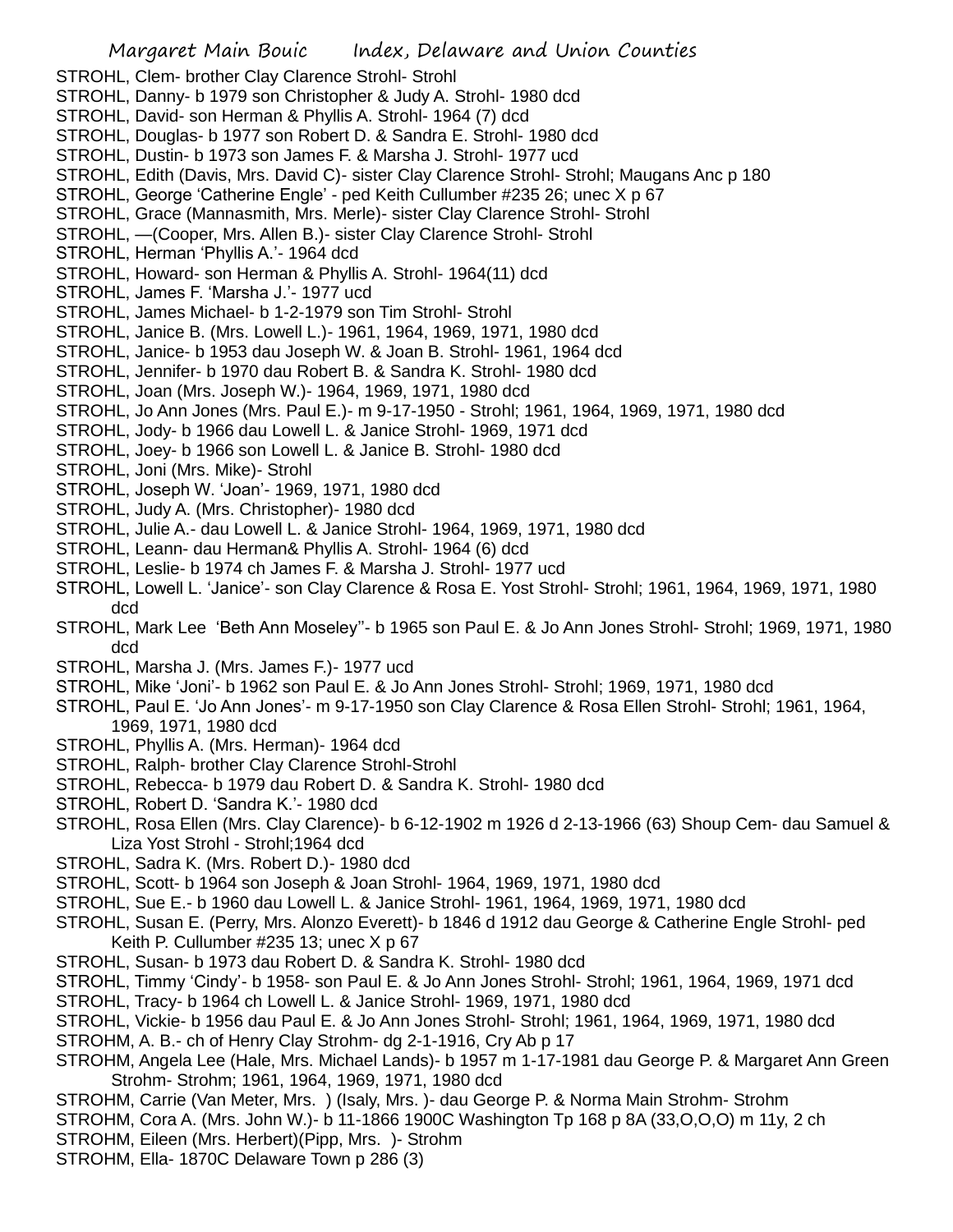STROHM, George- dg 11-1-1910, Cry Ab p 168; son Henry Clay Strohm- dg 2-1-1916, Cry Ab p 17, pallbearer for Mrs. Jas. Enright- dg 5-31-1910, Cry Ab p 127

- STROHM, Geraldina- 1870C Delaware Town p 286 (11)
- STROHM, George F. 'Norma Main'- d 9-23-1959 (85) Oak Grove Cem- Strohm
- STROHM, George- son Henry C. Strohm- Strohm
- STROHM, George M.- b 1857 d 1861 Oak Grove Cem, Powell p 440
- STROHM, George P. Jr. 'Margaret Ann Green'- b 11-27-1926 m 9-5-1954 son George P. & Norma Main Strohm- opc 836; Strohm; 1961, 1964, 1969, 1971, 1980 dcd
- STROHM, Harriet (Parker, Mrs. James G.)- dau W. H. Strohm- Strohm
- STROHM, Harry W.- son George P. & Norma Main Strohm- Strohm
- STROHM, Henry Clay- d Friday (85) Walnut Grove Cem, dg 2-1-1916, Cry Ab p 17; Strohm
- STROHM,(Ida (Phillips. Mrs. )- dau Henry Clay Strohm- dg 2-1-1916, Cry Ab p 17
- STROHM, —(Smith, Mrs. C. D.)- dau Henry Clay Strohm- dg 2-1-1916, Cry Ab p 17
- STROHM, Isaac- 1870C Delaware Town p 286 (32\*)
- STROHM, Jean G. (Mrs. H. G.)- 1969, 1971, 1980 dcd
- STROHM, Jean Georgette Powers (Mrs. Robert Joseph)- m 6-27-1964 dau A. R. Powers- Strohm
- STROHM, John H.- 1908 dch p 406
- STROHM, John W. 'Cora A.'- b 10-1854 1900C Washington Tp 168 p 8A 945,O,Ger,O) m 45y
- STROHM, Katherine #310, query Guy, Carey, unec XI p 4
- STROHM, Kathryn Elaine (Livingston, Mrs. Curtis A.) -b 1959 m 10-8-1977 dau George P.Jr. & Margaret Ann Green Strohm- Strohm; 1961, 1964, 1969, 1971 dcd
- STROHM, Kathryn (Mrs. W. H.)- d 10-17-1962 (79) bur St. Marys' Cem- Strohm
- STROHM, Lela- b 3-1900- dau John W. & Cora A. Strohm- 1900C Washington Tp 168 p 8a (2/12,O,O,O)
- STROHM, Malissa J.- b 1862 d 1863 Oak Grove Cem- Powell p 440
- STROHM, Margaret Ann Green (Mrs. George p.Jr.)- 1961, 1964, 1969, 1971, 1980 dcd
- STROHM, Margaret Estella d Friday, diphtheria bur Delaware -dau George Strohm- dg 11-1-1910, Cry Ab p 168
- STROHM. Margaret Ward (Mrs. Warner K.)- m 1-3-1976- Strohm
- STROHM, Marie Elizabeth (Weiser, Mrs. Frederick Penrose)- b 6-30-1889 m 10-12-1912; Weiser p 101
- STROHM, Mary (Jividen, Mrs. )(Dearth, Mrs. )- dau George P. & Norma Main Strohm- Strohm
- STROHM, Norbert 'Eileen'- d 7-26-1965 (50) St. Marys' Cem- son W. H. & Kathryn Strohm- Strohm
- STROHM, Norma Maine (Mrs. George P.)- Strohm
- STROHM, Robert Joseph 'Jean Powers'- d 7-28-1969 St. Mary's Cem- son Norbert & Eileen Strohm– Strohm; 1969, 1971 dcd
- STROHM, Saby C.- b 4-1894 son John W. & Cora A. Strohm- 1900C Washington Tp 168 p 8A (6,O,O,O)
- STROHM, Sandra (Houchard, Mrs. Edward)- dau Norbert & Eileen Strohm- Strohm
- STROHM, Savina- 1870C Delaware Town p 286 (29)
- STROHM, Suzanne- b 1966 dau Robert Joseph & Jean Georgette Powers Strohm- 1971, 1980 dcd
- STROHM, Thomas- b 1961 son George P. & Margaret Ann Green Strohm- 1964, 1971, 1980 dcd
- STROHM, Warner K.'Margaret Ward;-b 8-28-1924 m 1-3-1976 d (67) Chapel Heights Cem- son George P. & Norma Main Strohm- Strohm
- STROHM, Will H.- son Henry Clay Strohm- dg 2-1-1916, Cry Ab p 17; Strohm
- STROHM, William M.- son Norbert & Eileen Strohm- Strohm
- STROHN, Maggie- 1870C Delaware Town p 296 (23\*)
- STROJEK, Betty Jane Baker (Mrs. Eugene J. Sr.)- Strojek
- STROJEK, Brigitte (Mrs. David)- Strojek
- STROJEK, David 'Brigitte'- son Eugene J. Sr. & Betty Jane Strojek- Strojek
- STROJEK, Eugene G. 'Janet'- son Eugene J.Sr. & Betty Jane Strojek- Strojek
- STROJEK, Eugene J. Sr.'Betty Jane b12-27-1912 Chestahova-Krakow, Poland d 1-15-2004 (91) Salem- bur Salem, funeral Old Stone Ch.- son John & Sofia Caperra Strojek- Strojek
- STROJEK, Gail (Greenisen, Mrs. Wade)- dau Eugene J. Sr. & Betty Jane Strojek- Strojek
- STROJEK, Janet (Mrs. Eugene G.)- Strojek
- STROJEK, John 'Sofia Caperra'- Strojek
- STROJEK, Nancy (Coccia, Mrs. Lee)- dau Eugene J. Sr. & Betty Jane Strojek- Strojek
- STRPKEL,. Sofia Caperra (Mrs John)- Strojek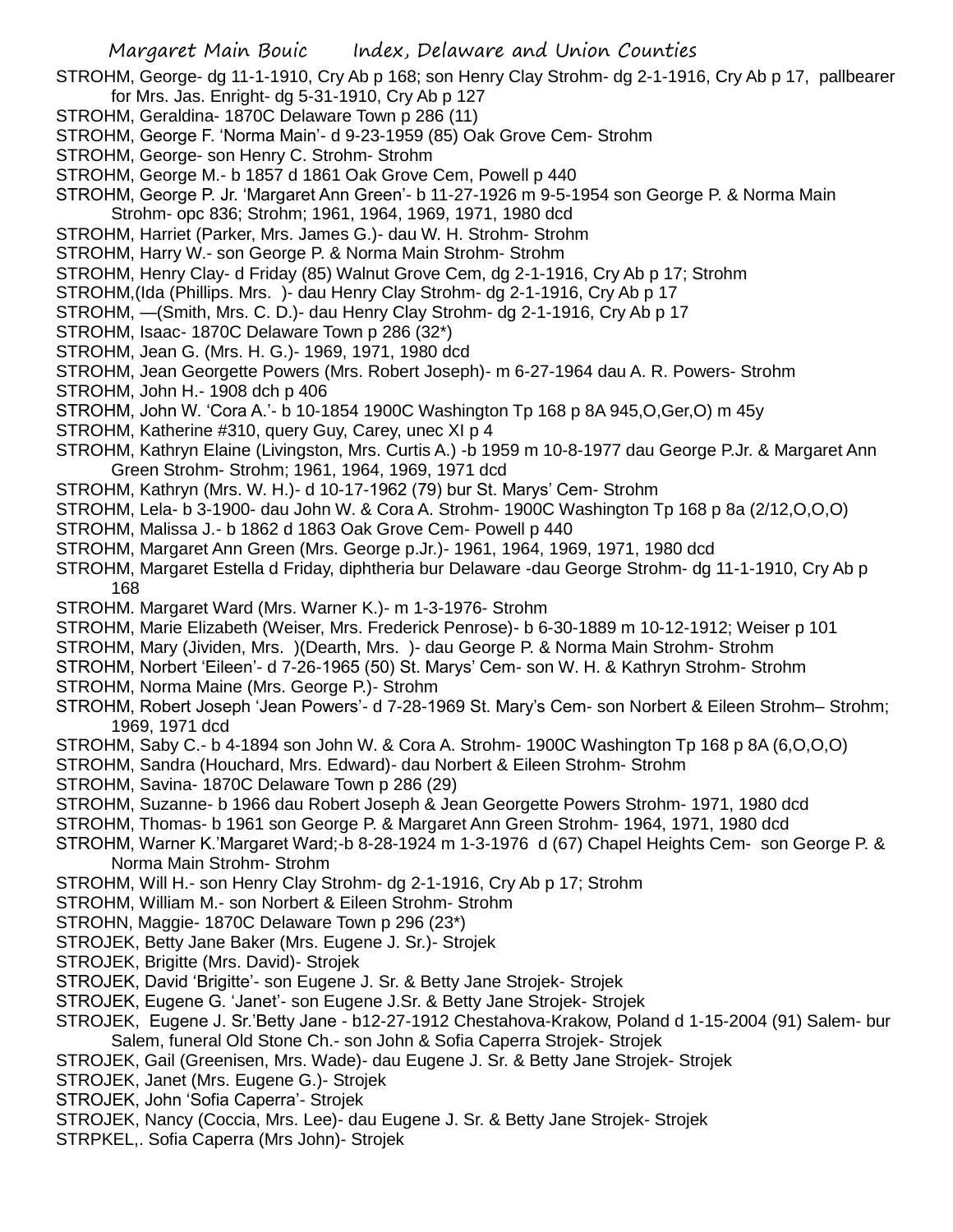STROKA, Dorothy (McKittrick, Mrs. Thomas Edward)- b 10-16-1921 m 8-5-1967 dau Joseph & Sue Stroka-McKitrick p 412

STROKA, Joseph 'Sue'- McKitrick p 412

STROKA, Sue (Mrs. Joseph)- McKitrick p 412

STROM/STORM, Caroline (Mrs. Joseph)- dau A. Jinks. d 3-16-1858 (48) ILL.- dg 4-2- 1858, Cry Ab p 1 STROM, John- 1835 men p 39 #57 p 70 Lincoln Tp

STROM/STORM, Joseph 'Caroline;'- dg 4-2-1858 dg 4-2-1858 Cry Ab p 1

STROMBERG, Cam- 1976 dch p 354

STROMBERG, Mathew Scott- b 12-19-1979 son Robert Stromberg- Stromberg

STROMBERG, Robert- Stromberg

STROMBERG, Susan Wiese (Mrs. R. Scott)- m 5-4-1973 dau Robert Wiese- Stromberg

STROHM, Strome- birdie- b 1867 d 2-13-1927 (60) Oakdale 3895 (single E.) I p 20 (E)

STROMER, Jessie (Schultz, Mrs. Frank)- Shultz p 5

STROMINGER, Carrie Elizabeth (Shettel, Mrs. George Jacob)- b 9-9-1887 m 2-21-1905- Weiser p 460 STROMYER, Henry- 1870C Jerome Tp 252-242 p 33 (19,O)

STROND, Charles- son John & Mary Strond- 1880C Claibourne Tp 90-95 p 214A (7,O,Switz,Switz)

STROND, Frank- son John & Mary Strond- 1880C Claibourne Tp 90-95 p 214A (3,O,Switz,Switz)

STROND, George- son John & Mary Strond- 1880C Claibourne Tp 90-95 p 214A (1,O,Switz, Switz)

STROND, John 'Mary'- 1880C Claibourne Tp 90-95 p 214A (31, Switz, Switz,Switz)

STROND, John- son John & Mary Strond- 1880C Claibourne Tp 90-95 p 214A (10,O,Switz,Switz)

STROND, Mary (Mrs. John)- 1880C Claibourne Tp 90-95 p 214A (30,Ger,Ger,-)

STRONG, Maj.- 1880 dch p 326

STRONG, Aaron 'Rachel Strong'-Strong p 3; 1880 dch p 390, 425, 436, 449, 476; 1908 dch p 100, 110, 139, 242, 265, 266, 469; powers p 27 8, 281, 282; dcq Ruby Bockoven Pugh 112; 1820C Sunbury Tp; Pabst p 5 p 3; adm notice 12-25-1822 dcga p 9, 17, Del Patron & Frank Chron

STRONG, Abigail- dau David & Martha Strong- 1850C Liberty Tp Union Co 942-959 p 141 (7,NY)

STRONG, Ada (Dye, Mrs. )- dau George & Evelee Strong- Strong

- STRONG, Albina Lamberton (Mrs. Caleb)- m 8-12-1848 dcm
- STRONG, Alden F.'Mary Hoy'- son Lucius Franklin & Mary Margaret Ferson Strong- Strong p 2; Pabst p 1 p 66; dg 3-5-1909, Cry Ab p 14; 1870C Orange Tp p 428 (16)
- STRONG, Amelia G. Speer (Mrs. Horace T.)- m 10-19-1865 dcm; Strong p 1; Pabst p 1 p 66, 3 p 30; 1870C Orange Tp p 428 (23)
- STRONG, Arch- d Indianapolis last week- Raymond- mt 10-5-1898, Abs p 43

STRONG, Ariel- d 8-16-1842 (20-11-8) son Arvon & Ruby Strong- Strong p 3; Powers p 281, 282; 1880 dch p 194, 519; 1908 dch p 470

- STRONG, Blonka (Mrs. Norvel)- Strong
- STRONG, Brandon- son Frank Strong, Jr.- Strong
- STRONG, Caleb 'Albina Lamberton'- m 8-12-1848 dcm
- STRONG, Candace- sister Daniel Strong- Strong p 3
- STRONG, Candace (Elliott, Mrs. James)- dau Daniel & Hannah Scribner Strong- Strong p 3

STRONG, Candace- dau Horace T. & Amelia G. Speer Strong- Strong p 2

STRONG, Candace Marie (Stout, Mrs. Samuel)- d 2-8-1881 (43-2-7) Cheshire Cem- dau Lucius Collins & Mahala Andrus Strong- Strong p 1 ; dcq Ruby Bockoven Pugh 7; 1880 dch p 718; Pabst p 1 p 65; 1850C Orange Tp 1727 p 111 (11,O);

STRONG, Carol (Rundecker, Mrs. Richard Small)- McKitrick p 124

STRONG, Caroline Jane (Jones, Mrs. Solomon)(Flagg, Mrs. Rhomas P.)- m(1) 10-5-1854 dcm; dau Lucius Collins & Mahala Andrus Strong- Strong p 1,2; Pabst p 3 p 28, 29; 6 p 8; 1850C Orange Tp 1727 p 111 (19,O)

STRONG, Cathy (Mrs. Frank)- Strpmg

STRONG, Cora Belle (Yeamans, Mrs. )- dau Horace T. & Amelia G. Speer Strong- Strong p 2; Pabst p 1 p 66

STRONG, Daniel- father of Lucius C.- from Vt. 1803 d 1816; dg 3-2-1894, Cry Ab p 157

STRONG, Rev. Daniel G.- Mt. Herman Church, Dover Tp unec XIX p 30; 1883 uch V p 364, 365, 464; 1908 dch p 406

STRONG, Daniel 'Hannah Scribner'- b 4-21-1771 m 1795 d 1816 son Oliver & Lois Lawrence Strong- dcq Ruby Bockoven Pugh 28; 1880 dch p 210, 488, 717; Strong pion II p 242

STRONG, Daniel- son Horace Strong- Strong p 3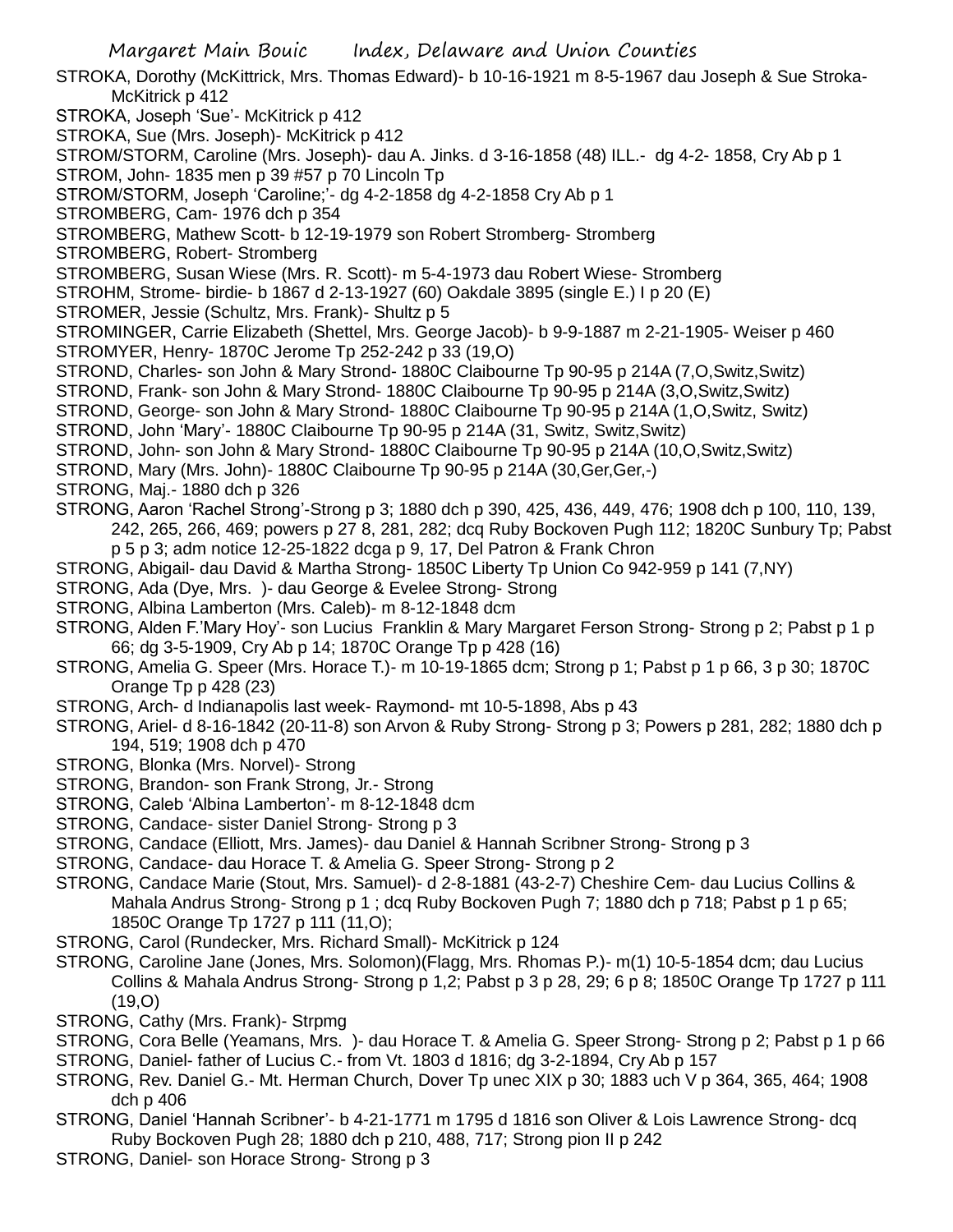- STRONG, Darius- brother Daniel Strong- Strong p 3; hmp p 81
- STRONG, David- York Church- unec I p 15
- STRONG, David 'Martha'- 1850C Liberty Tp Un Co 942-959 p 141 (55,Va); 1860C lib Tp 1064-1074 p 145 (66,Scotland): also 1141-1151 p 155 (65, Scotland)
- STRONG, Dewey G. 'Sarah'- d 8-12-1979 (80) bur S. Bloomfield- Strong
- STRONG, D. G. Allen Tp, Episcopal ch- unec XV p 6, XXII p 68
- STRONG, Diana Catharine- b 9-24-1952 dau Keith & Virginia Mary Durant Strong- Weiser p 784
- STRONG, Donna (Steck, Mrs. )- dau Dewey G. & Sarah Strong- Strong
- STRONG, Dora (Barnett, Mrs. )- sister George Strong- Strong
- STRONG, Drew- brother George Strong- Strong
- STRONG, Edward- son George & Evelee Smith Strong- Strong
- STRONG, Elias- son Horace Strong- Strong p 3
- STRONG, Elizabeth Baldwin (Mrs. Eri)- m 3-10-1831 ucm 229; unec II p 17
- STRONG, Elliott- son Marquis & Laura Comstock Strong- Strong p 3
- STRONG, Emma (Cash, mrs. M. Jackson)- dau Marquis & Laura Comstock Strong- Strong p 3
- STRONG, Eri 'Elizabeth Baldwin'- m 3-10-1831 ucm 229; 1883 uch V p 35m 36m 38l 1915 uch p 208; hmp p 90; unec II p 27, XII p 55; unclaimed letter
- STRONG, Erma (Weiser, Mrs. Dr. Harry H.)- Strong
- STRONG, Esther (Mrs. Oliver)- dumch p p 347
- STRONG, Eva A.- 1870C Orange Tp p 428 (7m)
- STRONG, Eva (Taylor, Mrs. Orville)- dau Horae T. & Amelia Speer Strong- Strong p 2; Pabst p 2 p 39
- STRONG, Evagene (Dawson, Mrs. )- dau Dewey C. & Sarah Strong- Strong
- STRONG, Evelee Smith (Mrs. George)- b 10-13-1904 Ky d 7-5-1999 Fairview Mem. Pk.- dau Steve & Martha Clemons Smith- Strong; 1961, 1964, 1969, 1971, 1980 dcd
- STRONG, Everett 'Lee'- son George & Evelee Smith Strong- Strong
- STRONG, F.- CCC (1875 Oramge Tp)
- STRONG, Frances (Hoy, Mrs. Elias)- dau Horace T. & Amelia Speer Strong- Strong p 2
- STRONG, Frances (Mrs. Sampson) 1850C York Tp 435-432 p 65 (31,O)
- STRONG, Frank 'Cathy'- b 2-18-1952 Powell d 9-28-2000 (48) Richwood, Oller Cem- son George & Evelee Smith Strong- Strong; 1961, 1964, 1969 dcd
- STRONG, Frank, Jr.- son Frank & Cathy Strong- Strong
- STRONG, Frank Jacob 'Jeannette Laura Maine'- m 1-30-1851- Asp (1196)
- STRONG, Frederick E.- son Sampson & Frances Strong- 1850C York Tp 425-432 p 65 (8,O)
- STRONG, Freeman A.- son Leighton & Lavina Cahill Strong- 1860C York Tp 195-1205 (2,O)
- STRONG, F. W.- 1908 dch p 871; dumch p 363
- STRONG, Gale- son Dewey G. & Sarah Strong- Strong
- STRONG, Genett "Nettie" (Hitchcock, Mrs. Sewell)- dau Lucius Franklin & Mary E. Ferson Strong- Strong p 2 STRONG, George- Sunbury p 14
- STRONG, George 'Evelee'- d 12-15-1975 (69) Fairview Memorial Pk- Strong; 1961, 1964, 1969, 1971 dcd
- STRONG, George Collins 'Olive Strong'- son Horace T. & Amelia Speer Strong- Strong p 2; Pabst p 1 p 66
- STRONG, George P.- 1908 dch p 415
- STRONG, H.- CCC (1875 Orange Tp)
- STRONG, Hannah Scribner (Mrs. Daniel)- b 1772 m 1795 d 1816 dau Samuel & Hannah Reno Scribner-Powell p 299; dcq Ruby Bockoven Pugh 29; Strong p 3
- STRONG, Hargis- son George & Evelee Smith Strong- Strong
- STRONG, Harriet- dau Marquis & Laura Comstock Strong- Strong p 3
- STRONG, Hattie (Cherrington, Mrs. F. J.)- dau George Strong- 1883 uch V p 86
- STRONG, Hazel (Barnett, Mrs. )- sister George Strong- Strong
- STRONG, Helen C. (H/Joy, Mrs. )- dau Lucius Franklin & Mary Margaret Ferson Strong- Strong p 2; Pabst p 1 p 66; dg 3-5-1909, Cry Ab p 14; 1870C Orange Tp p 428 (9)
- STRONG, Hollis 'Prudence Williams'- lic 3-16-1829 ucm 171; 883 uch III p 288; unec XV p 40
- STRONG, Horace- son Daniel & Hannah Scribner Strong- Strong p 3
- STRONG, Horace Timothy 'Amelia G. Speer'- m 10-19-1865 dcm son Lucius Collins & Mahala Andrus Strong-Strong p 1; hmp p 85; 1908 dch p 103; Pabst p 1 p 64, 66; 2 p 64; 3 p 30; 5 p 5, 6 p 9- CCC (1900
- Berkshire Tp); hadc p 92; 1850C Orange Tp 1727 p 111 914,O): 1870C Orange Tp p 428 (34\*)
- STRONG, Irene (Dye, Mrs. Jeff)- dau George & Evelee Smith Strong- Strong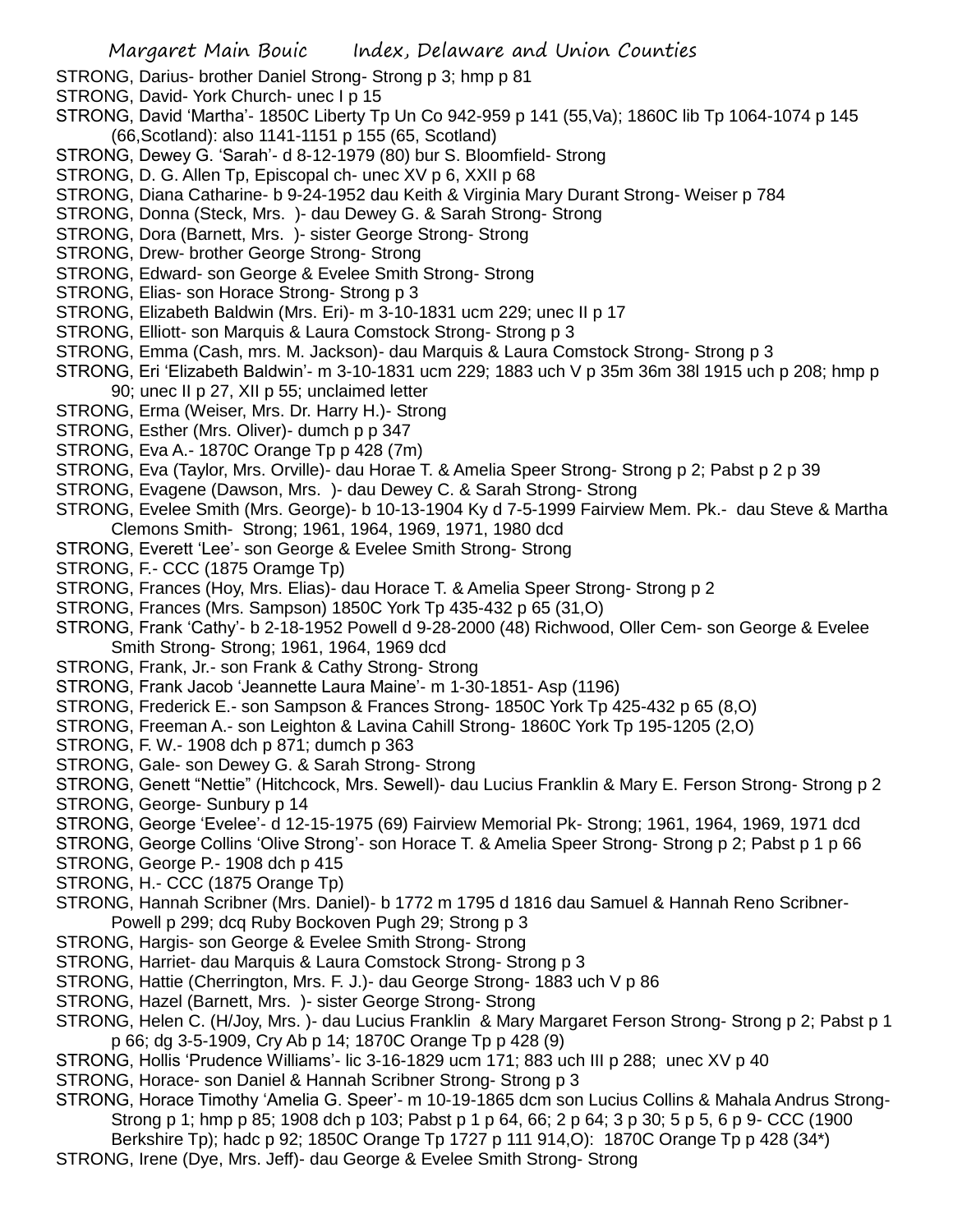STRONG, Irma (Weiser, Mrs. Harry Howard)- b 2-8-1904 m 6-24-1926- Weiser p 15

- STRONG, Ivan 'Rose'- son George & Evelee Smith Strong- Strong
- STRONG, Jack- son George & Evelee Smith; Strong- Strong; 1961 (13), 1964 dcd
- STRONG, James B/ 'Madelin/Madelon- Strong; 1969, 1971, 1980 dcd
- STRONG, James- son Marquis & Laura Comstock Strong- Strong p 3
- STRONG, James M.- son Sampson & Frances Strong- 1850C York Tp 425-432 p 65 (3,O)
- STRONG, Jeannette Laura Maine (Mrs.Frank Jacob)- b 1-31-1832 m 1-30-1851 d 9-14-1893 dau Collins & Susan Peabody Maine- Asp 1196
- STRONG, Jeffery D. 'Peggy'- 1975 ucd
- STRONG, Jemima- Pabst p Pion I p 2, 3
- STRONG, Jennie l.- 1870C Orange Tp p 428 (11)
- STRONG, J. N.- 1870C Delaware Town p 294 (4)
- STRONG, John- 1835 men p 30 #21 p 51 Harlem Tp
- STRONG, Josephine Neville- Pabst p 3 p 26
- STRONG, Josiah- hmp p 88
- STRONG, Judy L. (Mrs. Leslie E.)- 1980 dcd
- STRONG, Julia- d 12-28-1822 dcga p 17, Del Pat & Fr Chron- dau Maj. Aaron Strong- 1880 dch p 449; 1908 dch p 204
- STRONG, Keith 'Virginia Mary Durant'- b 1-24-1926 m 6-29-1957- Weiser p 783
- STRONG, Kelly- brother George Strong- Strong
- STRONG, Kermit- son George & Evelee Strong- Strong
- STRONG, Laura Comstock (Mrs. Marquis)- Strong p 3
- STRONG, Laura F.- 1870C Orange Tp p 428 (3)
- STRONG, Lee (Mrs. Everette)- Sytrong
- STRONG, Leighton 'Lovina Cahill'- m 8-2-1856 ucm 2446;unec IV p 10, VIII p 65, XVII p 71; 1860C York Tp 1195-1205 p 162 (24,O)
- STRONG, Lennie- b 1970 ch Leslie E. & Judy L. Strong- 1980 dcd
- STRONG, Leslie E. 'Judy L.'- 1980 dcd
- STRONG, Lewis- 1908 dch p 406
- STRONG, L. F. 'Mary Margaret Ferson'- m 11-18-1852; dg 3-5-1909, Cry Ab p 14
- STRONG, Lila- b 1968 dau Leslie E. & Judy L. Strong- 1980 dcd
- STRONG, Linda (Mrs. Norval)- 1969 dcd
- STRONG, Lisa- b 1966 dau Leslie E. & Judy L. Strong- 1980 dcd
- STRONG, Lois Lawrence (Mrs. Oliver)- b 4-12-1743 dau Daniel Jr. & Rachel Kingsbury Lawrence- dcq Ruby Bockoven Pugh 57; Asp 32-9
- STRONG, Louis W.- son Leighton & Lavina Cahill Strong- 1860C York Tp 1195-1205 p 162 (1,O)
- STRONG, Lovina Cahill (Mrs.Leighton)- m 8-2-1856 ucm 2446, unec IV p 10, VIII p 65 XVII p 71; 1860C York Tp 1195-1205 p 162 920,O)
- STRONG, Lucius Collins 'Mahaley Andrus'- b 5-21-1804 d 2-12-1894 (89-9-22) Cheshire Cem; , Powell p 60; dcdeaths; son Daniel & Hannah Scribner Strong- dg 3-2-1894, Cry Ab p 157, 158; dcq Ruby Bockoven Pugh 14; 1880 dch p 668, 717; Strong p 1,2; Pabst p1 p 59; hadc p 40; 1835 men p 15 #105 p 21 Burlin Tp; 1850C Orange Tp 1727 p 111 (46,O); 1870C Orange Tp p 428 (66\*)
- STRONG, Lucius Franklin 'Mary E. Ferson'- m 11-18-1852 dcm son Lucius Collins & Mahala Andrus Strong; Strong p 1; Pabst p 3 p 28; 6 p 8; 1850C Orange Tp 1727 p 111 (20,O)- 1870C Orange Tp p 428 (40\*)
- STRONG, Lucius- son Horace Strong- Strong p 3
- STRONG, Lula (Shanabrook, Mrs. )- sister Dewey G. Strong- Strong
- STRONG, Luther M.- 1915 uch p 131; 1883 uch III p 370
- STRONG, Madelin B. (Mrs. James B)- 1969, 1971, 1980 dcd
- STRONG, Mahala Andrus (Mrs. Lucius Collins)- b 6-25-1804 m 12-13-1827 d 7-18-1889 Cheshire Cem
- Powell p 60- dau Timothy & Naama Roberts Andrus- 1880 dch p 668, 718; Strong p 1; Pabst p 1 p 59; dcq Ruby Bockoven Pugh 15; dg 3-2-1894, Cry Ab p 158
- STRONG, Major- Pabst p 6 p 109; Sunbury p 24
- STRONG, Mana- 1915 uch p 208; 1883 uch V p 56
- STRONG, Margaret (Adkin, Mrs. )(Liggett, Mrs. Jay)- dau George & Evelee Smith Strong- Strong
- STRONG, Maria Brockway (Mrs. Silas G.)- dau Rev. Thomas Brockway- 1883 uch III p 284, 287, V p 42; 1915 uch p 248, 249; mt 6-22-1853; uccp p 11, JB 1 p 204; 1830C Marysville 423 p 422 (40-50)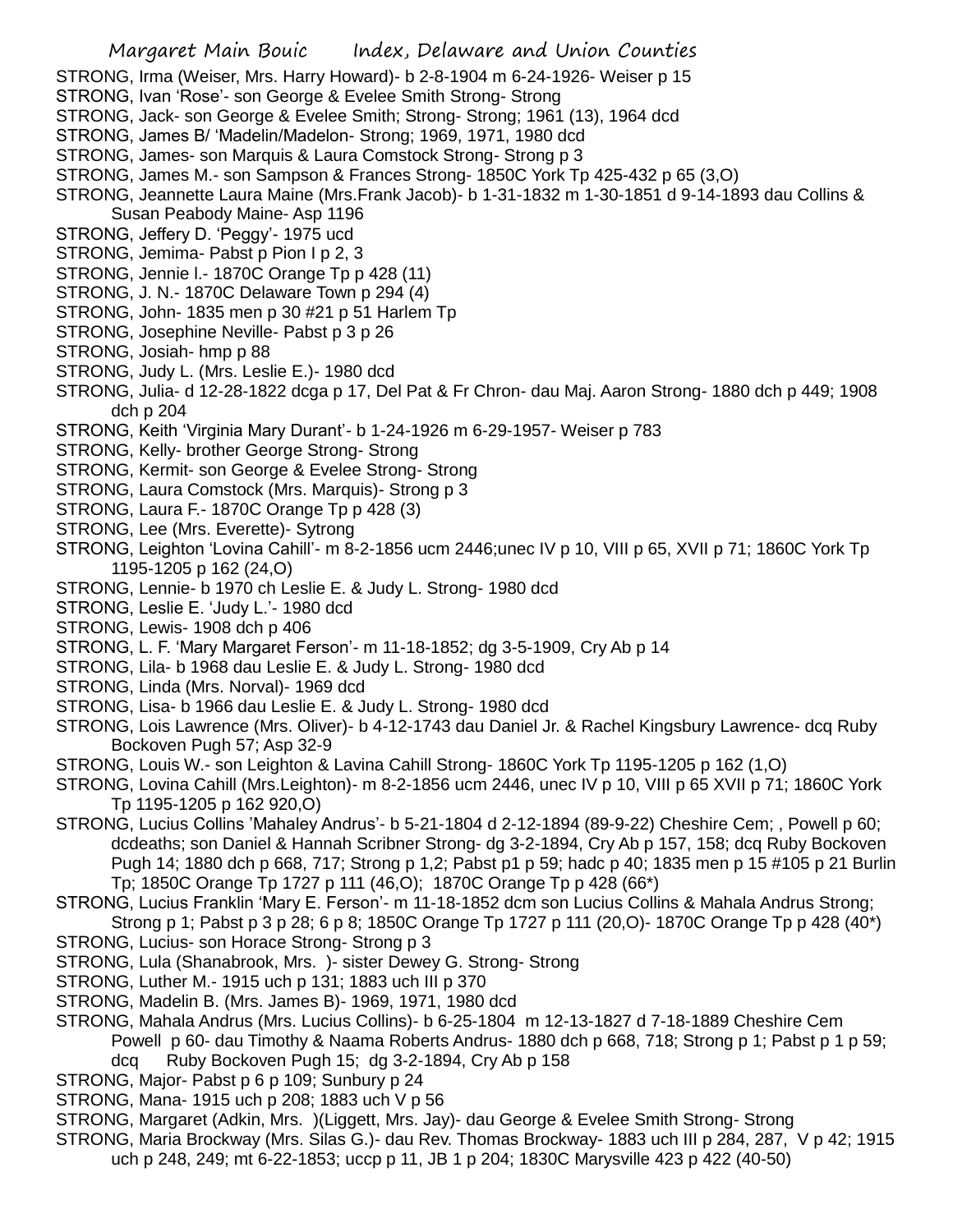STRONG, Mariah Candace- dau Samuel Strong- Strong p 3

- STRONG, Mariah (Willey, Mrs. Benjamin)- dau Daniel & Hannah Scribner Strong- Strong p 3
- STRONG, Marilyn (Mrs. Mark)- Strong
- STRONG, Mark 'Marilyn'- son George & Evelee Smith Strong- Strong
- STRONG, Marquis 'Laura Comstock'- son Daniel & Hannah Scribner Strong-Strong p 3
- STRONG, Marquis- son Marquis & Laura Comstock Strong- Strong p 3
- STRONG, Martha (Mrs. David) 1850C Liberty Tp Un Co 942-959 p 141 (47,NY);1860C Liberty Tp 1141-1151 p 155 (55,Scotland); 1870C Lib Tp 250 p 30 (56,NY); 1880C Liberty Tp 266-267 p 27 (77,NY, Scot,Scot)
- STRONG, Martha E. (Powers, Mrs. Abner)- m 9-7-1843 ucm 902; unec VI o 4
- STRONG, Martha (Hutchinson, Mrs. Alonzo A.)- m 2-25-1858 ucm 2693; mt 3-17-1858 Abs p 28; York church-dau David & Martha Strong- unec I p 15; XII, p 30, XVIII p 8; 1850C Liberty Tp Un Co 942-959 (12,NY); 1870C Liberty Tp 2520 p 30 (32,NJ)
- STRONG, Martha (Zarbaugh, Mrs. ) b 1953 dau George & Evelee Smith Strong- Strong; 1964, 1969, 1971 dcd
- STRONG, Mary (Mrs. )- Pabst p 3 p 31
- STRONG, Mary C. (Hanon, Mrs. )- dau George & Evelee Smith Strong- Strong
- STRONG, Mary E.- 1870C Orange Tp p 428 (2)
- STRONG, Mary E. Ferson (Mrs. Lucius Franklin)- m 11-18-1852 dcm; Strong p 1; Pabst p 1 p 66; 3 p 28; 6 p 8
- STRONG, Mary Hoy (Mrs. Alden)- Strong p 2
- STRONG, Mary Jane (Tobey, Mrs. Charles C. F.)- m 6-30-1847 ucm 1228; unec VII p 25; 1860C Liberty Tp un Co 1064-1074 p 145 (30,NY)
- STRONG, Mary (Jaynes, Mrs. Harry)- dau Horace Timothy & Amelia Speer Strong- Strong p 2
- STRONG, Mary Johnson (McKinnie, Mrs. Josiah)- b 9-13-1833 m 9-12-1861 dcm dau Lucius Collins & Mahala Andrus Strong- Strong p 1,2; 1880 dch p 668; Pabst p 1 p 65; 2 p 58; 3 p 29; 6 p 8, 11; 1850C Orange Tp 1727 p 111 (17,O)
- STRONG, Mary Margaret Ferson (Mrs. L. F.)- b 12-13-1827 m 11-18-1852 d 2-22-1909 dau Samuel & Phoebe Ferson- dg 3-5-1909, Cry Ab p 14; 1870C Orange Tp p 428 (41)
- STRONG, Mary M.- dau Sampson & Frances Strong- 1850C York Tp 425-432 p 65 (1,O)
- STRONG, Melissa (Hathaway, Mrs. Benjamin)- dau Oliver & Esther Strong- dumch p 347
- STRONG, Minerva Salom- dau Lucius Collins & Mahala Andrus Strong- Strong p 1
- STRONG, Minia (Frost, Mrs. Isaac)- m 4-23-1840 dcm
- STRONG, Monica- b 1971 dau Leslie E. & Judy K. Strong- 1980 dcd
- STRONG, Nancy C. (Mrs. Willis O.)- Strong; 1962 ucd
- STRONG, Nettie (Hitchcock, Mrs. )- dau L. F. & Mary Margaret Ferson Strong- dg 3-5-1909, Cry Ab p 14
- STRONG, Norma (Brigner, Mrs. )- dau George & Evelee Smith Strong- Strong
- STRONG, Norva/Norvel'Blonka' ch George & Evelee Smith Strong- Strong; 1961 (16)dcd
- STRONG, Norval 'Linda'- 1969 dcd
- STRONG, Olive (Mrs. George)- Strong p 2
- STRONG, Olive J.- dau Sampson & Fances Strong- 1850C York Tp 425-432 p 65 (10,O)
- STRONG, Oliver- brother Daniel Strong- Strong p 3; Powers p 278
- STRONG, Oliver 'Esther'- dumch p 377
- STRONG, Oliver, Deacon 'Lois Lawrence'- son Aaron & Rachel Strong- dumch p 347; dcq Ruby Bockoven Pugh 56; Asp (32-9)
- STRONG, Opal (Lamb, Mrs. )- sister Dewey G. Strong- Strong
- STRONG, Peggy (Mrs. Jeffery D.)- 1975 ucd
- STRONG, Peter- b 1968 son Leslie E. & Judy L. Strong- 1980 dcd
- STRONG, Polly (Mrs. Cyrus)- & 2 infants- d 10-3-1823 or 10-5-1825 (37) Plain City Cem, unec VII p 6, VIII p 38
- STRONG, Prudence Williams (Mrs.l Hollis)- lic 3-16-1829 ucm 171; 1883 uch III p 288
- STRONG, Rachel (Mrs. Aaron)- dcq Ruby Bockoven Pugh 113
- STRONG, Rachel M.- dau Sampson & Frances Strong- 1850C York Tp 425-432 p 65 (12,O)
- STRONG, Reed- b 1973- son Jeffery D. & Peggy Strong- 1975 ucd
- STRONG, Rhonda- b 1965 dau Norval & Linda Strong- 1969 dcd
- STRONG, Robert- son David & Martha Strong- 1850C Liberty Tp un Co 942-959 p 141 (10,NY); 1860C Lib Tp 1064-1074 p 145 (22,NJ)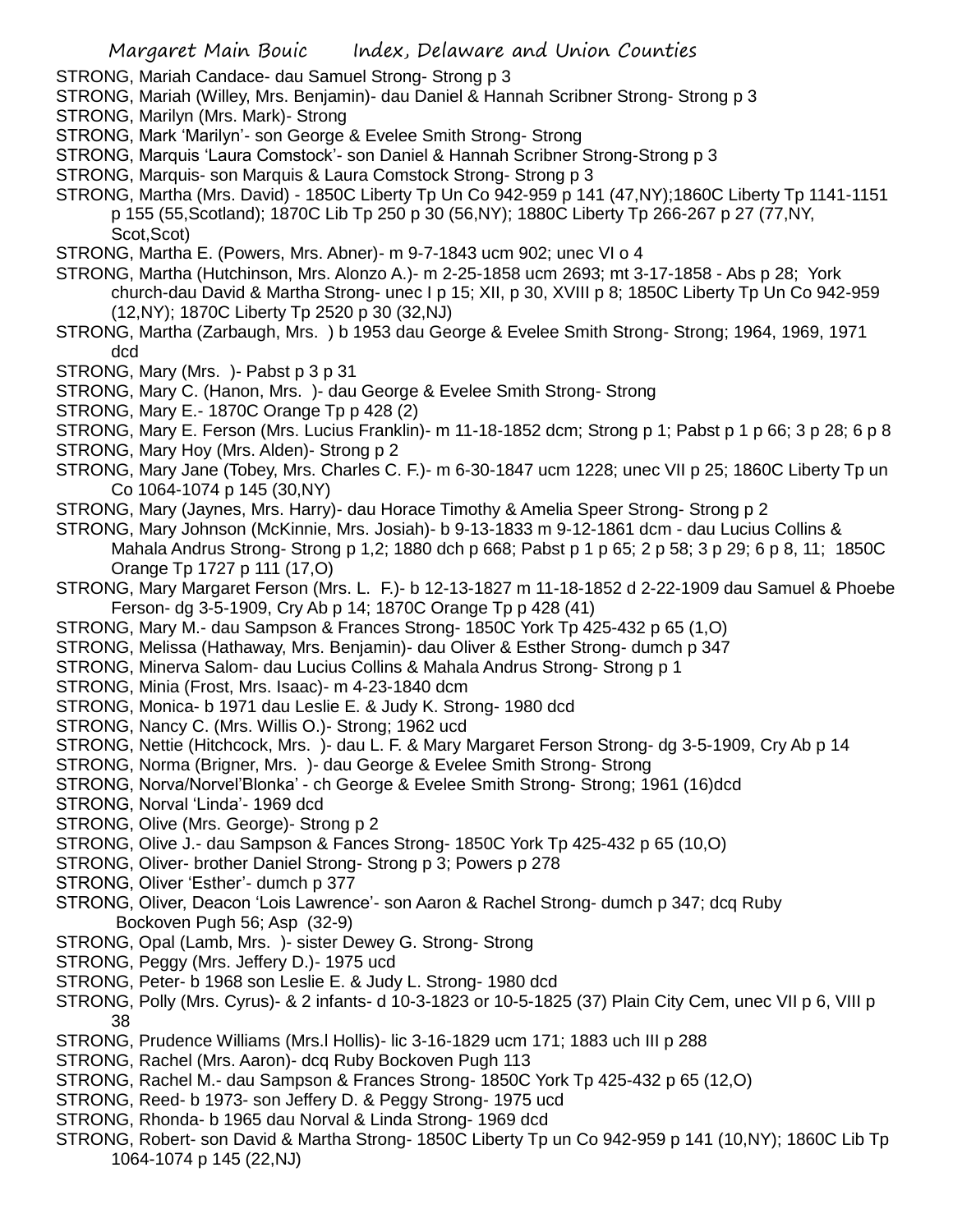- STRONG, Rose (Mrs. Ivan)- Strong
- STRONG, Royal- brother George Strong- Strong
- STRONG, S.- 1883 uch IV p 457
- STRONG, Sampson 'Frances'- 1850C York Tp 425-432 p 65 (34,NY)
- STRONG, Samson- public lands 1850, 1851- unec XVIII p 65
- STRONG, Samuel- son Daniel & Hannah Scribner Strong- Strong p 3
- STRONG, Samuel- son Horace Strong- Strong p 3
- STRONG, Sarah (Mrs. Dewey C.)- Strong
- STRONG, Selah- Pabst p 1 p 6
- STRONG, Sherry- b 1968 dau Norval & Linda Strong- 1969 dcd
- STRONG, Shirley (Brannan, Mrs. Dan)- dau George & Evelee Smith Strong- Strong; 1961 (14), 1975 ucd
- STRONG, Silas G.'Maria'- m 1817 d 6-7-1853 (58); mt 6-22-1953; Abs p 11, 12; Marysville p 11, 21; 1883 uch III p 288, 310, 318, 333, 342, 343, 344, 371, 373, 374, 381. 410, V p 4, 5, 6, 8, 11, 12, 15, 16, 23, 24, 28, 31, 32, 33, 34, 37, 38, 42, 74, 302, 368, 591; York Tp; hmp p 23, 25, 90; 1915 uch p 97, 119, 132, 134, 138, 186, 191, 209, 209, 210, 216, 248, 353, 520, 522, 523, 524, 525, 526, 538, 542,, unec II p 14, VI p 20, VII p 30, 41, VIII p 44, 45; X p 52, 54, 66, 72, XI p 11, 15, 30, 69; XII p 21, 22, 57, 64, 65, 66, 67, 68, 69; XIV p 7; XV p 67, 68, 69, XVIII p 65; uccp p 4,5,6,7, 8, 9, 10-11, 12, 14, 19, 20, 21, 23, 26, 27, 28, 31, 32, 34, 1830C Marysville 423 p 295 (40-50); 1840C Marysville 813 p 38 (40-50) 2 f (30-40) 1m (20-30) 1m (15-20) 1f (15-20)
- STRONG, Susan- 1870C Berkshire Tp p 220 (25\*)
- STRONG, Susan (Fisher, Mrs. Eli)- 1883 uch V p 437
- STRONG, Tilda (Spurlock, Mrs. )- sister George Strong- Strong
- STRONG, Tip- Pabst p 2 p 64; 5 p 5
- STRONG, Tony- son Willis O. & Nancy C. Strong- 1962 (2) ucd
- STRONG, Virginia Mary Durant (Mrs. Keith)- b 3-5-1935 m 6-29-1957 dau Floyd & Annie Emma Weiser Durant- Weiser p 783
- STRONG, Wendell- son Dewey G. & Sarah Strong- Strong
- STRONG, W. G.- sheriff sale- unec XII p 64
- STRONG, William- 1820C Harmony Tp
- STRONG, Willis O. 'Nancy C.'- son George & Evelee Smith Strong- Strong; 1962 ucd
- STRONG, Zona- dau Willis O. & Nancy C. Strong- 1962 (1) ucd
- STROOP,David M. 'Ida'- 1949 ucd
- STROOP, Ida (Mrs.David M.)- 1949 ucd
- STROPES, Donald- 1979 ucd
- STROPES, Louise Geraldine Legg (Mrs. William Boyd)- b 8-21-1935 dau Albert & Nora Ruth Bodenhammer Legg- Freshwater p 215
- STROPES, Timothy- son William Boyd & Louise Geraldine Legg Stropes- Freshwater p 215
- STROPES, William Boyd 'Louise Geraldine Legg'- Freshwater p 215
- STROSESIN, George- d 10-29-1868 (1-8-0) son Rev. Strosesin- dcdeaths
- STROSNIDER, A. D. 'Glendora G.'- d 1952- Strosnider; Sunbury p 134, 143
- STROSNIDER, Elizabeth (Spire, Mrs. )- dau A. D. & Glendora C. Strosnider- Strosnider
- STROSNIDER, Gerald S.- Sunbury p 52, 91, 117; 1961, 1980 dcd
- STROSNIDER, Glendora (Mrs. A. D.)- d 5-7-1964- 1961 dcd
- STROSNIDER, Martha E. (Mrs. Milo)- b 1857 d 1930 Price Cem, djlm p 61; 1910C Claibourne NP 17 p 2 (52,O,Pa,Pa) m 26y
- STROSNIDER, Milo'Martha E.'- b 1853 d 1933 Price Cem, djlm p 61; 1910C Claibourne NP 17 p 2 (56,WVa,Pa,WVa) m 26y; Richwood bank, unec VI p 7
- STROSNIDER, Nellie (Hoover, Mrs. )- dau A. D. & Glendora C. Strosnider- Strosnider
- STROSNIDER, W. D.- Sunbury p 143
- STROSNIDER, William- b 10-1874; 1900C Millcreek Tp 110-123 p 6A (25,Pa,Pa,WVa)
- STROTH, Hattie- 1870C Delaware Town p 295 (24\*)
- STROTHER, Rev. conducted servies for dau of Mr. and Mrs. John C. Smart- dg 8-18-1893, Cry Ab p 131, for W. P. Crawford- dg 9-14-1894 Cry Ab p 180
- STROTHER, James 'Jane Highwarden'- m 9-3-1835 dcm
- STROTHER, Jane Highwarden (Mrs. James)- m 9-3-1835 dcm
- STROUB, Andrew- 1840C Marlborough Cem p Tp p 256 (40-50)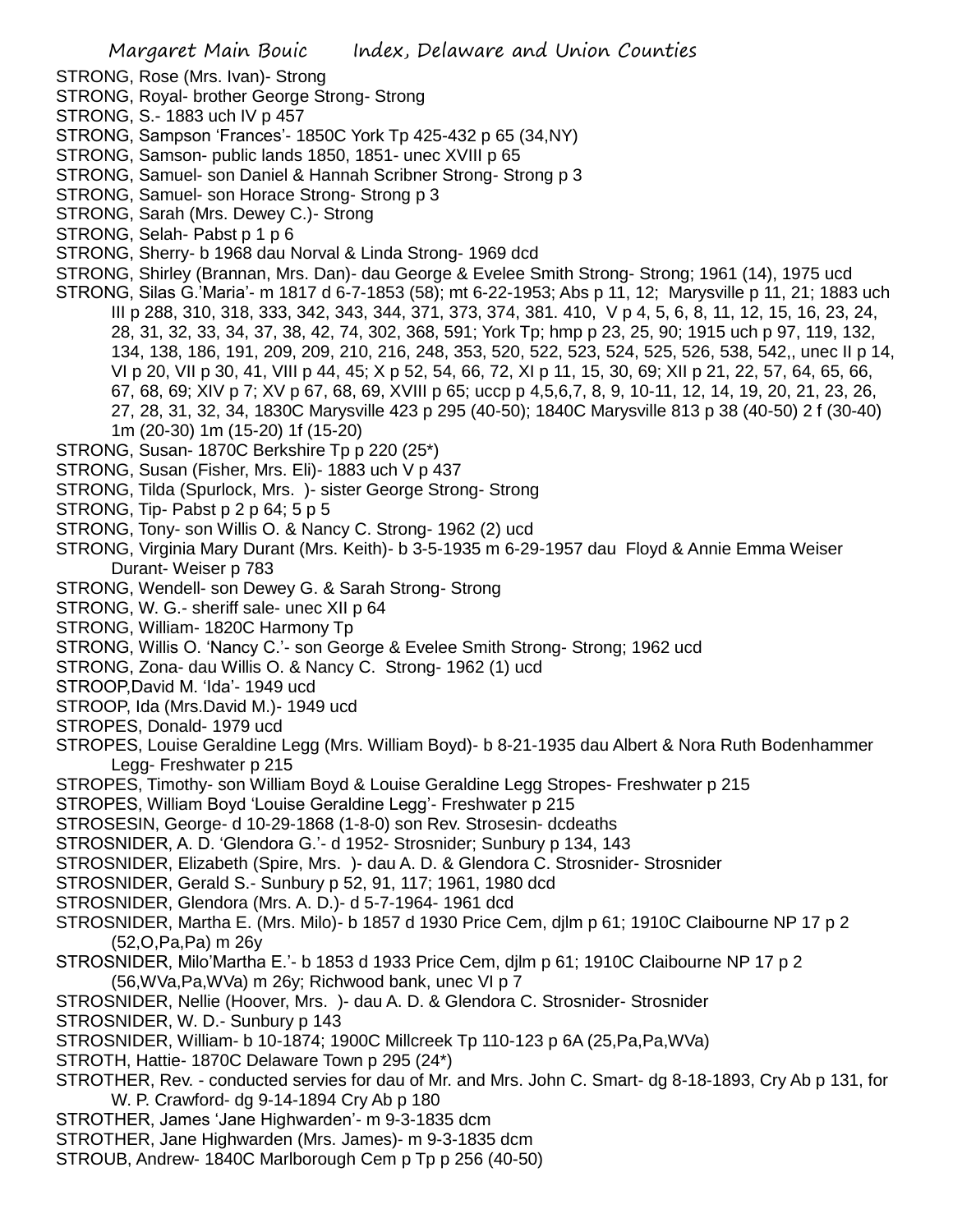STROUB, Barbara (Gravel, Mrs. Samuel)- m 6-14-1835 dcm STROUB, Samuel- 1840C Marlborough Cem p Tp p 256 (30-40) STROUD, Courtney Ann- b 10-30-1974 dau William & — Wolf Stroud- Stroud STROUDER, Harriett (Mrs. Jacob)- 1850C Concord Tp 2127 p 127 (15,Va) STROUDER, Jacob 'Harriett'- 1850C Concord Tp 2127 p 127 (23,NY) STROUDT, Marjorie Cora (Fossinger, Mrs. Murrill Vaneel)- m 6-11-1943- Weiser p 294 STROUK, Elizabeth (Willson, Mrs. John)- m 4-5-1813 Madison Co, unec IV p 22 STROUP, Brenda Lee- b 12-31-1956 dau Russell & Martha Snyder Stroup- Weiser p 629 STROUP, Caroline M. Ranken (Mrs. William)- m 8-3-1843 Madison Co, unec IV p 66 STROUP, Rev. Charles A.- 1915 uch p 225 STROUP, Clara (Kilgore, Mrs. Simeon)- m 5-29-1850 Madison Co, unec XI p 45. XVII p 64 STROUP, David 'Polly Ray'- m 2-13-1822 Madison Co, unec IV p 63 STROUP, Eliza Jane Plummons (Mrs. John)- m 12-26-1835 Madison Co, unec VII p 23 STROUP, Elizabeth (McClure, Mrs. James)- m 8-13-1845 Madison Co, unec X p 18 STROUP, Elizabeth (Pierce, Mrs. Joseph)- m 2-16-1826 Madison Co, unec V p 16 STROUP, Emma J. (Maine, Mrs. Billings A.)- m 12-6-1883- Ap (1584) STROUP, Ethel Priscilla Aldern (Mrs. Philip)- Alden STROUP, Isabel (Sofland, Mrs. Haskill)- m 10-8-1847 Madison Col unec X p 63 STROUP, Jackson 'Sarah Ann McIntire'- m 4-27-1849 Madison Co, unec XI p 9 STROUP, Jane (Clemment, Mrs. Isaac)- m 4-20-1837 Madison Co ; unec VIII p 68 STROUP, Jane Denton (Mrs. Joseph)- m 12-13-1827 unec V p 28 STROUP, John 'Eliza Jane plummons'- m 112-26-1835 Madison Co, unec VII p 13 STROUP, Joseph 'Jane Denton'- m 12-13-1827 unec V p 28 STROUP, Joseph 'Sarah A. Hanson'- m 4-9-1846 Madison Co, unec X p 27 STROUP, Lee- Marysville p 49 STROUP, Martha Snyder (Mrs. Russell)- b 10-3-1936 dau John William & Helen Fegley Snyder- Weiser p 629 STROUP, Mary Ann (Timmons, Mrs. Joseph)- m 1-20-1848 Madison Co unec p 64 STROUP, Mary (Brock, Mrs. Hiram)- m 1-14-1819 Madison Co, unec IV p 51 STROUP, Nancy (Lanson, Mrs. John)- m 1-29-1847 Madison Col, unec X p 28 STROUP, Nancy (Timmons, Mrs. Cyrus)- m 3-13-1826 Madison Co, unec V p 16 STROUP, Philip 'Ethel Priscilla Alden'- m 1914- Alden STROUP, Polly (Epherd, Mrs. Samuel)- m 6-11-1829 Madison Co, unec V p 39 STROUP, Polly Ray (Mrs. David)- m 2-13-1822 Madison Co, unec IV p 63 STROUP, Rebecca (Foas, Mrs. Joseph)- m 12-10-1846 Madison Co, unec X p 28 STROUP, Rebecca (Rowand, Mrs. Alexander)- m 1-30-1840 Madison Co, unec IX p 18 STROUP, Russell 'Martha Snyder'- Weiser p p 629 STROUP, Sarah A. Hanson (Mrs, Joseph)- m 4-9-1846 Madison Co, unec X p 27 STROUP, Sarah Ann McInitre (Mrs. Jackson)- m 4-27-1849 Madison Co, unec XI p 9 STROUP, Sarah (Moon, Mrs. Harvey)- m 112-31-1843 Madison Co, unec X p 7 STROUP, William- unec VIII p 30 STROUP, William 'Caroline M. Rankin'- m 8-3-1843 Madison Co, unec IV p 66 STROUSE, Diana- b 1960 dau Russell Strouse- 1969 dcd STROUSE, Fred E. 'Ruth Winter'- Weiser p 552 STROUSE, Milford- Strouse STROUSE, Russell- 1969 dcd STROUSE, Russell- b 1962- son Russell Strouse- 1969 dcd STROUSE, Ruth Winter (Mrs. Fred E.)- b 7-30-1926 dau Hugo & Lillian Mae Yost Winter- Weiser p 552 STROUSE, Thomas H.- b 6-1-1945 son Fred E. & Ruth Winter Strouse- Weiser p 552 STROUSLAND, Elsie Mae (Schoch, Mrs. Andrew Fine Derr)- b 1893 d 1947- Weiser p 41 STROUTH, Betty- 1980 dcd STROUTH, Elizabeth- b 1962 dau Betty Strouth- 1980 dcd STROUTH, Jim- b 1971 son Betty Strouth- 1980 dcd STROUTH, Susan- b 1966 dau Betty Strouth- 1980 dcd STROW, Daniel 'Sarah Johnson'- m 8-6-1848 ucm 1333 STROW, Sarah Johnson, Mrs. Daniel)- m 8-6-1848 ucm 1333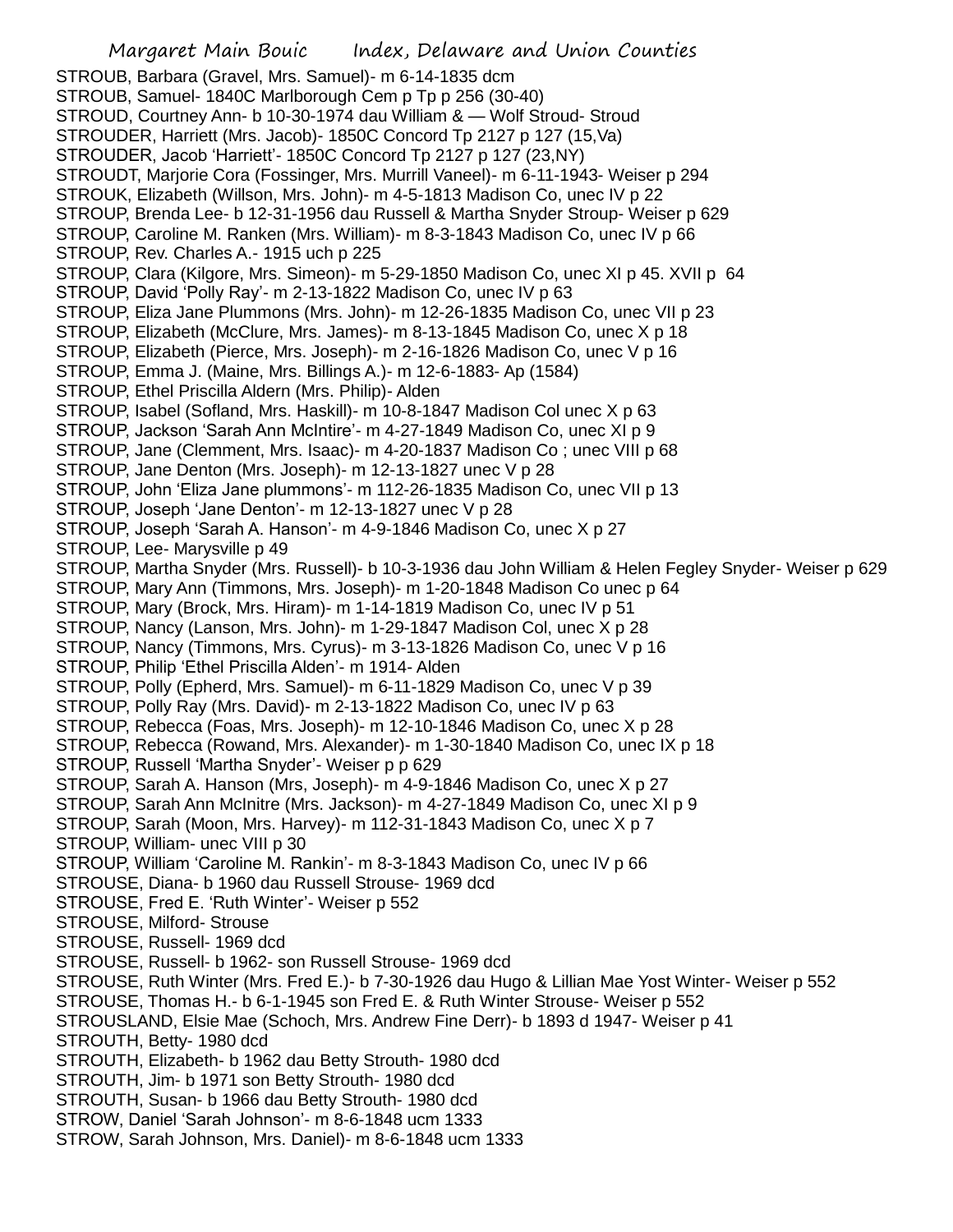STROWBRIDGE, Charles- b 7-31-1887 d 10-16-1968 (81) bur Maple Gove Cem- Strowbridge, obit (mlib brown)

- STROWBRIDGE, Elizabeth- b 3-1851- 1900C Unionville 51-55 p 2B (39,Iowa, Eng, Mich) m 20 y
- STROWBRIDGE, Shobel- d 9-21-1842 (22d) Prospect Cem, Powell p 302; son P. M. & E. K.
- STROYMAN, Ada- dau James G. & Susan Stroyman- 1850C Delaware Town 1110 p 85 (2,O)
- STROYMAN, James G. 'Susan'- 1850C Delaware Town 1110 p 85 (30,NY)
- STROYMAN, Susan (Mrs. James G.)- 1850C Delaware Town 1110 p 85 (25,NY)
- STRUBLE, Ann Washer (Mrs. Peter)- Powell p 322
- STRUBLE, Don 'Gina'- 1975 ucd
- STRUBLE, D. R.- hmp p 147
- STRUBLE, Elizabeth (Laning, Mrs. Richard)(Wintermute, Mrs. E. O.)- m(1) 1844- dau Peter I. & Ann Washer Struble- Powell p 322
- STRUBLE, Elizabeth (Mrs. Richard)- Maugans Anc p 184
- STRUBLE, Emily Love (Mrs. William H.)- m 3-1-1839 d 1845- dau Robert & Mary Smith Love- Maugans Anc p 184
- STRUBLE, Gina (Mrs. Don)- 1975 ucd
- STRUBLE, Harvey 'Marie Cathern Dersham'- div- Weiser p 332
- STRUBLE, Harvey- b 1944 son Harvey & Marie Cathern Dershem Struble- Weiser p 332
- STRUBLE, Irad- hmp p 147
- STRUBLE, Kate (Dalrymple, Mrs. Dr. C. L.)- dau William Struble- dumch p 487
- STRUBLE, Katherine (Yealey, Mrs. Michael)- m 1854; mt 2-23-1898 p8c4, Abs p 33
- STRUBLE, Margaret (Hann, Mrs. William)- m 4-25-1825; dcga p 28 Del Pat & Fr Chron
- STRUBLE, Marie Cathern Dershem (Mrs. Harvey) div (Dotts, Mrs. William)- b 2-20-1928 d 12-22-1956 dau Simon Peter, Sr. & Grace Pauline Michael Dershem- Weiser p 332
- STRUBLE, Mary Kay- dau Harvey & Marie Cathern Dershem Struble- Weiser p 332
- STRUBLE, Mary L. (Sears, Mrs. Rufus)- b 1839 m 11-19-1859 d 1912 dau William & Emily Love Struble-Maugans Anc p 184
- STRUBLE, Peter 'Ann Washer'- Powell p 322
- STRUBLE, Richard- hmp p 145, 146 Richard, Jr.- hmp p 147
- STRUBLE, Richard 'Elizabeth' Maugans Anc p 184
- STRUBLE, William- dumch p 487
- STRUBLE, William H. 'Emily Love'- b 3-20-1816 m 3-1-1839 son Richard & Elizabeth Struble- Maugans Anc p 184
- STRUBOL, John- son John & Laurie Strubol- 1880C Paris Tp 119-122 p 13 (10,O,Ger,Ger)
- STRUBOL, John 'Laurie'- 1880C Paris Tp 119-122 p 13 (48,Ger,Gr,Ger)
- STRUBOL, John 'Lena'- 1870C Paris Tp 202-203 p 27 (45,Bavaria)
- STRUBOL, Laurie (Mrs. John)- 1880C Paris Tp 119-122 p 13 (50,Ger,Ger,Ger)
- STRUBOL, Lena (Mrs. John)- 1870C Paris Tp 202-203 p 27 (37,Bav)
- STRUBOL, Lizzie- dau John & Lena Strubol- 1870C Paris Tp 202-203 p 28 (14,O)
- STRUDDER, Charles W. 'Marjorie M.'- 1975 ucd
- STRUDDER, Marjorie M. (Mrs. Charles W.)- 1975 ucd
- STRUDDER, Ziegler- b 1968 son Charles W. & Marjorie M. Strudder- 1975 ucd
- STRUDY, William- d 1–28-1898 (42-4-8) dcdeaths
- STRUEWING, Arthur- son Louis & Anna Pitstick Struewing- Struewing
- STRUEWING, Helen Marie (Andreas, Mrs. Dr. John)- dau Leonard J. & Pauline Beatrice Kirkham Struewing-Andreas; Struewing; 1949, 1959 ucd
- STRUEWING, James L.'Margene'- son Leonard J. & Pauline Beatrice Kirkham Struewing- Struewing- 1949, 1959 ucd
- STRUEWING, Janice Ann (Schaefer, Mrs. William Anthony)- m 9-9-1961 dau Leonard J. & Pauline Beatrice Kirkham. Struewing- Struewing- 1949, 1959 ucd
- STRUEWING, Joan Rose- dau louis & Anna Pitstick Struewing- Struewing
- STRUEWING, Le Rae (Dick, Mrs. Joseph)- dau Leonard J. & Pauline Beatrice Kirkham Struewing- Struewing; 1949 ucd
- STRUEWING, Leonard J. 'Pauline Beatrice Kirkham'- b 12-15-1911 Ind. m 11-15-1934 -d 1-21-2003 (91) Medway Cem; son Louis & Anna Pitstick Struewing- Struewing; 1949, 1959, 1962, 1967, 1971, 1973, 1975, 1977, 1979, 1981, 1983 ucd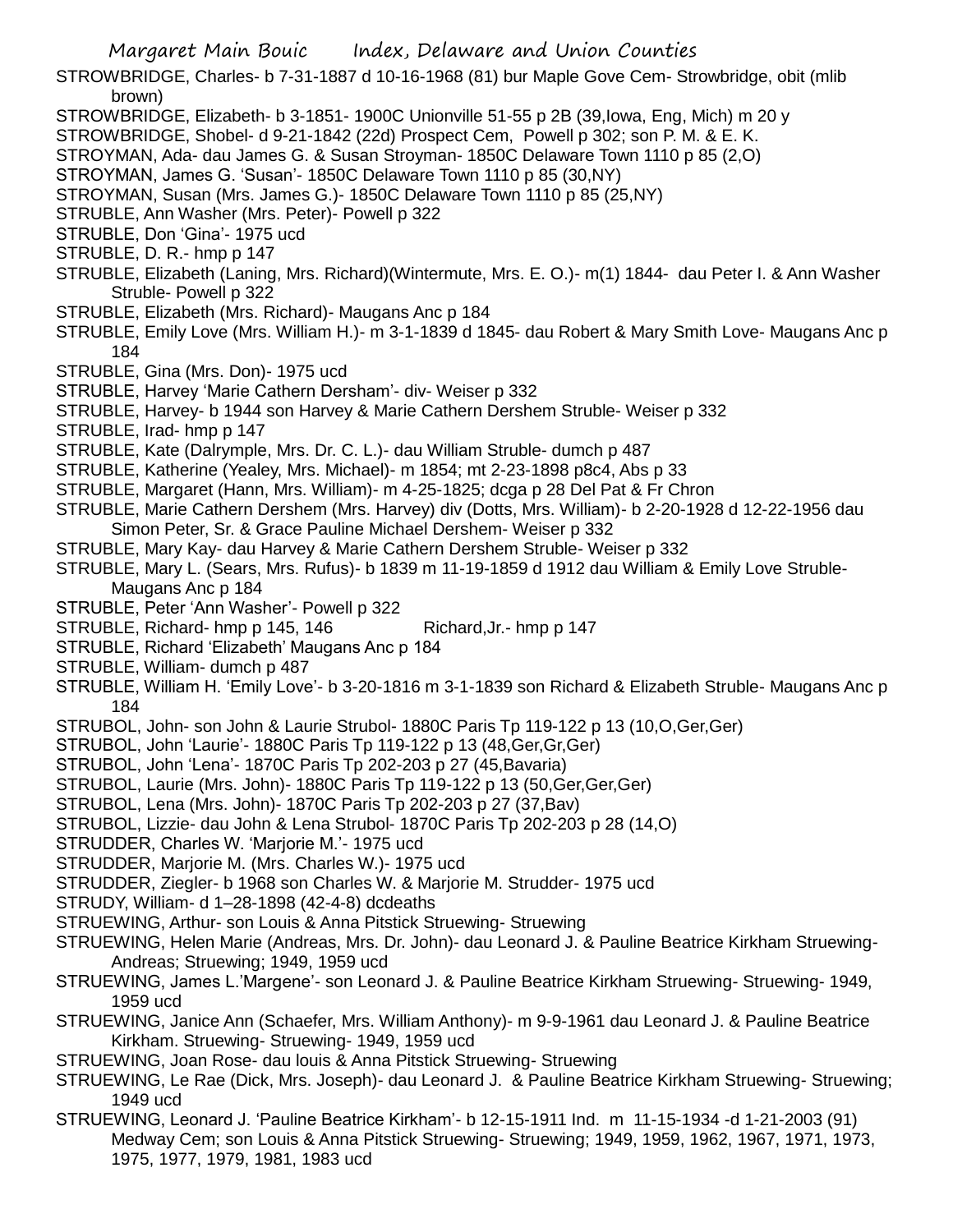STRUEWING, Mary- dau Louis & Anna Pitstick Struewing- Struewing

STRUEWING, Paul- son Louis & Anna Pitstick Struewing- Struewing

- STRUEWING, Pauline Beatrice Kirkham (Mrs. Leonard J.)- b 11-15-1916 m 11-15-1934 d 12-25-2001 (85) Medway Cem- dau John & Etta Smith Kirkham- Struewing; ; 1949, 1959, 1962, 1967, 1971, 1973, 1975, 1977, 1979, 1981, 1983 ucd
- STRUEWING, Ralph- son Louis & Anna Pitstick Struewing- Struewing
- STRUEWING, Rita- dau Louis & Anna Pitstick Struewing- Struewing
- STRUEWING, Romilda (Sink, Mrs. )- dau Louis & Anna Pitstick Struewing- Struewing
- STRUGNELL, Rebecca (Mrs. Sydney Beach)- McKitrick p 477
- STRUGNELL, Rita Maud (McKittrick, Mrs. Gerald Lyle)- b 9-3-1910 m 5-18-1935 dau Sydney Beach & Maud Rebecca Strugnell- McKitrick p 477
- STRUGNELL, Sydney Beach 'Maud Rebecca'- McKitrick p 477
- STRUMBO, Mary Louis (Henry, Mrs. Richard E.)- b 1929 m 1947- Rausch (1(10)621) III p 312
- STRUMP, W.- 1883 uch IV p 507
- STRUNK, Barbara (Mrs. Henry)-- 1850C Taylor Tp 1131-1149 p 168 (30,O)
- STRUNK, Benjamin- son Henry & Barbara Strunk- 1850C Taylor Tp 1131-1149 p 168 (1,O)
- STRUNK, Brian- b 1969 son Ronald E. & Joyce E. Strunk- 1971 dcd
- STRUNK, C. E.- dau Henry & Barbara Strunk- 1850C Taylor Tp 1131-1149 p 168 (5,O)
- STRUNK, Henry 'Barbara'- 1850C Taylor Tp 1131-1149 p 168 (36, Pa)
- STRUNK, James W.- son Henry & Barbara Strunk- 1850C Taylor Tp 1131-1149 p 168 (4,O)
- STRUNK, Joyce E. Schobalock (Mrs. Ronald Edward)- m 10-22-1966- Strunk; 1969, 1971 dcd
- STRUNK, Kristie- dau Ronald E. & Joyce E. Strunk- Strunk
- STRUNK, Levi- son Henry & Barbara Strunk- 1850C Taylor Tp 1131-1149 p 168 (7,O)
- STRUNK, Merrill- Strunk

STRUNK, Ronald Elwood 'Joyce E. Schobelock'- m 10-22-1966 son Merrill Strunk- Strunk- 1969,, 1971 dcd STRUNK, William H.- son Henry & Barbara Strunk- 1850C Taylor Tp 1131-1149 p 168 (9,O)

- STRUNKENBERG, Charles 'Magdalena Blau'- b 10-19-1854 m 6-29-1882 d 1-21-1935 St. John's Cem, DJ p 69- son Heinrich Carl & Johanna Charlotte Bopp Strunkenberg- ped Sarah Sue Strunkenburg Halley 8, unec XX p 8; 1900C Darby Tp 246-255 p 2B (45,O,Ger,Ger) m 31y
- STRUNKENBERG, Dianne Louise Wilhelm (Mrs. Walter Edward)- m 4-13-1969 dau Howard C. Wilhelm-Rausch (142822), (163422); 1979, 1981, 1983 ucd
- STRUNKENBERG, Dorothy (Burns, Mrs. Ralph Harry Oscar) m 9-7-1944 dau Edward & Martha Hegenderfer Strunkenberg- Rausch 14415, II p 271; St. Paul p 19, 88; obit Walter Edward (mlib brown); obit Ray (mlib brown)
- STRUNKENBE/URG, Edward Michael 'Martha K. Hegenderfer'- b 1-30-1888 m 9-5-1908 d 6-18-1949 St. John's Cem, DJ p 65- son Charles & Magdalena Blau Strunkenburg- ped Sarah Sue Strunkenburg Halley 4, unec XX p 8 obit Ray (mlib brown); obit Walter C. (mlib, Brown; 1900C Darby Tp 2246-255 p 12B (12,O,O,O); 1910C Darby Tp 113 p 6A (22,O,O,O) m 2y
- STRUNKENBERG, Emma Boerger (Mrs. Henry)-b 6-15-1889 m 2-1908 d 3-2-1912 St. John' s Lutheran Cem, DJ p 55 dau Micahel & Amelia Rausch Boerger- Rausch 1632 II p 275; 1910C Dover Tp 169-173 (20,O,O,O)
- STRUNKENBERG, Helen Mary- b 6-18-1912 d 11-9-1912 St, John's Lutheran Cem, DJ p 65- dau Edward & Martha Hegenderfer Strunkenberg
- STRUNKENBERG, Henry C. 'Emma Boerger'- b 10-13-1885 m 2-1908 d 9-4-1929 St. John's Cem, DJ p 69 son Charles & Magdalena Blau Strunkenberg- ; Rausch (1632); 1900C Darby Tp 246-255 p 12B (14,O,O,O); 1910C Dover Tp 169-173 (24,O,O,O)
- STRUNKENBERG, Kristen Ann- dau Walter Edward & Dianne Wilhelm Strunkenberg- Strunkenberg
- STRUNKENBERG, LeRoy- b 3-1912 d 1917 son Henry C. & Emma Boerger Strunkenberg- St. John's Cem, DJ p 55- Rausch 16321 II p 275
- STRUNKENBERG, Lillian (Scheiderer, Mrs. Royt)- b 3-28-1910 m 1-18-1929 dau Henry & Emma Boerger Strunkenberg- Rausch 16322 II p 275; 1910C Dover Tp 169-173 (1/12,O,O,O)
- STRUNKENBERG, Magdalena Blau "Lena"(Mrs. Charles)- b 1-7-1862 m 6-29-1882 d 11-10-1928 St. John's Cem, DJ p 69- dau Michael & Rosine Peters Blau- ped Sarah Sue Strunkenburg Halley 9, unec XX p 8; 1900C Darby Tp 246-255 p 12B (38,O,Ger,Ger)- m 18y; 1910C Darby Tp 113 p 6A (48,Ger,Ger,Ger)- m 31y, 4 ch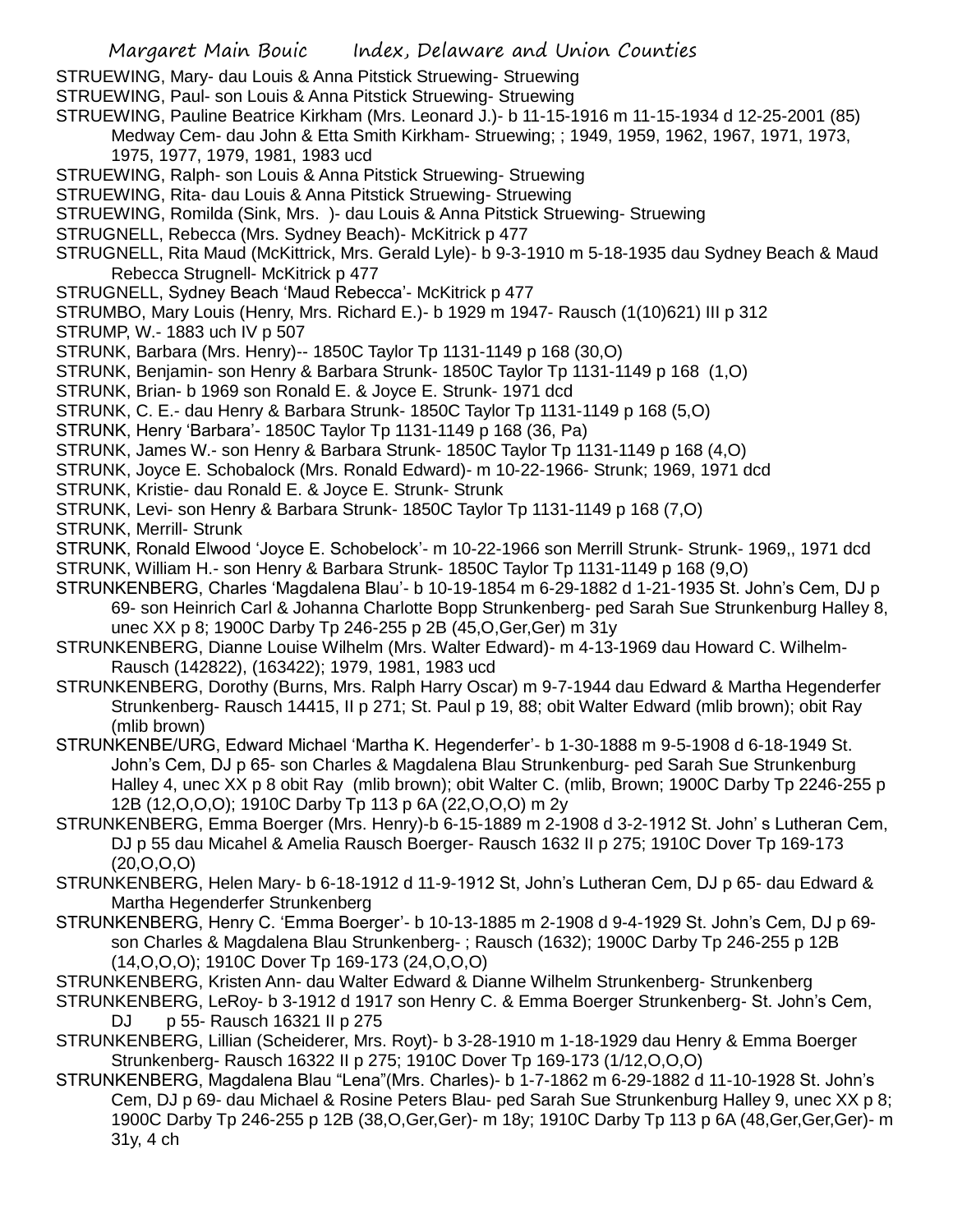- STRUNKENBE/URG, Martha K. Hegenderfer (Mrs. Edward Michael)- b 10-6-1888 m 9-5-1908 d 12-15-1953 St. John's Lutheran Cem p 65; dau Gottlieb John & Elizabeth Catherine Blumenschein Hegendoerferped Sarah Sue Strunkenburg Halley 5, unec XX p 8 obit Walter Edward, mlib (brown); obit Ray (mlib brown); 1910C Darby Tp 113 p 6A (21,O,O,O)
- STRUNKENBERG, Mary C.- b 4-1883 dau Charles & Magdalena Blau Strunkenberger- 1900C Darby Tp 246- 255 p 12B (17,O,O,O)

STRUNKENBERG, Mary (Rausch, Mrs. Henry J.)- b 4–15-1883 m 10-20-1901 Rausch (14(10) , II p 272

- STRUNKENBERG, Raymond- b 4-1-1909 d 7-31-1975 Sr. John's Cem, DJ p 65- son Edward M. & Martha Hegenderfer Strunkenberg- Strunkenberg; 1910C Darby Tp 113 p 6A (1 11/12,O,O,O) 1959, 1962, 1967, 1971, 1973, 1975 ucd; obit (mlib brown); obit Walter (mlib brown)
- STRUNKENBE/URG, Rosina Caroline Boerger (Mrs. Walter Eric Henry)- b 11-21-1919 m 11-24-1940 d 1-16- 1974 St. John's Lutheran Cem, DJ p 73 dau Leo Philip & Elnora M. Mayer Boerger- ped Sarah Sue Strunkenburg Halley 3, unec XX p ; Rausch 14282 III p 282; obit (mlib brown), obit Walter (mlib brown); 1959, 1962, 1971 ucd
- STRUNKENBU/ERG, Sara Sue (Halley, Mrs. Walter Earl)- b 9-26-1942 m 8-29-1964 dau Walter Eric Henry & Rosina Caroline Boerger Strunkenburg- ped Sarah Sue Strunkenburg Halley 1, unec XX p 8 Rausch 142821 III p 282, 163421, III p 297; obit Rosina, (mlib brown); obit Walter E. (mlib brown); 1959, 1962 ucd
- STRUNKENBERG, Willy S.- b 10-1891 son Charles & Madalena Blau Strunkenberg- 1900C Darby Tp 246-255 p 12B (8,O,O,O)
- STRUNKENBURG, Heinrich Carl 'Johanna Charlotte Bopp'- b 5-24-1819 d 9-12-1894 ped Sarah Sue Strunkenburg Halley 16, unec XX p 8
- STRUNKENBURG, Johanna Charlotte Bopp (Mrs. Heinrich Carl)- b 12-16-1818 d 11-26-1888-ped Sarah Sue Strunkenburg Halley 17, unec XX p 8
- STRUNKENBERG, Walter Edward 'Dianne Louise Wilhelm'- b 8-15-1947 m 4-13-1969 d 7-4-2003 (55) St. John's Cem- son Walter Eric Henry & Rosina Boerger Strunkenberg- Rausch 142822, 163422 III p 297; obit Walter Edward (mlib brown); obit Rosina (mlib brown); 1959, 1962, 1967, 1979, 1981 ucd
- STRUNKENBURG, Walter Eric Henry 'Rosina Caroline Boerger'- b 10-4-1915 m 11-24-1940 d 3-4-1970 St. John's Cem, DJ p 73 son Edward Michael & Martha K. Hegenderfer Strunkenburger- ped Sarah Sue Strunkenburg Halley 2, unec XX p 8; Rausch (14282) ; obit Rosina (mlib brown); obit (mlib brown); 1962 ucd
- STUDEVANT, Marshall- d 6-29-1872 (85y9m) Porter Tp, dcdeaths

STRUDEVANT, Mary- d 9-21-1869 (2-0-0) b Vanwert,O dau Marshall & Ira Janes Sturdevant- dcdeaths

- STRUPPER, Blanche (Judy, Mrs. )- dau Mamie Strupper- Strupper
- STRUPPER, Buelah F. Karr (Mrs. )Rhodes, Mrs. )- sister George and John Karr- Strupper
- STRUPPER, Buelah (Smith, Mrs. )- dau Buelah F. Karr Strupper Rhodes- Strupper
- STRUPPER, Charles W. 'Marjorie'- son Mamie Strupper; 1973, 1977, 1979, 19981, 1983 ucd
- STRUPPER, Charles W.'Irene E.'- Strupper; 1967, 1971 ucd
- STRUPPER, Charles W.- son Buelah F. Karr Strupper Rhodes- Strupper
- STRUPPER, Donald- b 1953 son Charles W. & Irene E. Strupper- 1967 ucd
- STRUPPER, Eugene- on Buelah F. Karr Strupper Rhodes- Strupper
- STRUPPER, Grace (Baldwin, Mrs. )- dau Mamie Strupper- Strupper
- STRUPPER, Guy Lewis'Patricia Ann Cox'- m 12-5-1975 son Charles H. Strupper- Strupper
- STRUPPER, Irene E Schearer (Mrs. Charles W.)- b 1917 d 5-1873 (55) Oakdale I p 65 (O-R9-6)- 1967, 1971 ucd
- STRUPPER, Mamie- d 4-14-1964- Strupper
- STRUPPER, Margaret (Martin, Mrs. )- dau Buelah F. Strupper Rhodes- Strupper
- STRUPPER, Marjorie M. (Mrs. Charles W.)- 1973, 1977, 1979, 1981, 1983 ucd
- STRUPPER, Patricia Ann Cox (Mrs. Guuy Lewis)- m 12-5-1975 dau Joseph G. Cox- Strupper
- STRUPPER, Peggy (Karshner, Mrs. )- dau Mamie Strupper- Strupper
- STRUPPER, Rodney- b 1968 son Charles W. & Marjorie Strupper- 1973, 1979, 1981 ucd
- STRUPPER, William- son Mamie Strupper- Strupper
- STRUTHER, Rev. Allen B.- hmp p 143
- STRUTNER, Alexander L. 'Alice Irene Long'- Strutner
- STRUTNER, Alice Irene Long (Mrs. Alexander L.)- Strutner
- STRUTNER, Carolyn (Mrs. Dr. Norman L.)- Strutner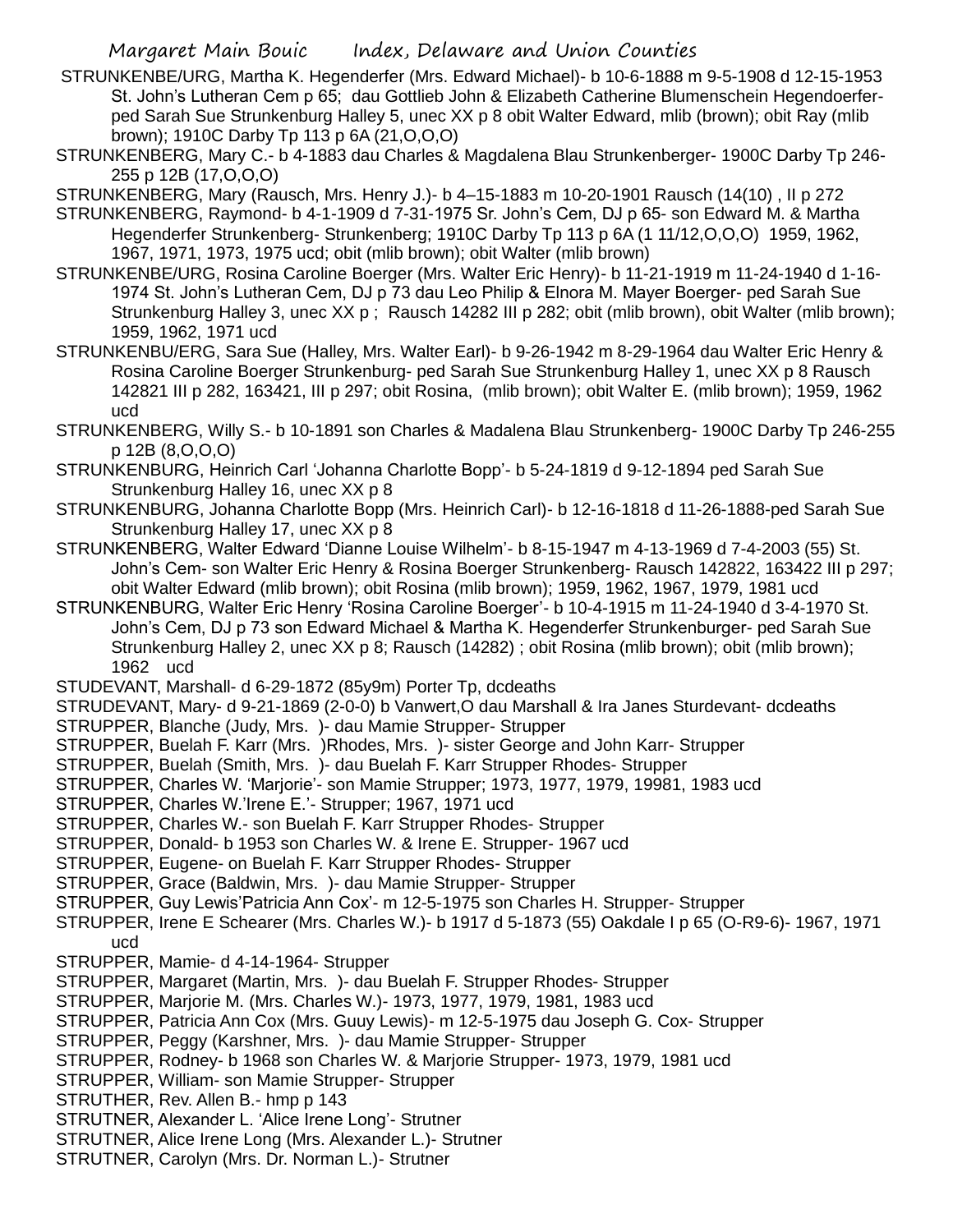STRUTNER, Carolyn (Mrs. Richard E.)- Strutner

- STRUTNER, Frances Mary Valiquette (Mrs. Robert E.)- b 5-20-1926 m 8-21-1948 d 7-22-2002 (76)bur Pataskala- dau Durward B. & Mary Margaret Statkocki Valiquette- Strutner
- STRUTNER, Gary A, 'Susan'- son Robert E. & Frances Mary Valiquette Strutner- Strutner
- STRUTNER, Gerald E. 'Joyce'- son Alexander L. & Alice Irene Long Strutner- Strutner
- STRUTNER, John R. 'Linda'- son Robert E. & Frances Mary Valiquette Strutner- Strutner
- STRUTNER, Laura (Mrs. Raymond J.)- Strutner
- STRUTNER, Linda (Mrs. John R.)- Strutner
- STRUTNER, Dr. Norman L. 'Carolyn'- son Alexander L. & Alice Irene Long Strutner- Strutner
- STRUTNER, Raymond J. 'Laura'- son Alexander L. & Alice Irene Long Strutner- Strutner
- STRUTNER, Richard E. 'Carolyn'- son Robert E. & Frances Mary Valiquette Strutner- Strutner
- STRUTNER, Robert E. "Bob" 'Frances Mary Valiquette'- b 10-25-1926 Wi. M 8-21-1948 Toledo d 2-15-2004
- Milcrest, Marysville, O. Pataskala Cem. son Alexander L. & Alice Irene Long Strutner- Strutner STRUTNER, Susan (Mrs. Gary A.)- Strutner
- 
- STRUTT, Anna Waller (Mrs. Christopher)- Powers Pat p 77, 253
- STRUTT, Christopher 'Anna Waller'- Powers Pat p 77, 253
- STRUTT, Elizabeth (Bosworth, Mrs. Thomas)- b c 5-15-1594 m 7-20-1620 dau Christopher & Anna Waller Strutt- Powers Pat p 77, 253, 255
- STRYKER, Kent- Madison Co, Gen Soc.- unec XVIII p 49
- STRYKER, Rev. William M.- hmp p 124
- STUARD, Catherine- dau William B. Stone- dcw Bk 3 p 367
- STUARD,?m Eleanor (Mrs. )- 1840C Paris Tp 968 p 43- 1f (40-50), 2m (20-30), 2f (20-30); 1m (10-15) 3m (-5)
- STUARD, Louisa Stone- dau William B. Stone- dcw Bk 3 p 367
- STUARS?, James- 1840C Jerome Tp 1184 p 52 1m (50-60), 3f (20-30), 1m (15-20) 1m (10-15)
- STUART, —hjt p 46; Nash p 169
- STUART,–family of Ruth McKeown #34, unec VII p 31, XI p 37, XII p 25; of Joy Wells Dyer #64, unec V p 1, IX p 25, X p 2, XII p 13; Esther Marsh #55 Unec V p 2, VII p 7
- STUART, Abigail (Donohoe, Mrs.Charles L.)- m 1855; unec V p 9
- STUART, Adeline- b 8-24-1820 dau Nathaniel & Keziah Tobey Stuart- unec VIII p 20; 1850C Milford Center, Union Tp 1209-1227 p 181 (32,O)
- STUART, America dau James & Elizabeth A. Stuart- 1850C Allen Tp 1551-1571 p 230 (10,O)
- STUART, Amy (Higinbotham, Mrs. Erin)- dau Cloyce & Nancy Organ Stuart- Stuart
- STUART, Anita (Visintine, Mrs. Dr. Robert)- m 11-10-1960- dau A. T. Stuart & Mars Carl Ross- Stuart
- STUART, Brian 'Cande Sue Leopard''Laurie'- m 7 -18-1980 son Cloyce & Nancy Organ Stuart- Stuart
- STUART, Cande Sue Leopard (Mrs. Brian)- m 7-18-1980 dau Robert & Ruth Ann Leopard Stuart- Stuart
- STUART, Caroline- dau James & Elizabeth A. Stuart- 1850C Allen Tp 1551-1557 p 230 (8,O)
- STUART, Charles- 1883 uch IV p 557
- STUART, Charles F. 'Rosa'- b 7-12-1856 son Orlando & Elsie B. Fairfield Stuart- unec IV p 56, VIII p 20, XVII p 3; mt 10-26-1887, Abs p 41; 1880C Marysville 355-392 p 25 (23,O,NY,O)
- STUART, —infant son- d 8-11-1921 SR Oakdale I p 125 (F-R7-6)
- STUART, Charles- parents of Mrs. Susan A. Biggs- dg 12-8-1893, Cry Ab p 142
- STUART, Charles W.- 1915 uch p 317
- STUART, Cloyce 'Nancy Organ'- m 1953- Stuart
- STUART, Cynthia Ann "Cindy" (Pulkrabek, Mrs. Jack)- b 6-13-1957 dau William Callas & Wilda Jean Osborn Stuart- Milligan VI p 1; 1985 uch p 97; 1961, 1964 dcd
- STUART, Debbie Sue- b 1-1-1960 dau William Dallas & Wilda Jean Osborn Stuart- Milligan VI p 1; 1985 uch p 97; 1961, 1964 dcd
- STUART, Eleanor- 1850C Union Tp 1230-1248 p 182 (71,Md)
- STUART, Elija- b 6-3-1811 son Nathaniel & Keziah Tobey Stuart- unec VIII p 20
- STUART, Eliza (Mrs. )- in Memoriam by Sincerity Lodge- mt 11-17-1897 p 8,
- STUART, Eliza A. (Green, Mrs. Theodorus)- b 6-3-1811 NY m 1-1836 d 2-19-1890- mt 2-26-1890 p5c6, Abs p 11- dau Nathaniel Stuart; 1985 uch p 134- sister Mrs. A. F. Williams & Mrs. E. Stuart; ; 1883 uch V p 414; 1850C Liberty Tp Un Cp 929 (39,NY)
- STUART, Eliza (Mrs. John J.)- b 1832 d 1897 Claibourne Cem p 34; 1870C Claibourne Tp 285-261 p 36 (33,Pa); 1870C Claibourne Tp 285-281 p 36 (33,Pa); 1880C Leesburg Tp 226 p 23 (46,Pa,Pa,Pa)
- STUART, Elizabeth A. (Mrs. James)- 1850C Allen Tp 1551-1571 p 230 (33,Va)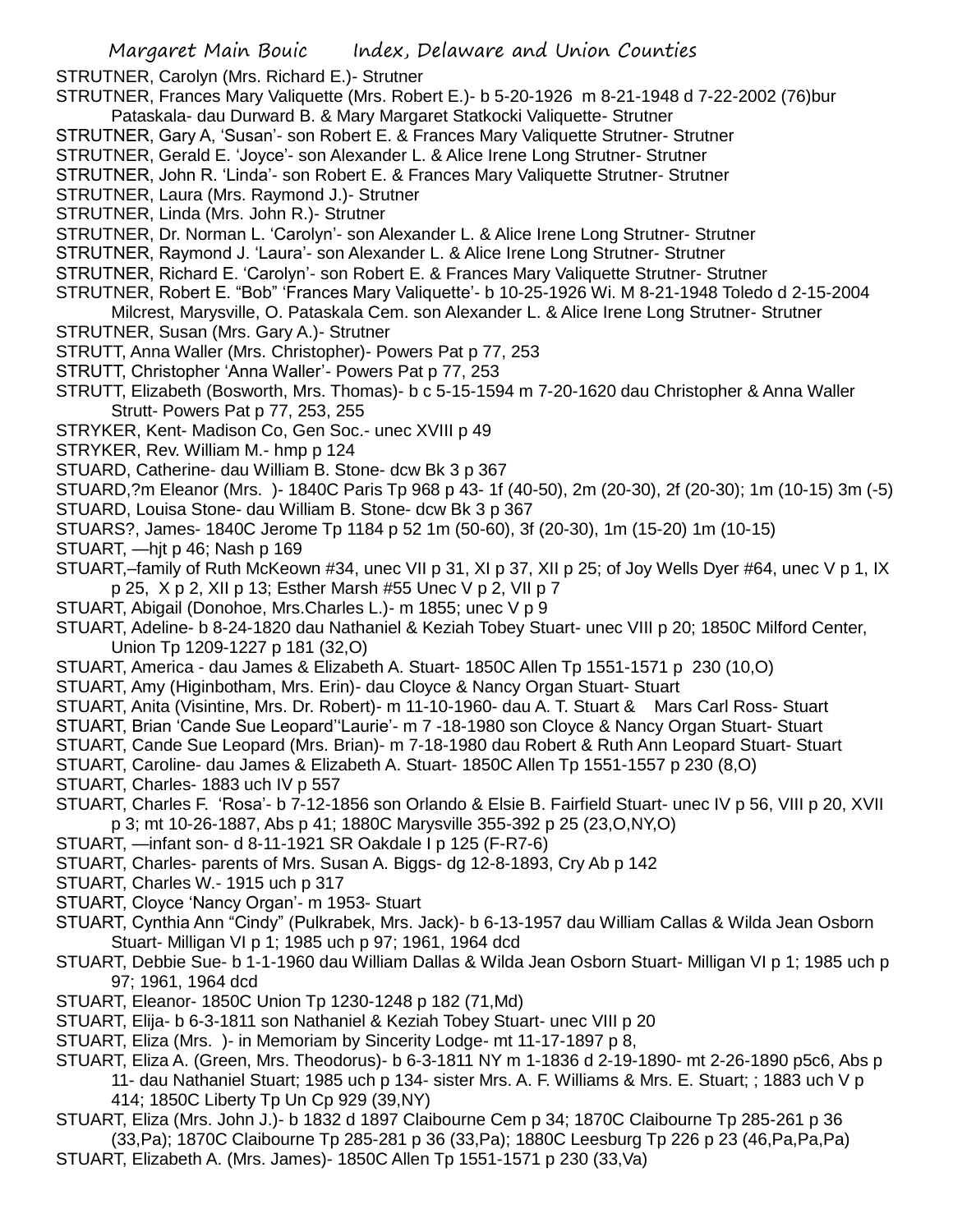STUART, Elizabeth (Mrs. Joseph)- d March (76) Baughan Cem, lptw p 8

STUART, Elizabeth (Wells, Mrs. Orlando)- b 11-7-1840 m 2-21-1859 ucm d 1915 dau Orlando & Elsie Benedict Stuart- query unec IV p 56, V p 52, VIII p 20, XVII p 3; mt 10-26-1887, Abs p 41; ped Joy Wells Dyer #63 9; ped Linda Smiley #97 25; unec VII p 16

- STUART, Ellenor- 1850C Union Tp 1230-1248 p 182 (71,Md)
- STUART, Elsie (Mrs. Charles F.)- query- unec XVII p 3
- STUART. Elsie B. Fairfield (Mrs. Orlando)-b 4-2-1822 m 1-1-1840 ped Joy Wells Dyer #63 19; mt 10-26-1887 -
- Abs p 41; unec IV p 56, Powell p 20; 1880C Leesburg Tp 215 p 22 (58,NY.NY.NY)
- STUART/STEWART. Elsie (Mrs. Orlanda)- d (79) mt 9-4-1901, p7c2; Abs p 14
- STUART, Emily- dau James & Elizabeth A. Stuart- 1850C Allen Tp 1551-1571 p 230 (13,O)
- STUART, Enoch L.- son James & Elizabeth A. Stuart- 1850C Allen Tp 1551-1571 p 230 (5,O)
- STUART, Ephraim 'Ester Mary Hutchinson'- unec IV p 45
- STUART, Ephraim- son Georg & Frances Stuart- 1880C Liberty Tp Un Co 873-890 p 13 (4,O)
- STUART, Ephraim- b 6-28-1809 son Nathaniel & Keziah Tobey Stuart- unec VIII p 20
- STUART, Ester Mary Hutchinson (Mrs. Ephraim)- unec IV p 45
- STUART, Ezra- 1820C Bennington Tp
- STUART, Frances (Mrs. Georg)- 1850C Liberty Tp Un Co 873-890 p 131 (26,O)
- STUART. Galbreath- Pabst p 1 [ 9
- STUART, George- 1883 uch III p 331
- STUART, George- b 6-28-1817 son Nathaniel & Keziah Tobey Stuart- unec VIII p 20
- STUART, -(Mrs. George) Pabst p 5 p 5 2 p 110
- STUART, Georg 'Frances'- 1850C Liberty Tp un Co 873-890 p 131 (23,NY)
- STUART, George 'Hazel Perfect'- d 8-1963 Stuart; obit Hazel, (mlib brown)
- STUART, Gregg 'Karen'- son Clyde & Nancy Organ Stuart- Stuart
- STUART, Hannah- 1850C Jerome Tp 1812-1833 p 265 (45,NY)
- STUART, Harriet E.- dau James & Elizabeth A. Stuart- 1850C Allen Tp 1551-1571 p 230 (2,O)
- STUART, Harry 'Mary Daily'- Powers p 132
- STUART, Hattie Davis (Mrs. John W.)- Claibourne Cem p 40
- STUART, Hazel Perfect (Mrs. George)- d 8-19-1968 Largo- dau Will & Julia Perfect- obit (mlib brown)- Stuart
- STUART, Hulda Florence Milligan (Mrs. William Dallas)- b 1-29-1907 m 7-22-1931 dau William Joseph & Ora Marie Bill Milligan- Milligan IV p 1; 1985 uch p 971961, 1964 dcd
- STUART, Irene Catherine (McKitrick , Mrs. Harold Garfield)- b 4-23-1918 m 7-26-1942- McKitrick p 449
- STUART, Isaac- b 8-18-1812 son Nathaniel & Keziah Tobey Stuart- unec VIII p 20
- STUART, James- pension- mt 5-2-1900 p5c2; Abs p 7
- STUART, James A.- son John A. & Mary E. Stuart- 1850C Paris Tp 577-590 p 88 (2,O)
- STUART, James 'Elizabeth A.- 1850C Allen Tp 1551-1571 p 230 (47,Pa)
- STUART, Jane- b 6-10-1824- dau Nathaniel & Keziah Tobey Stuart- unec VIII p 20
- STUART, Jesse- 1976 dch p 51
- STUART, J. J.- d 11-21-1900 (68) Claibourne Cem unec XIV p 11; Affidavits p 8
- STUART. —(Mrs J. J.)- d Friday (64y12d) cancer of stomach- mt 11-3-1897, Abs
- STUART, John A. 'Mary E.'- 1850C Paris Tp 577-590 p 88 (24,O)
- STUART, Dr. John Alvin Stuart; 1985 uch p 107; pastor Marysville Presbyterian Church
- STUART, John J. 'Eliza'- b 1832 d 1900 Claibourne Cem p 34; 1870C Claibourne Tp 285-281 (35,Pa); 1880C Leesburg Tp 226 p 23 p 186C (48,Pa,Md,Pa); 1900C Leesburg Tp 284-287 p 12A (67. Pa,Pa,.Pa)
- STUART, John J. 'Lucinda D.'- 1850C Jerome Tp 1811-1832 p 265 (24,Va)
- 
- STUART, John 'Mary Cooper'- Stuart
- STUART, John S.- b 1897 d 1899 son John W. & Hattie Davis Stuart- Claibourne Cem p 40
- STUART, John W. 'Hattie Davis'- Claibourne Cem p 40
- STUART, Capt. Joseph- d 8-11-1838 Baughan Cem lptw p 8; dumch p 134; 1883 uch V p 414
- STUART, Joseph- b 1762 d 1836 query by Joy Wells Dyer unec XIV p 14
- STUART, Joseph-b 6-4-1828 son Nathaniel & Keziah Tobey Stuart- unec VIII p 20; 1850C Liberty Tp Un Co 927-944 p 139 (22,NY)
- STUART, Julia .- b 6-4-1837 d 9-27-1850 d 9-28-1850 Baughan Cem lptw p 8; dau Nathaniel & Keziah Tobey Stuart-unec VIII p 20; 1850C Liberty Tp Un Co 927-944 p 139 (19,NY)
- STUART, Karen (Mrs. Gregg)- Stuart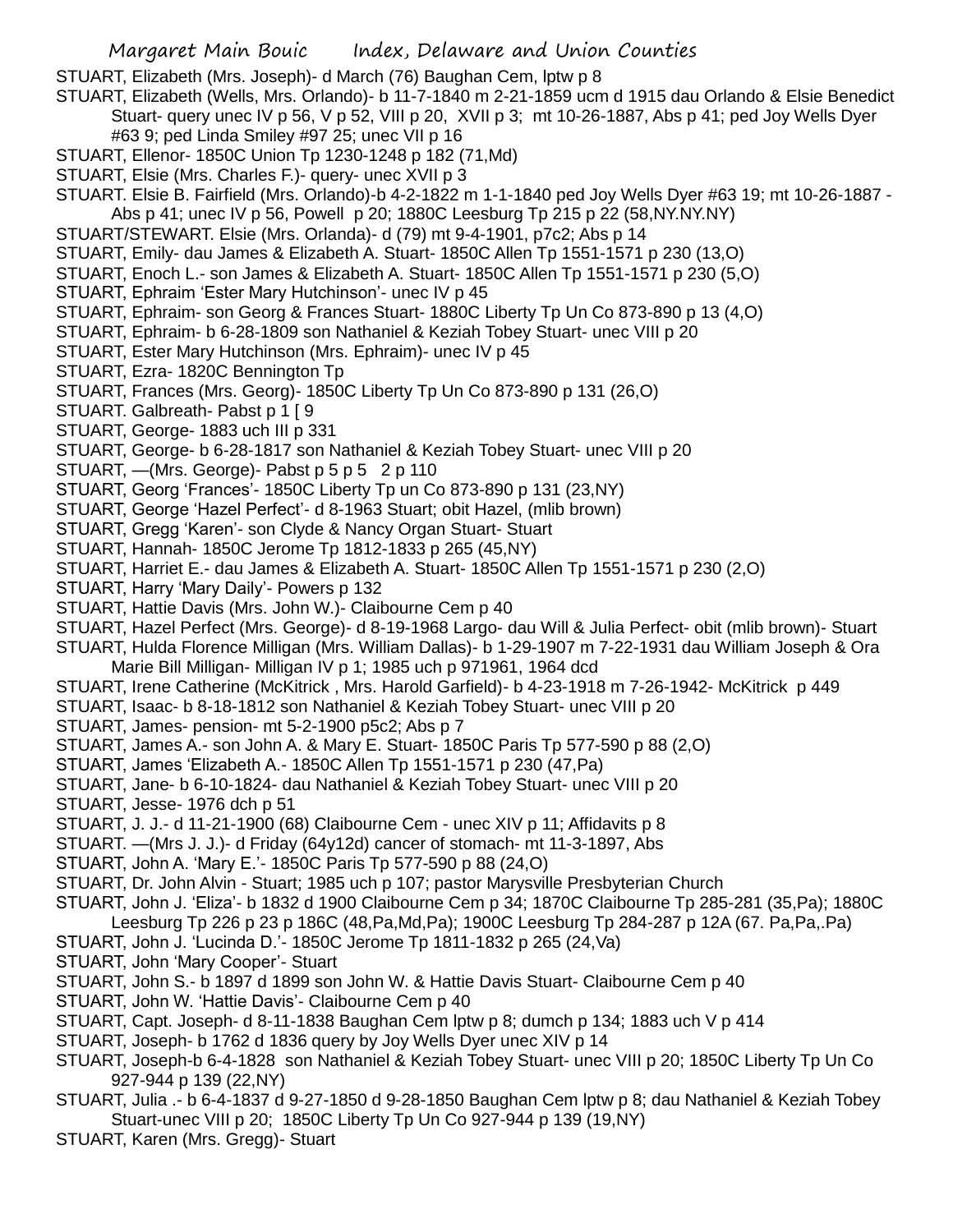- STUART, Keziah Toby (Mrs. Nathaniel)- b 5-25-1789 m 7-5-1808 d 8-20-1859 (70-2-25) Baughan Cem, lptw p 8; mt 8-31-1859; Abs p 34; dumch p 134; 1883 uch V p 414; unec IV p 26, 56; VIII p 20; 1850C Liberty
	- Tp Un Cp 927-944 p 139 (61,NH)
- STUART, Laurie (Mrs. Brian)- Stuart
- STUART, Leland Lawrence (Chappelear, Mrs. Thornton)- White (123)
- STUART, Lucinda- b 1-26-1814 dau Nathaniel & Keziah Tobey Stuart- unec VIII p 20
- STUART, Lucinda D. (Mrs. John J.)- 1850C Jerome Tp 1811-1832 p 265 (29,Va)
- STUART, Lyle 'Mary Louise Strawn'- Stuart; obit Mary Louise (mlib brown)
- STUART, Margaret A.- dau James & Elizabeth A. Stuart- 1850C Allen Tp 1551-1571 p 230 (4/12,O)
- STUART, Mary Cooper (Mrs. John)- parents of Morgan Elizabeth- Stuart
- STUART, Mary Daily (Mr. Harry)- dau John & Elizabeth Ann Whjite Daily- Powers p 132
- STUART, Mary E. (Mrs. John A.)- 1850C Paris Tp 577-590 p 88 (21,O)
- STUART, Mary Louise Strawn (Mrs. Lyle) d 8-24-1969 (46) dau John Strawn- Stuart; obit ,mlib
- STUART, Mary- b 8-30-1826 dau Nathaniel & Keziah Tobey Stuart- unec VIII p 20
- STUART, Mary (Randall, Mrs. Thomas)- m 2-6-1827 ucm 130; 1883 uch III p 287
- STUART, Mary (Stevens, Mrs. Elisha C.)-lic m 8-10-1843 ucm; unec VI p 4
- STUART, Mattie Rose Bennett (Mrs. Dr. Richard B.)- m 7-1-19– dau Louis F. Bennett- Stuart
- STUART, Melysa- b 12-9-1818 d 6-5-1865 dau Nathaniel & Keziah Tobey Stuart- unec VIII p 20
- STUART, Michael William- b 8-2-1962 son William Dallas & Wilda Jean Osborn Stuart- Stuart; 1985 uch p 97
- STUART, Morgan Elizabeth- b 2-11-1998 dau John & Mary Cooper Stuart- Stuart
- STUART, Nancy (Lyons, Mrs. George)- mother of Charles- ucbirths p 6
- STUART, Nancy Organ (Mrs. Clyde)- m 1953- Stuart
- STUART, Nancy (Mrs. Randy)- Stuart
- STUART, Nathaniel 'Keziah Toby' -b 12-11-1786 m 7-5-1808 d 10-12-1872 Baughan Cem, lptw p 8- son Capt. Joseph Stuart- dumch p 134; 1883 uch V p 414; mt 8-31-1859, Abs p 34; unec IV p 26, 56; 1850C Liberty Tp Un Co 927-944 p 139 (63,Ct)
- STUART, Nathaniel- d 6-17-1840 (1y2m) Baughan Cem, lptw p 8
- STUART, Orlando b 8-15-1881- mt 10-26-1887, Abs p 41
- STUART, Orlando 'Elsie B. Fairfield'- b 10-21-1815/6 m 1-1-1840 son Nathaniel & Keziah Tobey Stuart- unec VIII p 20; ped Joy Wells Dyer #63 18; unec IV p 56, V p 52, VIII p 20; 1880C Leesburg Tp 215 (62,Ny,Ny,NY)
- STUART, Patricia (Finney, Mrs. )- dau Dr. John Alvin Stuart- Stuart
- STUART, Pearse- son Charles & Rosa Stuart- 1880C Marysville 355-392 p 25 (1 O,O,O)
- STUART, Randy 'Nancy'- son Cloyce & Nancy Organ Stuart- Stuart
- STUART, Dr. Richard B. 'Mattie Rose Bennett- m 7- son A. T. Stuart & Mrs. Carl Rose- Stuart
- STUART, Dr. Robert Brugh- son Dr. John Alvin Stuart- Stuart
- STUART, Rory John- son Lyle & Mary Louise Strawn Stuart- Stuart; obit Mary Louise (mlib brown)
- STUART, Rosa (Mrs. Charles)- 1880C Marysville 355-392 [ 25 (24,O,O,O)
- STUART, Roselia- dau John J. & Eliza Stuart- 1870C Claibourne Tp 285-281 p 36 (16,O)
- STUART, Sandra Lee- dau Lyle & Mary Louise Strawn Stuart- Stuart; obit Mary Louise (mlib brown)
- STUART, Solomon- 1820 Kingston Tp
- STUART, Susan A. Biggs (Mrs. Elder James A.)- b 4-7-1809 Va m 2-24-1834 d 11-20-1893, dau Charles Stuart- dg 12-8-1893, Cry Ab p 142
- STUART, Sylvia Ann (Legal, Mrs. Dennis Andrew)- m 10-28-1961 dau Dr. John Alvin Stuart- Stuart
- STUART, Vickie Lynn (Cooper, Mrs. John)- b 5-6-1958 m 9-30-1978 dau William Dallas & Wilda Jean Osborn
	- Stuart- Milligan VI p 1; 1985 uch p 97; 1961, 1964 dcd
- STUART, Wayne- son Cloyce & Nancy Organ Stuart- Stuart
- STUART, Wesley- btp p 9
- STUART, Willah/Wilda Jean "Billie" Osborn (Mrs. William Dallas)- m 7-10-1955- Milligan VI p 1; 1985 uch p 97; 1961, 1964 dcd
- STUART, William- land 1845- unec XIX p 6; uccp p 34, JB 3 p 485; CP 216 (1846) unec III p 48
- STUART, William Dallas 'Hulda F. Milligan'-b 9-15-1867 m 7-22-1931 d 10-29-1932- 1985 uch p 97; Milligan V p 1
- STUART, William Dallas 'Wilda/Willah Jean "Billie" Osborn'- b 4-19-1932 m 7-10-1955 son William Dallas /Paul& Hulda F. Milligan Stuart- Milligan VI p 1; 1985 uch p 97; 1964 dcd
- STUART, William- son George & Frances Stuart- 1850c Liberty Tp Un Co 873-890 p 131 (3/12,O)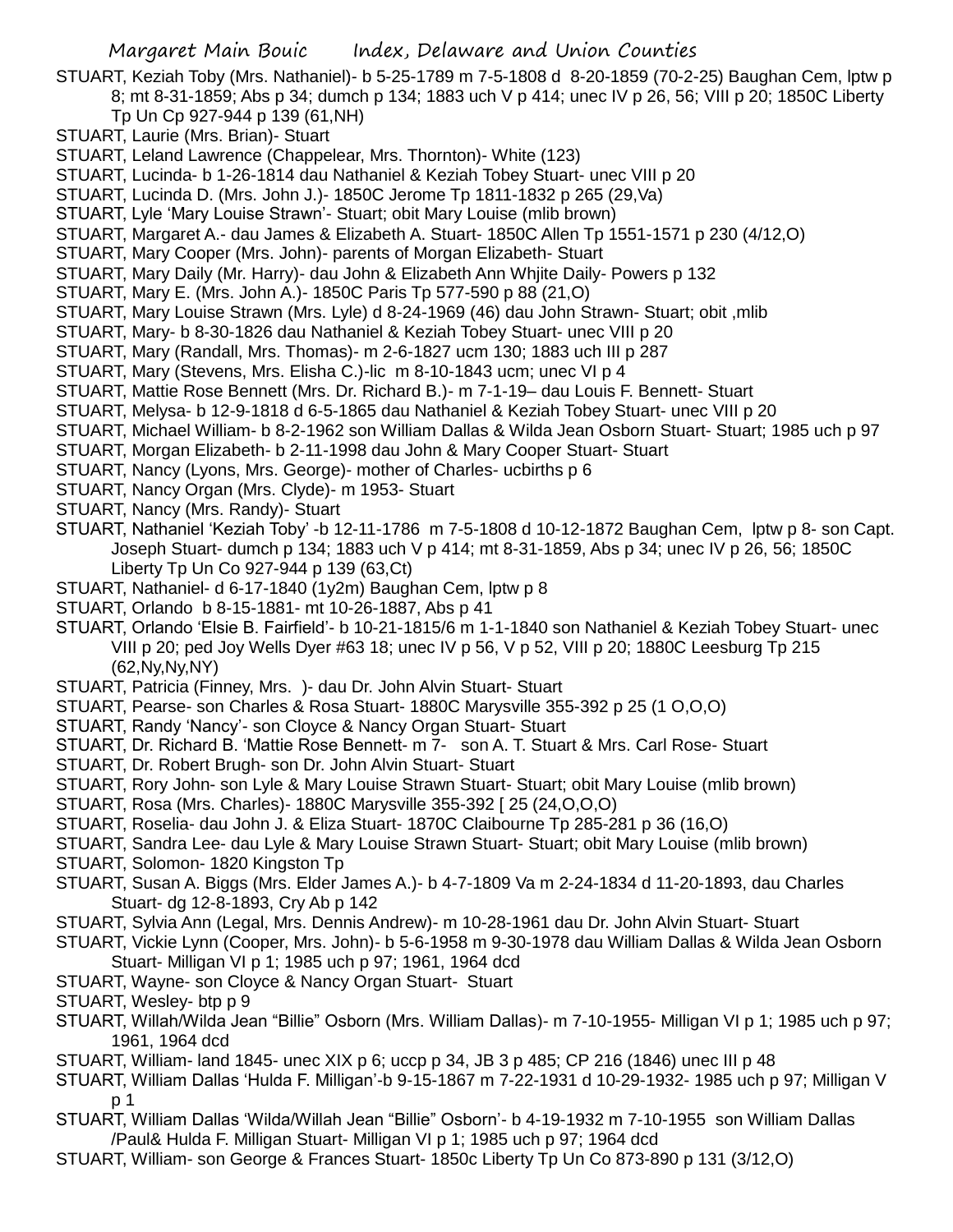STUART, William T.- son John J. & Lucinda D. Stuart- 1850C Jerome Tp 1811-1832 p 265 (6/12,O) STUART, William- son Wm. D. & Willah Stuart- 1964 dcd STUBAKER, Acineth- dau George & Jane Stubaker- 1850C Jerome Tp 1869-1890 p 273 (15,Pa) STUBAKER, Alpheus- son George & Jane Stubaker- 1850C Jerome Tp 1869-1890 p 273 (4,O) STUBAKER, Augustus- son George & Jane Stubaker- 1850C Jerome Tp 1869-1890 p 273 (6,O) STUBAKER, Elizabeth- dau George & Jane Stubaker- 1850C Jerome Tp 1869-1890 p 273 (13,O) STUBAKER, George 'Jane'- 1850C Jerome Tp 186901890 p 273 (–,Pa) STUBAKER, Jane (Mrs. George)- 1850C Jerome Tp 186 9-1890 p 273 (43,Pa) STUBAKER, Martha J.- dau George & Jane Stubaker- 1850C Jerome Tp 1869-1890 p 273 (2,O) STUBBEFIELD, Mary (Hardway, Mrs George)- m11-19-1835 Madison Co unec VII p 23 STUBBLEFIELD, Beverly- 1883 uch V p 161 STUBBLEFIELD, Edward- 1883 uch V p 486 STUBBLEFIELD, Caroline (King, Mrs. George W.)- m 10-22-1835 Madison Co unec VII p 23 STUBBLEFIELD Sarah (Evans, Mrs. Amos)- m 1-13-1823 Madison Co, unec IV p 64 STUBBLEFIED E.- land -unec XIV p 7 STUBBINS, B. A.- Powers p 306 STUBBINS, Hattie A. (Weiser, Mrs. Patterson Sterrett)- m 1-2-1890- Weiser p 804 STUBBLE, Catherine C.- dau Jacob & Lucy Ann Stubble- 1850C Oxford Tp 2715 p 153 (13,O) STUBBLE, Jacob 'Lucy Ann'- 1850C Oxford Tp 2715 p 153 (45,Ger) STUBBLE, John - son Jacob & Lucy Ann Stubble- 1850C Oxford Tp 2715 p 153 (16,O) STUBBLE, Lucy Ann (Mrs. Jacob)- 1850C Oxford Tp 2715 p 153 (50,Pa) STUBBLE, Mary- dau Jacob & Lucy Ann Stubble- 1850C Oxford Tp 2715 p 153 (9,O) STUBBS, Abigail Benjamin (Mrs. Joshua)(Woodward, Mrs. John)- b c 1624 m c 1641 Powers Pat p 22, 23, 24, 27, 28, 32 STUBBS, Alice Siva Howard (Mrs. William Albert)- b 6-19-1896 m 10-14-1919 dau Delbert & Anna Katherine Rausch Howard- Rausch 1741, II p 246 STUBBS, Bernice J.- dau Hollis D. & Josie Stubbs- 1910C Paris Tp 99-101 p 6B (3/12,O,O,O) STUBBS, Carl- 1910C Magnetic Springs 180-20 p 6B (19,O,O,O) clerk, general store STUBBS, Carolyn Jeanne- b 12-23-1948 dau William Albert, Jr. & Robbie Stuckey Stubbs- Rausch 174112 , III p 303 STUBBS, Carroll- b 2-1891 son John W. & Mary E. Stubbs- 1900C Paris Tp 211-217 p 12A (9,O,O,O) STUBBS, Carroll- son William & Mary Jarvis Stubbs- Stubbs STUBBS, Charles- son John W. & Mary E. Stubbs- 1880C Paris Tp 98-100 p 11 (3,O,O,O) STUBBS, Charles Newton 'Jettie Moore'- b 8-2-1876 m 9-18-1897 or 8-17-1898 (Hearl) d 9-17-1963 Oakdale I p 134 (F-R10-8)- son William & Mary Stubbs- Stubbs; 1900C Liberty Tp Un Co 241-246 p 11A (24,O,O,O) m 2y STUBBS, Chloe- boarder- b 1-1884; 1900C Paris Tp 204-210 (16,O,O,O) STUBBS, Clair- son Charles Newton & Jettie Moore Stubbs- Stubbs STUBBS, Delbert D.- d 8-11-1913 (1y5m) Oakdale 2578 (F161) I p 134 (F-R10-8) STUBBS, Donald R.- son Hollis D. & Josie Stubbs- 1910C Paris Tp 99-101 p 6B (2,O,O,O)

STUBBS, Elizabeth (Stimson, Mrs. Jonathan)- m c 1674 dau Joshua & Abigail Benjamin Stubbs- Powers Pat p 28

STUBBS, Elsie (Riley, Mrs. Fay)- b 6-13-1899 d 8-12-1982 dau Charles Newton & Jettie Moore Stubbs-Stubbs; 1900C Liberty Tp Un Cp 241-246 p 11A (1/12,O,O,ILL)

- STUBBS, Estella- b 10-1881 boarder- 1900C Paris Tp 173-177 p 10A (18,O,O,O)
- STUBBS, Gerald- son Charles Newton & Jettie Moore Stubbs- Stubbs
- STUBBS, Grace (Spain, Mrs. James)- dau Charles Newton & Jettie Moore Stubbs- Stubbs
- STUBBS, Harold- b 1903 Logan Co d 10-16-1908 (5y) Oakdale 2150 (67F) I p 113 (F-R4-2)
- STUBBS, Hollis D. 'Josie'- b 7-2-1879 d 12-20-1918 Oakdale I p 134 (F-R10-8) -son John W. & Mary E.

Stubbs- 1900C Paris Tp 211-217 p 12A (20,O,O,O); 1910C Paris Tp 99-101 p 6B (31,O,O,O) m 9y

- STUBBS, Imo Pearl (Miller, Mrs. Alvin W.0-- b 6-1886 d 1972 Oakdale II p 124 (K-R8-140- dau John W. & Mary E. Stubbs- 1900C Paris Tp 211-217 p 12A (13,O,O,O)
- STUBBS, Jettie Moore (Mrs. Charles Newton)- b 9-1876- m 8-17-1898 ucm (Hearl)- dau James W. Moore-
- Stubbs; mt 4-13-1904 p 7c3; Abs p 11; 1900C Liberty Tp un Co 241-246 p 11A (23,ILL,O,O) m 2y, 1 ch STUBBS, John 'Lela Williams'- McKitrick p 106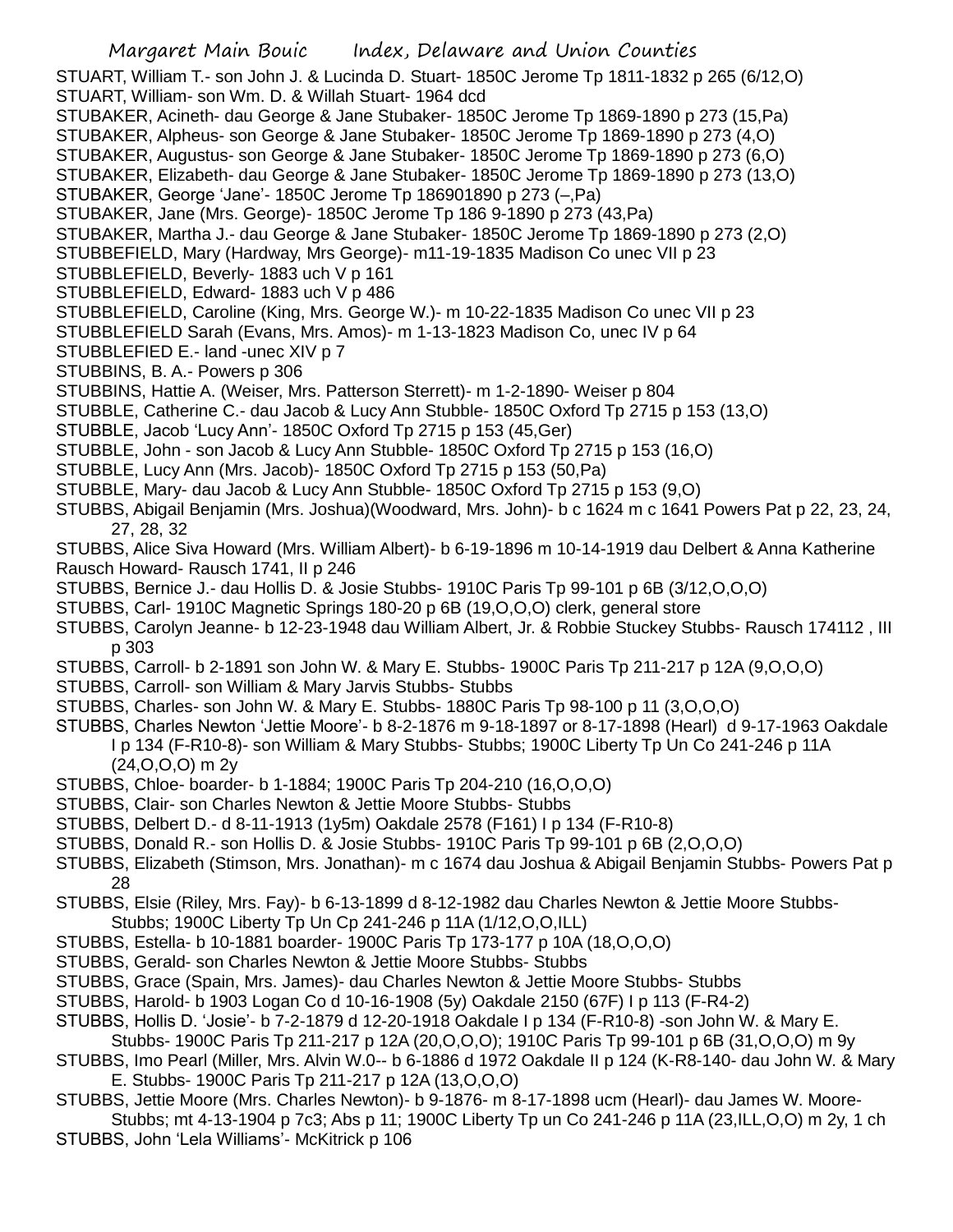STUBBS, John W. 'Mary E. Jarvis'- b 1845 Belmont Co m 11-1-1873 ucm 5368 d 6-7-1918 (73y) Oakdale I p 134 (F-R10-8) Army; 1880C Paris Tp 98100 p 11 (35,O,O,O); 1900C Paris Tp 211-217 p 11B

(55,O,O,Md) m 26y; 1910C Paris Tp 98-100 p 6B (65, O,O,Md) m 36y

- STUBBS, Joseph E.- 1880 dch p 576
- STUBBS, Joshua 'Abigail Benjamin'- Powers Pat p 24, 28, 29
- STUBBS, Josie (Mrs. Hollis D.)- b 1876 d 1953 Oakdale I p 134 (F-R10-8); 1910C Paris Tp 99-101 p 6B (33,O,O,O) m 9y 5 ch,m 4 living
- STUBBS, Lela Williams (Mrs. John)- dau Clark S. & Mursa Oliver Williams- McKitrick p 106
- STUBBS, Lettice- dau John W. & Mary E. Stubbs- 1880C Paris Tp 98-100 p 11 (5,O,O,O)
- STUBBS, Lettie M. (Poling, Mrs. Al)- m 11-17-1898 ucm- dau William & Mary Jarvis Stubbs- Stubbs
- STUBBS. Mary E. Jarvis (Mrs. John William)- b 1852m 11-1-1873 ucm (Hearl) d 1945 Oakdale I p 134 (F-R10-8)- dau Emanuel Jarvis- mt 10-3-1906 p2c3; Abs p 22; 1880C Paris Tp 98-100 p 11 (26,O,O,O); 1900C Paris Tp 211-217 p 12A (47,O,O,O) m 26y 8 ch; 1910C Paris Tp 98-100 p 6B (57,O,O,O) m 36y, 8 ch
- STUBBS, Mary (Hutson, Mrs. )- b 5-13-1880 d 8-27-1971 Oakdale II p 60 (K-R8-14)- dau William & Mary Jarvis Stubbs- Stubbs
- SSTUBBS, ----(Miller, Mrs. A. W.)- dau William & Mary Jarvis Stubbs- Stubbs
- STUBBS, Mary L.- b 3-1889 dau John W. & Mary E. Stubbs- 1900C Paris Tp 211-217 p 12A (11,O,O,O)
- STUBBS, Mary M.- dau Hollis D. & Josie Stubbs- 1910C Paris Tp 99-101 p 6B (7,O,O,O)
- STUBBS, Mary (Traine, Mrs. John)- m 3-24-1674/5 dau Joshua & Abigail Benjamin Stubbs- Powers Pat p 28
- STUBBS, Mildred P.- b 1904 d 2-12-1905 (3m) Oakdale 1943 (135D) I p 134 (F-R10-9) also p 89 (D-R6-15)
- STUBBS, Robbie Stuckey (Mrs.William Albert,Jr.)- b 3-8-1923 m 11-1-1943- Rausch (17411), III p 303
- STUBBS, Samuel- b 8-3-1642 dau Joshua & Abigail Benjamin Stubbs- Powers Pat p 28
- STUBBS, Vernice M.- dau Hollis D. & Josie Stubbs- 1910C Paris Tp 99-101 p 6B (4,O,O,O)
- STUBBS, William Albert 'Alice Siva Howard'- b 12-26-1890 m 10-14-1919 Rausch (1741) II p 276
- STUBBS, William Albert,Jr. 'Robbie Stuckey'- b 3-19-1922 m 11-1-1943 son William Albert & Alice Siva Howard Stubbs- Rausch 17411, III p 303
- STUBBS, William Albert- b 6-14-1944 son William Albert,,Jr. & Robbie Stuckey Stubbs- Rausch 174111, III p 303
- STUBBS, William 'Mary E. Jarvis'- Stubbs; dumch p 473
- STUBER, Bryan- b 10-6-1960 son Richard & Lois Rupright Stuber- Rausch 132542, III p 270
- STUBER, John- 1883 uch V p 203
- STUBER, Lois Rupright (Mrs. Richard)- b 4-5-1938 m 1956 dau August & Luella Buck Rupright- Rausch 13254, III p 270
- STUBER, Richard 'Lois Rupright'- m 1956- Rausch (13254), III p 270
- STUBER, Robin- b 9-25-1958 ch Richard & Lois Rupright Stuber- Rausch 132941, III p 270
- STUBERT, Albert- son William B. & Mary A. Stubert- 1870C Jackson tp 127-121 p 17 (5,O)
- STUBERT, Anna G.- b 8-29-1867 dau John G. & Sarah M. Hoyt Stubert- 1883 uch V p 652; 1870C Jackson Tp 128-122 p 18 (1,O); 1880C Jackson Tp 4 (11,O,O,Ind)
- STUBERT, Bartlet J.- son William B. & Mary A. Stubert- 1870C Jackson Tp 127-121 p 17 (7,O)
- STUBERT, Clarissa Biddle (Mrs. John)- dau Joseph & Mariah Williams Biddle- unec XI p 40
- STUBERT, Frank- grad Richwood, unec XXII p 53
- STUBERT, Frank- 1883 uch V p 601
- STUBERT, Frank K.- son William B. & Mary A. Stubert- 1870C Jackson Tp 127-121 p 17 (9,O)
- STUBERT, Gertrude (Faukhauser, Mrs. William)- m 10-27-1894 ucm
- STUBERT, John C.'Sarah M. Hoyt'- b 3-13-1830 m 1865 d 1922 Claibourne Cem p 38- son John & Clarissa Biggle Stubert-1883 uch IV p 534, V p 652 Livingston post G. A. R. unec XX p 51; 1870C Jackson Tp 128-122 p 18 (32,O); 1880C Jackson Tp 4 (-,O,Pa,O); 1910C Richwood 263-270 p 9B (72,O,Pa,Pa)- m 43y
- STUBERT, John 'Clarissa Biddle'- query unec XI p 40
- STUBERT, Mary L. (Mrs. William B.)- 1870C Jackson Tp 127-121 p 17 (33,Ind)
- STUBERT, Sarah M. Hoyt (Mrs. John C.)- b 18-1-1838 m 1865 d 1917 Claibourne Cem p 38; 1883 uch V p 652; 1880C Jackson Tp 4 (41,Ind,Conn,Md); 1900C Richwood 156-164 p 6B (61,Ind,Ct. NY)- m 34y 1 ch; 1910C Richwood 263-270 p 10A (71, Ind,Ct,NY) m 43y, 2 ch, 1 living
- STUBERT, William B. 'Mary L."- 1870C Jackson Tp 127-121 p 17 (–,O)
- STUBERTS, B. T.- 1883 uch IV p 501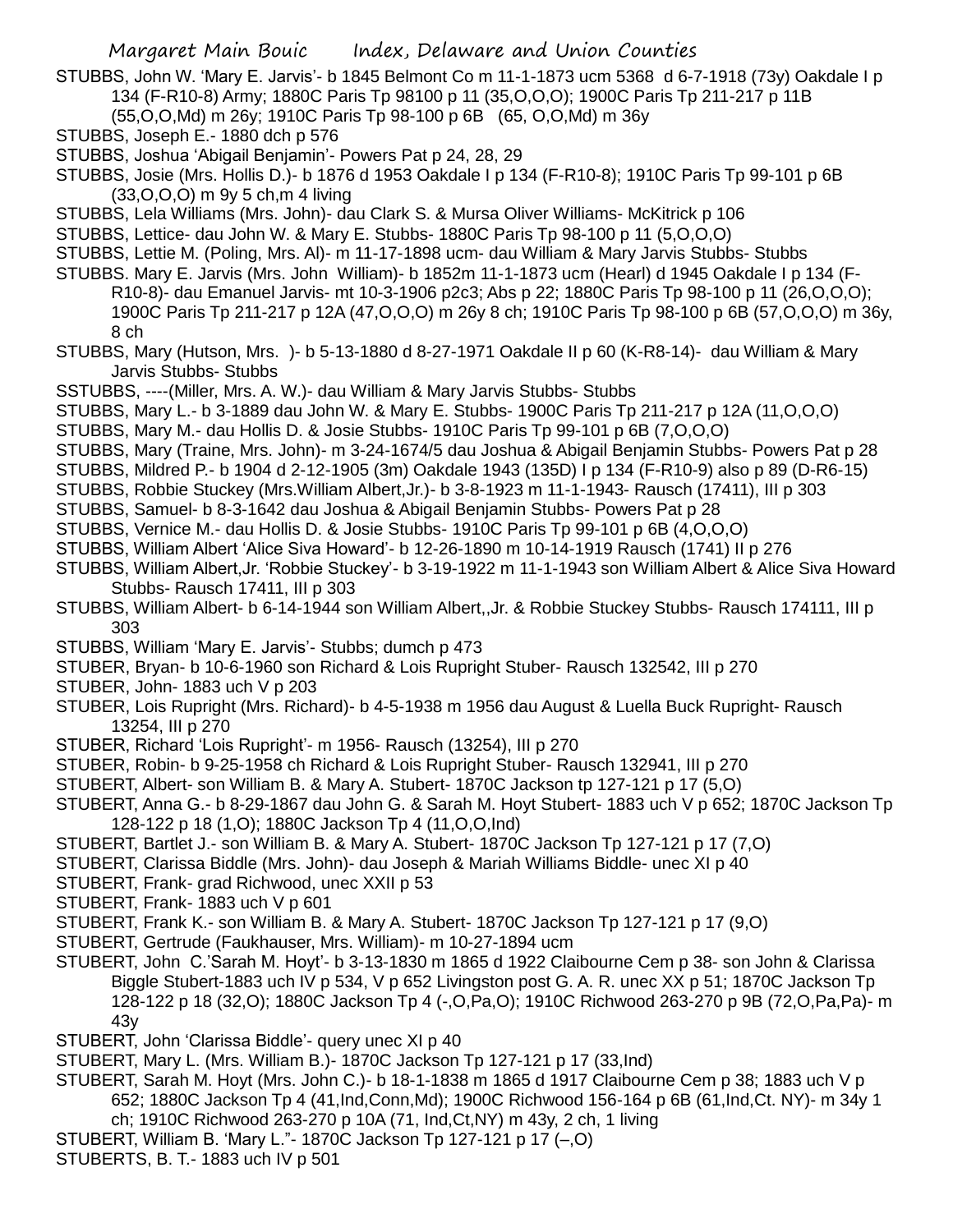- STUBLE, Mrs. John- d train accident- mt 11-1-1882 p5c3; Abs p 2
- STUBNATZY, W. Rev.- St. John;s Lutheran church- unec XIX p 64; 1883 uch V p 236
- STUBS, George- 1880C Paris Tp 85-87 (23,O,O,O) hired hand
- STUCK, Adam- b 1974 son Leonard R. & Lynette Stuck- 1975 ucd
- STUCK, Angie-b 1975 dau Leonard R. & Lynette Stuck 1975 ucd
- STUCK, Arlene Meyer (Mrs. Jonathan)- b 7-26-1943 m 6-1965 dau Walter & Louise Weber Meyer- St. Paul p 53
- STUCK, Edward Gilberthorpe 'Miriam Zipporah Weiser;- m 2-25-1869- Weiser p 790
- STUCK, Elizabeth (Mrs. )- CCC p 122
- STUCK, Jason- b 1971 son Leonard R. & Lynette Stuck- 1975 ucd
- STUCK, John 'Lovina'- d 3-16-1864 (72-4-12) Cheshire Cem- Powell p 60b
- STUCK, Jonathan 'Arlene Meyer'- m 6-1965- St. Paul p 53
- STUCK, Leonard R. 'Lynette'- 1975 ucd
- STUCK, Lovina (Mrs. John)- d 8-10-186- (75) Cheshire Cem, Powell p 60b
- STUCK, Miriam Zipporah Weiser (Mrs. Edward Gilberthorpe)- b 7-30-1845 m 2-25-1869 dau Daniel R. &
- Margaret Matilda Pentz Weiser- Weiser p 790
- STUCK, Lynette (Mrs. Leonard R.)- 1975 ucd
- STUCKERT, Jason- b 1972 son Steven A. & Sharon L. Stuckert- 1977 ucd
- STUCKERT, Sharon L. (Mrs. Steven A.)- 1979 ucd
- STUCKERT, Sherri- b 1974 dau Steven A. & Sharon L. Stuckert- 1977 ucd
- STUCKERT, Steven A. 'Sharon L.'- 1977, 1979, 1981, 1983 ucd
- STUCKEY, Alma Viola (Alspaugh, Mrs. Samuel Solomon)- b 6-28-1869 m 12-10-1890 d 11-1-1950- Weiser p p 660
- STUCKEY, Avis (Maine, Mrs. Charles W.)- m 1-29-1879- Asp 1429
- STUCKEY, Brian H. 'Teri Lynn Graham'- m 5-12-2001 son John & Judy Stuckey- Stuckey
- STUCKEY, Christian 'Margaret Harsh'- b 1779 d 1853 ped Goldie Mary Harp 26 by Lois Bassett unec IV p 7
- STUCKEY, C. J.- mt 4-25-1906 p9c3, Abs p 11
- STUCKEY, David- unvmec p 22
- STUCKEY, Joe- unvmec p 21
- STUCKEY, Katherine Wollam (Mrs. Solomon)- dau Benjamin Wollam- unec IX p 29
- STUCKEY, Kathy- unvmec p 22
- STUCKEY, Marcia- unvmec p 22
- STUCKEY, Margaret Harsh (Mrs. Christian)- d 1841 ped Goldie Mary Harp 27 by Lois Bassett #138; unec IX p 7
- STU(C)KEY, Pauline Warner (, Mrs. Robert )- dau Harry Leslie & Sarah Hickok Warner- 1985 uch p 142; Weaver (127943) see Stukey
- STUCKEY, Robbie (Stubs, Mrs. William Albert,Jr.)- b 3-8-1923 m 11-1-1943- Rausch (17411), III p 303
- STUCKEY, Sarah (Shaffer, Mrs,. Rev,. J. G.)- 1908 dch p 584
- STUCKEY, Solomon 'katherine Wollam'- unec IX p 29
- STUCKEY, Susannah (North, Mrs. Thomas)- b 1816 d 1889 ped Goldie Mary Harp by Lois Bassett #138 13 dau Christian & Margaret Harsh Stuckey- unec XI p 7
- STUCKEY, Teri Lynn Graham (Mrs. Brian H.)- m 5-12-2001- dau John & Bonnie Graham- Stuckey
- STUCKEY, Vivian- d Sunday, Ann Arbor-son Mr. and Mrs. C. J. Stuckey- mt 4-25-1906 p9c3; Abs p 11
- STUCKY, Susan (Skiles, Mrs. William)- m 7-6-1827 Madison To, unec V p 28
- STUDEBAKER, Reunion, nationwide- Studebaker
- STUDEBAKER, Kari- dau Larry & Sharon Studebaker- Studebaker
- STUDEBAKER, Kelly- dau Larry & Sharon Studebaker- Studebaker
- STUDEBAKER, Larry 'Sharon'- (29-1976)- Studebaker
- STUDEBAKER, Sharon (Mrs. Larry)- Studebaker
- STUDER, James D. 'Mary Yawberg'- Studer
- STUDER, Kristine- dau James D. & Mary Yawberg Studer- Studer
- STUDER, Linnea Robin (Davis, Mrs. Leslie Charles)- m 5-17-1981 dau Thurman R. Studer- Studer
- STUDER, Mary Yawberg (Mrs. James D.)- Studer
- STUDER, Scott- son Thurman R. Studer- studer
- STUDER, Thurman R- Studer
- STUDER, Thurman R.- son Thurman R. Studer- Studer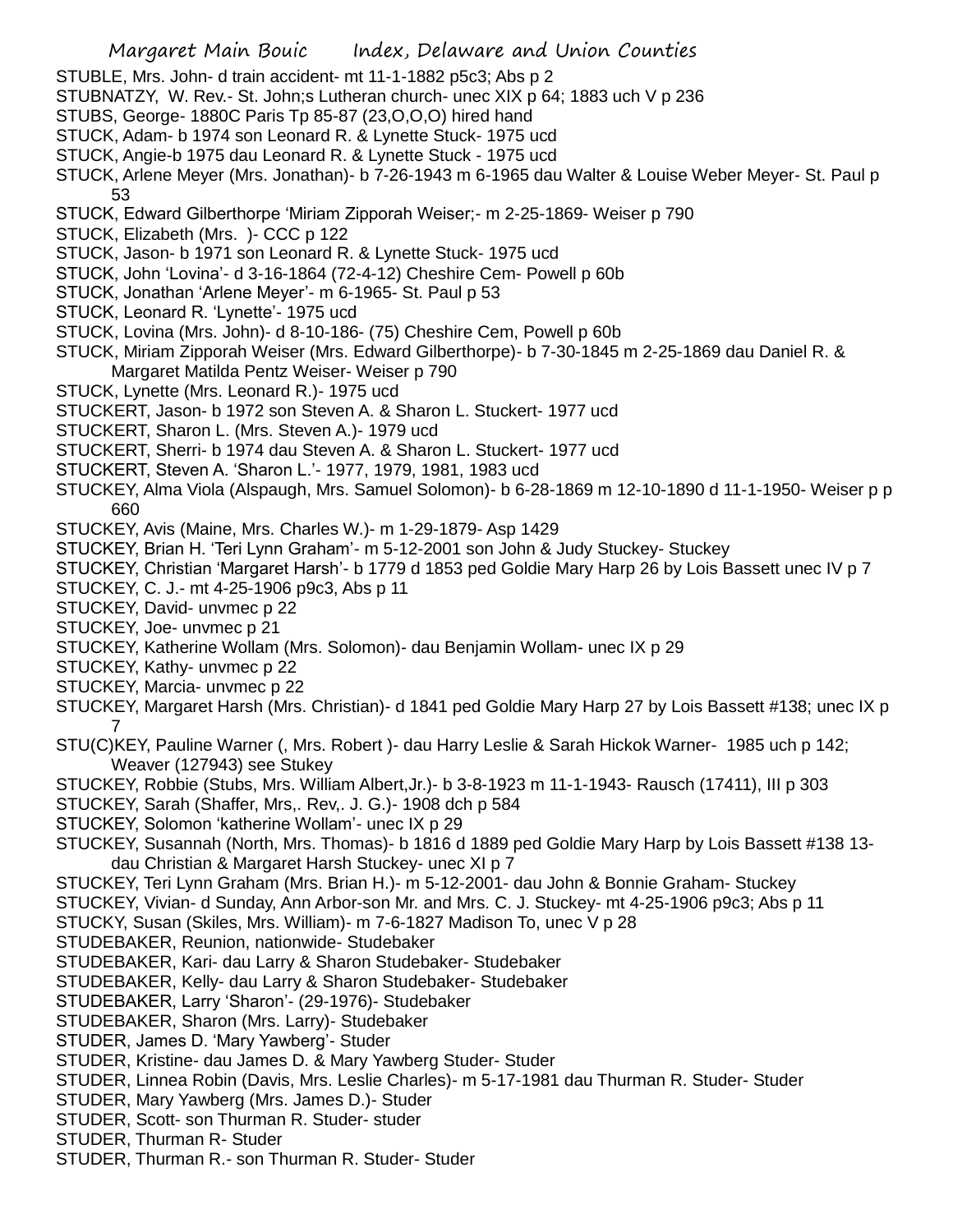STUDIER, Bob- Studier

- STUDIVAN, Jemima (Rea, Mrs. Robert)- m 7-21-1831 Madison Co, unec V p 48
- STUDLEY, John[ Freshwater p 6
- STUDLEY, Lucy Ann Maine (Mrs. )- b 5-9-1817 dau William & Sophia Briggs Maine- Asp 746h
- STUDLIEN, Deborah- b 1958- dau Vance D. & Janice Studlien- 1971dcd
- STUDLIEN, Gretchen- b 1964- dau Vance D. & Janice Studlien- 1971, 1980 dcd
- STUDLIEN, Heather- b 1975- dau Vance D. & Janice Studlien- 1980 dcd
- STUDLIEN, Janice (Mrs. Vance D.)- 1971, 1980 dcd
- STUDLIEN, Jens- b 1969- ch Vance D. & Janice Studlien- 1971, 1980 dcd
- STUDLIEN, Leslie- b 1960 ch Vance D. & Janice Studlien- 1971 dcd
- STUDLIEN, Nels- b 1961- son Vance D. & Janice Studlien- 1971 dcd
- STUDLIEN, Vance D. 'Janice'- Studlien; 1971 dcd
- STUDY, Juston- 1870C Delaware Town p 308 (24\*)
- STUDYSANT, Clarissa- Powell p 281 see Studyvant
- STUDYVANT, Clarissa- 1880 dch p 241, 596; 1908 dch p 209
- STUFF, Betty J. (Mrs. Terry L.)- 1971 dcd
- STUFF, Terry L. 'Betty J.'- 1971 dcd
- STUFF, Terry- b 1967 son Terry L. & Betty L. Stuff- 1971 dcd
- STUKEY, Chelsea H. 'Lola M.'- b 6-18-1907 d 6-1-1978 bur Hebron- son Emmett E. & Rebecca Saffell Stukey-Stukey
- STUKEY, Emmett E. 'Rebecca Saffell'- Stukey
- STUKEY, Lola M. (Mrs. Chelsea M.)- Stukey
- STUKEY, Opal (Schaffer, Mrs. Raymond)- dua Emmett E. & Rebecca Saffell Stukey- Stukey
- STUKEY, Paul- son Emmett E. & Rebecca Saffell Stukey- Stukey
- STUKEY, Pauline Warner (Mrs. Robert)- b 1-7-1919 m 4-5-1942 dau Harry & Sarah Hickok Warner- Weaver 127943
- STUKEY, Ray- son Emmett E. & Rebecca Saffell Stukey- Stukey
- STUKEY, Rebecca Saffell (Mrs. Emmett E.)- Stukey
- STUKEY, Richard L.- son Chelsea H. & Lela M. Stukey- Stukey
- STUKEY, Robert 'Pauline Juanita Warner'- m 4-5-1942- Weaver (127943)
- STUKEY, Roy- son Emmett E. & Rebecca Saffell Stukey- Stukey
- STULL, Abraham 'Catharine Elliott'- m 3-1-1857 dcm
- STULL, Ada Alvina (Click, Mrs. John Wesley) b 1868 d 1942- dau Rev. John & Rebecca Schloesser Stull- ped Mary Elizabeth Click Kreis #10, unec II p 30
- STULL, Andrew- son Gry & April Stull- 1980 dcd
- STULL, Anna N. (Bender, Mrs. David R.)- b 1848 m 1868- dau Jacob & Judith Stull-morch p 836
- STULL, April (Mrs. Gary)- 1980 dcd
- STULL, Betty Faye (Reese, Mrs. Roy Herbert)- m 1-17-1957- Stull
- STULL, Carolyn Sue (Graham, Mrs. Edward Lloyd)- m 6-10-1967 dau William D. Stull- Stull
- STULL, Catharine Elliott (Mrs. Abraham)- m 3-1-1857 dcm
- STULL, Catharine- b 11-1822 mother-in-law of Richard & Rosalinda Mayfield- 1900C Magnetic Springs 314- 317 p 13B (79,O,Pa,Pa) wid, 7 ch, 4 living
- STULL, Cindy- b 1951 dau William E. & Mary M. Stull- 1969 dcd
- STULL, Cintha- step-dau John H. & Anne Mckee- 1880C Paris Tp 154-158 p 16 (13,O,O,O)
- STULL, Cynthia A. (Draper, Mrs. John L)- m 4-15-1885 ucm
- STULL, Douglas- b 1956 son William E. & Mary M. Stull- 1969 dcd
- STULL, Edith Allen (Mrs. William H.)- b 11-30-1895 m 9-12-1912 d 8-3-1980 bur Ashland, Kry- dau James W. & Ellen Bingham Allen- obit (mlib brown), obit Etta(mlib brown)
- STULL, Elizabeth (Mrs.A.)- d 7-27-1854 (29-4-27) Marlborough Cem p 144, Powell p 297
- STULL, Elizabeth Ann- dau William D. Stull- Stull
- STULL, Ellen (Billings, Mrs. Milbra)- dau William H. & Edith Allen Stull- Stull; obit William H,.(mlib brown); obit Etta (mlib brown)
- STULL, Etta/Edda/Edith (Mrs. William H.)- 1959, 1962, 1967 ucd
- STULL, Fern (Hillman, Mrs. Paul)- dau William H. & E dith allen Stull- Stull; obit Edith;(mlib brown); obit William H. (mlib brown)
- STULL, Frances G. (Mrs. William C.)- 1949 ucd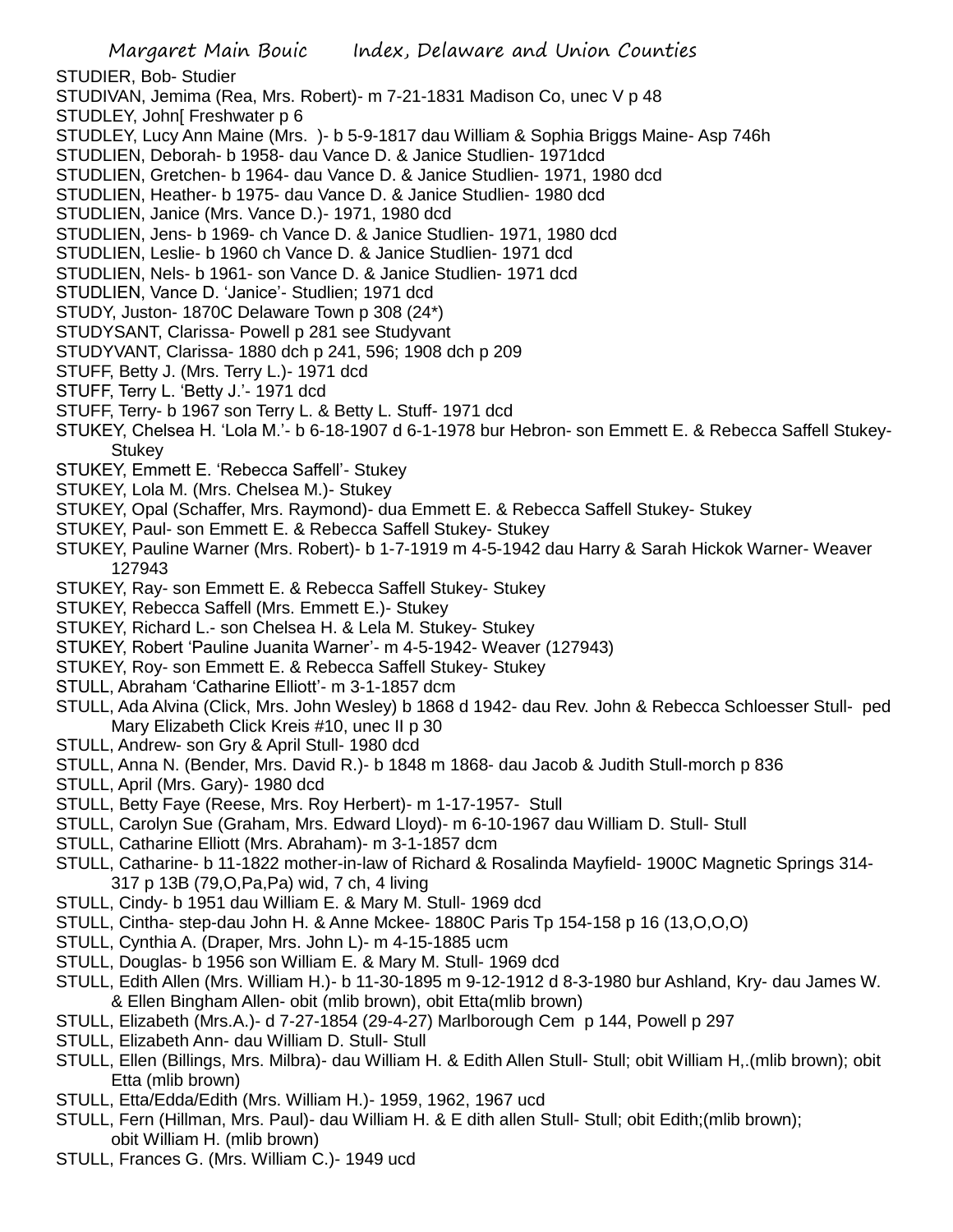- STULL, Frederick 'Mary A. Sheakly' 'Sarah Redinger'- b 1833 m 1855 son George Stull- 1880 morch p 838
- STULL, Gary 'April'- 1980 dcd
- STULL, George- 1880 morch p 838
- STULL, George P- son Frederick & Mary A. Sheakly Stull- 1880 morch p 838
- STULL, Harmon A.- son William H. & Edith Allen Stull- Stull; obit William H.(mlib brown); obit Edith (mlib brown); 1959 ucd
- STULL, Herry A.- dau Frederick & Sarah Redinger Stull- 1880 morch p 838
- STULL, Isaac G. 'Vine Liggett'- m 6-8-1870 ucm 4732
- STULL, Jacob- d 5-17-1880 (36-5-1) Harmony Chapel Cem- Powell p 320
- STULL, Jacob 'Judith'- ped Mary Elizabeth Click Kreis #10 20; unec II p 30; 1880 morch p 836
- STULL, Janet (Waters, Mrs. Paul)- m 7-18-1964 dau Alfred Waters- Stull
- STULL, John- Powers p 51
- STULL, Rev. John 'Rebecca Schloesser'- son Jacob & Judith Stull- ped Mary Elizabeth Click Kreis #10 10; unec II p 30
- STULL, J. T./P- son William H. & Edith Allen Stull- Stull; obit William H.(mlib brown); obit Edith(mlib brown)
- STULL, Judith (Mrs. Jacob)- ped Mary Elizabeth Click Kreis #10 21- unec II p 30; 1880 morch p 836
- STULL, Justin Lee- son Doug & Diane Stull- Stull- engaged to Michell LeAnna Allen
- STULL, Martha J.- Pabst Pion I p 142
- STULL, Mary A. Sheakly (Mrs.Frederick)- dau George & Barbara Sheakly- 1880 morch p 838
- STULL, Mary M. (Mrs. William E.)- 1969 dcd
- STULL, Rev. Maynard A.- Pabst p 2 p 97, 5 p 5
- STULL, Nancy (Morgan, Mrs. Henry)- m 4-3-1827 Madison Co, unec V p 27
- STULL, Paul 'Janet Waters'- m 7-18-1964 son Paul Stull- Stull
- STULL, Paul- son William H. & Edith Allen Stull- Stull; obit William H.(mlib brown); obit Edith,mlib
- STULL, Pete- 1962 ucd
- STULL, Rebecca Schloesser (Mrs. Rev. John)- b 1829 d 1897 dau Andrew & Katherine Schloesser- ped Mary Elizabeth Click Kreis #10 11; unec II p 30
- STULL, Ronald- b 1965 son William E. & Mary M. Stull- 1969 dcd
- STULL, Rose (Reese, Mrs. F/Ray)- dau William H. & Edith Allen Stull- Stull
- STULL, Sally Kendell (Mrs. Travis)- Stull
- STULL, Solomon P.- son Frederick & Mary A. Sheakly Stull- 1880 morch p 838
- STULL, Steve- b 1953 son William E. & Mary M. Stull- 1969 dcd
- STULL, Sylvia Joyce Tobicash (Mrs. William H.)- m 6-29-1963- Stull
- STULL, Vine Liggett (Mrs. Isaac G.)- m 6-8-1870 ucm 4732
- STULL, William C. 'Frances G.'- 1949 ucd
- STULL, William E. 'Mary M.'- 1969 dcd
- STULL, William H 'Etta Allen'- b 12-28-1891 m 9-12-1912 d 8-1-1979 bur Ashland Ky- son Travis & Sally Kendell Stull- Stull; 1959, 1962, 1967, 1971, 1973, 1975, 1977, 1979 ucd (in his obit, wife is Edith Allen)
- STULL, William- son William H. & Edith Allen Stull- Stull; obit William H. (mlib brown), obit Edith (mlib brown)
- STULLEN, Elizabeth- b 1867 d 1950- New Millcreek Cem p 24
- STULLEN, Henry- b 1848 d 1926 New Millcreek Cem p 24
- STULLEN, John H.- B 1877 New Millcreek Cem p 24
- STULT, Noah- d 6-22-1884 (22-5-15) Thompson Tp, dcdeaths
- STULTS, Abraham 'Elizabeth;0 1850C Marlborough Tp 35 p 183 (34,O)
- STULTS, Adam- b Licking Co d 9-14-1877 Thompson Tp, dcdeaths
- STULTS, Adaline Hutchisson (Mrs. Alvey)- m 3-7-1860 dcm
- STULTS, Adam 'Margaret'- 1883 uch V p 542
- STULTS, Agnes Brown (Mrs. Josiah)- m 11-8-1877 ucm 6153; 1910C Magnetic Springs 16-18 p 6A (54,) m 35y, 4 ch
- STULTS, Albert 'Matilda Dodds'- Dodds 3,4
- STULTS, Alice- dau Phineas & Jennie Curry Stults- 1910C Claibourne NP p ``0 p 4B (13,O,O,O)
- STULTS, Alma Pearl- b 1891 d 1910 Claibourne Cem p 79 dau Lumen & Ella A. Stults- 1900C York Tp 349 p 14B (9,O,O,O)
- STULTS, Almina Day (Mrs. Franklin)- b 1845 Claibourne Cem p 41; Stults
- STULTS, Alva 'Susan A. Meddles'- b 8-1833 m 3-10-1887 ucm (Hearl) d 1916, York Cem R10L127 p 31; 191st OVI; 1900C York Tp22 p 1B (66,O,O,O) m 13y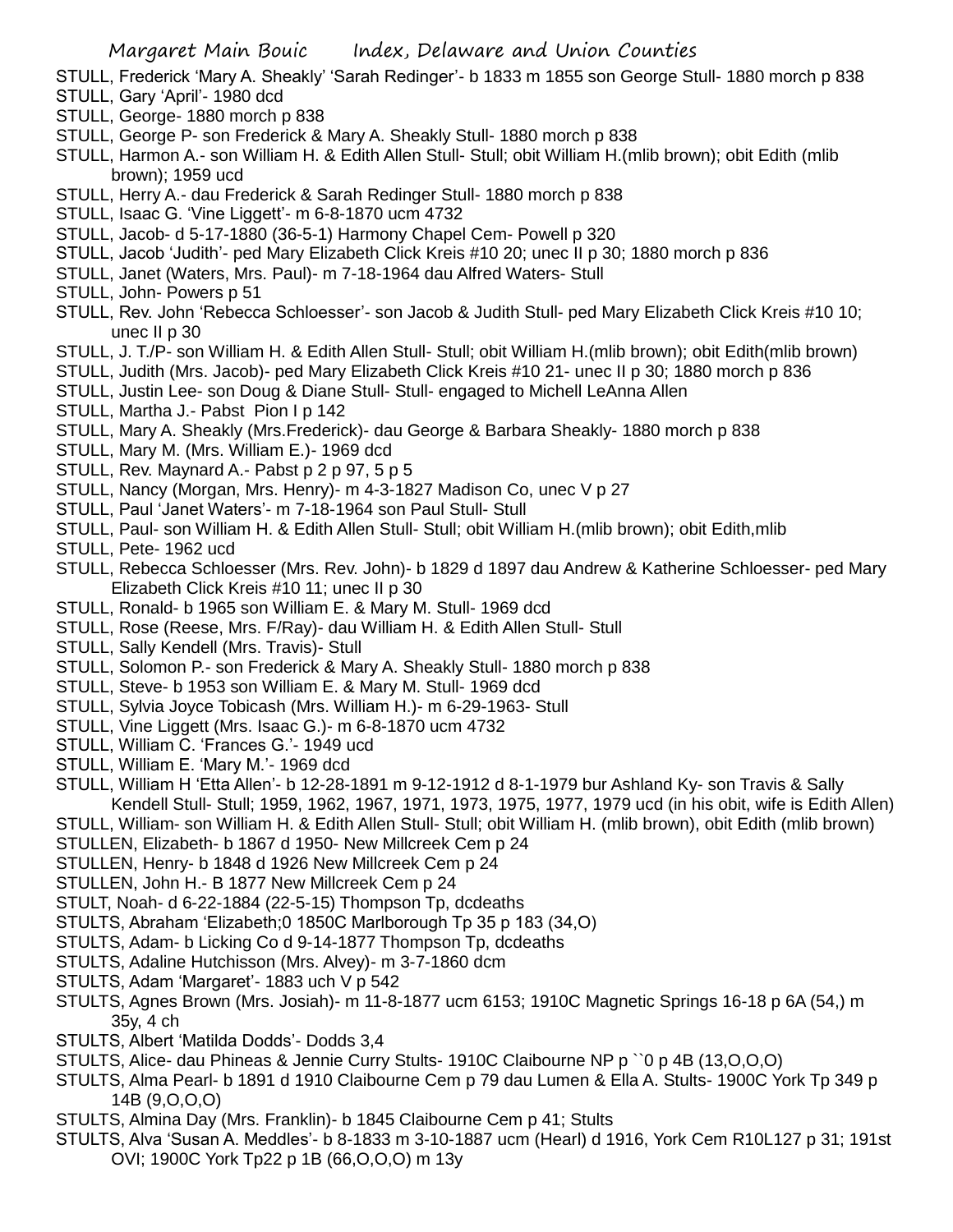STULTS, Alvy 'Adaline Hutchisson '- m 3-7-1860 dcm

- STULTS, Barbara June (Weiser, Mrs. Stanley Eugene)- b 6-21-1931 m 12-9-1950 d 2-13-2002 (70) Oak Grove Cem- dau Jesse V. & Marie Decker Stults- Stults; Weiser p 289
- STULTS, Belle (Mrs. Christopher)- 1870C Richwood 19-18 p 2 (26,O); 1880C Richwood 223-236 p 21 (36, O,RI, Pa)
- STULTS/Z, Bertha Pinney (Mrs. Byron)- b 1867/9 d 1950 Claibourne Cem p 64- dau Hiram & Mary Ella Jones Pinney- ped Peggy Hall Vollrath #54 15; unec V p 17
- STULTS, Beverly Maxine Andrews (Mrs. Lawrence Leroy)- dau Lawrence Randall & Monna Andrews- Andrews 4; Stults; 1967 ucd
- STULTS, Beverly (Ross, Mrs. Vernon)- dau Jesse V. & Marie Stults- Stults
- STULTS, Blanch (Mrs. John J.)- d 12-20-1979 (86) Bokescreek Cem- Stults; 1964 dcd
- STULTS, Byron- son Mrs. Anna O. Newhouse- dg 4-1-1910, Cry Ab p 112
- STULTS/Z, Byron F.'Bertha E. Pinney- b 1863 d 1920 Claibourne Cem p 64- son Frank & Hannah E. White Stults- ped Peggy Hall Vollrath #54 14; unec V p 17
- STULTS, Byson F. 'Ella B. Pinney;- m 9-17-1885 ucm (Hearl)
- STULTS, C,- 1883 uch IV p 514
- STULTS, Callie b 1862 d 1941 Bokescreek Cem p 60
- STULTS, Callie Mae (Cowgill, Mrs. Elmer)- b 5-15-1892 d 3-15-1958 dau Phineas & Jennie Curry Stults- 1985 uch p 34, 35; 1910C Claibourne NP 110 p 4B (18,O,O,O)
- STULTS, Carrie- 1908 dch p 431
- STULTS, Carrie F. (Mrs. Samuel T.)- b 1879 d 1932 Price Cem, djlm p 51; 1900C Marysville 3rd ward 115-120 p 5A (20,O,o,O) no ch
- STULTS, Carrie- dau Phineas & Jennie Curry Stults- 1910C Claibourne NP 110 p 5A (12,O,O,O)
- STULTS, —d 10-6-1913 York Cem p 31, child of Cecil
- STULTS, Celia N. (Mrs. James M.)- no dates Boekscreek Cem p 54; Powell p 236
- STULTS, Celia- dau Phineas & Jennie Curry Stults- 1910C Claibourne NP 110 p 5A (15,O,O,O)
- STULTS, C. H. 'Elizabeth M.'- Hopewell Cem, djlm p 85
- STULTS, Charles G. 'Martha Grandstaff'- b 3-2-1850 m 4-29-1896 ucm (Hearl) d 10-29-1901 York Cem, Sec A. p 48
- STULTS, Charley- son Christopher & Belle Stults- 1870C Richwood 19-18 p 2 (9); 1880C Richwood 223-236 p 21 (17,O,O,O)
- STULTS, Cheryl Annette Lowry (Mrs. James) , 6-17-1989 d 6-18-1967 dau Charles, Jr. & Annetta Rausch- St. Paul p 133
- STULTS, Chrisley 'Isabella'- b 9-1834 1900C Richwood 80-86 p 4A (65,O,O,O) m 39y
- STULTS, Christabelle (Apt, Mrs. Eugene)- dau Jesse & Inez Trace Stults- opc 704; Stultsp obit Inez, (mlib brown)
- STULTS, Christopher 'Belle'- 1870C Ricwood 19-18 p 2 (30,O); 1880C Richwood 223-236 p 21 (44,O,O,O)
- STULTS, Cindy- b 1961 dau Franklin D. & Janice Stults- Stults; 1973, 1977, 1979 ucd
- STULTS, Clarence C.- b 4-1896 son Alva & Susan Stults- 1900C York Cem p 1A (4,O,O,O)
- STULTS, Connie- b 1968 dau Kenneth C. & Eileen Stults- 1971, 1973, 1975, 1977, 1981, 1983 ucd
- STULTS, Connie Sue (Morgan, Mrs. Glenn)- m 12-6-1975 dau William & Marcena Roush Stults- Stults; Stone 5
- STULTS, Corrine (Mrs. Elwood)- 1949 ucd
- STULTS, David- 1870C Richwood 19-18 p 2 (21,O) may be brother of Christopher
- STULTS, David- son Ralph D. & Dorothy L. Burns Stults- Stults
- STULTS, David- b 1964 son Lawrence Leroy & Beverly Maxine Andrews Stults- 1967 ucd
- STULTS, Deborah- dau Franklin & Janice A. Stults- 1964 dcd; 1973 ucd
- STULTS, Deliah (Cook, Mrs. Sanford)- m 11-30-1854 ucm 2203; unec VIII p 19
- STULTS, Delilah- b Licking Co d 4-13-1896 (83-2-15) Thompson Tp- dcdeaths
- STULTS, Don E. 'Louise'- son Jesse & Inez Trace Kiline Stults- Stults; obit Inez (mlib brown); 1971, 1973, 1975, 1979, 1981, 1983 ucd
- STULTS, Dorothy L. Burns (Mrs. Ralph D.)- m 9-18-1937 Ky- Stults
- STULTS, Edwin H- b 1852 d 1921 Bokescreek Cem p 54, Powell p 236
- STULTS, Eileen (Mrs. Kenneth G.)- 1962, 1967, 1971, 1973, 1975, 1977, 1979, 1981, 1983 ucd
- STULTS, Eliza Scott (Mrs. Jacob)- m 12-27-1853 ucm 2056; unec XVI p 42
- STULTS, Elizabeth (Mrs. Abraham)- 1850C Marlborough Cem p Tp 35 p 183 (25,O)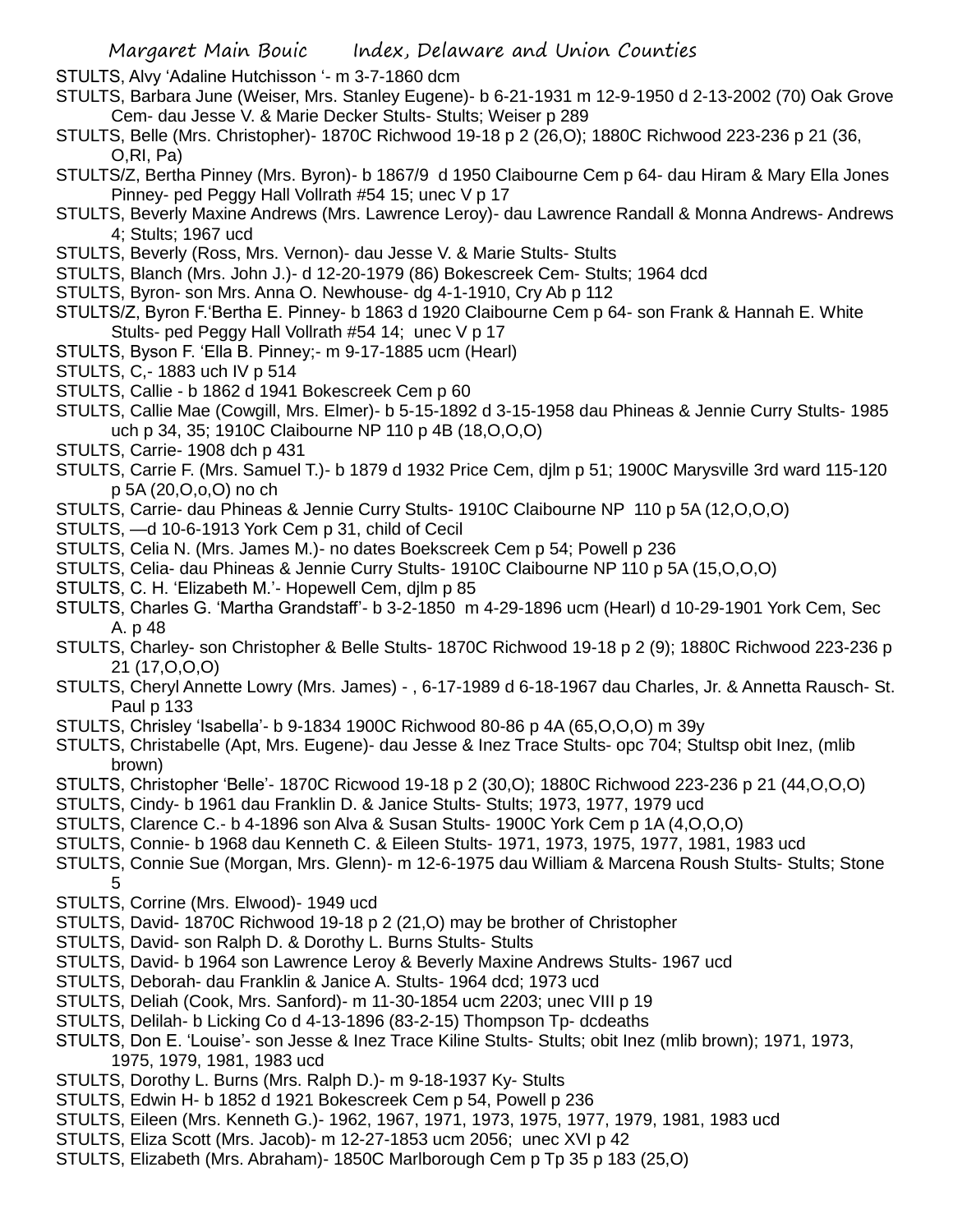STULTS, Elizabeth (Harris, Mrs. Jacob)- b 1-25/23-1806 m 6-5-1834 d 2-6-1894 (88y14d); dau Adam &

- Margaret Stults- 1883 uch V p 542; mt 9-14-1887 p 3c4, Abs p 38; mt 2-21-1894 p3c3, Abs p 48
- STULTS, Elizabeth M. (Mrs. C. H.)- d 5-8-1862 (33-8-23) Hopewell Cem, djlm p 85
- STULTS, Ella (Akison, Mrs. Marshall)- dau Jesse V. & Marie Stults- Stults
- STULTS, Ella B. Pinney (Mrs. Byson F.)- m 9-17-1885 ucm (Hearl)
- STULTS, Ella- b 1886 d 1901 Bokescreek Cem p 54, Powell p 236- dau Edwin H. & Mary E. Stults
- STULTS, Ellen P.- dau Lumen & Ella Stults- 1910C Claibourne SP 72 p 4A (17,O,O,O)
- STULTS, Elwood 'Corrine'- 1959 ucd
- STULTS, Elza 'Iva Jackson'- Stults; obit Orrie F. (mlib brown)
- STULTS, Emanuel- 1860C Millcreek Tp 147 (6,O)
- STULTS, Ernest "Pete"- son Jesse V. & Marie Deckeer Stults- Stults
- STULTS, Evelyn (Swearengin, Mrs. Charles)- dau Jesse V. & Marie Stults- Stults
- STULTS, Frank 'Hannah E. White- ped Peggy Hall Vollrath #54 28; unec V p 17
- STULTS, Frank- father of Lucinda- mt 12-30-1896 p5c4, Abs p 14
- STULTS, Franklin 'Almina Day'- b 9-18-1836 d 5-18-1911 (74y8m) Claibourne Cem p 43; Stults; hadc p 121 (1900 Thompson Tp)
- STULTS, Franklin D. 'Janice'- son Loren & Imogene Farrand Stults- Stults; 1964 dcd; 1971, 1973, 1974, 1977, 1979, 1981, 1983 ucd
- STULTS, Fred 'Nancy link'- ,m 10-18-1959 son Loren & Imogene Farrand Stults- Stults
- STULTS, Gail Lee- d 8-5-1970 (3wks) Fairview Mem. Pk- ch Phin Stults- Stults
- STULTS, George- son John & Blanch Stults- Stults
- STULTS, George 'Mercer J. Leak'- 12-7-1848 dcm
- STULTS, George William 'Kathryn Burdette''Jeanne Beck'- d 8-21-1978 (37) son Lester & Hazel Powell Stults-**Stults**
- STULTS, Georgianna- b 1883 d 1911 Byhalia Cem- lptw p 110
- STULTS, Hannah E. White (Mrs. Frank)(Newhouse, Mrs. )- oed Peggy Hall Vollrath #54; unec V p 17
- STULTS, Hannah Franklin (Mrs. John H.)- m 12-21-1862 ucm 3384- unec XX p 56
- STULTS, Harrison- 1908 dch p 406
- STULTS, Hazel Powell (Mrs. Lester)- d 4-3-1974 Bokescreek Cem
- STULTS, Henry 1883 uch IV p 512; 1870C Leesburg Tp 22 p 3 (25,O); blind
- STULTS, Imogene Farrand (Mrs. Loran F.)- m 7-23-1927; Stults; 1961,1964, 1969, 1971, 1980 dcd;
- STULTS, Inez Trace Kline (Mrs. Jesse)- d 2-1-1971 (78) dau Harvey & Rose Townsend Kline- opc 675; obit (mlib brown); 1961, 1964 dcd
- STULTS, Irene (Stevens, Mrs. Wilmer)- dau Jeese V. & Marie Stults- Stults
- STULTS, Isabella (Mrs. Chrisley) b 12-1843 1900C Richwood 80-86 p 4A (56,O,O,Pa) m 39y, 2 ch
- STULTS, Iva Jackson (Mrs. Elza)- Stults; obit Orris, F. (mlib brown)
- STULTS, Jack- son Jesse & Inez Trace Kline Stults- Stults; obit Inez (mlib brown)
- STULTS, Jacob 'Eliza Scott'- m 12-27-1853 ucm 2056; unec XVI p 42
- STULTS, James- b Penn d 12-10-1897 (71-8-0) Ostrander- son Adan Stults, dcdeaths
- STULTS, James 'Cheryl Annette Lowry'- b 10-6-1961 m 6-17-1989- St. Paul p 133
- STULTS, James E. 'Kathleen'- 1981, 1983 ucd
- STULTS, James M. 'Celia N.'- d 12-10-1897 (72-8-24) Powell p 236
- STULTS, James- son Robert L. & Laura Stults- Stults
- STULTS, James 'Cheryl'- b 1961 son Robert E. & Ruth A. Stults- 1961, 1964, 1969, 1971, 1980 dcd
- STULTS, Jane (Ott, Mrs. John)- dau Jesse v. & Marie Stults- Stults
- STULTS, Janet Sue Campbell (Mrs. Taylor)- b 5-18-1935 dau William & Emma Dorward Campbell- Weiser p 104
- STULTS, Janice (Mrs. Franklin D.)- 1964 dcd; 1973, 1975, 1977, 1979, 1981, 1983 ucd
- STULTS, Janice (Pfleider, Mrs. John)- m 10-31-1971- dau Ernest "Pete" & Margaret Marie Goodman Stults-Stults
- STULTS, Jayne (Scowden, Mrs. Jonathan)- b 1967 dau Robert E. & Ruth A. Stults- 1971, 1980 dcd
- STULTS, Jeanne Beck (Mrs. George William)- Stults
- STULTS, Jerry 'Lori Koval'- b 1958 m 11-15-1980 son Robert E & Ruth S. Stults- Stults; 1961, 1964, 1969, 1971, 1980 dcd
- STULTS, Jesse 'Inez Trace Kline'- b 3-7-1889 d 10-17-1965 son Frank & Almina Day Stults- opc 748; Hutchisson p 61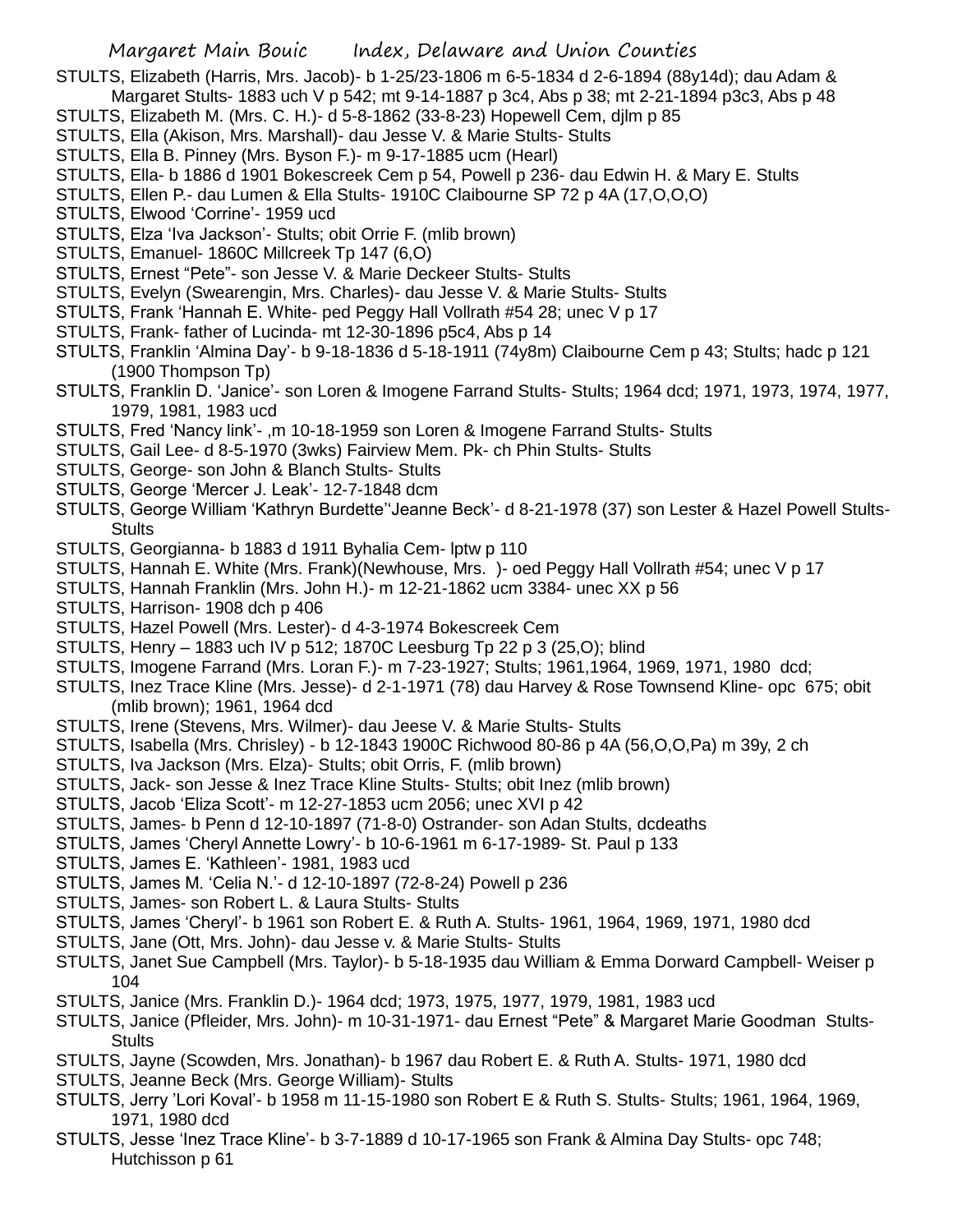- STULTS, Jesse B. 'Marie L. Decker'- Stults; 1961 dcd
- STULTS, Jessie- 1910C Leesburg p 5A (21, US) laborer
- STULTS, John H.- d 7-26-1865 (32-4-14) Hopewell Cem, djlm p 85
- STULTS, John H. 'Hannah Franklin'- m 12-21-1862 ucm 3384; unec XX p 56
- STULTS, John J. 'Blanche N.'- d 6-112-1968 (83)- Stults; 1961, 1964 dcd
- STULTZ, John- son Founti & Lucille V. Knisely Stultz- Stultz
- STULTS, John R.- son Robert L. & Laura Stults- Stults
- STULTS, Josiah 'Agnes Brown'- m 11-8-1877 ucm 6153
- STULTS, d 2-24-1883 (1d) ch Joseph & Agnes Brown Stults- dcdeaths
- STULTS, Juanita Conrad (Keighley, Mrs. )(Mrs. Orrie F.)- Stults; obit Orrie (mlib brown)
- STULTS, C. Judy (Mrs. Ronald E.)- 1964 dcd
- STULTS, Judy (Donaugh, Mrs. William)- dau Lester & Laura Stults- Stults
- STULTS, Kandy Kay- b 2-113-1978 ch James E. Stults- Stults; 1981 ucd
- STULTS, Karen Mae- dau Elwood & Corinne Stults- 1949 dcd
- STULTS, Kathleen (Mrs. James E.)- 1981 ucd
- STULTS, Kathryn- 1961 dcd
- STULTS, Kathryn Burdette (Mrs. George William)- Stults
- STULTS, Kathy Jo- b 1964 dau Kenneth C. & Eileen LeVan Stults- 1967, 1973, 1975, 1977, 1979, 1981, 1983 ucd
- STULTS, Kenneth C. 'Eileen LeVan' son Orrie F. Stults- Stults; obit Orrie F.(mlib brown); 1962, 1967, 1971, 1973, 1975, 1977, 1979, 1981, 1983 ucd
- STULTS, Kenneth 'Marsha'- son Ralph D. & Dorothy L. Burns Stults- Stults
- STULTS, Larry 'Judy'- son Ronald Stults- Stults; 1964 (7) dcd
- STULTS, Laura (Mrs. Robert L.)- Stults
- STULTS, Lawrence Leroy 'Beverly Maxine Andrews'- son loran & Imogene Farrand Stults- Stults; Andrews 4; 1967 ucd
- STULTS, Lawrence 'Pam'- b 1962 son Lawrence Leroy & Beverly Maxine Andrews Stults- Andrews 5; Stults; 1967 ucd
- STULTS, Lee- son Elza & Iva Jackson Stults- Stults; obit Orrie F (mlib brown)
- STULTS, Lester 'Hazel Powell'- d 4-19-1977 (60) Bokescreek Cem- son John & Blanch Stults- Stults
- STULTS, Lila Jean (Waugh, Mrs. Hansel)- dau Loran & Imogene Farrand Stults- Stults
- STULTS, Lillie- b 1882 d 1911 dau Edwin H. & Mary E. Stults- Powell p 236
- STULTS, Linda Kay (Maynard, Mrs. Jack D.)- m 8-25-1973 dau Don E. Stults- Stults; 1973 ucd
- STULTS, Linda (Poplin, Mrs. )- dau Robert L. & Laura Stults- Stults
- STULTS, Lisa Catherine- dau George William Stults- Stults
- STULTS, Lisa- dau Virgil Stults- Stults
- STULTS, Loran F. 'Imogene Farrand'- m 7 -23-1927 son Elza & Iva Jackson Stults- Stults; obit Orrie F. (mlib brown); 1961, 1964, 1969, 1971, 1980 dcd
- STULTS, Loran Kelly- ch Fred & Nancy Link Stults- Stults
- STULTS, Lori Lyn (Poling, Mrs. Kevin Lee)- b 1964 m 4-21-1984 dau Don E. & Louise Stults- Stults; 1971, 1973, 1975, 1979, 1981, 1983 ucd
- STULTS, Lori Koval (Mrs. Jerry)- m 11-15-1980- Stults
- STULTS, Louisa- d 9-4-1874 (2y25d) Liberty Tp- dcdeaths
- STULTS, Louise (Mrs. Don E.)- 1971, 1973, 1975, 1979, 1981, 1983 ucd
- STULTS, Lucille (Parish, Mrs. )- dau Elza & Iva Jackson Stults- Stults obit Orrie F. (mlib brown)
- STULTS, Lucinda- committed suicide (23) mt 12-30-1896 p5c4 Abs p 14 dau Frank Stults
- STULTS, Lucinda Sue Smith (Mrs. Roy)- m 6-6-1970 dau Charles F. Smith- Stults
- STULTS, Lula- d 12-27-1896 (22-10-27) Claibourne cem p 43; Thompson Tp dau Frank & Almina Day Stultsdcdeaths
- STULTS, Lula Mae (Downerd, Mrs. Robert)- dau Loran & Imogene Farrand Stults- Stults
- STULTS, Lumen 'Ella A.'- b 9-1865 d 1938 Claibourne Cem p 79; 1900C York Tp 348 p 14B (34,O,O,O) m 10y; 1910C Claibourne SP 92 p 4A (44,O,O,O) m 20y
- STULTS, Mabel Leola (Jolliff, Mrs. Charles Edward)- b 1892 d 1948 dau Byron & Bertha Pinney Stults- ped Peggy Hall Vollrauth #54 7; unec V p 17; Sbc p 38
- STULTS, Marcena Roush (Mrs. William)- dau Elwood & Georgia Sipes Roush- Stone 4,5; Sipes; 1964, 1969, 1980 dcd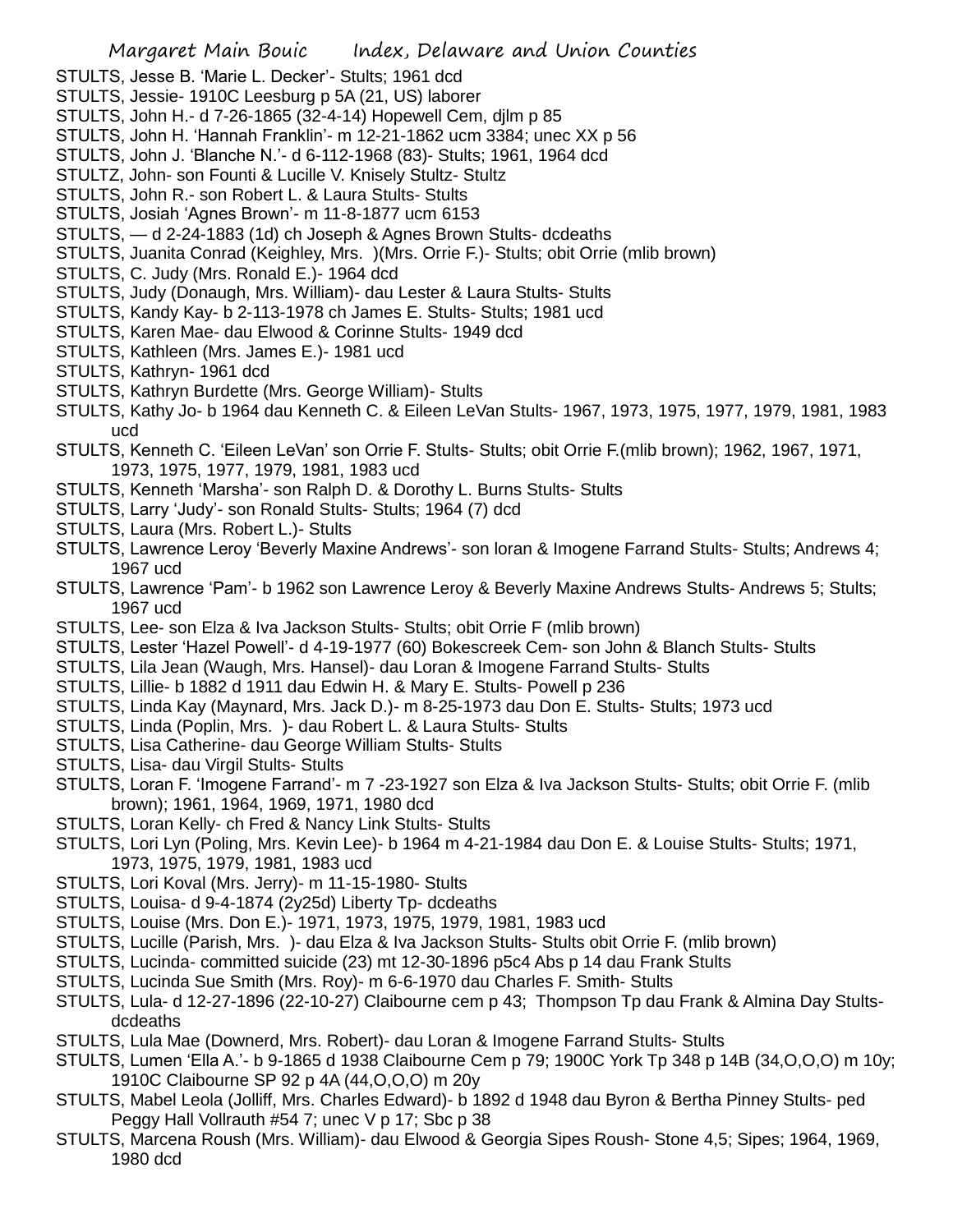- STULTS, Margaret (Mrs. Adam)- 1883 uch V p 542
- STULTS, Margaret (Bachelor, Mrs. James)- dau John & Blanch Stults- Stults
- STULTS, Margaret (Kirby, Mrs. Eden B.)- m 11-26-1857 ucm 2639;unec XII p 15, XVIII p 33
- STULTS, Margaret Marie Goodman (Mrs. Pete)- b 1-11-1923 d 2-21-2004 (81) Fairview Memoiral Pk. dau William A. & Berhta M. Morris Goodman- Stults
- STULTS, Marie L. Decker (Mrs. Jesse V.)- Stults; 1961 dcd
- STULTS:. Marilyn (Moore, Mrs. )- dau Peter & Margaret Marie Goodman Stults- Stults
- STULTS, Marilyn Virginia- dau Ernest Stults- Stults
- STULTS, Marlie (Augenstein, Mrs. Woody)- dau Lester & Hazel Powell Stults- Stults
- STULTS, Marsha (Mrs. Kenneth)- Stults
- STULTS, Martha- dau Abraham & Elizabeth Stults- 1850C Marlborough Cem p Tp 35 p 183 (2)
- STULTS, Martha Grandstaff (Mrs. Charles)- m 4-29-1896 ucm (Hearl)
- STULTS, Martha Louise Warren (Mrs. Merlin)- b 1885 d 1948 Bokescreek Cem- dau John Henry & Anna E. Austin Warren- Warren 3; 1908 dch p 774
- STULTS, Mary E.- b 1860 d 1906 Bokescreek cem p 54; Powell p 236
- STULTS, Mary Ellen- d 9-18-1901 (14-11-27) Union C. dau E. C. Stults?- dcdeaths
- STULTS, Mary (Robinson, Mrs. Verlyn)- dau John & Blanch Stults- Stults
- STULTS, Mary (Mrs. Rubin)- d 5-8-1886 (33-6-7) E. York Cem p 5; 1880C York Tp 309 p 30 (26,O,O,O)
- STULTS, Matilda Dodds (Mrs. Albert)- dau David L. & Mary J. Dodds- Dodds 3,4
- STULTS, Mattie E. (Mrs. Charles G.)- b 1860 m 6-23-1860 d 3-23-1956 York Cem, Sec A. p 48; 1900C York Tp 160 p 7B (39,O,WVa,L) m 4 y, no ch
- STULTS, Mayne (Mrs. Orville)- 1910C Magnetic Springs 1749 p 6A (49,O,?,O) m 22y
- STULTS, Me/urlin 'Martha Louise Warren'- b 1884 d 4-25-1944- Bokescreek cem p 60; 1908 dch p 774; Warren 3
- STULTS, Mercer J. Leak (Mrs. George)- m 12-7-1848 dcm
- STULTS, —(Myers, Mrs, B, H,)- dau Murlin & Martha Louise Warren Stults- Stults
- STULTS, —(Bryant, Mrs. Harry)- dau Murlin & Martha Louise Warren Stults- Stults
- STULTS, Michael- b 1962 son Kenneth C. & Eileen Stultz- 1967, 1971, 1973, 1975, 1977, 1979, 1981, 1983 ucd
- STULTS, Michael 'Norma Jean McElhinny'- m 11-9-1973 son William & Marcena Roush Stults- Stults; Stone; 1964, 1969 dcd
- STULTS, Michele- dau George Williams Stults- Stults
- STULTS, Mildred L. (Coder, Mrs. Lloyd)(Herd, Mrs. )- dau Jesse & Inez Trace Kline Stults- opc 703;obit Inez (mlib brown); Weaver (125981)
- STULTS, Myrtle (Durfey, Mrs. Frank)- dau Albert & Matilda Dodds Stults; Dodds 4
- STULTS, Nancy (Mrs. C. Richard)- 1983 ucd
- STULTS, Nancy Link (Mrs. Fred)- m 10-18-1859- Stults
- STULTS, Newton- b 1861 d 1908 Bokescreek Cem p 60
- STULTS, Newton- son Murlin & Martha Louise Warren Stults- Stults
- STULTS, Norma Jean McElhinny (Mrs. Michael)- b 11-9-1973- Stultz
- STULTS, Orin- son Abraham & Elizabeth Stults- 1850C Marlborough Cem p Tp 35 p 183 (4,O)
- STULTS, Orrie F. 'Juanita Conrad'- b 6-22-1908 m (2)11-25-1939 d 12-31-1979 Shoup Cem son Elza & Iva Jackson Stults- Stults
- STULTS, Orville (Mrs. Mayne)- 1910C Magnetic Springs 1749 p 6A (49,O,?,O) m 22y
- STULTS, Pam (Mrs. Lawrence)-dau Mr. and Mrs. Russ Jones- Andrews
- STULTS, Pete 'Margaret Marie Goodman'- Stults
- STULTS, P. F.- b 1893 d 1955, Bokescreek Cem p 54
- STULTS, Phin- son Jesse V. & Marie Decker Stults- Stults; 1961 dcd
- STULTS, Rachael- dau Goerge William Stults- Stults
- STULTS, Ralph D.'Dorothy L. Burns'- b 1-20-1915 m 9-18-1937 Ky d 1-31-2000 (85) Grand Prairie Cem, near Marion- son Jesse V. & Marie Decker Stults- Stults
- STULTS, Reuben 'Mary'- b 1853 d 1930 Claibourne Cem p 50; 1900c Marysville 3rd ward 115-120 p 5A (46, O,NY,NY)
- STULTS, Reuben 'Sophia Baughman'- m 2-15-1887 ucm (Hearl); lptw p 110; mt 6-28-1899 p8c2 Byhalia, Abs p 57
- STULTS, Rev. C. Richard 'Nancy'- 1985 uch p 163, New California Church- 1985 uch p 163; 1983 ucd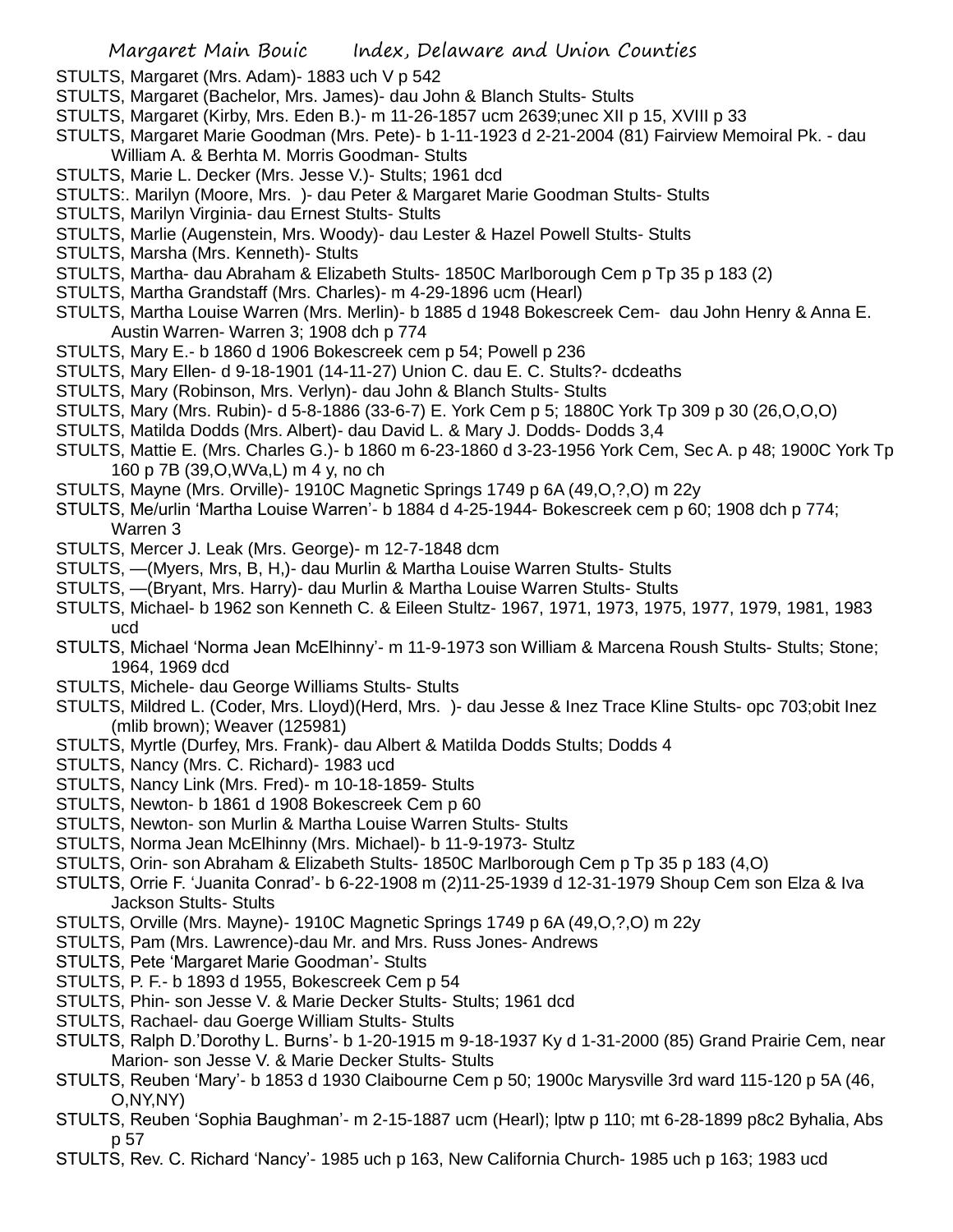STULTS, Robert Charles- b 4-10-1993 son James & Cheryl Annette Lowry Stults- St. Paul p 133

- STULTS, Robert E. 'Ruth A.'- m 9-6-1952 -son Jesse & Inez Trace Kline Stults; Stults; obit Inez (mlib brown); 1961, 1964, 1969, 1971, 1980 dcd
- STULTS, Robert L. 'Laura'- d 1975 Fairview Mem. Cem- Stults
- STULTS, Robert Wesley- son Phin Stults- Stults
- STULTS, Ron- son Lester & Hazel P owell Stults- Stults
- STULTS, Roy 'Sue'- son Ernest "Pete" & Margaret Marie Goodman Stults- Stults
- STULTS, Rubin 'Mary'- E. York Cem p 5; 1880C York Tp 309 p 30 (27,O,o,O)
- STULTS, Russia- b 9-1870- son Christopher & Belle Stults- 1870C Richwood 19-18 p 2 (8/12m); 1880C Richwood 223-236 p 21 (10,O,O,O)
- STULTS, Ruth A. (Mrs. Robert E.)- m 9-6-1952 -Stults; 1961, 1964, 1969, 1971, 1980 dcd
- STULTS, Ruth E. (Mrs. Wilbur V.)- 1964 dcd
- STULTS, Samuel T. 'Carrie F.'- b 1876 d 1938 Price Cem, djlm p 51- son Rubin & Mary Stults- 1880C York Tp 309 p 30 (3,O,O,O): 1900C Marysville 3rd ward 115-120 p 5A (23,O,O,O)
- STULTS, Sandy (Mrs. Jerry)- Stults
- STULTS, Sarah 1850-1860- Abs p 32
- STULTS, Sarah (Erwin, Mrs. William)- m 5-1-1859 ucm 2886; mt 5-29-1859, unec V p 9
- STULTS, Sharon- b 1957 dau Franklin & Janice Stults- 1964 dcd; 1973 ucd
- STULTS, Shawn- b 1957 ch Franklin & Janice Stults- Stults
- STULTSk Shayle lynn- b 8-26-1965 d 8-29-1965 dau George William & Katherine Burdette Stults- Stults
- STULTS, Shelby Ann- b 2-15-1991 dau Lawrence & Pam Stults- Andrews
- STULTS, Sheryl Ann- b 8-26-1965 d 8-28-1965 dau George William & Katherine Burdette Stults- Stults
- STULTS, Smlles?- dau Rubin & Mary Stults- 1880C York Tp 309 p 30 (9/12,O,O,O)
- STULTS, Sophia Baughman (Mrs. Reuben)- b 2-24-1858 m 2-15-1887 ucm (Hearl) d 6-18-1899 Byhalia Cemlptw p 100; mt 6-28-1899 p8c2 Byhalia- Abs p 57
- STULTS, Susan A. Meddles (Mrs. Alva)- m 3-10-1887 ucm (Hearl) d 4-17-1912/9 R10 L127 York Cem p 31; 1900C York Tp 22 p 1B (46,O,Pa,O) m 13y, 3 ch 2 living
- STULTS, Taylor 'Janet Sue Campbell'- Weiser p 104
- STULTS, Timothy Jon (3-1968) son Fred & Nancy Link Stults- 1976 dch p 7
- STULTS, Tracy- ch George William Stults- Stults
- STULTS, Virgil- son Jesse V. & Marie Stults- Stults
- STULTS, Virgil Thomas- son Phin Stults- Stults
- STULTS, Walter P.- son Murlin & Martha Louise Warren Stults- Stults
- STULTS, Wilbur V. 'Ruth E,.'- 1964 dcd
- STULTS, William- hadc p 119 (1900 Scioto Tp)
- STULTS, William "Bill"'Marcena Roush'- son Jesse & Inez Trace Kline Stults- Stone 4,5; Stults; obit Inez (mlib brown); 1964, 1969, 1971, 1980 dcd
- STULTZ, Bible- present owner Donald DeGood- unec XI p 40
- STULTZ, Adam 'Margaret'- b 3-26-1773 d 1846 ped Donald DeGood 24; unec XIX p 23; 1870C Thomson Tp p 495 (62\*)
- STULTZ, Addie- b Knox Co, O. d 11-19-1874 (3-4-22) Thompson Tp- dcdeaths
- STULTZ, Albert- b 2-27-1855 son James Madison & Celia Narcissa Taft Stultz- unec XI p 32, Stultz Bible; 1870C Thomson Tp p 495 (15)
- STULTZ, Alelina- 1870C Thomson Tp p 495 (25)
- STULTZ, Alice- 1870C Delaware Town p 293 (17)
- STULTZ, Alice Elizabeth (Jones, Mrs. Clyde)- b 3-9-1897 m 3-22-1916- unec XI p 32
- STULTZ, Allen- son Floyd & Gretchen Adams Stultz- see opc 862
- STULTZ, Alva- 1870C Thomson Tp p 495 (26\*)
- STULTZ, Alyssa Jane- b 5-29 -dau Rob & Jody Stultz- Stultz
- STULTZ, Anna Belle (Snyder, Mrs. Carl)- b 10-30-1889 m 5-3-1914 unec XI p 32, Stultz
- STULTZ, Ana- dau Phineas & Jennie Curry Stultz- 1910C Claibourne NP p 4B (21,O,O,O)
- STULTZ, Augustus- 1870C Thomson Tp p 495 (12)
- STULTZ, Barbara (Hackley, Mrs. )- dau Fonti & Lucille V. Knisely Stultz- Stultz
- STULTZ, Benjamin Lee- son Floyd & Gretchen Adams Stultz- see opc 862
- STULTZ, Blanche A.- dau Agnes Stutz- 1910C Magentic Springs
- STULTZ, Blanche (Doty, Mrs. )- b 1878 d 1950 Claibourne Cem p 29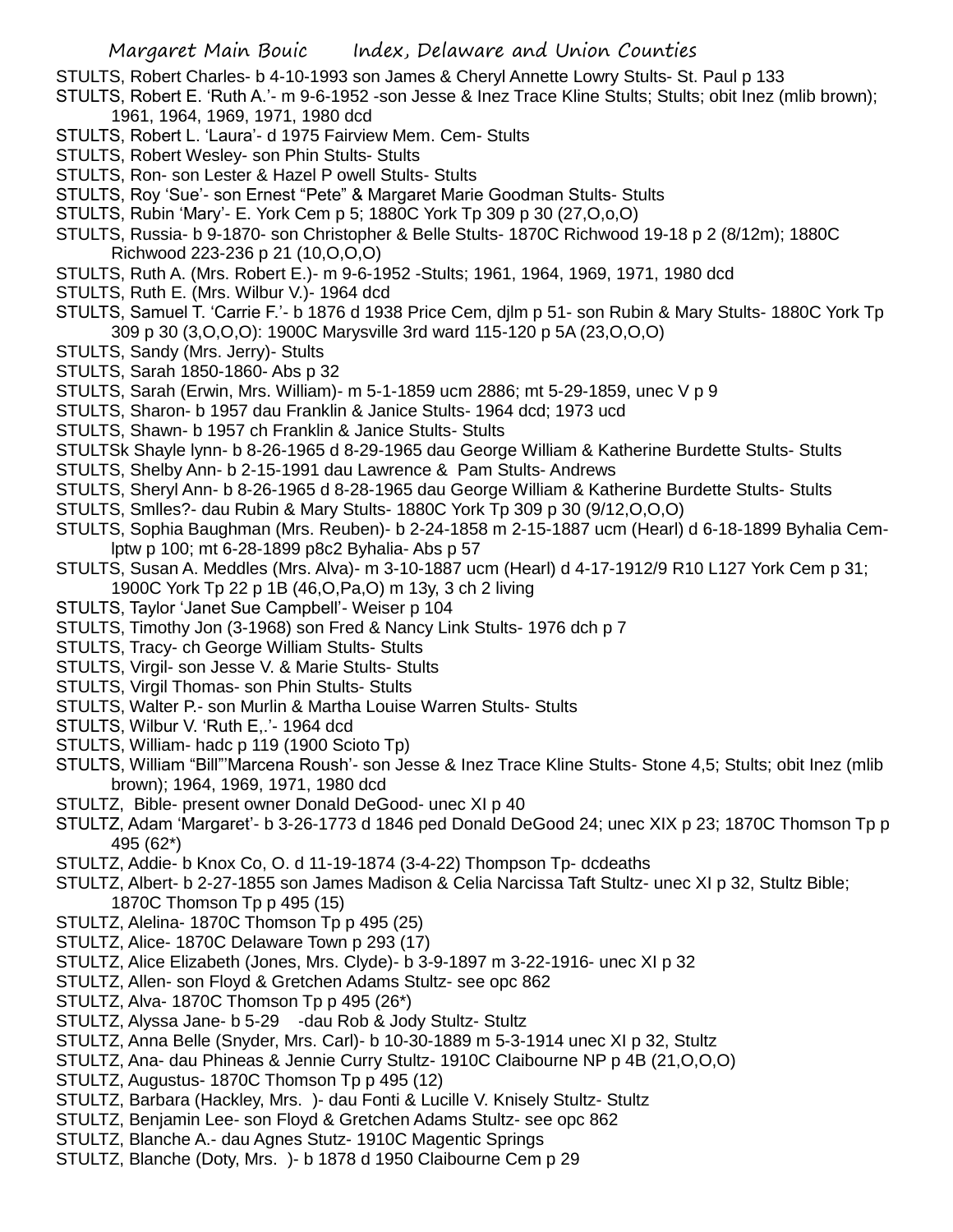STULTZ, Callie Mae (Cowgill, Mrs. Elmer)- b 5-15-1892 m 1-1919 d 3-15-1958 Stultz Bible; unec XI p 32

- STULTZ, Caroline Agnes (Mrs. Joseph)- b 1857 d 1934 Claibourne Cem p 29
- STULTZ, Caroline Isabelle (Hannah, Mrs. Edwin)- b 8-2-1898 m 7-28-1921- unec XI p 32
- STULTZ, Celia Blanche (Hoskins, Mrs. William)- b 8-15-1895 m 5-8-1916 d 10-30-1922 (27-2-15) Stultz Bible; unec XI p 32
- STULTZ, Celia Narcissa Taft (Mrs. James Madison)- b 10-22-1831 m 11-27-1851 d 12-26-1912 (81y2m1d) dau Phineas & Elizabeth "Betsy" Taft- ped Donald DeGood 13; unec XIX p 23, related to William Howard Taft, unec XVII p 67; 1870C Thomson Tp p 495 (38)
- STULTZ, Charles- d last week (50) mt 11-6-1901, Abs p 9
- STULTS, Charles 'Mattie E.'- b 3-1850; 1900C York Tp 160 7B (50,O O,O) m 4y
- STULTZ, Charles- son William C. & Edna Smith Stultz- Stultz; obit William C. (mlib brown)
- STULTZ, Crisley 'Isabella A. Sloop'- m 1-16-1861 dcm d 1-22-1901 (66-4-18) Claibourne Cem p 43
- STULTZ, Christopher- 1908 dch p 406
- STULTZ, Dallas- son William C. & Edna Smith Stultz- Stultz; obit William C.(mlib brown); obit Delbert (mlib brown)' 1949 ucd
- STULTZ, Daniel G.- brother Delia Stultz- unec X p 5
- STULTZ, Daniel- son Jacob & Liza Stultz- 1860C Taylor Tp 97 9-995 p 130 (13,O)
- STULTZ, Danny- son John Robert & Dianna Wolf Stultz- Stultz
- STULTZ, David- 1870C Thomson Tp p 495 (21)
- STULTZ, David Alan 'Valerie'- b 2-6-1960 son Delbert & Gypsy Stultz- obit Delbert (mlib brown); 1973, 1975 1977, 1983 ucd
- STULTZ, Delbert E. 'Gypsy Tucker'- b 3-30-1933 m 10-4-1958 d 12-18-1975 Maple Grove Cem- son William & Edna Smith Stultz- obit (mlib brown); Stultz; 1949 ucd
- STULTZ, Delia (Cook, Mrs. Sanford)- m 12-3-1854, ucm 2203; query; unec X p 5, XVI p 59a
- STULTZ, Delilah- 1870C Thomson Tp p 495 (59)
- STULTZ, Delores Barker (Mrs. Robert O.)- m 1954 -Stultz; 1959 ucd
- STULTZ, Dianna Wolf (Mrs. John Robert)- m 19y- Stultz
- STULTZ, Earl- b 2-1872 brother-in-law of Finley S. & Ella Ford- 1900C Taylor Tp 193-198 p 9A (28,O,O,O)
- STULTZ, Edna Roxanne (Hoskins, Mrs. Robert B.)- b 3-8-1894 m 4-1-1916 d 3-26-1964 Oakdale II p 103 (H-RH-13), Stultz Bible, unec XI p 32 dau Phineas & Jennie Curry Stultz- Hoskins p 27; Hoskins 4,5; Stultz; 1910C Claibourne NP 110 p 4B (16,O,O,O)
- STULTZ, Edna Smith (Mrs. William C.)- m 7-23-1923; obit William C.(mlib brown); 1949, 1959, 1962, 1967, 1971, 1973, 1975, 1977, 1979, 1981 ucd
- STULTZ, Edwin Hollis- b 6-19-1853 son James Madison & Celia Narcissa Taft Stultz- unec XI p 32; 1870C Thomson Tp p 495 (17)
- STULTZ, Edwin 'Mary'- 1880C Scioto Tp 24 (26,O,O,O)
- STULTZ, Eliza Scott (Mrs. Jacob)- m 12-27-1853 ucm 2056; 1860C Taylor Tp 979-995 p 130 (37,O)
- STULTZ, Ella- 1870C Thomson Tp p 495 (3)
- STULTZ, Ella (Ford, Finley S.)- m 9-11-1889 ucm (Hearl)
- STULTZ, Ella Mulvin (Mrs. Lumen)- b 1870 m 4-12-1890 ucm (Hearl) d 1939 Claibourne Cem p 79; 1900C York Tp 349 p 148 (30,O,O,O) m 10y; 1910C Claibourne SP (40,O,O,O) m 20y, 1 ch
- STULTZ, Elwood Oscar 'Corrine F. Rader'- d 3-30-1981 bur Kirkersville Cem- dau William C. & Edna Smith Stultz- Stultz; obit William C.(mlib brown); obit Delbert (mlib brown); 1980 dcd
- STULTZ, Estella- Sunbury p 59
- STULTZ, Eva F (Mrs. Reuben) b 4-7-1869 d 3-2-1934 Claibourne Cem p 50- Rebekah Lodge, unec XX p 68
- STULTZ, Emma- 1870C Thomson Tp p 495 (7)
- STULTZ, F. E.- Stultz
- STULTZ, Floyd 'Gretchen Adams'- b 9-16-1923 m 6-4-1944 son Elmer & Mae Newberry Stultz- opc 862
- STULTZ, Fountie 'Lucille V. Knisley'- Stultz; 1967, 1971, 1973, 1975 ucd
- STULTZ, Frank- 1870C Thomson Tp p 495 (8m)
- STULTZ, Franklin 'Lucinda Bonner'- m 2-13-1861 dcm
- STULTZ, George 'Sandra Lou Nicol'- b 1-31-1937 m 8-11-1957- Rausch (114132), (134132), III p 261; St. Paul p 57
- STULTZ, Gregory Lee- b 6-18-1961 son George & Sandra Lou Nicol Stultz- Rausch 1141321, 1341321; St. Paul p 57; 1967 ucd
- STULTZ, Gretchen Adams (Mrs. Floyd)- dau Frank & Margaret Born Adams- opc 863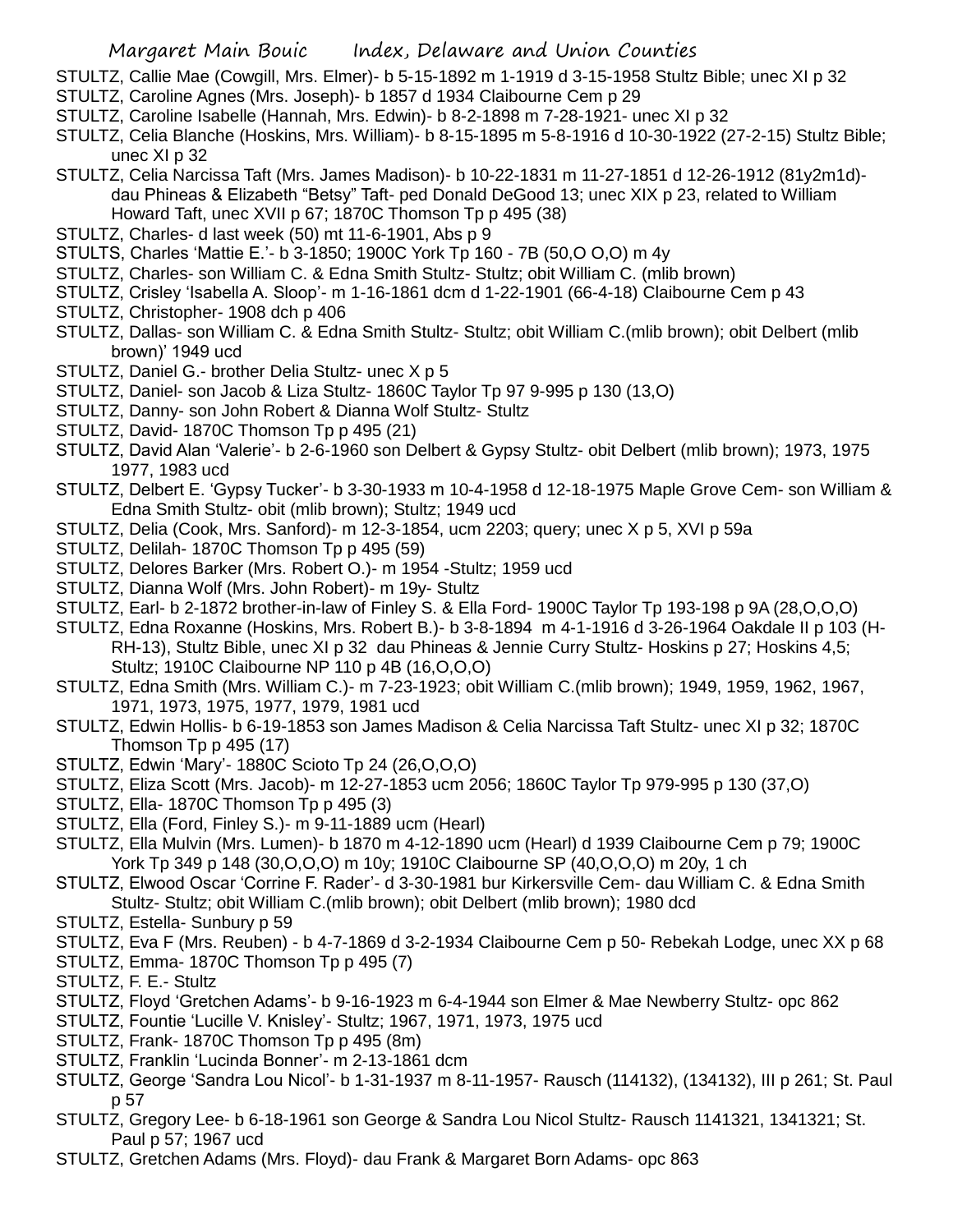STULTZ, Gypsy Tucker (Mrs. Delbert)- m 10-4-1958- 1973, 19765, 1977, 1979, 1981, 1983 ucd STULTZ, Hannah Franklin (Mrs. Jonn)(Newhouse, Mrs. Stiles)- m 12-21-1862 ucm 3384 (2) 6-28-1866 ucm

- 3982; Newhouse 1135 p 69; 1870C Scioto Tp 142 (36,O); 1880C Sc Tp 96 (46,O,Vt,O)
- STULTZ, Harrison- 1870C Thomson Tp p 495 (30)
- STULTZ, Heather (Mrs. John)- Stultz
- STULTZ, Henry- son Jacob & Eliza Stultz- 1860C Taylor Tp 979-995 p 130 (15)
- STULTZ, Ida Ethel- b 8-17-1899 d 9-24-1899 (5wk2d), unec XI p 32 Stultz Bible
- STULTZ, Isabella A. Sloop (Mrs. Crisley)- m 1-16-1861 dcm d 7-4-1900 (58-7-10) Claibourne Cem p 43
- STULTZ, Jacob-b Bavaria d 10-15-1871 (76y20d) Liberty Tp, dcdeaths
- STULTZ, Jacob 'Eliza Scott'- m 12-27-1853 ucm 2056; 1860C Taylor Tp 979-995 p 130 (37,O)
- STULTZ, James- son Robert Leroy & Laura Belle Stultz- Stultz
- STULTZ, James Madison 'Celia Narcissa Taft'- b 3-16-1826 m 11-27-1851 d 12-10-1897 (72-8-24) Stultz Bibleson Adam & Margaret Stultz, ped Donald DeGood 12; unec XI p 31, 32, XIX p 23; 1870C Thomson Tp p 495 (46\*)
- STULTZ, Jamie- b 1968 ch John R. & Sue Stultz- 1975, 1977, 1979, 1981, 1983 ucd
- STULTZ, Jennie Carrie Curry (Mrs. Phineas)- b 2-18-1870 m 12-23-1886 d 11-23-1926 (56-9-3) -Hopewell Cem, djlm p 87; ped Donald DeGood 7, unec XI p 31, 32, XIX p 23; 1985 uch p 35; 1910C Claibourne NP 110 p 4B (40,O,O,O) m 24y, 10 ch, 9 living
- STULTZ, Jody (Mrs. Rob)- dau Philip & Susan Soule- Stulz
- STULTZ, John- son Floyd & Gretchen Adams Stultz- see opc 862
- STULTZ, John 'Hannah Franklin'- m 12-21-1862 ucm 3384
- STULTZ, John 'Heather'- son John Robert & Dianna Wolf Stultz- Stultz
- STULTZ, John Robert 'Dianna Wolf'- b 8-8-1943 d 6-9-2000 (59) son Robert Leroy & Laura Belle Stultz- Stultz
- STULTZ, John R. 'Sue'- 1975, 1977, 1979, 1981, 1983 ucd
- STULTZ, Joseph 'Caroline Agnes'- b 1856 d 1934 Claibourne Cem p 29
- STULTZ, Josiah- 1870C Thomson Tp p 495 (19)
- STULTZ, Karen (Ashcraft, Mrs. )- dau Elwood Oscar & Corrine F. Rader Stultz- Stultz
- STULTZ, Kevin- b 1965 grandson Fountie & Lucille V. Knisley Stultz- 1971, 1973 ucd
- STULTZ, Kimber Lee (Saunders, Mrs. David Lee)- b 10-23-1961 m 10-1-1988 dau Delbert & Gypsy Stultz-Stultz; obit Delbert E. (mlib brown); 1973, 1975, 1977, 1983 ucd
- STULTZ, Laura Belle (Mrs. Robert Leroy)- Stultz
- STULTZ, Leander 'Mary LeFever'- Stultz
- STULTZ, Leslie T/O.- b 6-13-1905 d 9-27-1926 (21-3-12) Hopewell Cem, djlm p 87- son Phineas & Jennie Curry Stultz- Stultz Bible, unec XI p 32; 1910C Claibourne NP 110 p 5A (5,O,O,O)
- STULTZ, Linda Sue (Poplin, Mrs. )- dau Robert Leroy & Laura Belle Stultz- Stultz
- STULTZ. Linda (Mrs. Bob)- Stultz
- STULTZ, Lisa- dau Wilbur V. & Ruth E. Stultz- 1964 (4) dcd
- STULTZ, Lola (St. John, Mrs. Gary)- dau John Robert & Dianna Wolf Stultz- Stultz
- STULTZ, Lorena (DeGood, Mrs. Huber Thomas)- b 1/2-20-1890/1 m 9-8-1909 d 9-23-1964 Oakdale II p 124 (K-R8-5)- dau Phineas & Jennie Carrie Curry Stultz- ped Donald DeGood 3, unec XI p 32, XIX p 23
- STULTZ, Lucia/Lucy Cornia- b 9-29-1857 dau James Madison & Celia Narcissa Taft Stultz- unec XI p 32;
- 1870C Thomson Tp p 495 (12)
- STULTZ, Lucille V. Knisley (Mrs. Fountie)- Stultz; 1967, 1971, 1973, 1975 ucd
- STULTZ, Lucinda Bonner (Mrs. Franklin)- m 2-13-1861 dcm
- STULTZ, Lumen 'Ella Mulvain'- m 4-12-1890 ucm (Hearl)- 1870C Thomson Tp p 495 (5)
- STULTZ, Lydia (Hague, Mrs, Joseph W.)- m 4-14-1859 dcm
- STULTZ, Mabel (Jolliff, Mrs. Charles)- 1985 uch p 65
- STULTZ, Margaret (Mrs. Adam)- b Pa d after 3-29-1947; ped Donald DeGood 25; unec XIX p 23; 1870C Thomson Tp p 495 (22)
- STULTZ, Margaret (Kirby, Mrs. Eden)- m 11-26-1857 ucm (Hearl)
- STULTZ, Marney Frances- b 11-18-1976 dau F, E, Stultz- Stultz
- STULTZ, Mary (Mrs. Edwin)- 1880C Scioto Tp 24 (19,O,O,O)
- STULTZ, Melissa- dau Jacob & Eliza Stultz- 1860C Taylor Tp 979-995 p 130 (5,O)
- STULTZ, Michael- son Elwood Oscar & Corrine F. Rader Stultz- Stultz
- STULTZ, Murley (Mrs. )- dau John H. Warren- dg 9-20-1910, Cry Ab p 158
- STULTZ, Myrtle (Durfey, Mrs. G. Frank)- Warren-Swick p 16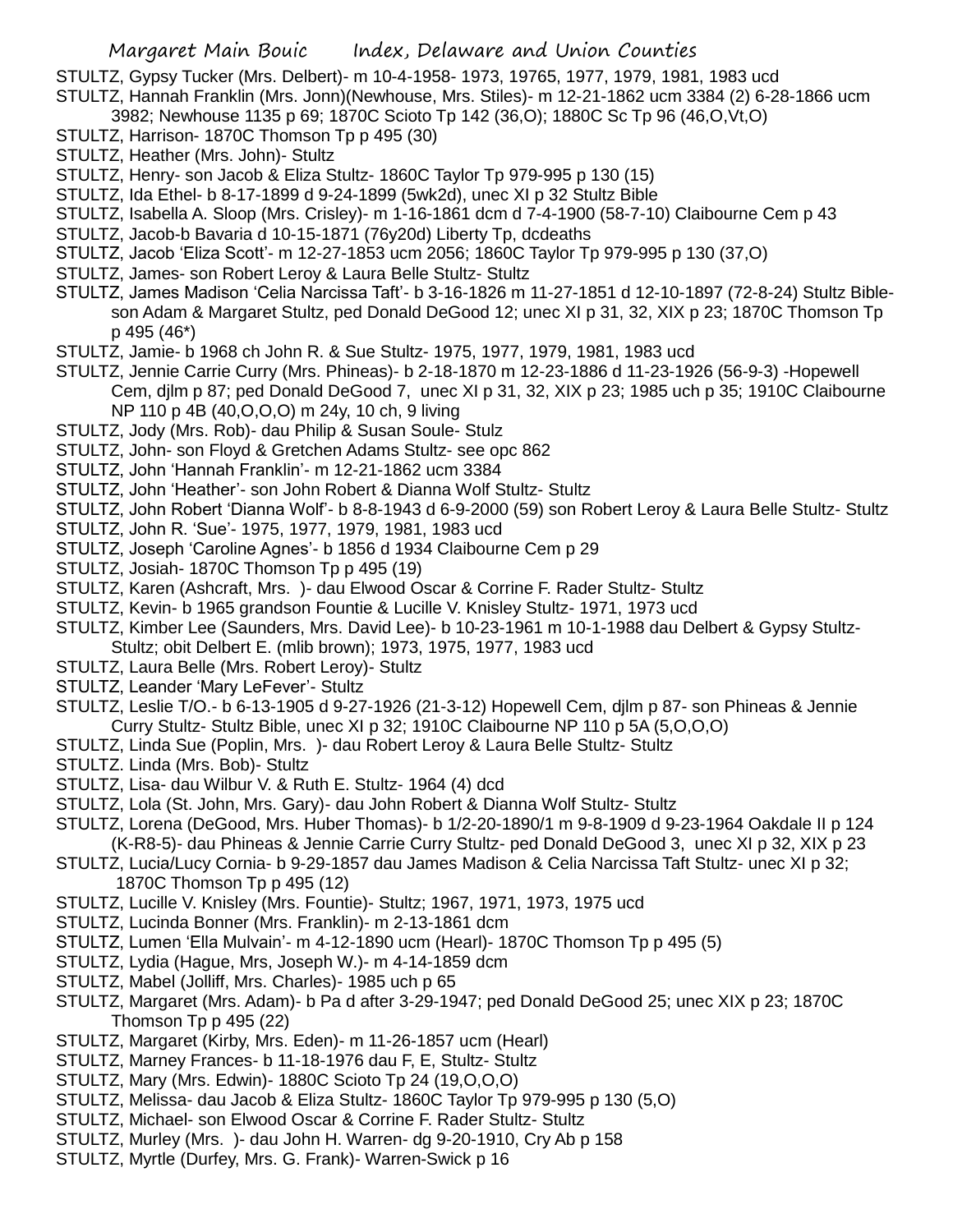STULTZ, Nancy- 1870C Thomson Tp 495 (17)

- STULTZ, Naomi (Melanson, Mars. Albert)- dau William C. & Edna Smith Stultz- Stultz; obit Delbert (mlib brown), obit William C. (mlib brown)
- STULTZ, Nathaniel Eugene- b 3-24-1981 son David Alan & Valerie Varney Stultz- Stultz; 1983 ucd
- STULTZ, Nellie Fay (Zieg, Mrs. Carl)- b 10-22-1888 m 4-22-1911 d 11-6-1939, Stultz Bible- dau Phineas & Jennie Curry- , unec XI p 32; 1910C Claibourne NP 110 p 4B (22,O,O,O)
- STULTZ, Nina Marie- dau Phin Stultz- Stultz
- STULTZ, Patricia (Schwaigert, Mrs. )- dau Elwood Oscar & Corrine E. Rader Stultz- Stultz
- STULTZ, Penny- b 1966 ch John R. & Sue Stultz- 1975, 1977, 1979, 1981, 1983 ucd
- STULTZ, Phineas 'Jennie Carrie Curry'- b 2-20-1861 m 12-23-1886 d 2-5-1944 (82) Hopewell Cem- djlm p 87 son James Madison & Celia Narcissa Taft Stultz- ped Donald DeGood- 5th cousin William Howard Taft, Stultz Bible, 1985 uch p p 35; unec XI p 31, 32; XVII p 68, XIX p 23; 1870C Thomson Tp p 495 (9); 1910C Claibourne NP 110 p 4B (49,O,O,O) m 24y
- STULTZ, Reuben- b 6-13-1853 d 12-5-1930 Claibourne Cem- unec XX p 68
- STULTZ, Rob 'Jody'- son Bob & Linda Stultz
- STULTZ, Robert Leroy 'Laura Belle'- Stultz
- STULTZ, Robert Leroy II- son Robert Leroy & Laura Belle Stultz- Stultz
- STULTZ, Robert O. 'Delores'- b 8-31-1936 m 1954 d 11-6-1967 (31) Milford Center Cem- Stultz
- STULTZ, Ruth Takach (Mrs. Thomas)- dau William C. & Edna Smith Stultz- Stultz; obit William C. (mlib brown); obit Delbert (mlib brown); 1949 ucd
- STULTZ, Sandra Lou Nicol (Mrs. George)- b 10-31-1939 m 8-11-1957 dau Pearl & Georgia Taylor Nicol-Rausch 114132, 134132 III p 26; St. Paul p 57; 1967 ucd
- STULTZ, Sarah (Irwin, Mrs. William)- m 5-11-1859 ucm 2886; unec XIX p 17
- STULTZ, Shirl- b 1962 ch Delbert & Gypsy Stultz- obit Delbert (mlib brown); 1973, 1975, 1977, 1983 ucd
- STULTZ, Steven- son Elwood Oscar & Corrine F. Rader Stultz- Stultz
- STULTZ, Sue (Mrs. John R.)- 1975, 1977, 1979, 1983 ucd
- STULTZ, Thomas- son Floyd & Gretchen Adams Stultz- see opc 862
- STULTZ, Valerie (Mrs. David Alan)- 1983 ucd
- STULTZ, William- 1870C Thomson Tp p 495 (14)
- STULTZ, William C. 'Edna Smith'- b 2-23-1895 m 1921 d 10-15-1978 Maple Grove Cem- son Leander & Mary LeFever Stultz- Stultz; obit (mlib brown); obit Delbert (mlib brown); 1949, 1959, 1962, 1967, 1971,
- 1973, 1975, 1977 ucd
- STULTZ, Wilma (Green, Mrs. Cline) dau William C. & Edna Smith Stultz- Stultz; obit William C. (mlib brown); obit Delbert (mlib brown)
- STULZ, Frank- d 5-1-1883 (5-8-6) Liberty Tp, dcdeaths
- STUMB, Elizabeth (Simpson, Mrs. John)- m 10-8-1863 ucm 3479; unec XXI p 8
- STUMBAUGH, Elizabeth (Schickedantz, Mrs. George)- dcc Nellie Almendinger Davis 15
- STUMBAUGH, Eva (Fisher, Mrs. Christian)- b 4-12-1810 m 1826 d 2-1-1887- Weiser p 297
- STUMBO, Frances- dau Gus & Hazel Stumbo- 1959 ucd
- STUMBO, Gus 'Hazel:- 1959 ucd
- STUMBO, Hazel (Mrs. Gus)- 1959 ucd
- STUMBO, Lona Mae (Rosebrough, Mrs. Alva Green)- 1985 uch p 47; Stumbo
- STUMM, Alfred- d in Marion 9-2-1903, mt 9-9-1903 p8c1, Abs p 18
- STUMM. Al;phneus W. 'Katie'- b 1830 d 1903 Broadway cem, lptw p 76
- STUMM, Katie (Mrs. Alpheus W.)- b 1-25-1834 d 9-15-1892 Broadway Cem, lptw p 76
- STUMM, Mary A. (Hughes, Mrs. James)- m 11-7-1872 ucm 5167
- STUMM. W. T.- dumch p 69
- STUMP, Ada P. Hyland (Mrs. George Walter)- b 1889 Hardin Co d 2-15-1915 (25y9m) Oakdale 2723(E373), I p 57 (E-R59-5)- Stump; obit LeRoy F.(mlib brown)
- STUMP, Adam E.- b 1904 d 2-26-1930 (25) Oakdale 4221 (G239) II p 54 (B-R1-12)-son Homer E. & Margaret J. Stump
- STUMP, Alexander 'Eleanora Miller'- unec X p 62
- STUMP, Alma Jean (McLaughlin, Mrs. Jack)- dau LeRoy F. & Edith Hiodreth Stump- Stump; obit LeRoy F.(mlib brown); 1959, 1962 ucd
- STUMP, Amanda- 1870C Genoa Tp p 361 (11)
- STUMP, Andrew 'Julia'- son larry B. & Patricia Lew King Stump- Stump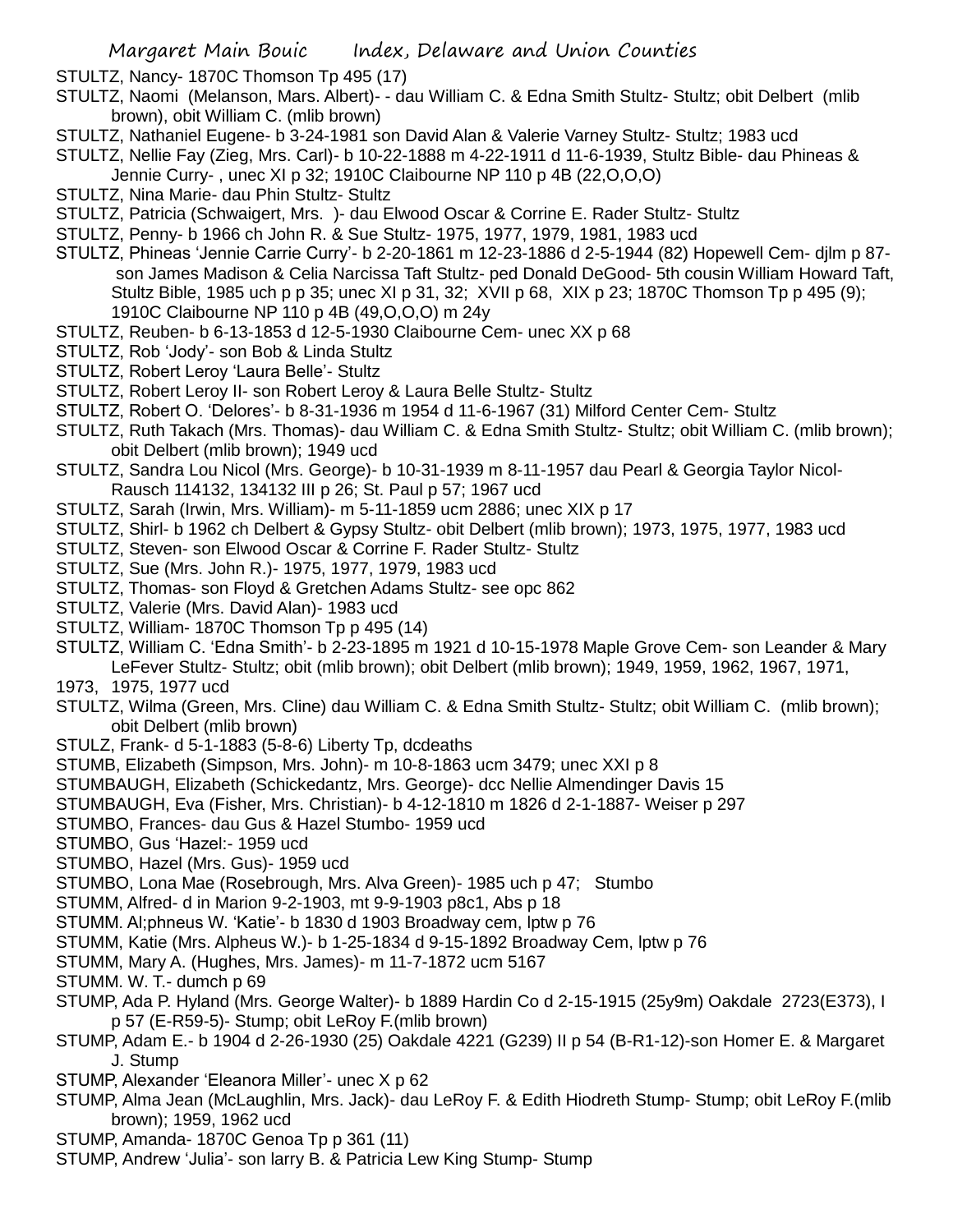- STUMP, Anna- d 1-12-1889 (4-2-9) Genoa Tp dau Leroy Stump- dcdeaths
- STUMP, Barbara- 1860C Marysville 1546-1538 p 203 (16,O)
- STUMP, Bertha- dau William & Sarah J. Casey Stump- 1880C Jerome Tp 94-96 p 11 (6/12,O,O,O)
- STUMP, Betty Joan (Ball, Mrs. Gary) div (Mrs. Lorne)- b 8-5-1940 m(1) 6-5-1960 W. Smaart 1175224; Huntley 10
- STUMP, Betty Lou (Shockey, Mrs. Harold)- dau LeRoy & E dith Hildreth Stump- Stump; obit LeRoy F. (mlib brown)
- STUMP, Catherine- 1870C Genoa Tp p 360 (82\*)
- STUMP, Chloe (Van Atta, Mrs. )- dau Montford Stump- Stump
- STUMP, Clarice Crist (Mrs. Dana)- b 10-4-1906/5 d 1-28-1982 Oakdale II p 157 (M-R22-16); Stump
- STUMP, Cora- b 1-1880- 1880C Marysville 189-193 p 18 (5/12,O,O,O)' 1900C Marysville 1st ward p 1A (20,O,O,O)
- STUMP, Dale 'Linda Kay Warner'- m 2-15-1964- Stump
- STUMP, Dana 'Clarice Crist'- son Margaret Scheuller- Stump; Oakdale II p 157 (M-R22-16)
- STUMP, Daniel- 1870C Genoa Tp p 354 (30\*)
- STUMP, Daniel- son Levi A. & Mary Stump- 1850C Genoa Tp 337 p 35 (13,O)
- STUMP, DeLores (Bruce, Mrs. Ed)- dau DeLorne Edward & Dotty Joan Smith Stump- Stump
- STUMP, DeLorne Edward 'Dotty Joan Smart'- b 8-27-1928 m 8-1-1969 d 9-26-2003 (75) New Millcreek Cem,
- Scioto Tp- son Dana William & Clarice Vivian Crist Stump- Stump
- STUMP, DeLorne William "Dee"- son DeLorne Edward & Dottty Joan Smart Stump- Stump
- STUMP, Don- grandson Dana Stump- Stump
- STUMP, Dorothea A. (McCerg, Mrs. William)- m 8-1-1861 dcm
- STUMP, Dorothy A.- dau Levi A. & Mary Stump- 1850C Genoa Tp 337 p 35 (10,O)
- STUMP, Dotty Joan Smart (Mrs. DeLorne Edward)- m 8-1-1969 dau Hubert & Dorothy McBride Smart- Stump; Huntley; Smart
- STUMP, M. Edith Hildreth (Mrs. Le Roy F.)- b 1907 m 1929- Broadway Cem, lptw p 82; Stump; obit LeRoy (mlib brown); 1959, 1967, 1971, 1973, 1975, 1977, 1979 ucd
- STUMP, Eleanora Miller (Mrs. Alexander) unec X p 62
- STUMP, Elizabeth- 1870C Genoa Tp p 361 (51)
- STUMP, Elisabeth- b Worthington d 7-22-1874 (52-7-8) Genoa Tp- dcdeaths
- STUMP, Elizabeth McDonnell (Mrs. Levi)- m 5-1-1855 dcm
- STUMP, Emma C. Fleming (Mrs. William)- b 8-1876 m 12-2-1897 ucm (Hearl) 1900C Jerome-Plain City 91-95 p 4A (23,ILL,VA,O) m 2y, 1 ch
- STUMP, Ethel Hildreth (Mrs. George Walter)- Stump; 1959 ucd
- STUMP, Flora (Mrs. Delorne William)- Stump
- STUMP, Floyd- son George Walter & Ada Hyland Stump- Stump; obit LeRoy F. (mlib brown)
- STUMP, John Franklin/ T. 'Susan M. Gay'- b 6-23-1909 m 6-8-1929 d 2-4-2000 Oakdale II p 114 (K-R3-28) son George Walter & Ada Philadelphia Hyland Stump- Stump; obit LeRoy F. (mlib borwn);1973, 1975, 1977, 1979, 1981, 1983 ucd
- STUMP, George Walter 'Ada P. Hyland''Ethel Hildreth'- b 4-17-1886 d 5-5-1961 Oakdale I p 57 (E-R59-5)- son Samuel & Sarah Steinmetz Stump- Stump; obit LeRoy F. (mlib brown)
- STUMP, —d 11-11-1922 infant son George Walter & Ada P. Hyland Stump- Oakdale O p 57 (E-R59-5)
- STUMP, —(Amrine, Mrs. Walter)- dau George Walter Stump- Stump
- STUMP, —(Pouty, Mrs. Dean)- dua Sylvester & Margaret E. Stump- Stump
- STUMP, Gerald "Jerry'''Meg Collings'- m 8-2-1969 son Frank Stump- Stump
- STUMP, Gladys M.- b 5-1899 dau William & Emma C. Stump- 1900C Jerome Tp 91-95 p 4A (1,O,ILL,O)
- STUMP, Hanly- 1870c Genoa Tp p 361 (10)
- STUMP, Helen (Mrs. Walter H.)- 1961, 1964, 1969, 1971 dcd
- STUMP, Henry- 1870C Genoa Tp p 361 (17)
- STUMP, Homer E. 'Margaret M.'- b 1881 d 1943 Oakdale II p 54 (G-R11-12) son S? & Sarah Stump- 1900C Marysville 1st ward 5 p 1 (17,O,O,O) blacksmith
- STUMP, Jabeus- ch Levi A. & Mary Stump- 1850C Genoa Tp 337 p 35 (8,O)
- STUMP, Jacob- 1880 dch p 293
- STUMP, Jacob A. 'Jane Vantassel'- m 4-13-1862 dcm; 1908 dch p 406
- STUMP, Jacob- son Levi A. & Mary Stump- 1850C Genoa Tp 337 p 35 (14,O)
- STUMP, Jane Vantassel (Mrs. Jacob A.)- m 4-13-1862 dcm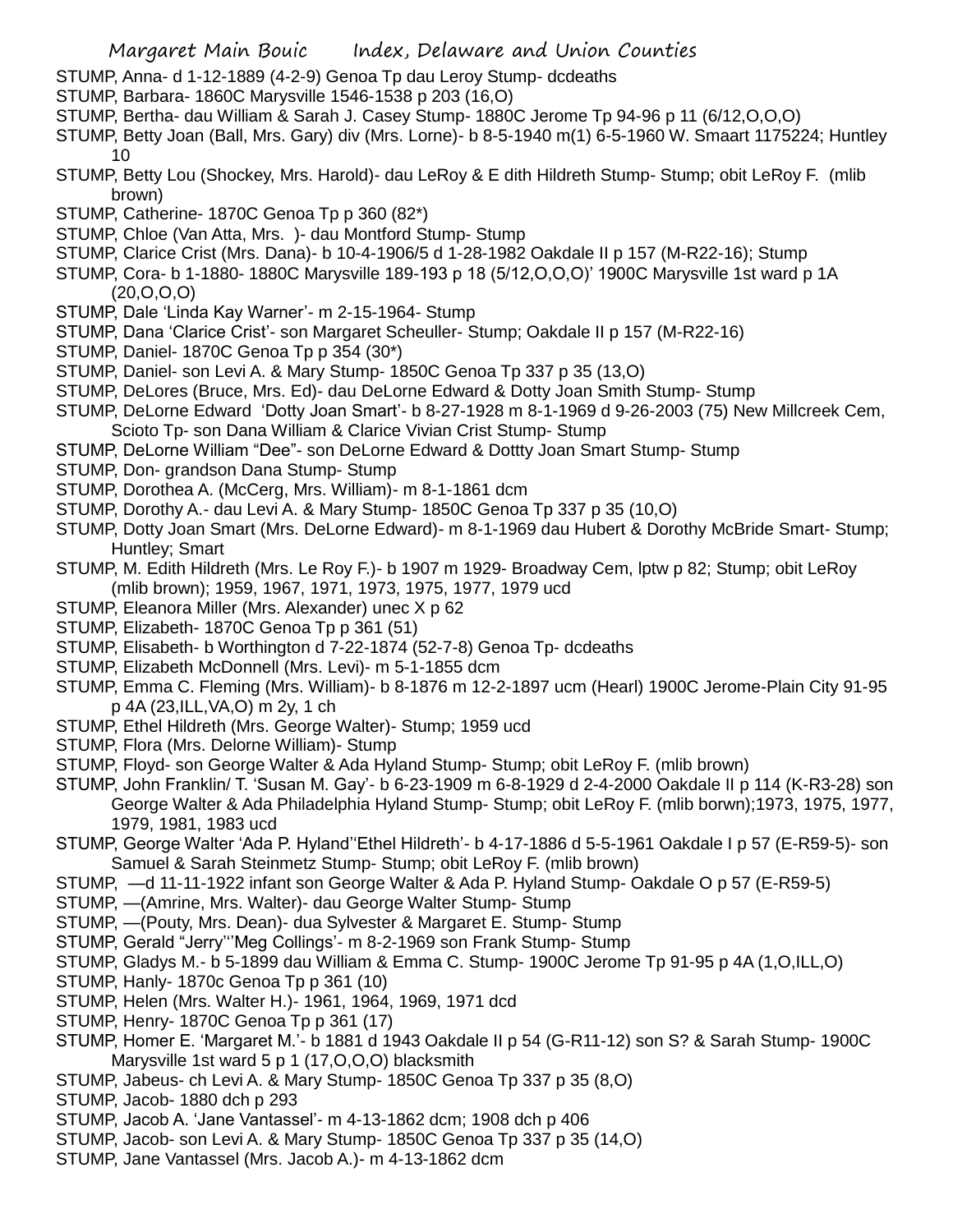STUMP, Jayey O.- 1870C Genoa Tp p 360 (27\*)

- STUMP, Jerry S. 'Meg'- son John Franklin & Susan M. Gay Stump- Stump
- STUMP, John- 1870C Genoa Tp p 361 (14)
- STUMP, Kathleen (Wolowiel, Mrs. Frank)- dau Larry B. & Patricia Lew King Stump- Stump
- STUMP, Katy Ann- dau Levi A. & Mary Stump- 1850c Genoa Tp 337 p 35 (6,O)
- STUMP, Larry Bruce 'Patricia Lew King'- b 12-31-1936 m 9-6-1980 d 1-5-2000 (63) Mich-Navy; son John Franklin & Susan Gay Stump- Stump
- STUMP, Leona- b 1886 dau Alexander & Eleanora Miller Stump- query, unec X p 62
- STUMP, Leroy- son Levi A. & Mary Stump- 1850C Genoa Tp 337 p 35 (4,O); 1870C Genoa Tp p 361 (24)
- STUMP, LeRoy F. 'Edith Hildreth'- b 11-28-1908 m 1929 d 7-27-1975 bur Broadway, lptw p 82- son George
- Walter & Ada Hyland Stump- Stump; obit (mlib brown); 1959, 1962, 1967, 1971, 1973, 1975 ucd STUMP, — d 6-18-1930 infant of Leroy Stump- Oakdale I p 20 (E)
- STUMP, Levi A.'Mary'- d 9-15-1883 (74-3-20); bur Tussic St. Cem, Genoa Tp, Powell p 118; hadc p 26; 1850C Genoa Tp 337 p 35 (40,Va); 1870C Genoa Tp p 361 (61\*)
- STUMP, Levi 'Elizabeth McDonnell'- m 5-1-1855 dcm d 7-22-1874 (54-7-8) Powell p 118
- STUMP, Linda Kay Warner (Mrs.Dale)- m 2-15-1964- Stump
- STUMP, Lydia J. (Mrs. ) (Duvall, Mrs. William H.)- m 12-13-1877 ucm 6169
- STUMP, Margaret B. (Mrs. Sylvester)- d 6-18-1966 (67)- Stump
- STUMP, Margaret (Hull/Hall, Mrs. )- dau Sylvester & Margaret B. Stump- Stump
- STUMP, Margaret M. (Mrs. Homer E.)- b 1884 d 1978 Oakdale II p 54 (G-R11-12)
- STUMP, Mary (Amrine, Mrs. Robert)- dau Walter & Ada Philadelphis Stump- Stump
- STUMP, Mary E.- 1981, 1983 ucd
- STUMP, Mary J.- 1870C Genoa Tp p 360 (27)
- STUMP, Mary L.- b 4-1884 dau Samuel & Sarah Stamats Stump- 1900C Marysville 1st ward 5 p 1A (16,O,O,O)
- STUMP, Mary (Mrs. Levi A.)- d 3-19-1855 (39-3-15) Powell p 48- 1850C Genoa Tp 337-35 (33,Pa)
- STUMP, Meg Collings (Mrs. Gerald)- m 8-2-1969 dau J. David Collings- Stump
- STUMP, Michelle (Roehl, Mrs. Scott)- dau DeLorne Edward & Dotty Joan Smart Stump- Stump
- STUMP, Milton- d Saturday in Belville, Oh. Typhoid- dg 11-9-1892, Cry Ab p 106
- STUMP, Montford- d 1-7-1972 (96) bur Pickerington- Stump; 1961, 1964, 1969, 1971 dcd
- STUMP, Myrtle Estella- b 8-19-1883 d 4-2-1975 Dublin Cem- dau William & Sarah J. Casey Stump- Stump; obit (mlib brown); 1959, 1962, 1971 ucd
- STUMP, Norma Jean Clark (Mrs. William W.)- m 6-19-1960 dau Lawrence A. Clark- Clark; Stump
- STUMP, Pary- d 12-2-1850 (2y6m19d) son Levi. A. & Mary; Powell p 48
- STUMP, Patricia Lew King (Mrs. Larry Bruce)- m 8-6-1960 dau Dean S. King- Stump
- STUMP, Penn- ch Levi A. & Mary Stump- 1850C Genoa Tp 337 p 35 (2,O)
- STUMP, Phyllis (Barber, Mrs. )- dau Sylvester & Margaret B. Stump- Stump
- STUMP, Robert (34-1961)- Stump; 1980 dcd
- STUMP, Samuel' Sarah L. Steinmetz'- mt 3-10-1899 p4c3; Abs p 18; Stump; 1880C Marysville 189-193 p 19 (25,O,Ger,Ger); 1900C Marysville 1st ward 5 p 1A (44,O,O,O) m 22y
- STUMP, Sarah J. Casey (Mrs. William)- lic m 12-17-1878 ucm 6388; obit Myrtle Estella (mlib brown); 1880C Jerome Tp 94-96 p 11 (22,O,Pa,Conn)
- STUMP, Sarah L. Steinmetz (Mrs. Samuel)- dau Cornelius & Sarah Jane Steinmetz- mt 3-10-1899 p4c3; Abs p 18; Stump
- STUMP, Sarah Stamats (Mrs. Samuel)- dau Cofrnelius & Sarah J. Stamats- 1880C Marysville 189-193 p 19 (18,O,Md,O); 1900C Marysville 1st ward 5 p 1A (38,O,O,Md) m 22y, 4 ch
- STUMP, Susan (Mrs. Frank)- b 1907 Oakdale II p 114 (K-R3-28)
- STUMP, Susan M. Gay (Mrs. J. Franklin)- m 6-8-1929- Stump; Sbc p 46
- STUMP, Susan Lynn- b 4-28-1904 dau William W. & Norma Jean Clark Stump- Stump
- STUMP, Susan M. (Mrs. Frank)- 1973, 1975, 1977, 1979, 1981, 1983 ucd
- STUMP, Sylvester 'Margaret B." d 12-4-1966 (69) bur Asbury, Ohio- Stump
- STUMP, Thelma (Mayer, Mrs. )- dau George Walter & Ada Philadelphia Hyland Stump- obit LeRoy F., mlib STUMP, George
- STUMP, Walter 'Ethel'- 1959 ucd
- STUMP, Walter H. 'Helen'- 1961, 1964, 1969, 1971 dcd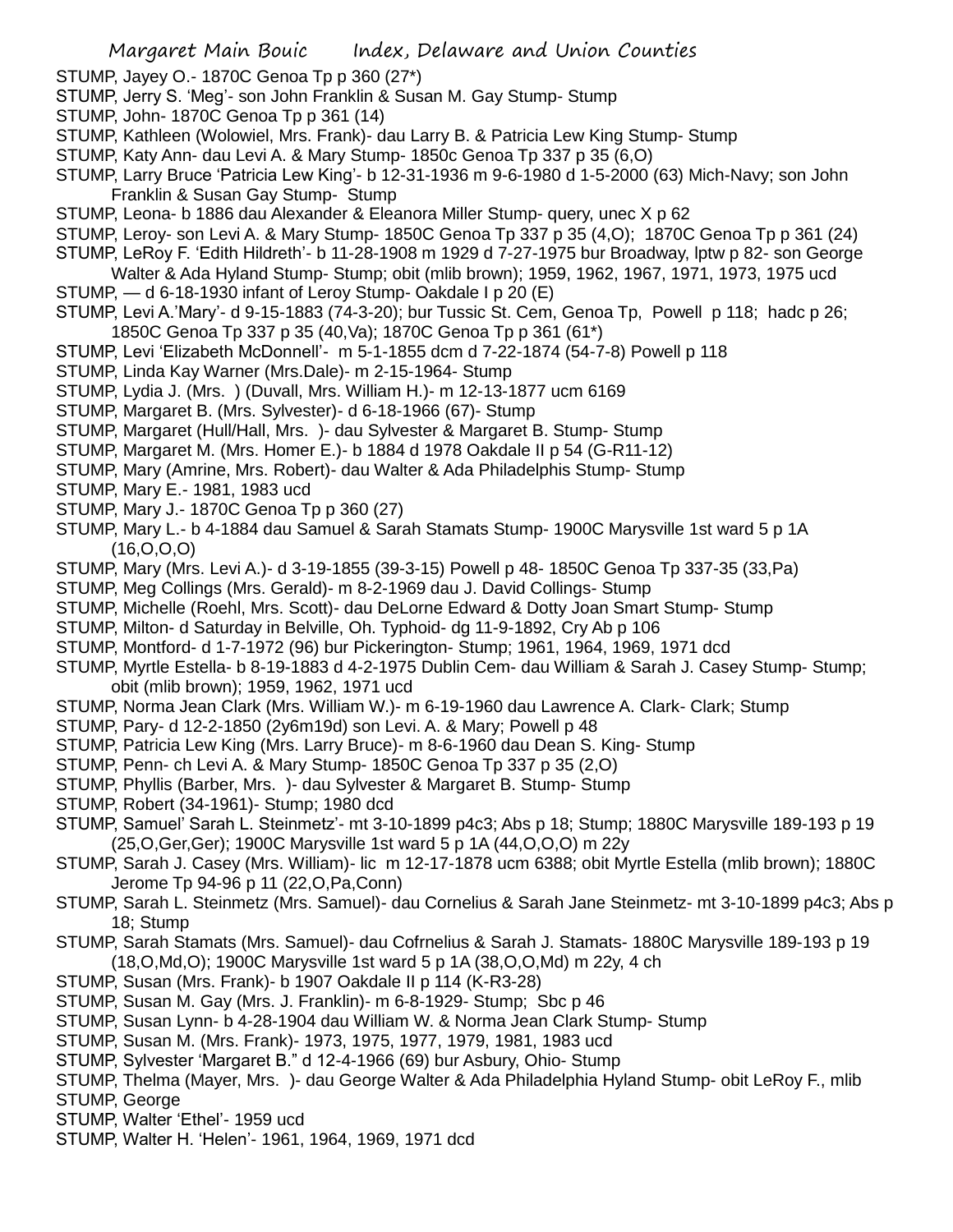Margaret Main Bouic Index, Delaware and Union Counties STUMP, Walter- b 4-1887 son Samuel & Sarah Stamats Stump- 1900c Marysville 1st ward 5 p 1A (13,O,O,O); 1910C Marysville 208-209 p 8B (23,O,O,O) m 4y STUMP, William 'Emma Fleming'- b 5-1867; m 12-2-1897 ucm (Hearl); 1900C Jerome-PlCity 91-98 p 4A (33,O,O,O) m 2y STUMP, William 'Sarah J. Casey'- lic m 12-17-1878 ucm 6388; obit Myrtle Estella (mlib brown); 1880C Jerome Tp 94-96 p 11 (27,O,O,O) STUMP, William W. 'Norma Jean Clark'- m 6-19-1960 son Mrs. Helen Weber- Clark; Stump STUMPF, Aaron- b 1977 son Michael E. & Kathy Stumpf- 1980 dcd STUMPF, Carey- b 1980 son Michael E. & Kathy Stumpf- 1980 dcd STUMPF, Debra- b 1957 dau Richard M. & Donna M. Stumpf- 1971 dcd STUMPF, Donna M. (Mrs. Richard M.)- 1971, 1980 dcd STUMPF, F. W. McKitrick p 378 STUMPF, Jan (Mrs. Larry M.)- 1980 dcd STUMPF, Kathy (Mrs. Michael E.)- 1980 dcd STUMPF, Kevin- b 1955 son Richard M. & Donna M. Stumpf- 1971 dcd STUMPF, Larry M. 'Jan'- 1980 dcd STUMPF, Michael E. 'Kathy'- 1980 dcd STUMPF, Ruan- b 1974 son Michael E. & Kathy Stumpf- 1980 dcd STUMPS---–d 6-18-1930 O 4258 (E-9G) infant of Leroy Stumps STUNDAHL, Ann Marie Maugans (Ms. J. L.)- adopted dau Joseph C. & Lois Maugans- Maugans Anc p 16 STUNDAHL, Jarrod Wayne- b 7-26-1974 son J. L. & Ann Marie Maugans Stundahl- Maugans Anc p 16 STUNDAHL, Vernon- Maugans Anc p 16 STUNDAHL, J. L. 'Ann Marie Maugans'- son Vernon Stundahl- Maugans Anc p 16 STUPP, Donald- Stupp STUPP, John 'Vicki Miller'- m 2-7-1981 son Donald Stupp- Stupp STUPP, Vicki Miller (Mrs. John)- m 2-7-1981 dau Paul Miller- Stupp STURDEVANT, ----1908 dch p 408 STURDEVANT, Abijah- father of Polly Burroughs- mt 6-7-1899 p 7c3 Abs p 56 STURDEVANT, Anna C.- dau John E. & M. Sturdevant- 1910C Leesburg Tp 59-61 p 3A (5,O,O,O) STURDEVANT, Betsy Scott (Mrs. W. G.)- dau Asa Scott- dcw Bk 1 p 42 STURDEVANT, Betsy (Mrs. Silas)- 1850C Porter Tp 3022 p 164 (54,Conn) STURDEVANT, Chauncy H. 'Lucinda Cahoon'- m 2-25-1841 dcm; 1880 dch p 583; 1908 dch p 480; 1850C Porter Tp 3067 p 165 (32,O); 1870C Porter Tp p 453 (51\*) STURDEVANT, Czar- 1880 dch p 410, 435 STURDEVANT, D.- hadc p 66 STURDEVANT, DeWitt- 1850C Porter Tp 3023 p 164 (11,O) STURDEVANT, Eliza- dau Silas & Betsy Sturdevant- 1850C Porter Tp 3022 p 164 (29,O) STURDEVANT, Elizabeth M.- dau John E. & M. Sturdevant- 1810C Leesburg Tp 59-61 p 3A (7,O,O,O) STURDEVANT, Elizabeth Shisler (Mrs. )- dau Henry Shisler- 1883 uch V p 566 STURDEVANT, Ellen- dau Silas & Betsy Sturdevant- 1850C Porter Tp 3022 p 164 (16,O) STURDEVANT, E. P. (Hinton, Mrs. Samuel G.)- m 10-19-1854 dcm STURDEVANT, Henrietta J. Smith (Mrs. Lewis G.)- m 9-16-1839 dcm dau Josiah Smith- dcw Bk 2 p 110; 1850C Brown Tp 2598 p 160 (32,O) STURDEVANT?, Ira- b 1787 d 9-27-1815 Galena Cem- Powell p 22 STURDEVANT, James B.- 1880 dch p 583; 1908 dch p 480; 1850C Porter Tp 3023 p 164 (39,Pa); 1870C Porter Tp p 453 (58) STURDEVANT, James M.- son Chauncy H. & Lucinda Cahoon Sturdevant- 1850C Porter Tp 3067 p 166 (9,O) STURDEVANT, John E. 'M.'- 1910C Leesbrug Tp 59-61 p 3A (24,O,O,O) m 4y STURDEVANT, —E.,- son John E. & M. Sturdevant- 1910C Leesbrug Tp 59-61 p 3A 91/12,O,O,O) STURDEVANT, John H.- son Chauncy H. & Lucinda Cahoon Sturdevant- 1850C PorterTp 3067 p 166 (1,O) STURDEVANT, Leroy F.- son Chauncy h. & Lucinda Cahoon Sturdevant- 1850C Porter Tp 3067 p 166 (5,O); 1870C Porter Tp p 458 (23\*) STURDEVANT, Lewis G. 'Henrietta J. Smith'- m 9-16-1839 dcm; 1850C Brown Tp 2598 p 160 (45,Pa); hadc p

- 20; CCC (1849 Brown Tp)
- STURDEVANT, Loren- 1870C Berkshire Tp p 207 (19)
- STURDEVANT, L. P.- 1883 uch V p 32; sheriff sale, unec XII p 58; Poe p 24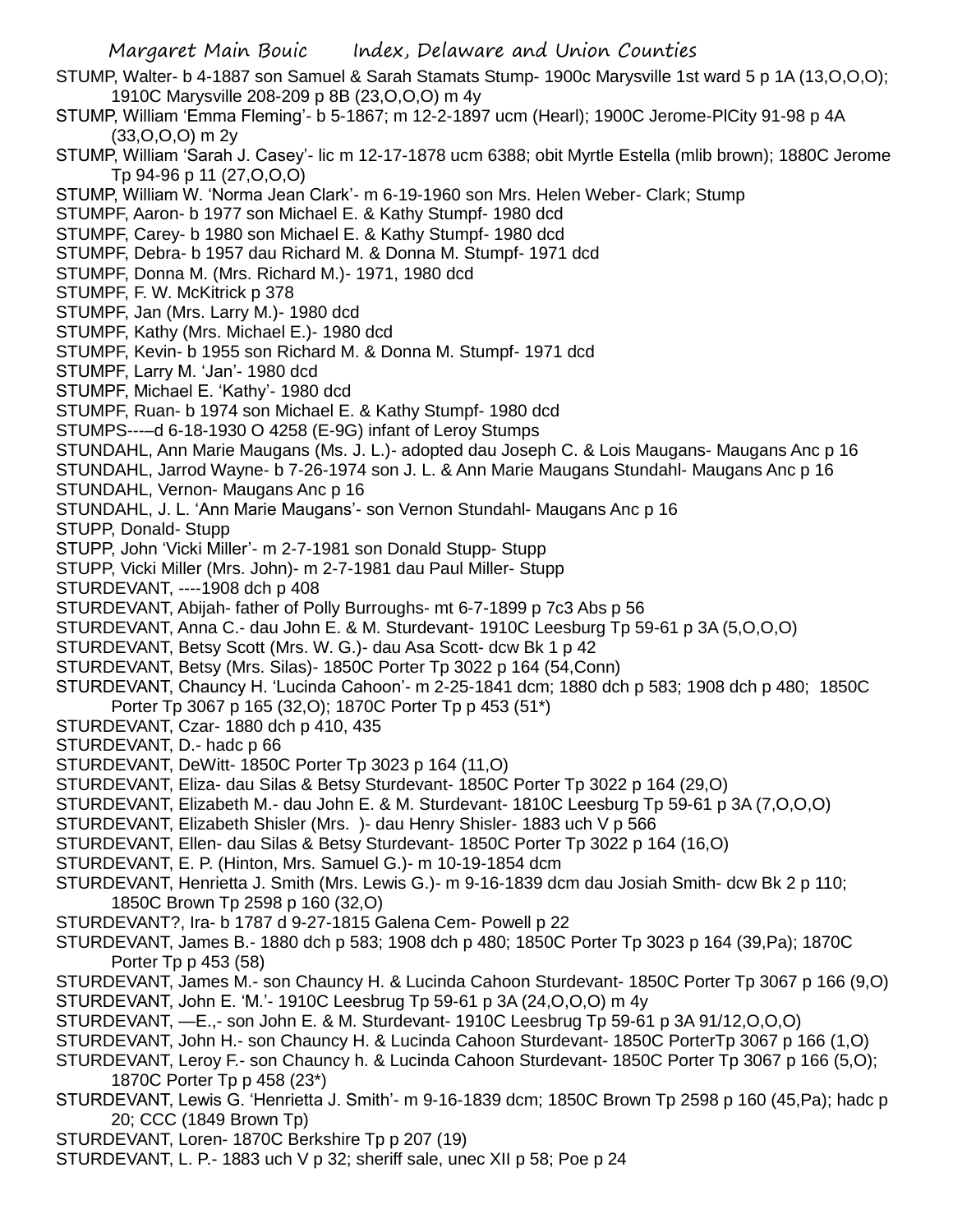STURDEVANT, Lucinda Cahoon (Mrs. Chauncy H.)- m 2-25-1841 dcm; 1850c Porter Tp 3067 p 166 (28,Pa) STURDEVANT, Marietta- dau Chauncy H. & Lucinda Cahoon Sturdevant- 1850C Porter Tp 3067 p 166 (11,O) STURDEVANT, Marshall 'Mary'- 1850C Porter Tp 3142 p 168 (63,Conn);1870C Porter Tp 453 (83\*) STURDEVANT, Mary- d 9-21-1869 (2y) Porter Tp dau Marshall & Iva Janes Sturdevent- dcdeaths STURDEVANT, Mary (Mrs. Marshall)- 1850C Porter Tp 3142 p 168 (56,Pa); 1870C Porter Tp p 453 (77) STURDEVANT, Mary Withum (Mrs. Philo)- m 12-6-1846 dcm STURDEVANT, M. (Mrs. John E.)- 1910C Leesburg Tp 59-61 p 3A (27,O,O,O) m 4y, 3 ch STURDEVANT, Nancy- Pabst p Pion II p 260 STURDEVANT, Nancy Wheeler (Mrs. )- sister John W. Wheeler- dcw Bk 4 p 376(39) STURDEVANT, Noah- 1880 dch p 318, 321; 1908 dch p 452; 1976 dch p 11 STURDEVANT, Orlando- son Chauncy H, & Lucinda Cahoon Sturdevant- 1850C Porter Tp 3067 p 166 (4,O) STURDEVANT, Philena S.- dau Lewis G. & Henrietta J. Smith Sturdevant- 1850C Brown Tp 2598 p 160 (9,O) STURDEVANT, Philo 'Mary Withum' - m 12-6-1848 dcm STURDEVANT, Polly (Burroughs, Mrs. Elijah)(Orahood, Mrs. )- b 1–27-1796 dau Abijah Sturdevant- she is 103, mt 6-7-1879 p 7 c3, Abs 6 STURDEVANT, Rilla (Roberts, Mrs. Hezekiah)- m 6-4-1859 dcm STURDEVANT, Rosette- 1870C Porter Tp p 453 (16) STURDEVANT, Sarah Ann- dau Chauncy H. & Lucinda Cahoon Sturdevant- 1850C Porter Tp 3067 p 166 (7,O) STURDEVANT, Sarah M.- dau Lewis G. & Henrietta J. Smith Sturdevant- 1850C Brown Tp 2598 p 160 (8,O) STURDEVANT, Silas 'Betsy'- 1850C Porter Tp 3022 p 164 (60,Conn) STURDEVANT, Susan- 1870c Porter Tp p 458 (17) STURDEVANT, Thomas- 1840C Allen Tp (50-60), 1 f (40-50) 1m (20-30) 1m (15-20) 1m (10-15) 1m (-5) STURDEVANT, W. G. 'Betsy Scott'- dcw Bk 1 p 42 STURDIVANT, Deborah Lee- b 7-11-1951 dau William & Sylvia Sue Fisher Sturdivant- Weiser p 138 STURDIVANT, George- Sturdivant STURDIVANT, James 'Mabel E. Schwartz'- m 5-2-1963 son George Sturdivant- Sturdivant STURDIVANT, Mabel E. Schwartz (Mrs. James)- m 5-2-1963 dau William Schwartz- Sturdivant STURDIVANT, Sylvia Sue Fister (Mrs. William)- b 11-7-1926 m 3-4-1950 dau Walter Arthur Wolff & Edith Castner Fister- Weiser p 137 STURDIVANT, William 'Sylvia Sue Fister'- b 7-25-1930 m 3-4-1950 Weiser p 138 STURDY, Edwin 'Emma J. Flickinger'- m 7-24-1880 ucm 6756 son John & Matilda Sturdy- 1870C Taylor Tp 165-157 p 20 (11,O); 1880C Liberty Tp Un Co 36-37 p 5 (21,O,Eng,Eng) STURDY, Emma- 1869 wsc p 11; Pabst p 8 p 23 STURDY, Emma J. Flickinger (Mrs. Edwin)- m 7-24-1880 ucm 6756

- STURDY, Emma (Gosnell, Mrs. George W.)- m 1-29-1874 ucd 5429- dau John & Matilda Sturdy- 1870C Taylor Tp 165-157 p 20 (15,O)
- STURDY, Harry- Oak Grove Cem, Powell p 441
- STURDY, John 'Matilda'- b Eng. d 4-11-1890 (68) gunsmith; came here 10y ago- dg 4-15-1880, Cry Ab p 13, 14; dcdeaths; 1880C Liberty Tp Un Cp 33-34 p 5 (59,Eng,Eng,Eng)
- STURDY, John 'Martha J. Wallace'- m 12-28/26-1881 ucm 7097 son John & Matilda Sturdy- 1870C Taylor Tp 165-157 p 20 (17,NY); 1880C Washington Tp 234-243 p 26 (27,O,Eng,Eng)'
- STURDY, Julia M.- dau John & Matilda Sturdy- 1880C Liberty Tp Un Co 30-34 p 5 (11,O,Eng,Eng)
- STURDY, Lillie (Middleton, Mrs. Freeman)- m 3-20-1880 ucm 6682 dau John & Matilda Sturdy- 1880C Liberty Tp Un Cp 34-35 p 5 (18,O,Eng,Eng)
- STURDY, Martha J. Wallace (Mrs. John)- m 12-28/26-1881 ucm 7097
- STURDY, Matilda (Mrs. John)- 1870C Taylor Tp 165-157 p 20 (47,Eng); 1880C Liberty Tp Un Co 33-34 p 5 (57,Eng,Eng,Eng)
- STURDY, Sarah- 1870C Delaware Town p 333 (16)
- STURDY, Sarah A.- dau John & Matilda Sturdy- 1870C Taylor Tp 165-157 p 20 (18,NY)
- STURDY, Willie J.- son John & Matilda Sturdy- 1870C Taylor Tp 165-157 p 20 (13,O); 1880C Liberty Tp Un Co 33-34 p 5 (24, O, Eng,Eng)
- STURDY, William J.- Oak Grove Cem, Powell p 441
- STURGEON, ----------------McKitrick p 430
- STURGEON, Ada E.- 1870C Delaware Town p 300 (9)
- STURGEON, Amber (Warner, Mrs. Mike)- dau Jerry & Kathleen Sue Serles- Sturgeon
- STURGEON, Ambrose- d 9-5-1967 (94) bur Lafayette- Sturgeon; 1961, 1964 dcd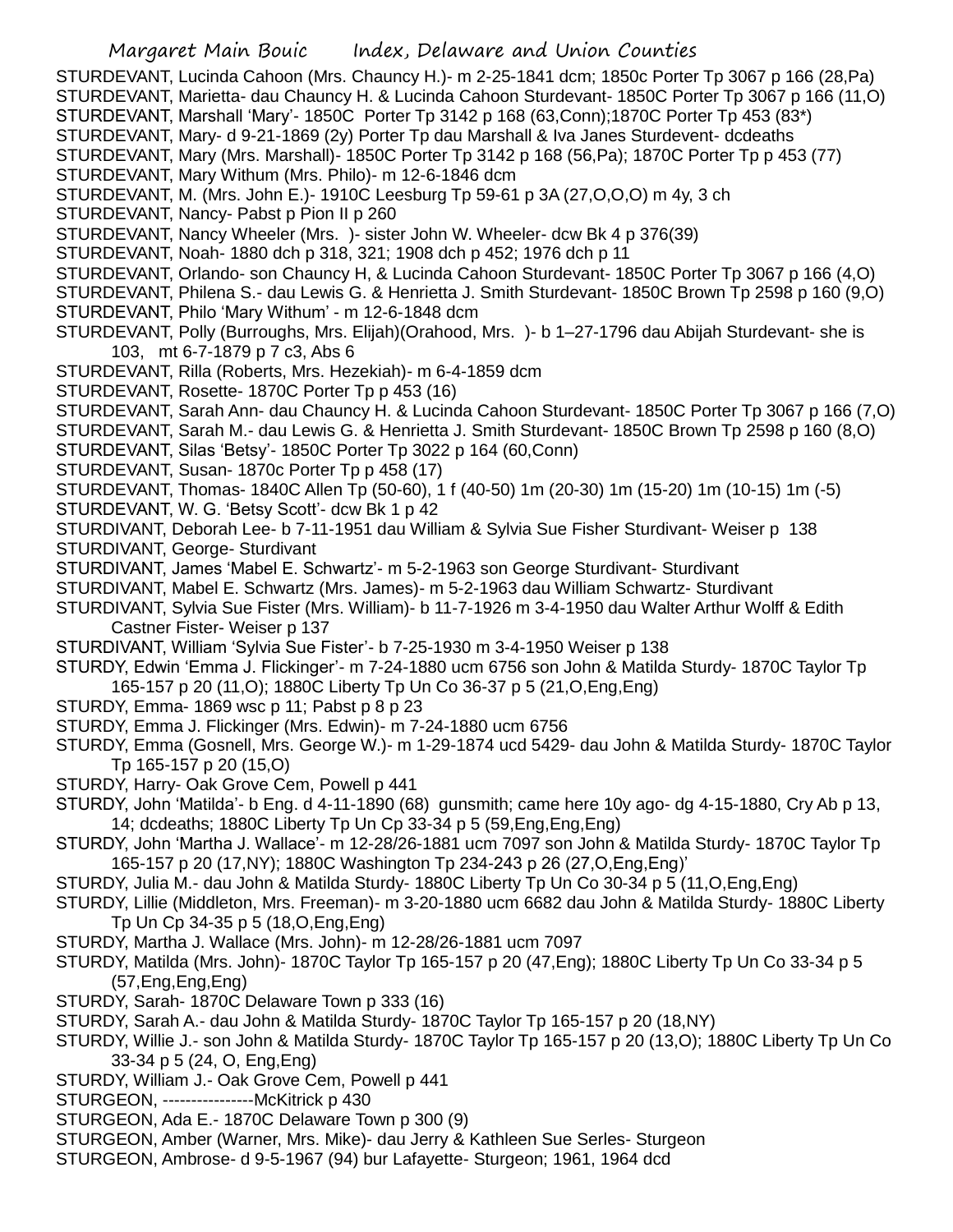Margaret Main Bouic Index, Delaware and Union Counties STURGEON, Anita Iola Barry (Mrs. Arnold)- b 19121 Claibourne Cem p 90; 1949 ucd; 1961, 1969, 1980 dcd; obit Arnold (mlib brown) STURGEON, Ann (Mrs. Arlen Lee)- Sturgeon; 1959 ucd STURGEON, Arlen Lee 'Ann'- b 1938 d 7-1-1961 (22) Claibourne Cem, p 90- son Arnold Sturgeon- Sturgeon; 1949, 1959 ucd STURGEON, Arnold 'Bernice Ayres''Anita Iola'- b 1900 d 1976 Claibourne Cem p 90 ,obit (mlib brown);- son Ambrose Sturgeon- Sturgeon; Ayres 3,4; Rhoades 3,4; 1949 ucd; 1961, 1964, 1979, 1971 dcd STURGEON, Arnold Lee - son Arlen Lee & Ann Sturgeon- Sturgeon-STURGEON, Bernice Ayres (Mrs. Arnold)- dau William & Nettie McCombs Ayres- Ayres 3,4; Rhoades 3,4 STURGEON, Betty Lou (Owen, Mrs. Donald)- dau Arnold Sturgeon- Sturgeon; obit Arnold (mlib brown); 1949 ucd STURGEON, Carl 'Nettie'- d 9-24-1981 bur Galena- son Ambrose Sturgeon- Sturgeon; obit Arnold (mlib brown) STURGEON, Carol Lee (Wollam, Mrs. Kenneth)- dau Elden H. & Josephine Fry Sturgeon- McKitrick p 286; 1949 ucd STURGEON, Catherine "Katie"Taylor (Mrs. Robert)- b 12-13-1950 m 11-28-1870 d 5-13-1974 (23) Chandler Cem La Rue- dau Raymond & Rosemary Wall Taylor; obit (mlib brown) STURGEON, Charles Wm.- 1870C Delaware Town p 300 (4) STURGEON, Clara V.- 1870C Delaware Town (10) STURGEON, Clifford L.- 1870C Delaware Town p 300 (14) STURGEON, Connie M. (Felter, Mrs. Richard)- dau Arnold Sturgeon- Sturgeon; obit Arnold (mlib brown); 1949 ucd STURGEON, Deloras (Mrs. Paul)- 1967 ucd STURGEON, Donna Jean (Fletcher, Mrs. Charles Wilson)- dau Arnold & Bernice Ayres Sturgeon- Sturgeon; obit Arnold (mlib brown); Ayres 4,5; Rhoades 4,5 STURGEON, Elden 'Josepnine Fry'- m 1-27-1926 son Ambrose Sturgeon- Sturgeon; obit Arnold (mlib brown); 1949, 1959, 1962, 1967, 1971, 1973, 1975, 1977, 1981, 1983 ucd STURGEON, Elmer E.- 1870C Delaware Town p 300 (7) STURGEON, Iola (Mrs. Arnold)- 1971 dcd STURGEON, Janice Peyson (Mrs. Warren)- McKitrick 286; 1949, 1959, 1971 ucd STURGEON, Jeffrey Allen- son Arlen Lee & Ann Sturgeon- Sturgeon STURGEON, Jerry 'Kathleen Sue Serles"- Sturgeon STURGEON, Jessie M. Cress (Mrs. Lloyd)- b 1-9-1900 m 1917 d 3-24-1972 bur Illinois- dau Thomas & Virginia Neathery Cress- Sturgeon; obit (mlib brown); 1971, 1973 ucd STURGEON, John R.- brother Ambrose Sturgeon- Sturgeon STURGEON, Josephine Fry (Mrs. Elden H.)– dau Alfred & Cora McKitrick Fry- McKitrick p 286; 1949, 1959, 1962, 1967, 1971, 1973, 1975, 1977, 1979, 1981, 1983 ucd STURGEON, June (Nirote, Mrs. William)- dau Elden & Josepnine Frey Sturgeon- Sturgeon STURGEON, Kathleen Sue Serles (Mrs. Jerry)- b 7-4-1948 d 12-4-2003 (55) - dau Frederick & Marjorie Hopper Serles- Sturgeon STURGEON, Leonard E.- d 9-25-1978 (56) -Sturgeon STURGEON, Lizzie I.- 1870C Delaware Town p 300 (6) STURGEON, Lloyd W. 'Jessie M. Cress'- m 1917- 1971, 1973, 1975, 1977 ucd STURGEON, Charlotte Maxine (Kelley, Mrs. Richard)- dau Arnold Sturgeon- obit Arnold (mlib brown); Sturgeon STURGEON, Melville S.- 1870C Delaware Town p 300 (13) STURGEON, Nettie (Mrs. Carl)- Sturgeon STURGEON, Nicole Renee (Gallo, Mrs. Nicholas Edward) - m 9-20-2003 dau Jerry & Kathleen Sue Serles Sturgeon- Sturgeon STURGEON, Orren- son Lloyd & Jessie M. Cress Sturgeon- Sturgeon- obit Jessie (mlib brown) STURGEON, Paul 'Deloras'- 1967 ucd STURGEON, Rachel (Doss, Mrs. )- half-sister Ambrose Sturgeon- Sturgeon STURGEON, Robert- son Carl & Nettie Sturgeon- Sturgeon STURGEON, Robert 'Catherine "Katie: Taylor'- obit Catherine (mlib brown) STURGEON, Roger- son Carl & Nettie Sturgeon- Sturgeon STURGEON, Roxanne (3-1961) dau Arlen Lee & Ann Sturgeon- Sturgeon; 1959 ucd (1 ½) STURGEON, Russell- son Ambrose Sturgeon- Sturgeon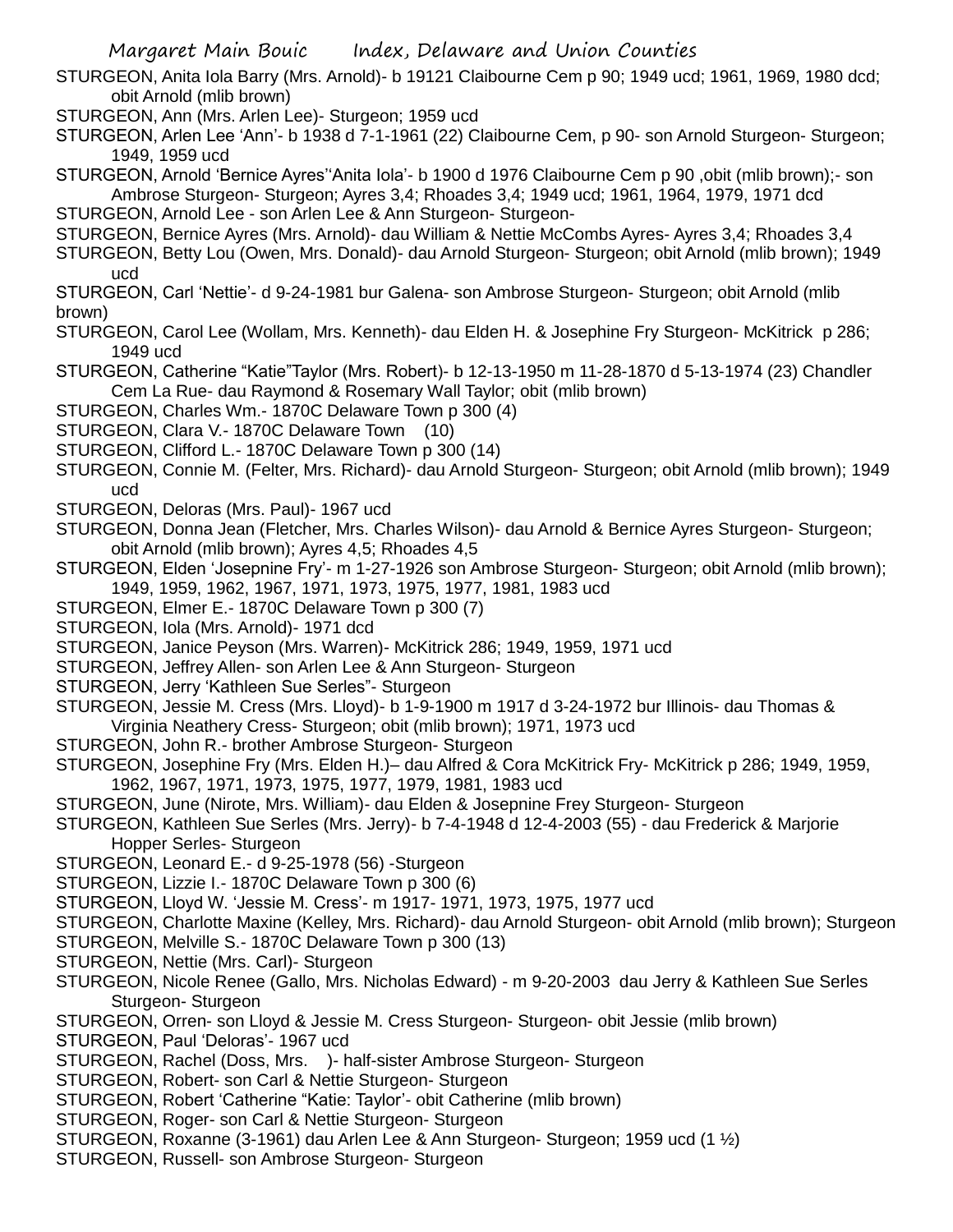STURGEON, Virgia (Seidler, Mrs. Gerald)- dau Ambrose Sturgeon- Sturgeon

STURGEON, Warren L. 'Janice Peyson'- son Elden H. & Josephine Fry Sturgeon- McKitrick p 286 Sturgeon; 1949, 1959, ucd; 1969, 1971, 1980 dcd

- STURGEON, Wm.- 1870C Delaware Town p 300 (45\*)
- STURGEON, Wilma June (Grabel, Mrs. Roy)- dau Elden H. & Josephine Fry Sturgeon- McKitrick p 286
- STURGES, Daniel- 1840C Marlborough Tp p 256 (40-50); 1835 men p 41#75 p 73 Mlb Tp
- STURGES, Joseph H.- d 1875/9 York Tp; mt 3 p 30, mt 7-26-1876
- STURGES. Lena Lyon (Mrs. Wm. P.)- dau Dr. A. J. & Olive Weatherby Lyon- dg 8-10-1909, Cry Ab p 52
- STURGES, Samuel S.- hmp p 167
- STURGES, William- 1880 dch p 331; 1908 dch p 223; hadc p 84
- STURGES, Wm. P. 'Lena Lyon'- dg 8-10-1909, Cry Ab p 52; 1908 dch p 527
- STURGESS, Anna- 1850C Berkshire Tp 196 p 20 (64,Pa)
- STURGESS, Denersa Smith (Mrs. Smith)- m 1-10-1841 dcm
- STURGESS, Smith 'Denersa Smith'- m1-10-1841 dcm; hmp p 47
- STURGILL Thomas- 1980 dcd
- STURGIS, Fear (Holmes, Mrs. Joshua)- m 11-21-1698; Asp p 11, 43, 74
- STURGIS, Lucy Thurston (Mrs. Jabez)- b 10-3-1785 m 112-25-1806 d 6-18-1866 dau Edward & Thankful Maine Thurston- Asp 189
- STURGIS, Melissa (Stevens, Mrs. Alfred)- b 10-16-1807 m 1-18-1827 dau Jabez & Lucy Thurston Sumner-Asp 189-1
- STURGIS, Rachel J. (McPherson, Mrs. Matthas)- m 2-6-1843 dcm
- STURGIS, Sumner Jabez "Lucy Thurston'- b 10-16-1807 m 1-18-1827 dau Jabez & Lucy Thurston Sumner-Asp 189-1
- STURGIS, Rev. W.- Pabst p 2 p 50, 5 p 5
- STURHOFF, Angelia- b 1965 dau Fred R. & Mary E. Sturhoff- 1973 ucd
- STURHOFF, Brian- b 1964 son Fred R. & Mary E. Sturhoff- 1973 ucd
- STURHOFF, Fredd R. 'Mary E.'- 1973 ucd
- STURHOFF, Julie- b 1968 dau Fred R. & Mary E. Sturhoff- 1973 ucd
- STURHOFF, Mary E. (Mrs. Fred R.)- 1973 ucd
- STURLIN, Alpens- 1880C Leesburg Tp 178 p 18 (55,Pa,Pa,Pa)
- STURLIN, Mary E.- b Champaign Co d 1-2-1882 (48y9m) Oakdale 60(33-C) I p 50 (C-R3-19)
- STURLIN, Mary (Mrs. Simeon J.)- 1880C Paris Tp 71-73 p 8 (47,O,RI,O)
- STURLIN, Minnie- dau Simeon J. & Mary Sturlin- 1880C Paris Tp 71-73 p 8 (13,O,O,O)
- STURLIN, Naoma- dau Simeon J. & Mary Sturlin- 1880C Paris Tp 71-73 p 8 (19,O,O,O)
- STURLIN, Nona (Shadrack, Mrs. John)- m 11-28-1883 ucm (Hearl)
- STURLIN, Simeon J. 'Mary'- 1880C Paris Tp 71-73 p 8 (49,O,Pa,Pa)
- STURM, Alpheus 'Catherine'- 1870C Taylor Tp 85 p 10 (40,Pa)
- STURM, Catherine (Mrs. Alpheus)- 1870C Taylor Tp 85 p 10 (36,Pa); 1880C Leesburg Tp 178p 18 (47,Pa,.Pa.Pa)
- STURM, Edna Pearl Rudolph (Mrs. Harry F.)- b 2-3-1886 m 3-18-1907 d 6-11-1970 dau Charles William & Hannah Izetta McKitrick Rudolph- McKitrick p 247
- STURM, Harry F. 'Edna Pearl Rudolph'- b 11-10-1882 m 3-18-1907 d 1976 McKitrick p 247
- STURM, Jeanette (Murphy (Mrs. Earl)- b 12-1-1921 m 2-17-1944 dau Harry F. & Edna Pearl Rudolph Sturm-McKitrick p 247
- STURM, Kathryn- b 12-3-1912 dau Harry F. & Edna Pearl Rudolph Sturm- McKitrick p 247
- STURM, Marjorie (Cowherd, Mrs. Robert)- b 2-9-1909 m 6-30-1938 dau Harrry F. & Edna Pearl Rudolph Sturm- McKitrick p 247
- STURM, Mary A.- dau Alpheus & Catherine Sturm- 1870C Taylor Tp 85 p 10 (18,Pa)
- STURT, America- 1860C Allen Tp 813-822 p 112 (19,O)
- STURT, Caroline- 1860C Allen Tp 813-822 p 112 (18,O)
- STURT, Elizabeth (Mrs. James)- 1860C Allen Tp 886-896 p 121 (44,Va)
- STURT, Ellen- dau James & Elizabeth Sturt- 1860C Allen Tp 886-896 p 121 912,O)
- STURT, Emily- dau James & Elizabeth Sturt- 1860C Allen Tp 886-896 p 121 (23,O)
- STURT, Enoch T.- son James & Elizabeth Sturt- 1860C Allen Tp 886-896 p 121 (15,O)
- STURT, James 'Elizabeth'- 1860C Allen Tp 886-896 p 121 )(58,Pa)
- STURT, Luvissa M.- dau James & Elizabeth Sturt- 1860C Allen Tp 886-896 p 121 (8,O)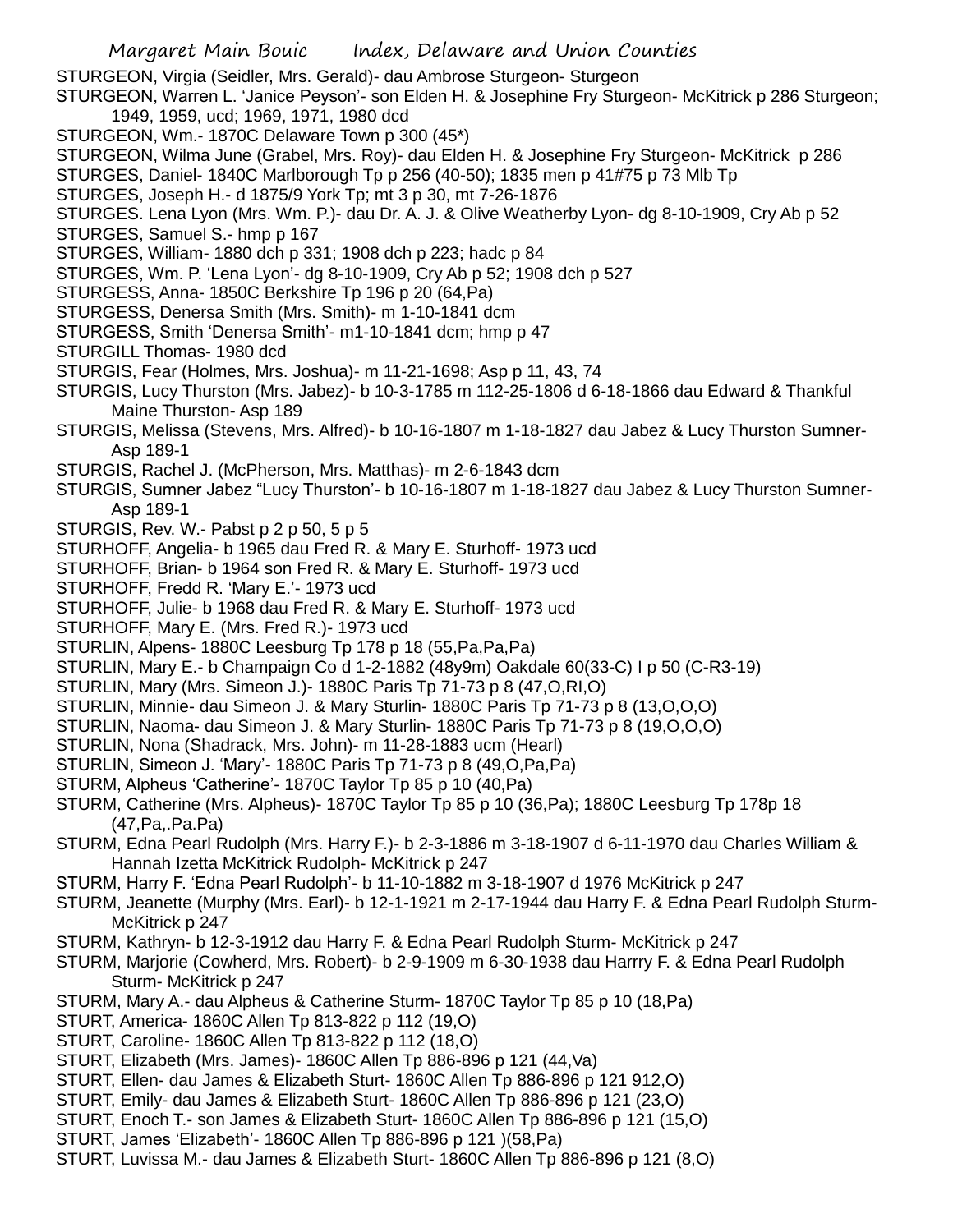STURT, Margaret- dau James & Elizabeth Sturt- 1860C Allen Tp 886-896 p 121 (10,O)

STURTEVANT, Gordon H.- d 10-20-1856 (2y6m) Devenport Cem, Morrow Co, Powell p 328- son J. & M. A. STUTE, Daniel 'Stephanie'- Stute

- STUTE, Lydia Grace- b 9-23-2002 dau Daniel & Stephanie Stute- Stute
- STUTE, Stephanie (Mrs. Daniel)- Stute
- STUTHAN, Mary (Patch, Mrs. William)- m 1855, unec V p 9
- STUTHARD, Eliza (Greene, Mrs. David)- m 3-23-1871 ucm 4897
- STUTHARD, Elizabeth (McCoy, Mrs. Elisha)- m 3-10-1836 Madison Co, unec VII p 24
- STUTHARD, Evaline (Green, Mrs. Charles)- m 7-3-1872 ucm (Hearl) dau Jonathan & Sarah R. Stuthard-1870C Leesburg Tp 126-131 p 16 (23,O)
- STUTHARD, Francis (Vinson,Mrs. James)- m 2-6-1834 Madison Co, unec VII p 23
- STUTHARD, John- 1870C Leesburg Tp 126-131 p 16 (2,O)
- STUTHARD, Jonathan 'Sarah R.'- 1870C Leesburg Tp 126-131 p 15 (50,Pa)
- STUTHARD, Lisetta- dau Jonathan & Sarah R. Stuthard- 1870C Leesburg Tp 126-131 p 16 (18,O)
- STUTHARD, Nancy Johnson (Mrs. Thomas)- m 6-4-1820 Madison Co, unec IV p 51
- STUTHARD, Sarah R. (Mrs. Jonathan)- 1870C Leesburg Tp 126-131 p 15 (50,Pa)
- STUTHARD, Thomas 'Nancy Johnson'- m 6-4-1820 Madison Co, unec IV p 51
- STUTHERS, John- 1835 men p 11 #68 p 13 Bennington Tp
- STUTLER, Charles- b 1953 son George B. & Eloise M. Stutler- Stutler; 1961, 1964, 1969, 1971 dcd
- STUTLER, Clarence- 1961 dcd
- STUTLER, Clayton R. 'Madaline'- 1964, 1969, 1980 dcd
- STUTLER, Dan-b 1962 son Clayton R. & Madaline Stutler- 1964, 1969 dcd
- STUTLER, Dan 'Vivian Lee'- Stutler
- STUTLER, Diane- dau Richard & Patty Stutler- 1981 ucd
- STUTLER, Don- b 1953 son John A. & Mary B. Stutler- 1961, 1964, 1969, 1971, 1980 dcd
- STUTLER, Donna- dau Clayton R. & Madeline Stutler- 1964 dcd
- STUTLER, Eloise M. (Mrs. George B.)- 1961, 1964, 1969, 1971, 1980 dcd
- STUTLER, George B. 'Eloise M.'- son John A. Stutler- Stutler; 1961, 1964, 1969, 1971, 1980 dcd
- STUTLER, George- b 1972 son George B. & Eloise M. Stutler- 1980 dcd
- STUTLER, Jo Jo- dau Richard & Patty Stutler- 1981 ucd
- STUTLER, John A.'Mary B.'- Stutler; 1961, 1964, 1969, 1971, 1980 dcd
- STUTLER, John-b 1952 son George b. & Eloise M. Stutler- Stutler; 1961, 1964, 1969 dcd
- STUTLER, Kathy (Burnett, Mrs. )- dau Dan & Vivian Lee Stutler- Stutler
- STUTLER, Leroy- b 1957 son Clayton R. & Madaline Stutler- 1964, 1969, 1980 dcd
- STUTLER, Madaline (Mrs. Clayton R.)- 1964, 1969, 1980 dcd
- STUTLER, Margaret Rose- d 5-21-1970 (14d)Radnor Cem- dau George Stutler- Stutler;
- STUTLER, Mary B. (Mrs. John a.)- 1961, 1964, 1969k 1971 dcd
- STUTLER, Mary- b 1962 dau George B. & Eloise M. Stutler- Stutler; 1964, 1969, 1971, 1980 dcd
- STUTLER, Melissa- b 1967 dau George B. & Eloise M. Stutler-Stutler; 1969, 1971, 1980 dcd
- STUTLER, Patricia Carolyn Blevins (Mrs. Don Ray)- dau Chester Blevins- Stutler
- STUTLER, Patty (Mrs. Richard)- 1981 ucd
- STUTLER, Reginia- dau Richard & Patty Stutler- 1981 ucd
- STUTLER, Richard b 1953 son Clayton R. & Madaline E. Stutler- 1964, 1969 dcd
- STUTLER, Richard 'Patty'- 1981 ucd
- STUTLER, Susan- b 1957 dau George b. & Eloise M. Stutler- Stutler; 1961, 1961, 1969, 1971 dcd
- STUTLER, Vivian Lee (Mrs. Dan)- b 11-25-1945 d 6-11-2001 (55) Oak Grove Cem- Stutler
- STUTLER, Zachary Waylon- b 12-5-1976 son Don & Patricia Carolyn Blevins Stutler- Stutler
- STUTMAN, Charlotte (Weaver, Mrs. Joseph)- m 11-29-1832 Madison Co, unec VII p 9
- STUTMAN, Elanor McCafferty (Mrs. John)- m 12-27-1832 Madison Co, unec VII p 9
- STUTMAN, John 'Elanor McCafferty'- m 12-27-1832 Madison Co, unec VII p 9
- STUTMAN, Mary J.- 1850c Porter Tp 3167 p 169 (17,Pa)
- STUTS, Hanah O. (Newhouse, Mrs. Stiles W.)- m 6-28-1866 ucm 3982; unec XXII p 57 STUTSON, AI- unec VIII p 30
- STUTSON, —(Mrs. James)- WCTU, uinec III p 57
- STUTSON, Sophia (Wilson, Mrs. John A.)- m 4-2-1846 Madison Co. unec X p 27
- STUTTER, Don Ray- son John A. & Mary Blanche Pierson Stutter- Stutter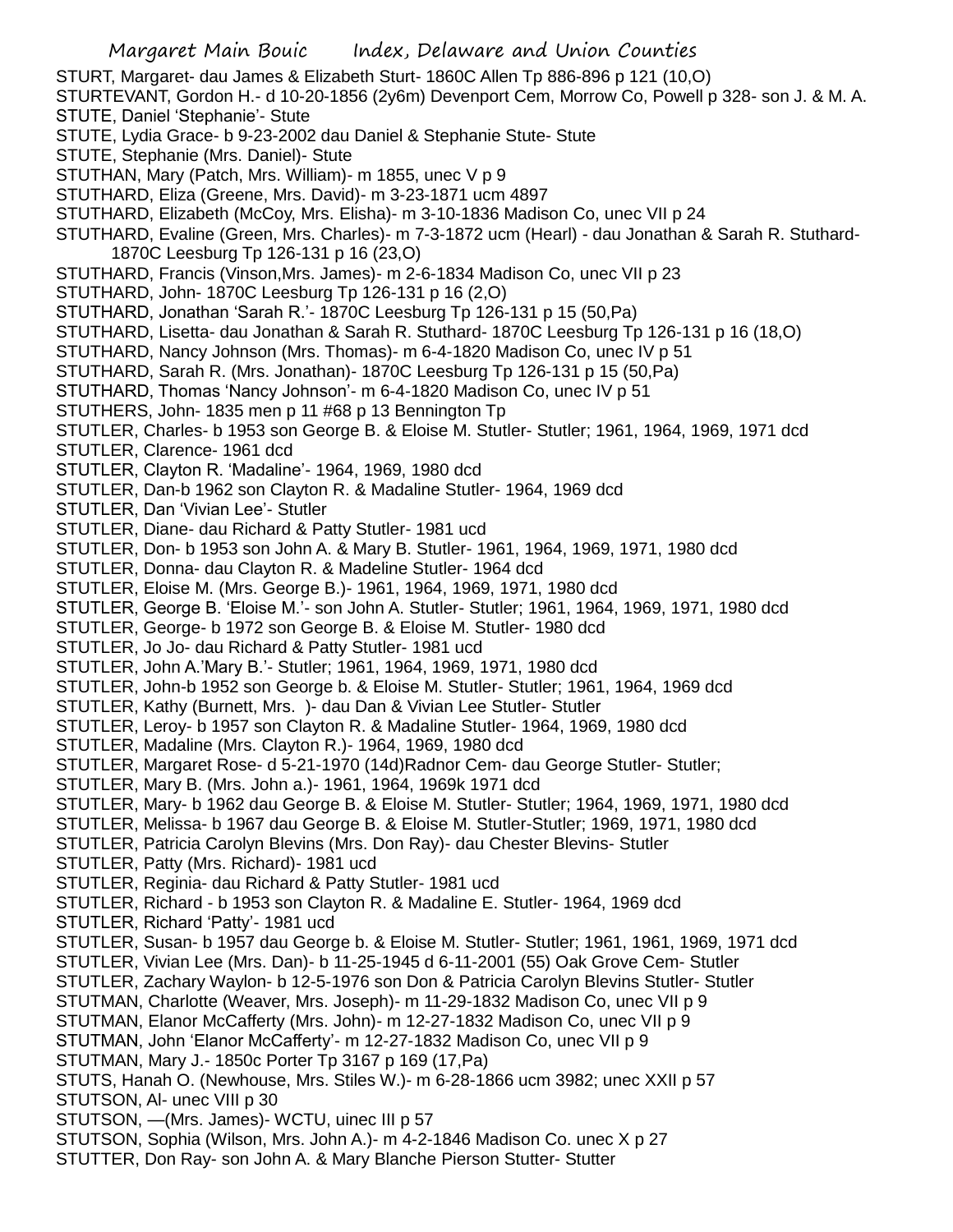STUTTER, Eliza (Luikart, Mrs. Lawrence)- dau John a. & Mary Blanche Pearson Stutter- Stutter

- STUTTER, George B.- son John a. & Mary Blanche Pearson Stutter- Stutter
- STUTTER, John A. 'Mary Blanche Pearson'- Stutter
- STUTTER, Mary Blanche Pearson (Mrs. John A.)- Stutter
- STUTTS, Charles- son Mercy Patrick- 1880C Taylor Tp 72-73 p 7 (30,O,O,O)
- STUTZ. Adam- brother Henry Stutz- Powell p 364
- STUTZ, Emma- sister Henry Stutz- Powell p 364
- STUTZ, Frank- brother Henry Stutz- Powell p 364
- STUTZ, Frederick William- son Frank & Herrieth Stutz- Mayfield Cem, Powell p 172
- STUTZ, Henry 'Mary Sieger'- b 7-27-1838 Ger m 1863 d 1887 Mayfield Cem, Powell p 172
- STUTZ, —d 9-23-1873 Mayfield Cem, Powell p 172, ch H. & M. Stutz
- STUTZ, Herrieth (Mrs. Frank)- d 10-11-1879 (34-9-6) Mayfield Cem- Powell p 72
- STUTZ, Maggie- d 9-12-1873 (1-9-8) DAU Frank & Herrieth Stutz- Mayfield Cem, Powell p 172
- STUTZMAN, Allen- son Joe J. & Carrie J. Stutzman- 1962 (10)ucd
- STUTZMAN, Andrew- b 1956 son Henry J. & Mary Miller Stutzman- obit Rachel (mlib brown); 1959, 1962, 1971, 1973 ucd
- STUTZMAN, Barbara- dau Henry J. & Mary Miller Stutzman- obit Rachel (mlib brown); 1959, 1962, 1971, 1973, 1975 ucd
- STUTZMAN, Carrie (Mrs. Joe J.)- 1949, 1962 ucd
- STUTZMAN, David- son Joe J. & Carrie Stutzman- 1949, 1962 (15), ucd
- STUTZMAN, Eli- son Joe J. & Carrie Stutzman- 1949 ucd
- STUTZMAN, Harvey- son Joe J. & Carrie Stutzman- 1949 ucd
- STUTZMAN, Henry J. 'Mary Miller'- obit Rachel (mlib brown); Stutzman; 1959, 1962, 1971, 1973, 1975 ucd
- STUTZMAN, Joe J. ;'Carrie;- 1949, 1962 ucd
- STUTZMAN, Jonas- grandfather of Rachel H.-Stutzman; obit Rachel (mlib brown)
- STUTZMAN, Jonas- b 1959 son Henry J. & Mary Miller Stutzman- obit Rachel (mlib brown); Stutzman; 1971, 1973, 1975 ucd
- STUTZMAN, Katherine Salera (Salada, Mrs. Edwin Elias)- b 2-21-1877 , 3-3-1902 d 2-24-1954; Weiser p 339
- STUTZMAN, Marie- dau Joe J. & Carrie J. Stutzman- 1962 (12) ucd
- STUTZMAN, Marie (Rouse, Mrs. Jack)- 1985 uch p 12
- STUTZMAN, Martha- dau Joe J. & Carrie J. Stutzman- 1949 ucd
- STUTZMAN, Mary- dau Joe J. & Carrie J. Stutzman- 1949, (62 (17) ucd
- STUTZMAN, Mary Miller (Mrs. Henry J.)- dau Noah L. Miller- Stutzman; obit Rachel (mlib brown); 1959, 1962, 1971, 1973, 1975 ucd
- STUTZMAN, Noah- b 1960 son Henry J. & Mary Miller Stutzman- Stutzman; obit Rachel (mlib brown); 1971, 1973, 1975 ucd
- STUTZMAN, Noah- son Joe J. & Carrie J. Stutzman- 1949 ucd
- STUTZMAN, Rachel H.- b 1967 d 12-2-1979 (12) bur Old Order Amish Cem- dau Henry J. & Mary Miller Stutzman- Stutzman; obit (mlib brown); 1971, 1973, 1975
- STUTZMAN, Ruby- b 1967 ch Henry J. & Mary Miller Stutzman; Stutzman; 1971. 1973, 1975 ucd
- STUTZMAN, Rueben- son Henry J. & mary Miller Stutzman- Stutzman
- STUTZMAN, Ruth Ann- dau Joe j. & Carrie J. Stutzman- 1949, 1962 (13) ucd
- STUTZMANa, Ollie- dau Joe J. & Carrie J. Stutzman- 1949 ucd
- STUTZMAN, Samuel J.- b 1904 d 1970 military marker Unionville Cem, DJ p 44; interment 12-8-1978 DJ p 49, 51 Sam J.- 1977 ucd
- STUYVESAND, Frank- 1976 dch p 205 Mrs. Frank- 1976 dch p 205
- STUYVESANT, Peter- Waldron p 1
- STYBORSKIE, Adam E. 'Dee A.'- 1980 dcd
- STYBORSKIE, Christopher- b 1978 son Adam E. & Dee A. Styborski- 1980 dcd
- STYBORSKIE, Dee A. (Mrs. Adam E.)- 1980 dcd
- STYBORSKIE, Deana- b 1973 dau Adam E. & Dee A. Styborskie- 1980 dcd
- STYER, A.- CCC p 31 (1875 Berlin Tp)
- STYER, Abigail M. Carns (Mrs. Joseph T.)- m 3-28-1849 dcm d 9-15-1879 (49-1-13) Maskill Cem, lptw p 98; 1883 uch V p 446; 1860C Taylor Tp 951-966 p 127 (29,O)
- STYER, Abraham 'Elizabeth R. Baldwin'- m 4-8-1846 dcm; 1869 wsc; Pabst p 8 p 20; Styer; 1850C Delaware Town 1108 p 85 (30,Pa)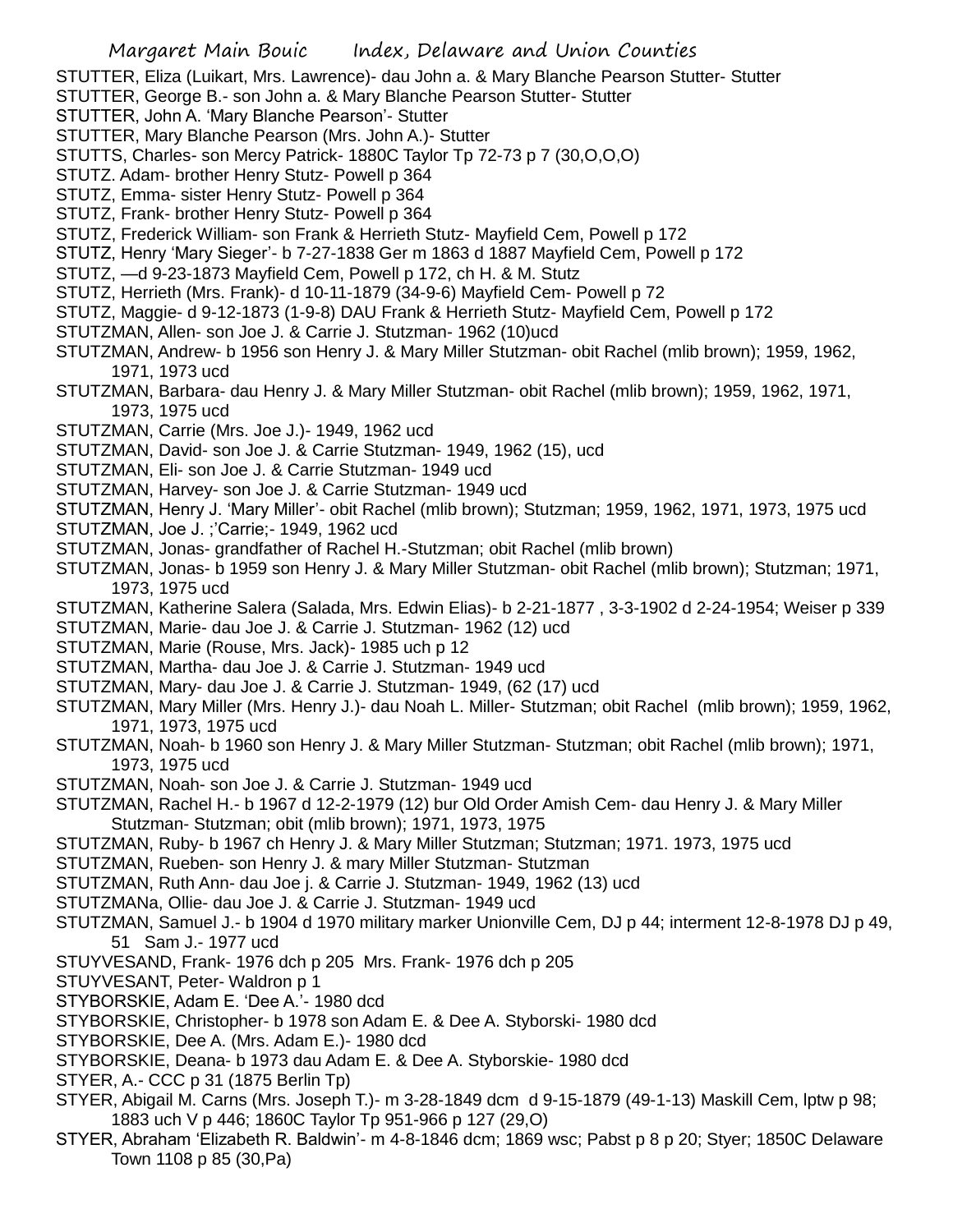STYER, Abram- 1870C Berlin Tp p 230 (50\*)

- STYER, Abram- brother Henry Styer- dg 2-9-1909, Cry Ab p 8
- STYER, Abram- grandparent of Gertrude Titus Miller, dau Wm. O. & Julia Styer Titus- dg 9-20-1910, Cry Ab p 158
- STYER, Abram- uncle of James Harrison who d on way from Africa as missionary- dg 1894 , Cry Ab p 188
- STYER, Adaline (Hill, Mrs. Nathaniel B.)– lic 10-1-1872 ucm (Hearl)- dau Joseph T. & Abigail M. Carns Styer-1883 uch V p 446; 1860C Taylor Tp 451-466 p 127 (10,O)
- STYER, Alma Jenkins (Mrs. Perry L.)- b 1902 d 1976 Maskill Cem, lptw p 95; obit Perry L. (mlib brown); Styer
- STYER, Arthur M.- d 8-29-1884 (7y3m) Maskill Cem, lptw p 98-son William H. & Elizabeth "Lizzie" Maskill Styer- 1883 uch V p 446; 1880C Taylor Tp 142-143 p 14 (2,O,O,O)
- STYER, Bonna R. (Mrs. Jack D.)- 1961, 1964, 1969, 1971 dcd
- STYER, Brian- b 1956 son Paul & Esther H. Styer- 1967, 1971, 1973, 1975, 1977, 1979 ucd
- STYER, Carolyn (Gibeaut, Mrs. Gary)- b 1966 dau John LeRoy. & Wilda E. Cox Styer- Styer; 1967, 1971, 1973, 1977, 1979, 1981, 1983 ucd
- STYER, Carrie/Cary Belle (Groome, Mrs. Fletcher)- b 12-31-1878 m 1903 d 8-8-1966; 1883 uch V p 446;
- Groome; 1880C Taylor Tp 142-143 p 14 (1,O,O,O); 1900C Leesburg Tp 93 p 4B (21,O,O,O); 1967 ucd STYER, Catherine- dau Joseph T. & Rachel Styer- Powell p 42
- STYER, Catherine La Dow (Ms. J. S.)- dau Seley & Mary Cummins l Dow- 1915 uch p 565
- STYER, Cecile Eddy (Mrs. George)- m 12-29-1910 dau Daniel M. & Linnie Alice Wilcox Eddy- 1985 uch p 45
- STYER, Charles- b Knox Co d 3-26-1875 (24) Taylor Tp, Maskill Cem son Joseph T. & Aibigail M. Carns
- Styer- Styer- 1883 uch V p 446; mt 3 p 30; mt 7-26-1876; 1860C Taylor Tp 951-966 p 127 (9,O)
- STYER, Charles- brother Henry and Abram Styer- dg 2-9-1909 Cry Ab p 8
- STYER, Charles- son J. F. & Rachel Styer- 1850c Trenton Tp 858 p 71 (22,O)
- STYER, Charles- son John & Minnie Bonner Styer- Styer; obit Ernest (mlib brown)
- STYER, Charles L.- b 1906 Claibourne Cem p 84
- STYER, David- son Ernest & Naomi Parker Styer- Styer; obit Ernest (mlib brown)
- STYER, Diane (Geer, Mrs. )- dau Ernest & Naomi Parker Styer- Styer; obit Ernest(mlib brown)
- STYER, Donald- b 1956 son Jack D. & Bonna R. Styer- 1961, 1964, 1969, 1971, 1980 dcd
- STYER, Eber- son Joseph T. & Abigail M. Carns Styer- 1883 uch V p 446
- STYER, Edith- b 1953 dau Jack D. & Bonna R. Styer- 1961, 1964, 1969 dcd
- STYER, Eliza- dau Joseph T. & Rachel Styer- Powell p 42
- STYER, Elizabeth 1870C Berlin Tp p 230 (51)
- STYER, Elizabeth Ann- dau Joseph T. & Rachel Styer- Powell p 42
- STYER, Elizabeth "Lizzie" Maskill (Mrs. William H.)- b1-112-1851 m 4-7-1875 ucm 5678 d 1922 Maskill Cem, lptw p 95- dau John & Adeline Wells Maskill- 1883 uch V p 446; Styer; mt 3 p 12; obit Perry (mlib brown)
- STYER, Elizabeth R. Baldwin (Mrs. Abraham)- m 4-8-1846 dcm; Pabst p 8 p 20; 1869 wsc; 1850C Delaware Town 1108 p 85 (30,NJ)
- STYER, Elizabeth Maskill (Mrs. William W.- 1880C Taylor Tp 142-143 p 14 (27,O,Eng,O); 1900C Leesburg Tp 90-93 p 4B (49,O,O,O) m 25y, 8 ch, 7 living; 1910C Leesburg Tp 46-47 p 2B (59,O,O,O); m 35y 8 ch, 7 living
- STYER, Ernest 'Naomi Parker'- b 12-7-1921 m 1968 d 1-28-1960 Claibourne Cem p 84- son John & Minnie Bonner Styer- obit (mlib brown); 1973, 1975, 1977, 1979, 1981 ucd
- STYER, Esther (Mrs. Paul A.)- 1967, 1971, 1973, 1975, 1979, 1981, 1983 ucd
- STYER, Eunice B.- b 1908 d 1979 Claibourne Cem p 84
- STYER, Euphie G. (Johnson, Mrs. Francis O.)- m 3-31-1877 ucm 6043
- STYER, W. Faye 'Hazel Ann Herd'- b 8-22-1887 d 2-15-1961 Maskill Cem, lptw p 95- son William Henry & Elizabeth Maskill Styer- Styer; 1949, 1959 ucd
- STYER, Florence (Wilcox, Mrs. )- dau Webb L. & Mary Styer- Styer
- STYER, Gary- son Ernest & Naomi Parker Styer- Styer; obit Ernest (mlib brown)
- STYER, Geneva (Mrs. Ralph W.)- 1962, 1967, 1971, 1973, 1975, 1977, 1979, 1981, 1983 ucd
- STYER, George- 1908 dch p 406
- STYER, George- d 6-7?-1863 (22-3-20) G. A. R. Sunbury Cem, Powell p 42
- STYER, George A.- son Joseph T. & Abigail M. Carns Styer- 1883 uch V p 446; 1860C Taylor Tp 951-966 p 127 (2/12,O)
- STYER, George A. 'Sarah J. Smith'- m 10-26-1879 ucm 6571; 1880C Taylor Tp 143-144 p 14 (18,O,O,O)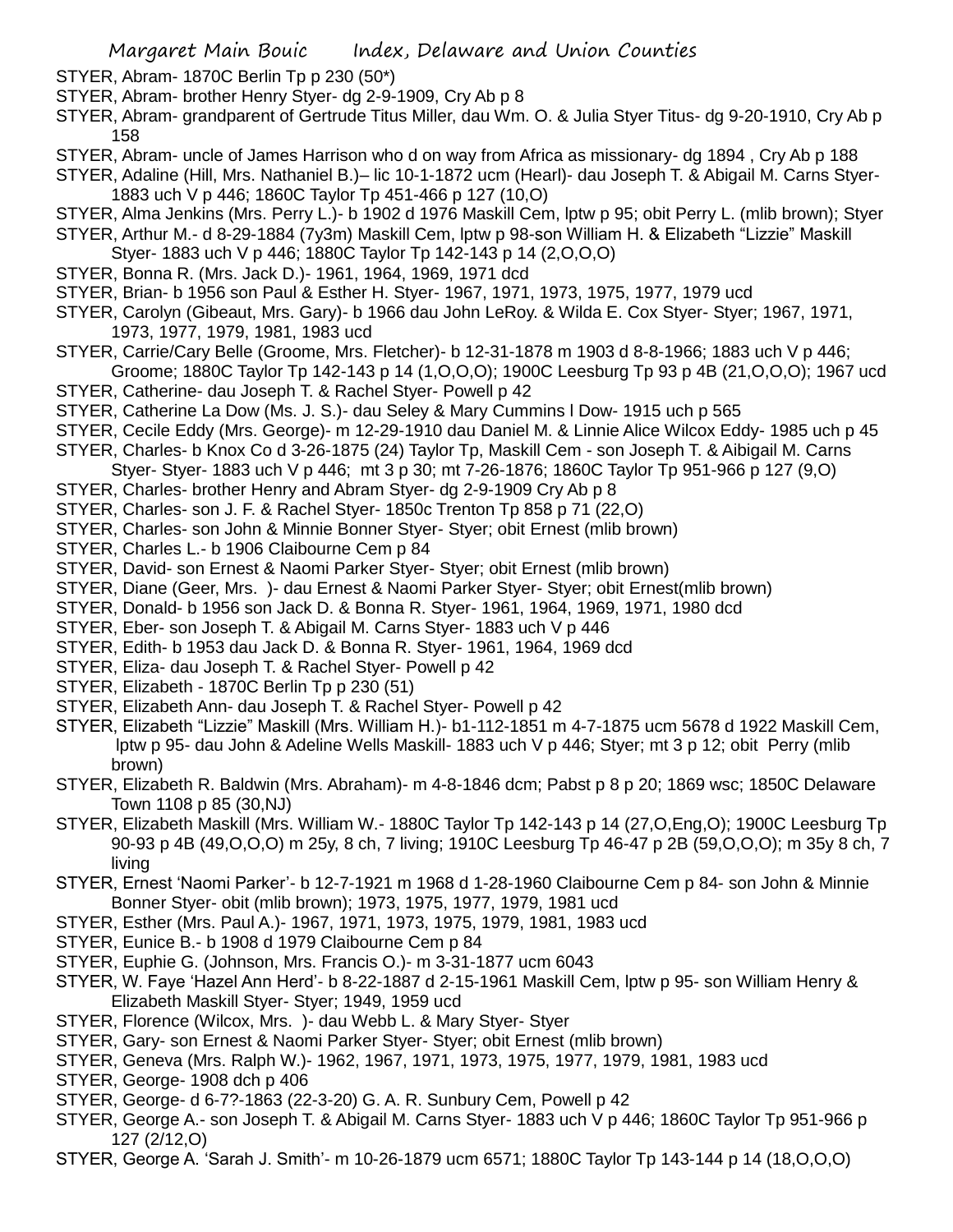- STYER, George 'Cecile Eddy'- m 12-29-1910- 1985 uch p 45
- STYER, George E.- b 12-1885 son William Henry & Elizabeth Maskill Styer- 1900C Leesburg Tp 93 p 4B (14,O,O,O); 1910C Leesburg Tp 46-47 p 2B (24,O,O,O)
- STYER, George- son J. F. & Rachel Styers- 1850C Trenton Tp 858 p 71 (9,O)
- STYER, George 'Ramona'- 1961 dcd
- STYER, George- son George & Ramona Styer- 1961 (12) dcd
- STYER, Gladys (Coomer, Mrs. )- dau Webb L. & Mary Styer- Styer
- STYER, H. (Mrs. W. L.)- lptw p 98
- STYER, Hazel Ann Herd (Mrs. Fay)- b 1892 d 1968 Maskill Cem, lptw p 95; Styer; 1949, 1959 ucd
- STYER, Hazel (Mrs. Ralph W.)- b 1917 d 1956 Maskill Cem, lptw p 94; 1949 ucd
- STYER, Henry- son J. F. & Rachel Styres- 1850C Trenton Tp 858 p 71 (20,O)
- STYER, Henry- d Indiana- school teacher, mason- brother Charles & Abram Styer- dg 2-9-1909, Cry Ab p 8
- STYER, Jack D. 'Bonna R.'- 1961, 1964, 1969, 1971 dcd
- STYER, James S.- son Joseph T. & Abigail M. Carns Styer- 1883 uch V p 446
- STYER, Jennie M.- d 3-12-1876 (26y2d) Berlin Tp dau A. & Elizabeth Styer- dcdeaths; 1870C Berlin Tp p 230 (20)
- STYER, J. F. 'Rachel'- 1850C Trenton Tp 858 p 71 (54,Pa) Styres
- STYER, John L.- son John S. & Minnie Styer- Styer1949 ucd
- STYER, John LeRoy 'Wilda E. Cox'- m 4-12-1953 Styer; 1959, 1962, 1967, 1971, 1973, 1975, 1977, 1979, 1981 ucd
- STYER, John S.'Minnie Bonner;- b 6-24-1882 m 1905 d 3-28-1963 Claibourne Cem p 64- son William Henry & Elizabeth Maskill Styer- Styer; 1883 uch V p 446; obit Ernest (mlib brown); 1959 ucd
- STYER, Joseph C.- son Joseph T. & Abigail Carns Styer- 1860C Taylor Tp 951-966 p 127 (3,O)
- STYER, Joseph 'Rachel'- d 10-27-1863 (63y7m) Sunbury Cem, Powell p 42; 1883 uch V p 446
- STYER, Joseph S. 'Kate Ladow'- b 1857 m 2-20-1884 ucm (Hearl) d 1934 Claibourne Cem p 47
- STYER, Joseph T. 'Abigail Carnes'- m 3-28-1849 dcm d 7-28-1871 (45-2-26) Maskill Cem, lptw p 88- son Joseph & Rachel Styer- 1883 uch V p 446; 1985 uch p 170;; Affidavits, unec XX p 14; 1860C Taylor Tp 951-966 p 127 (33,O)
- STYER, —d 2-16-1864 Maskill Cem, lptw p 98; infant dau of Joseph T. & Abigail Carnes Styer-
- STYER, J. S. 'Catherine La Dow'- 1915 uch p 503, 565
- STYER, Julia G.- dau Abraham & Elizabeth Baldwin Styer- 1850C Delaware Town 1108 p 85 (3,O); 1869 wsc; Pabst p 8 p 20
- STYER, Julia (Titus, Mrs. Wm. O.)- dg 9-20-1910, Cry Ab p 158
- STYER, Kate Ladow (Mrs. Joseph S.)- b 1859 m 2-20-1884 ucm (Hearl) d 1943 Claibourne Cem p 47
- STYER, Kim- b 1959 ch Paul A. & Esther Styer- 1967, 1971, 19173, 1977, 1979, 1981 ucd
- STYER, Leon- son Webb L. & Mary Styer- Styer
- STYER, Lizzie Maskill (Mrs. William H.)- m 4-7-1875 ucm (Hearl); lptw p 98
- STYER, Lola (Hull, Mrs. Creston)- 1985 uch p 46
- STYER, Mabel (Savidge/Savage, Mrs. )- dau John & Minnie Bonner Styer- Styer; obit Ernest , mlib
- STYER, Marilyn J.(McBeth, Mrs. Bob)- b 1955 dau John LeRoy & Wilda E. Cox Styer- Styer; 1959,1962, 1967, 1971, 1973 ucd
- STYER, Martha- dau Abraham & Elizabeth Baldwin Styer- 1850C Delaware Town 1108 p 85 (1,O)
- STYER, Martha E. (Thackery, Mrs. James)- m 3-18-1874 ucm 5459; dau Joseph T. & Abigail M. Carns Styer-1883 uch V p 446; 1860C Taylor Tp 951-966 p 127 (5,O); 1870C Delaware Town p 293 (20)
- STYER, Martha- dau J. F. & Rachel Styre- 1850C Trenton Tp p 71 (25,Pa)
- STYER, Martha (Pond, Mrs. Rolin M.)- m 4-17-1859 dcm
- STYER, Mary Ann- dau Ralph W. & Hazel Styer- 1949 ucd
- STYER, Mary (Gosnell, Mrs. )(Crowe, Mrs. )- dau John & Minnie Bonner Styer- Styer; obit Ernest (mlib brown)
- STYER, Mary Hazel- d 1-1-1965 (81) Radnor Cem- Styer
- STYER, Mary Jane- dau Joseph T. & Rachel Styer- Powell p 42
- STYER, Mary- d 8-1-1906 (14d) dau W. L. & H. Maskill Cem, lptw p 98
- STYER, Millie (Warner, Mrs. )- b 2-16-1876 dau William H. & Elizabeth Maskill Styer- 1883 uch V p 446; Styer; 1880C Taylor Tp 142-143 p 14 (4,O,O,O); 1900C Leesburg Tp 93 p 4B (24,O,O,O)
- STYER, Minnie Bonner (Mrs. John)- b 1854 d 3-11-1961 (76) Claibourne Cem p 64- dau Lemuel & Hortensie Bonner- Styer; obit Ernest (mlib brown);1949, 1959 ucd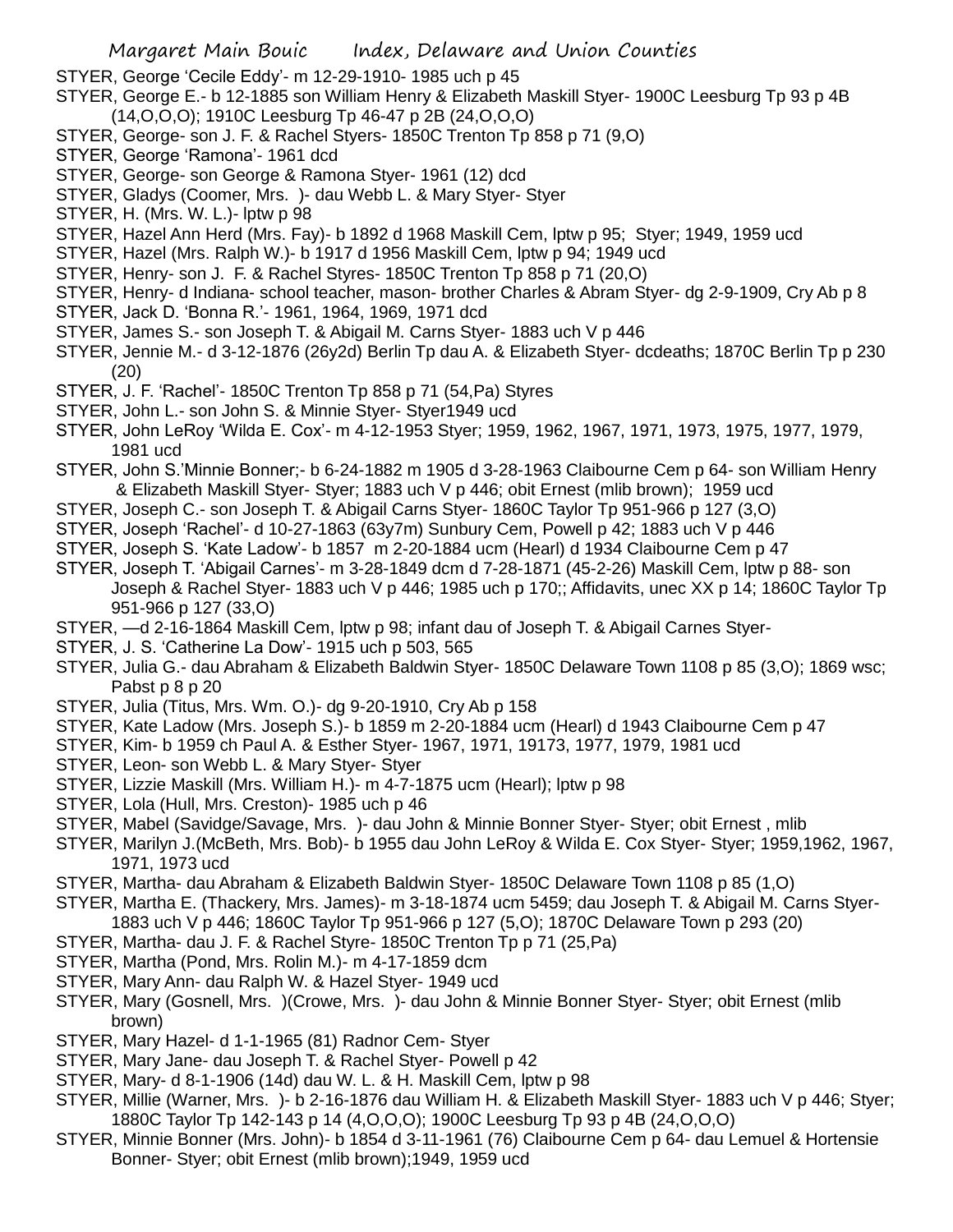Margaret Main Bouic Index, Delaware and Union Counties

- STYER, Naomi (Parker, Mrs. )(Mrs. Ernest)- m 1968- Styer; obit Ernest (mlib brown); 1973, 1975, 1977, 1979, 1981, 1983 ucd
- STYER, Paul A. 'Esther'- 1967, 1971, 1973, 1975, 1977, 1979, 1981, 1983 ucd
- STYER, Perry L. 'Alma Jenkins'- b 3-2-1890 d 2-4-1976 Maskill cem, lptw p 95 son William H. & Elizabeth Maskill Styer- Styer; obit (mlib brown)-1900C Leesburg Tp 93 p 4B (10,O,O,O); 1910C Leesburg Tp 46- 47 p 2B (20,O,O,O)
- STYER, Phillip D.- b 1955 son Paul & Esther H. Styer- 1967, 1971, 1973, 1981 ucd
- STYER, Rachel (Brady, Mrs. )- dau John & Minnie Bonner Styer- Styer; obit Ernest (mlib brown)
- STYER, Rachel (Mrs. Joseph)- 1883 uch V p 446
- STYER, Rachel (Mrs. J. F.)- 1850C Trenton Tp 858 p 71 (52,NJ) Styer
- STYER, Ralph W. 'Geneva'- son Fay & Hazel Herd Styer- Styer; 1959, 1962, 1967, 1971, 1973, 1975, 1977, 1979, 1981, 1983 ucd
- STYER, ----(Hull, Mrs. Creston)- dau Fay & Hazel Ann Herd Styer- Styer
- STYER, Ralph Wilbert 'Hazel M.'- b 1912 d 1997 Maskill Cem, lptw p 94; query- unec XVII p 50
- STYER, Ralph Wilbert, Jr- d 11-24-1944 Maskill Cem, lptw p 94 son Ralph Wilbert & Hazel M. Styer-
- STYER, Ramona (Mrs. George)- 1961 dcd
- STYER, Ray- son Webb L. & Mary Styer- Styer
- STYER, Robert E.,Jr.- query on Styer. Maskill- unec XIV p 50, XVII p 50
- STYER, Robert Fay- son Ralph & Hazel Styer- 1949(15), 1962 ucd
- STYER, Robert L.- b 1918 d 1919 Claibourne Cem p 64 son John S. & Minnie Bonner Styer
- STYER, Roy- son John & Minnie Bonner Styer- Styer; obit Ernest (mlib brown)
- STYER, Ruth Irene- son Ralph W & Hazel Styer- 1949, 1959 (17) ucd
- STYER, Sarah J. Smith (Mrs. George A.)- m 10-26-1879 ucm 6571; 1880C Taylor Tp 143-144 p 14 (15,O,O,O)
- STYER, Shelley- b 1964 dau Paul A. & Esther Styer- 1967, 1971, 1973, 1975, 1977, 1979, 1981 ucd
- STYER, Sheryl- dau George & Ramona Styer- 1961 (10) dcd
- STYER, A. Virginia- b 1941 d 1943 Claibourne Cem p 84
- STYER, Webb L. 'Mary'- b 10-12-1880 d 4-6-1963 Radnor Cem- son William H. & Elizabeth Maskill Styer-1883 uch V p 446; 1900C Leesburg Tp 83 p 4B (19,O,O,O)
- STYER, Wilbert F.- b 8-1887 son William Henry & Elizabeth Maskill Styer- 1900C Leesburg Tp 93 p 4B (12,O,O,O)
- STYER, Wilda E. Cox (Mrs. John LeRoy.)- m 4-12-1953- Styer; 1959, 1962, 1967, 1971, 1973, 1977, 1979, 1981, 1983 ucd
- STYER, William H. 'Elizabeth "Lizzie" Maskill'- b 1-4-1852/3 m 4-7-1875 ucm 5678 d 1928 Maskill Cem, lptw p 95- son Joseph T. & Abigail M. Carns Styer- 1883 uch V p 446; ; Styer; mt3 p 2; mt 5-12-1875; obit Perry L. (mlib brown); 1860C Taylor Tp 951-966 p 127 (7,O); 1880C Taylor Tp 142-143 p 14 (27,O,O,O); 1900C Leesburg Tp 93 p 4B (47,O,O,O) m 25y; 1910C Leesburg Tp 46-47 p 2B (57,O,O,O) m 35y
- STYER, William H.- son Webb L. & Mary Styer- Styer
- STYER, William- son J. F. & Rachel Styres- 1850C Trenton Tp 858 p 71 (18,O)
- STYER, W. 'L.- lptw p 98 W. L. 'H'- lptw p 98
- STYERBORN, Charles Lemuel- b 1906 d 1966 query unec XVII p 50
- STYERS, Arthur R. 'Mary A.'- 1969, 1971 dcd
- STYERS, Barbara Jones (Mrs. Benjamin)- Nash p 370
- STYERS, Benjamin 'Barbara Jones'- Nash p 370
- STYERS, Becky- b 1964 lived with Clarence B. & Mary A. Abbott- 1980 dcd
- STYERS, C. (Mrs. E.)- lptw p 98
- STYERS, Daisy E.- d 9-10-1882 (7-7-27) Maskill Cem, lptw p 98 dau E. & C.
- STYERS, E. 'C.'- lptw p 98
- STYERS, Gregory- b 1959 son Arthur R. & Mary A. Styers- 1969 dcd
- STYERS, Lorrie Ann- dau Dr. & Mrs. C. Abbott- Styers
- STYERS, Lorrie- b 1961 dau Arthur R. & Mary A. Styers- 1969 dcd
- STYERS. Mary A. (Mrs. Arthur R.)- 1969 dcd
- STYERS, Rebecca- b 1964 dau Arthur T. & Mary A. Styers- 1969 dcd
- STYERS, Richard- 1980 dcd
- STYERS, Ruharna E. (Nash, Mrs. Robert)- dau Benjamin & Barbara Jones Styers- Nash p 370
- STYERS, Ruth Olive (Weaver, Mrs. Harry Allen)- m 8-19-1950- Weiser p 590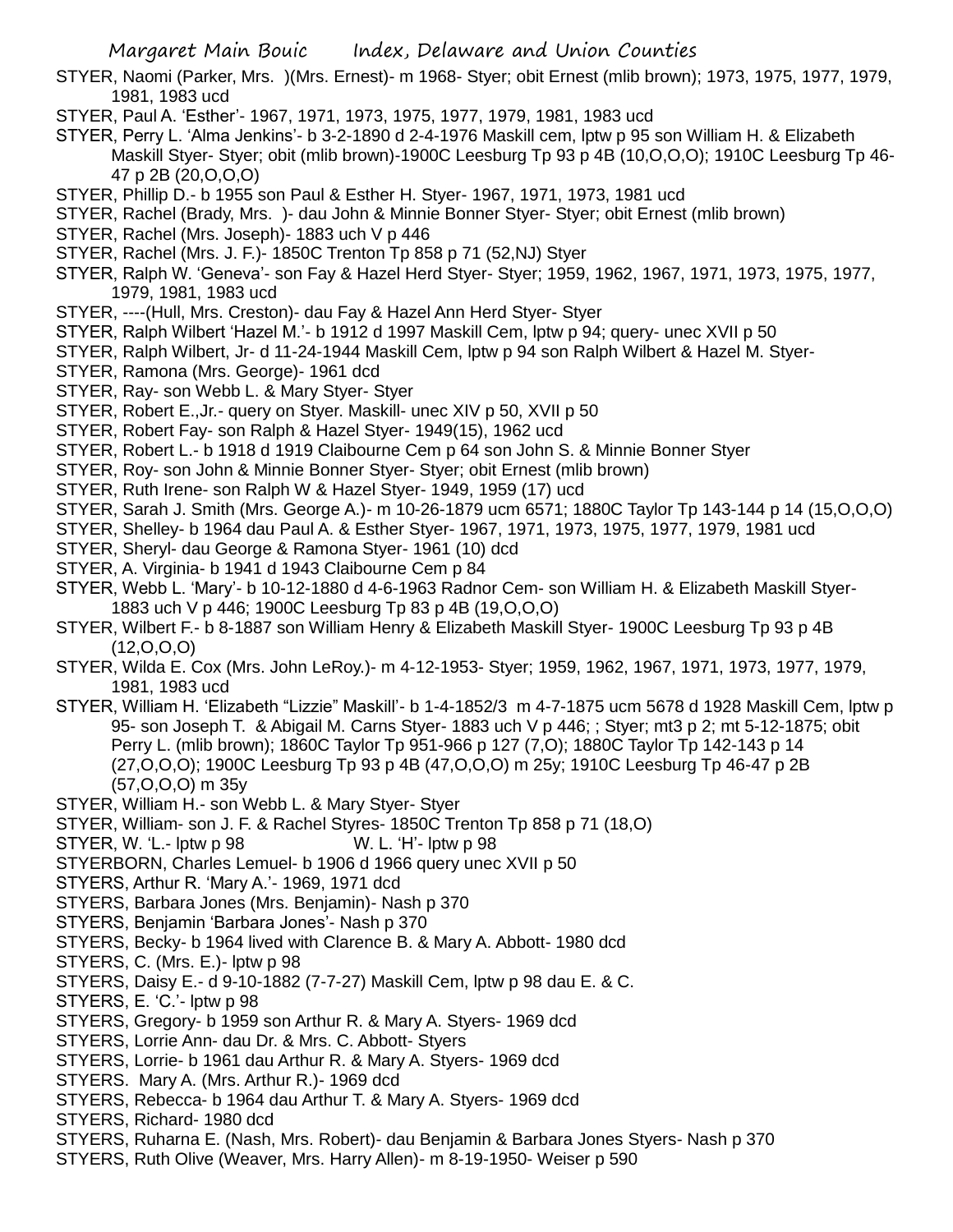- Margaret Main Bouic Index, Delaware and Union Counties
- STYERS, Tammara- b 1962 dau Arthur R. & Mary A. Styers- 1969, 1980, lived with Clarence B. & Mary A. Abbott
- STYERS, Tim- son Richard Styers- 1980 dcd
- STYERS, Todd- b 1965 son Arhur R. & Mary A. Styers- 1969 dcd, lived with Clarence B. & Mary A. Abbott 1980 dcd
- STYES, Adalin (Hill, Mrs. Nathaniel B.)- lic 10-1-1872 ucm 5141
- STYGLER, Ann Schmidt (Mrs. Doyle)- b 5-1-1925 d 9-29-1970 (46) bur St. Joseph's, Columbus- dau George Schmidt- Stygler
- STYGLER, Doyle B. 'Ann Schmidt'-Stygler
- STYGLER, George- son Doyle B. & Ann Schmidt Stygler- Stygler
- STYGLER, Tamara- dau Doyle B. & Ann Schmidt Stygler- Stygler
- STYKER, Jane (Ramsey, Mrs. S/ A.)- 1880 dch p 826
- STYLES, Cassandra (Randolph, Mrs. Marsh Fritz)- 1908 dch p 76
- STYLES, Catharine M.- dau Samuel & Susan Styles- 1850C Liberty Tp un Cp 946-963 p 141 (7,Iowa)
- STYLES, Eli- lived with Harrison W. & Eliza Titus- 1860C Liberty Tp 1046-1056 p 143 (13,O)
- STYLES, Eli B- son Samuel & Susan Styles- 1850C Liberty Tp Un Co 946-963 p 141 (9,Iowa)
- STYLES, Emma V. (French, Mrs. William G.)- m 8-26-1863 dcm
- STYLES, John- 1870C Delaware Town p 317 (22)
- STYLES, Nathaniel- Nash p 60
- STYLES, Rev. Ph. Funeral of Miss Abbie Neville (23) St. Marys' Cem dg 3-4-1892, Cry Ab p 88
- STYLES, Samuel 'Susan'- 1850C Liberty Tp Un Co 946-963 p 141 (18,Pa)
- STYKES, Sarah O,- uccp p 42, part. JB 4 p 284
- STYLES, Seymour- d 9-2/1-1893 (88/87) dg 1-5-1894, Cry Ab p 148; dcdeaths; 1870C Delaware Town p 317 (55\*)
- STYLES, Susan (Mrs. Samuel)- 1850C Liberty Tp Un Co 946-963 p 141 (28,Pa)
- STYLES, William- Nash p 158
- STYRE, Charles- subpoena to testify- unec III p 53
- STYRE, Joseph- subpoena to testify- unec III p 53 Joseph- hadc p 54 (Trenton Tp)
- SUARES, Gale E. (Mrs. Joseph R.)- 1980 dcd
- SUARES, Joseph R. 'Gale E.'- 1980 dcd Joe- Suares
- SUARES, Lawrence Gale- b 7-1-1978 dau Joe Suares
- SUAREZ, Arnulfo- son Arnulfo, Sr.- Suarez
- SUAREZ, Arnulfo,Sr.- Suarez
- SUAREZ, Sand- b 6-19-1977 son Arnulfo & Fleshman Suarez- Suarez
- SUBEN, Lydia Marshall (Mrs. Martin)- m 5-8-1821 Madison Co, unec IV p 52
- SUBEN, Martin 'Lydia Marshall'- m 5-8-1821 Madison Co, unec IV p 52
- SUBER, Elizabeth Watson (Mrs. Joseph)- m 5-18-1830 Madison Co unec V p 40
- SUBER, Joseph 'Elizabeth Watson'- m 5-18-1830 Madison Co, unec V p 40
- SUCH, Evelyn R.- 1961, 1964, 1969 dcd
- SUDBURY, Jane (Danforth, Mrs. Thomas)- dcc Ruth Bast Wolfinger 3333
- SUDDAND, Wm.- unclaimed letter 1853; unec IV p 35
- SUDDETH, Amanda (Johns(t)on (Mrs. John)- m 12-1-1870 ucm 4831
- SUDDETH, Arminda- dau George W. & Maranda Suddeth- 1870C Taylor Tp 85 p 11 (17,O)
- SUDDETH, Charles 'Ida'- b 8-1878- son Franklin & Elizabeth Suddeth- 1880C Liberty Tp Un Co 167-171
	- (2,O,O,O); 1900C Marysville 1st ward 161 p 79 (21,O,O,O)
- SUDDETH, Clarence- b 7-1885 son Emory & Evalin Epps Suddeth- 1900C Union Tp 212-213 p 11A  $(14, 0, 0, 0)$
- SUDDETH, Earl- b 3-1895 son Emory & Evaline Epps Suddeth- 1900C Union Tp 212-213 p 11A (5,O,O,O)
- SUDDETH, Elizabeth Dean (Mrs. William W.)- m10-15-1839 ucm 584, unec III p 38; 1850C York Tp 381-387 p 59 (35,KY) see Suddoth
- SUDDETH, Elizabeth (Mrs. Franklin)- 1880C Lib Tp Un Co 167-171 (22,O,O,O)
- SUDDETH, Elnora- dau Franklin & Elizabeth Suddeth- 1880C Liberty Tp Un Co 167-171 (3,O,O,O) SUDDETH, Emory 'Evaline Epps'- m 4-2-1880 ucm 6697- son George W. & Maranda Suddeth-1870C Liberty
	- Tp Un Co 85 p 11 (9,O); 1880C Lib Tp 254-264 p 26 (20,O,Va,O); 1900C Union Tp 212-219 p 11A (39,O,Va,O)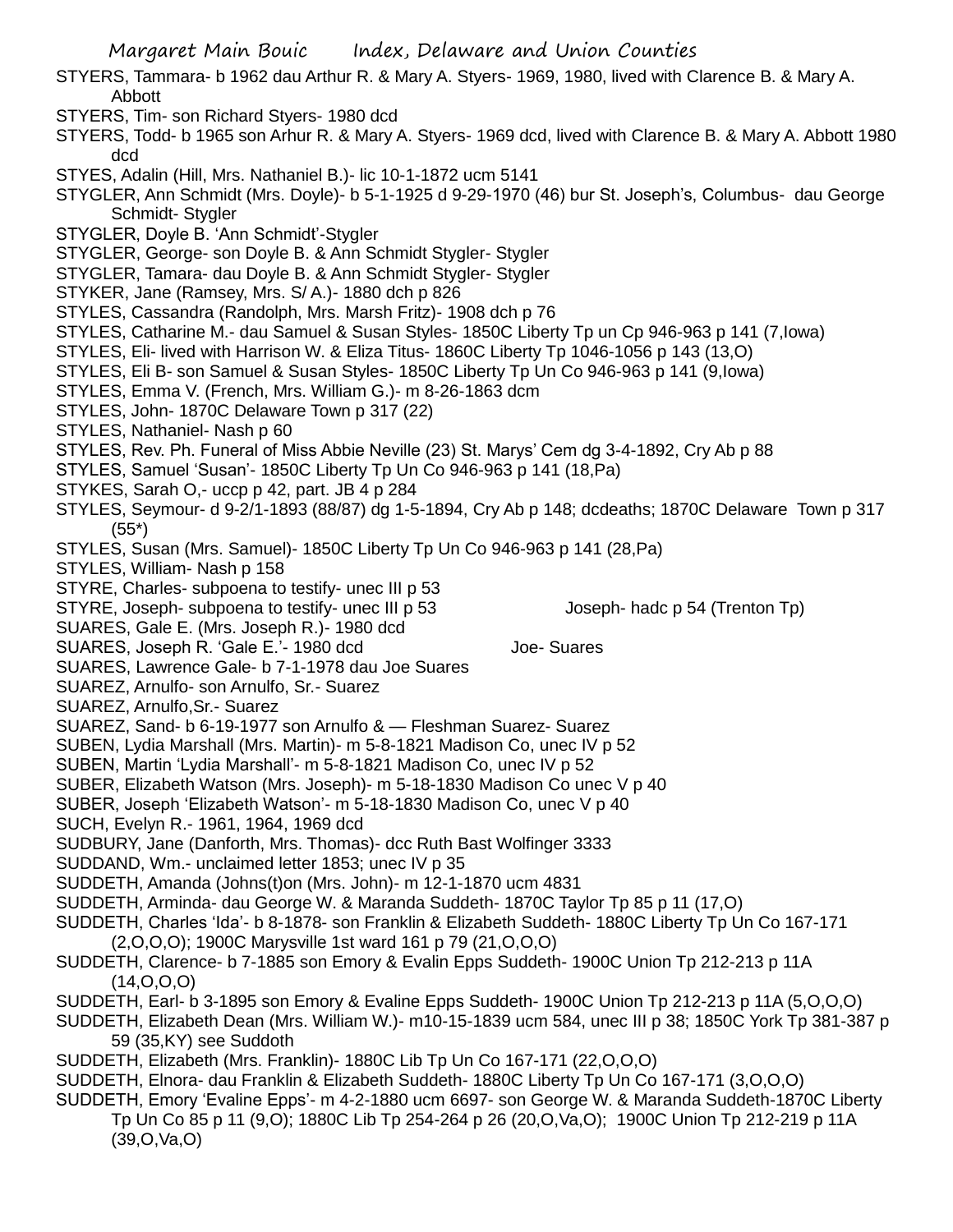- SUDDETH, Evaline Epps (Mrs. Emory)- m 4-2-1880 ucm 6697 1880C Liberty Tp Union Co 254-264 p 26 (20,O,O,O); 1900C Union Tp 212-219 p 11A (39,O,O,O) m 20y, 7 ch, 5 living
- SUDDETH, Franklin 'Elizabeth'- 1880C Liberty Tp Un Co 167-171 (28,O,O,O)
- SUDDETH, Gemima/Jemima I. (Smith, Mrs. John Milton)- lic 3-14-1839 ucm 623 dau Sarah Ann Suddeth-1883 uch V p 523; unec V p 23
- SUDDETH, George- son Sarah Ann Suddeth- 1883 uch V p 523
- SUDDETH, George W. ;Maranda'- 1883 uch IV p 512; 1870C Liberty Tp Un Co 85 p 10 (50,Va); 1880C Lib Tp 254-264 p 26 (59,Va,Va,Va)
- SUDDETH, George- son William & Elizabeth Dean Suddeth- 1850C York Tp 381-387 p 59 (4,O)
- SUDDETH, G. S. Co o 136th Ohio Infantry- New Millcreek Cem, Liberty Tp, lptw p 17
- SUDDETH, Horton- son William & Elizabeth Dean Suddeth- 1850C York Tp 381-387 p 59 (10,O)
- SUDDETH, Ida (Mrs. Charles)- b 12-1874- 1900C Marysville 1st ward 161 p 79 (25,O,O,Ky) no ch
- SUDDETH, Iva E.- b 2-1880 dau Benjamin R. & Sarah E. Slasco Suddeth- 1880C Liberty Tp Un Co 146-150 (8/12,O); 1800C Taylor Tp 51-52 p 30 (20,O,O,O)
- SUDDETH, Josephine (Orahood, Mrs. Aaron)- m 10-19-1861 ucm 3235 ped Betty Maxine Jolliff Cox #482; unec XVII p 41
- SUDDETH, LauraLurette (Dobbins, Mrs. Walter)- m 9-2-1875- dau Goerge & Maranda Suddeth; mt 3 p 15, 16; mt 9-8-1875, 9-29-1875; 1870C Liberty Tp Un Co 85 p 11, (13,O); 1880 Lib Tp 255-265 p 26 (22,O,Va,O)
- SUDDETH, Maranda (Mrs. George W.)- 1870C Liberty Tp Un Co 85 p 10 (50,O); 1880C Lib Tp 254-264 p 26 (60,O,Va,Va)
- SUDDETH, Marie- b 4-1900 dau Emory & Evaline Epps Suddeth- 1900C Union Tp 212-213 p 11A (1/12,O,O,O)
- SUDDETH, Mary (Davis, Mrs. David,Jr.)- son Sarah Ann Suddeth- 1883 uch V p 523
- SUDDETH, Nellie- b 7-1889- dau Emory & Evaline Epps Suddeth- 1900C Union Tp 212-213 p 11A (10,O,O,O)
- SUDDETH, Nellie (Nichols, Mrs. Simon Albert)- Freshwater p 219
- SUDDETH, Oscar- b 5-1882 son Emory & Evaline Epps Suddeth- 1900C Union Tp 212-213 p 11A (18,O,O,O)
- SUDDETH, Priscilla (Dean, Mrs. Moses)- m 3-8-1837 ucm 486 dau Sarah Ann Suddethn- 1883 uch V p 523; unec III p 30
- SUDDETH, Samuel- son William & Elizabeth Dean Suddeth- 1850C York Tp 381-387 p 59 (6,O)
- SUDDETH- Saray- letter, 1889- unec XVII p 64
- SUDDETH, Sarah Ann- 1883 uch V p 523
- SUDDETH, Seamen- son William & Elizabeth Dean Suddeth- 1850C York Tp 381-387 p 59 (8,O)
- SUDDETH, Vonna Leroy- d 7-17-1902 (17y2m) Oakdale 1549 (41E) I p 6 (E-R6-5)
- SUDDETH, Wesley- Pabst p 6 p 23
- SUDDETH, William- Security for Jackson Dean- uccp p 17, JB p 171
- SUDDETH, William- son Sarah Ann Suddeth- 1883 uch V p 523
- SUDDETH, William W. 'Elizabeth Dean'- m 10-15-1839 ucm 584; 1850C York Tp 381-287 p 59 (35,Va); unec III p 38
- SUDDICK/SUDITH, Sarah- query by Marvon A. Smith- unec XII p 4
- SUDDITH, Ben (80-1928) Suddith
- SUDDITH, Ethel- b 1-1897 dau Frank & Julia Suddith- 1900C Allen Tp 91-95 p 5A (3,O,O,O)
- SUDDITH, Frank 'Julia'- b 8-1850 1900C Allen Tp 91-95 p 5A (49,O,Va,-0
- SUDDITH, Julia (Mrs. Frank)- b 1-1863- 1900C Allen Tp 91-95 p 5A (39,-,-,-) m 14y, 3 ch
- SUDDITH, William- b 3-1889 son Frank & Julia Suddith- 1900C Allen Tp 91-95 p 5A (11,O,O,O)
- SUDDOTH, Robert- 1840C Berkshire Tp p 179 (40-50)
- SUDDOUTH, D. 'L"- lptw p 10 L. (Mrs. D.)- lptw p 10
- SUDDOUTH, Oscar- d 1-1879 (1-1-25) son D. & L.- Baughan Cem, lptw p 10
- SUDDUTH, Amanda (Johnston, Mrs. John)- m 12-1-1870 ucm (Hearl)
- SUDDUTH, Benjamin . 'Sarah E. Glasco'- b 1847 m 11-5-1868 ucm 4461 d 1941 Raymond Cem, lptw p 30; 1883 uch V p 395; 1870C Taylor Tp 185-176 p 22 (22,O); 1880C Liberty Tp 146-150 p 16 (32,O,Va,O);
- 1900C Taylor Tp 51-52 p 30 (51,O,O,O) m 31y; 1910C Liberty Tp Un Co 60 p 3A (61,O,O,O) m 41y SUDDUTH, Charles- mt 7-23-1902 p2c3, Abs p 13
- SUDDUTH, Charley A.- d 10-17-1864 (3-6-28) son of C. W. & H. New Millcreek Cem, Lib. Tp lptw p 17
- SUDDUTH, C. W. 'H'- lptw p 17
- SUDDUTH, Durward- Sudduth